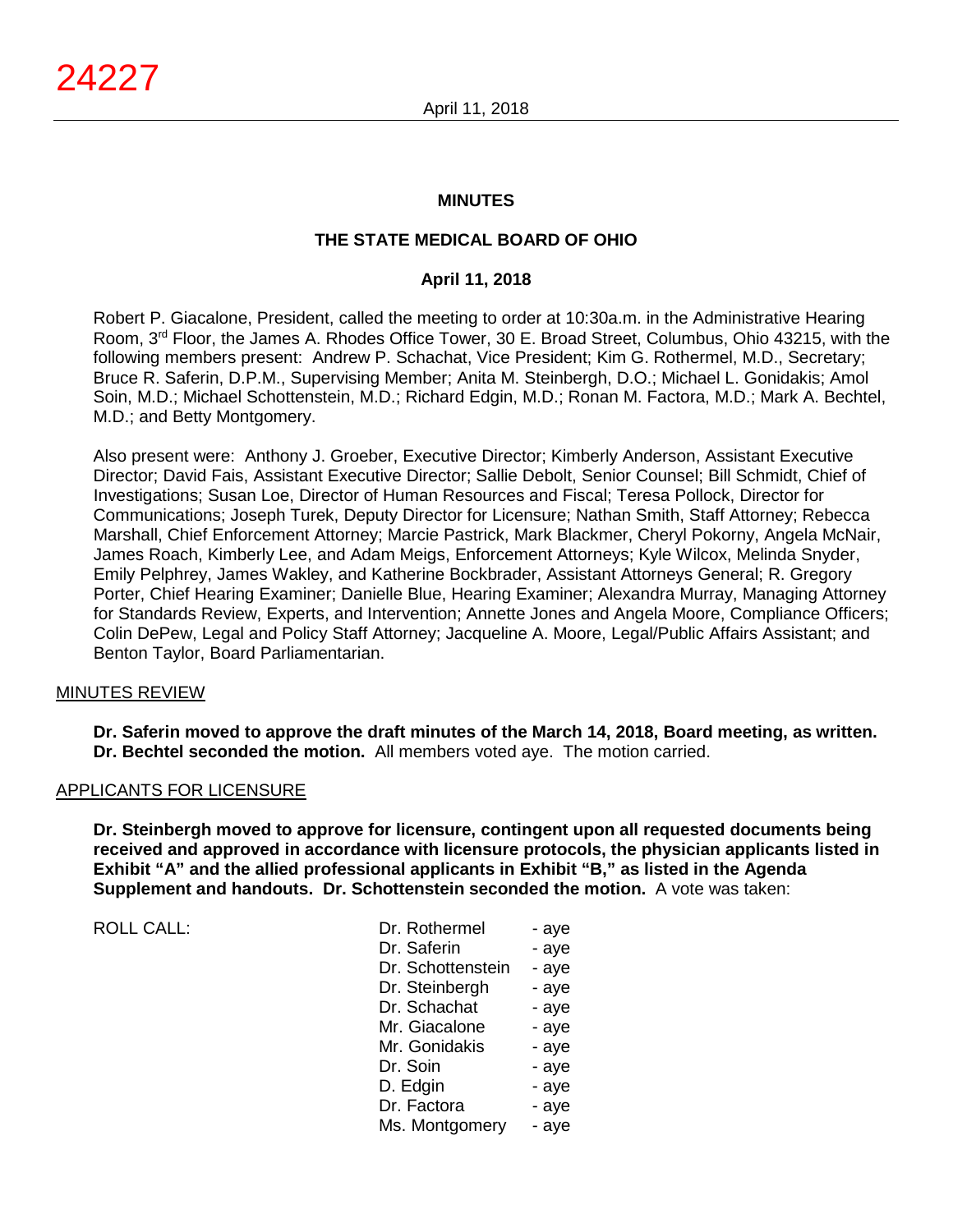Dr. Bechtel - aye

The motion carried.

**Dr. Saferin moved to approve for licensure, contingent upon all requested documents being received and approved in accordance with licensure protocols, the applicants listed in Exhibit "C" for the Certificate to Recommend Medical Marijuana, as listed in the Agenda Supplement and handouts. Dr. Schottenstein seconded the motion.** A vote was taken:

ROLL CALL:

| Dr. Rothermel     | - aye     |
|-------------------|-----------|
| Dr. Saferin       | - aye     |
| Dr. Schottenstein | - aye     |
| Dr. Steinbergh    | - abstain |
| Dr. Schachat      | - aye     |
| Mr. Giacalone     | - aye     |
| Mr. Gonidakis     | - abstain |
| Dr. Soin          | - aye     |
| D. Edgin          | - aye     |
| Dr. Factora       | - aye     |
| Ms. Montgomery    | - aye     |
| Dr. Bechtel       | - aye     |
|                   |           |

The motion carried.

ROLL CALL:

### REPORTS AND RECOMMENDATIONS

Mr. Giacalone announced that the Board would now consider the Reports and Recommendations appearing on its agenda.

Mr. Giacalone asked whether each member of the Board had received, read and considered the hearing records, the Findings of Fact, Conclusions of Law, Proposed Orders, and any objections filed in the matters of: Christopher Francis Aul, L.M.T., L.A.c., L.O.M.; John Robert Capurro, M.D.; Charles Michael Misja, M.D.; and Danny Joseph Sayegh, M.D. A roll call was taken:

| Dr. Rothermel     | - aye |
|-------------------|-------|
| Dr. Saferin       | - aye |
| Dr. Schottenstein | - aye |
| Dr. Steinbergh    | - aye |
| Dr. Schachat      | - aye |
| Mr. Giacalone     | - aye |
| Mr. Gonidakis     | - aye |
| Dr. Soin          | - aye |
| Dr. Edgin         | - aye |
| Dr. Factora       | - aye |
| Ms. Montgomery    | - aye |
| Dr. Bechtel       | - aye |

Mr. Giacalone asked whether each member of the Board understands that the disciplinary guidelines do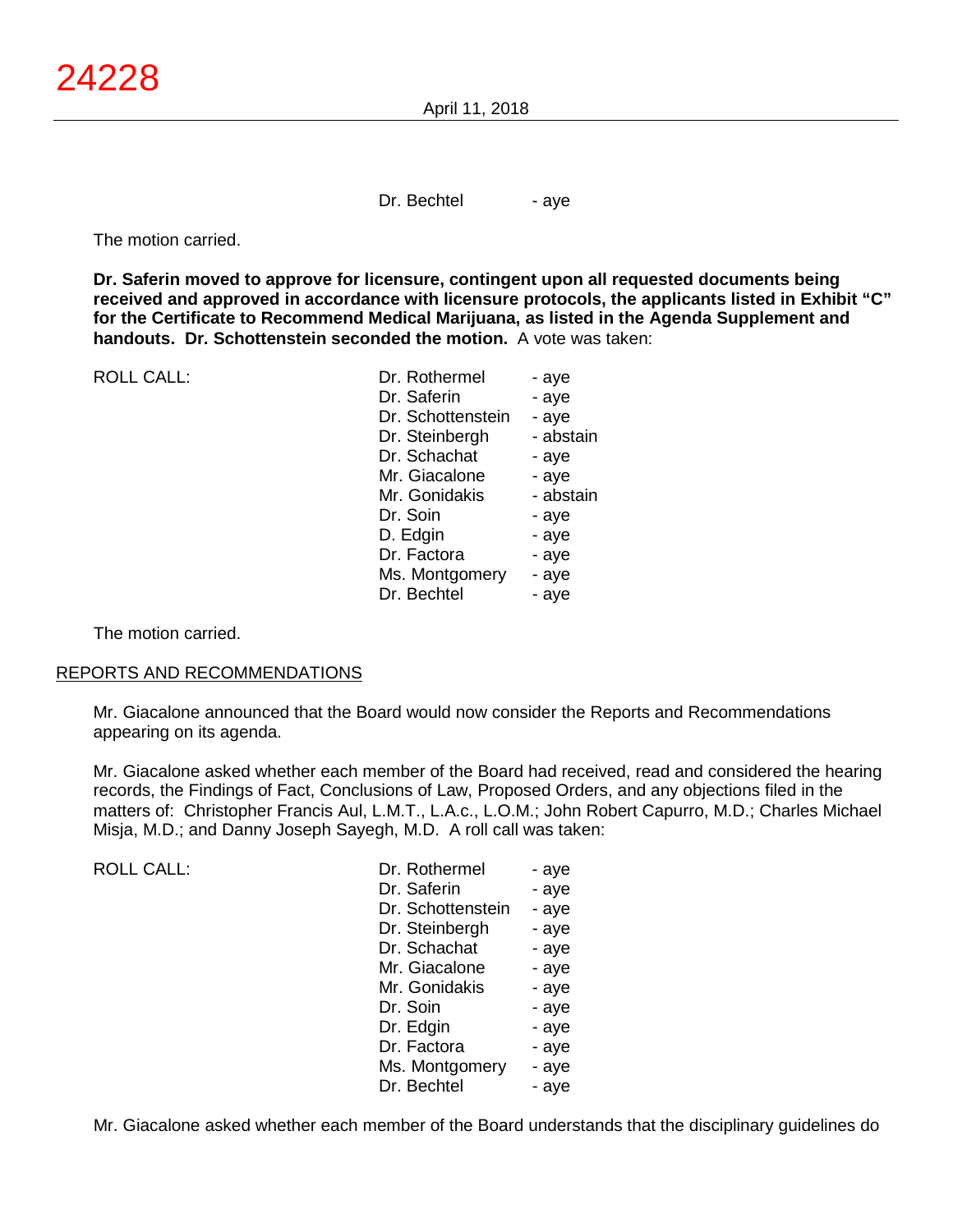not limit any sanction to be imposed, and that the range of sanctions available in each matter runs from dismissal to permanent revocation. A roll call was taken:

ROLL CALL:

| Dr. Rothermel     | - aye |
|-------------------|-------|
| Dr. Saferin       | - aye |
| Dr. Schottenstein | - aye |
| Dr. Steinbergh    | - aye |
| Dr. Schachat      | - aye |
| Mr. Giacalone     | - aye |
| Mr. Gonidakis     | - aye |
| Dr. Soin          | - aye |
| Dr. Edgin         | - aye |
| Dr. Factora       | - aye |
| Ms. Montgomery    | - aye |
| Dr. Bechtel       | - aye |
|                   |       |

Mr. Giacalone noted that, in accordance with the provision in section 4731.22(F)(2), Ohio Revised Code, specifying that no member of the Board who supervises the investigation of a case shall participate in further adjudication of the case, the Secretary and Supervising Member must abstain from further participation in the adjudication of any disciplinary matters. In the matters before the Board today, Dr. Rothermel served as Secretary and Dr. Saferin served as Supervising Member. In addition, Dr. Bechtel served as Secretary and/or Supervising Member in the matters of Mr. Aul, Dr. Capurro, and Dr. Misja.

Mr. Giacalone reminded all parties that no oral motions may be made during these proceedings.

The original Reports and Recommendations shall be maintained in the exhibits section of this Journal.

# CHRISTOPHER FRANCIS AUL, L.M.T., L.A.C., L.O.M.

Mr. Giacalone directed the Board's attention to the matter of Christopher Francis Aul, L.M.T., L.A.c., L.O.M. Objections to Ms. Blue's Report and Recommendation have been filed and were previously distributed to Board members.

Mr. Giacalone stated that a request to address the Board has been filed on behalf of Mr. Aul. Five minutes will be allowed for that address.

Mr. Aul was represented by his attorney, Elizabeth Collis.

Ms. Collis asked the Board to carefully review the previous cases of Philip Cardwell, P.A., Christopher Pelloski, M.D., and Steven Schwartz, M.D. Ms. Collis stated that these three prior cases are very different from that of Mr. Aul because in each of the prior cases, the licensee was actively searching for child pornography online or had stated that they had viewed child pornography due to curiosity. Ms. Collis added that in the prior cases the government had determined that the licensees should be registered as sex offenders, an indication that the government found they posed a harm to the public. Ms. Collis stated that this is different from Mr. Aul's case, in which the judge determined that Mr. Aul should only be sentenced based on Count 2, Possession of Criminal Tools.

Ms. Collis continued that a search warrant had been issued based on evidence that child pornography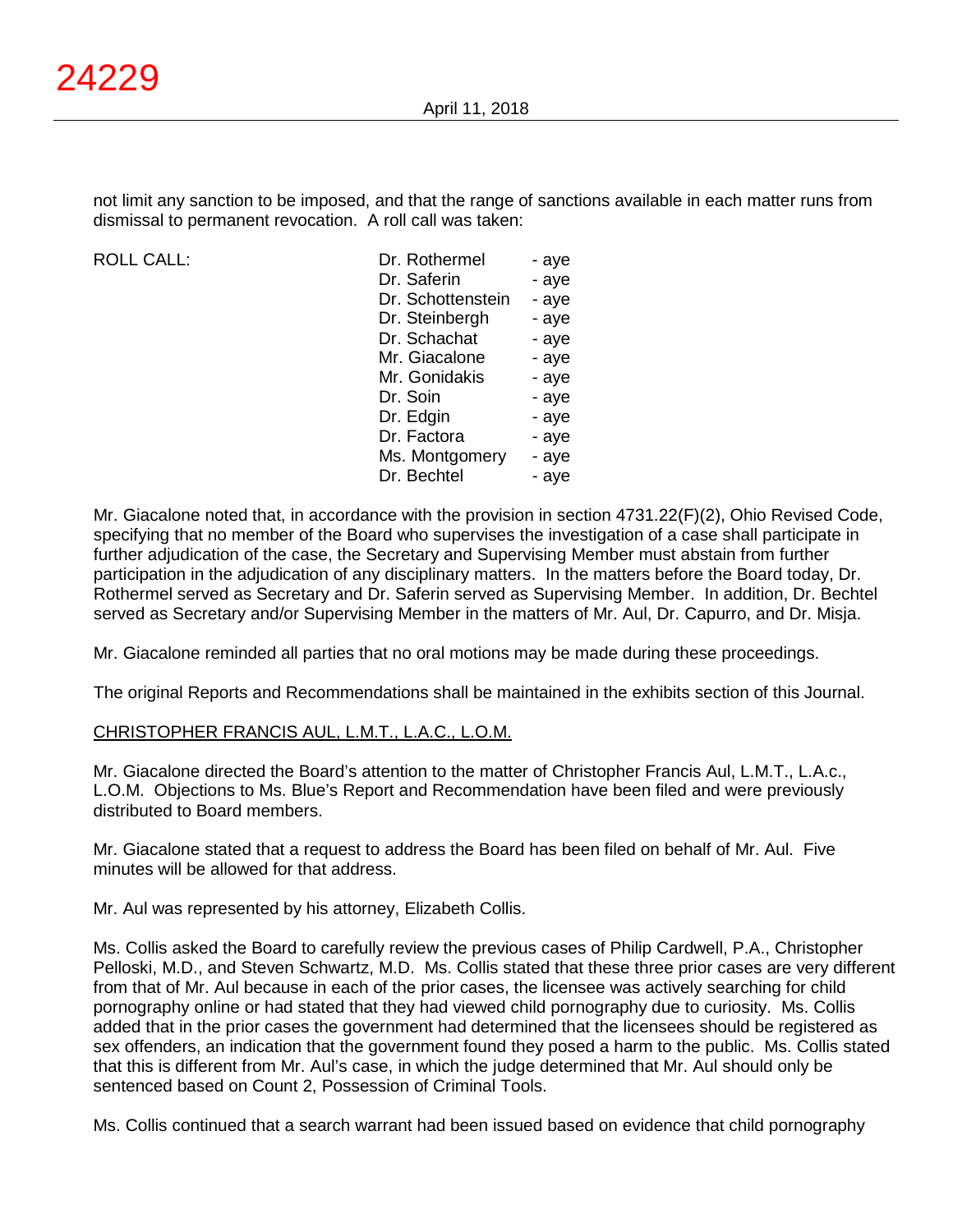could be downloaded at Mr. Aul's home. The police collected Mr. Aul's computers and hard drives. Only four images and 19 videos were found on Mr. Aul's computer, as opposed to the hundreds that the police had expected. Ms. Collis stated that this supports Mr. Aul's position that he had attempted to actively delete, stop, or block any such content from coming onto his computer. Ms. Collis stated that this also supports the basis for the court's decision to only sentence Mr. Aul based on Count 2 and to not require Mr. Aul to register as a sex offender.

Ms. Collis respectfully requested, based on all the facts in this case, that the Board impose a sanction that would allow Mr. Aul to continue practice in some capacity in Ohio.

Mr. Aul stated that he hopes to provide the Board with some insight into this devastating situation. Mr. Aul stated that it is profoundly disturbing to know what kind of monsters are out there that have done terrible things to children and, as a father, an uncle, and a person, it breaks his heart to be lumped in with such fiends.

Mr. Aul continued that his downloading of movies was not focused on pornography; rather, he stated that he downloaded all kinds of movies, including science fiction, mysteries, and comedies. Mr. Aul stated that he would enter search terms and hundreds of results would appear and be transferred into his queue. Mr. Aul stated that if he ever saw content in his queue that he did not want or with titles indicating questionable content, he would delete them from the queue before the videos and images every downloaded onto his computer. Mr. Aul stated that he was not actively looking for anything illegal, but after downloading so many movies at one time a few items slipped through.

Mr. Aul stated that the investigator found twelve items on his computer that he had deleted and eleven other items that were simply buried in thousands and thousands of movies that he had. Mr. Aul noted that, as demonstrated by the police report, he had been deleting these items from the queue before they were downloaded onto his computer. Mr. Aul stated that he was shocked to learn from the police report how many items could have been downloaded, stating that he had no idea that he had been so close to this illegal content. Mr. Aul stated that once he realized this type of material was out there, he was onguard to keep it off his computer. However, due to his hoarding addiction, Mr. Aul did not refrain from downloading movies and television shows altogether.

Mr. Aul stated that he takes full responsibility for having unwanted content on his computer. Mr. Aul stated that in searching for movies he was fishing with a net instead of a pole, and it is his fault for being so careless. Mr. Aul stated that he decided to plead guilty in his criminal case because it was the right thing to do for many reasons, but mainly to protect his young son from negative publicity. Mr. Aul commented that his son is and always will be his highest priority.

Mr. Aul observed that the Hearing Examiner had found that he was not remorseful. Mr. Aul stated that this is not true and that he has been shaken to his core over the allegations and convictions that resulted from his conduct. Mr. Aul stated that he has taken full responsibility and has cooperated to the best of his ability. Mr. Aul added that he continues to participate in counseling to determine what led him to this hoarding behavior. Mr. Aul stated that he no longer uses the internet to download movies, he has moved out of his parents' home, and he is living a much healthier lifestyle.

Mr. Aul stated that he has completed a master's degree and he was one of the first licensed practitioners of Oriental medicine in Ohio. Mr. Aul stated that he works in a small practice on Columbus and has been able to help many people with his education, training, and experience in massage therapy, acupuncture,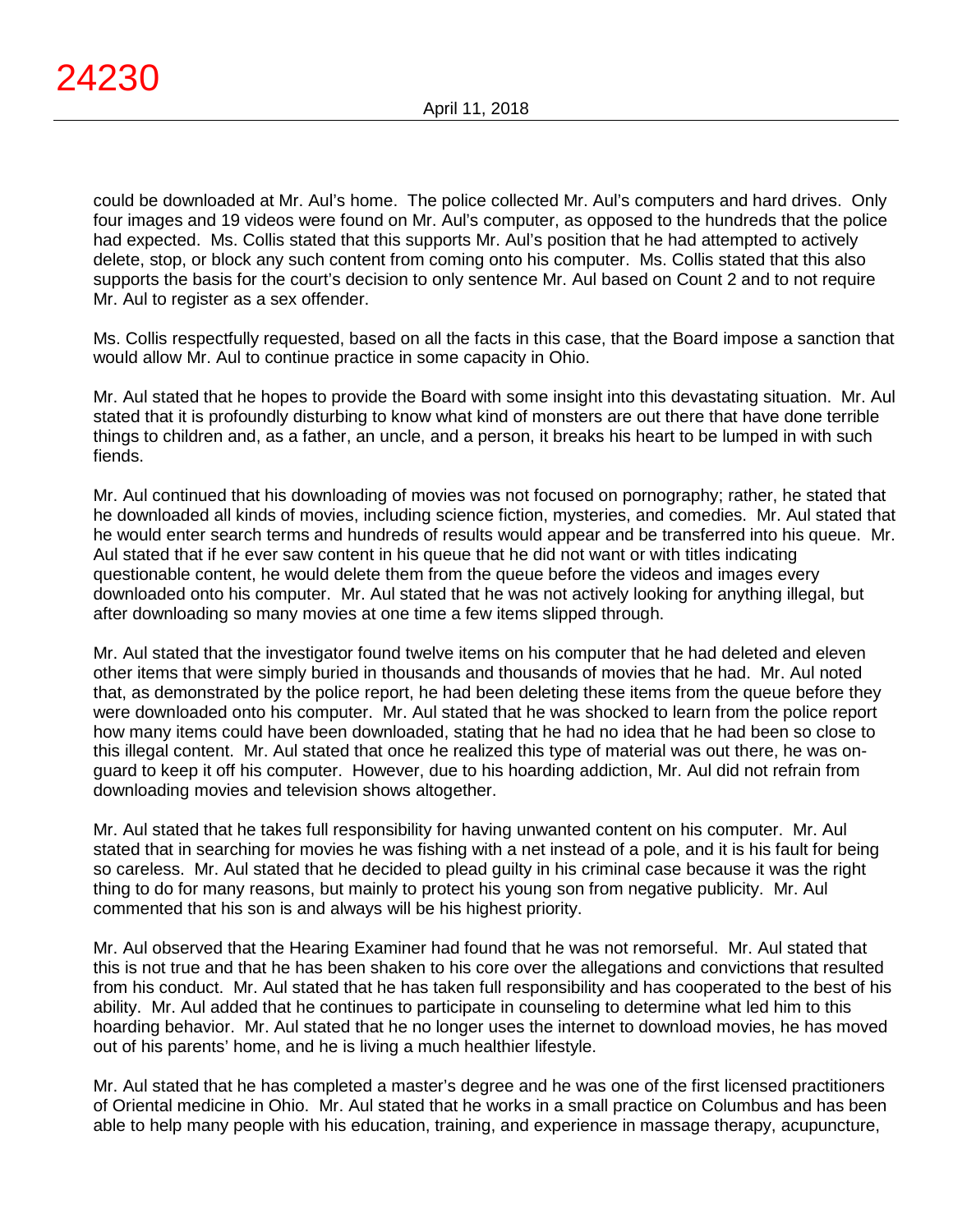and Oriental medicine. Mr. Aul commented that his calling in life is to help people. Mr. Aul stated that, even though his conviction was unrelated to his professional practice, he would understand if the Board does not allow him to continue practicing massage therapy or even acupuncture. However, Mr. Aul respectfully requested a chance to continue working in the field of Oriental medicine, which involves nutritional counseling regarding herbs and lifestyle changes.

Mr. Giacalone asked if the Assistant Attorney General wished to respond. Ms. Pelphrey stated that she did wish to respond.

Ms. Pelphrey commented that in her years as a criminal prosecutor, she has not seen a conviction like Mr. Aul's. Ms. Pelphrey stated that Mr. Aul pleaded guilty to both Count One and Count Two, but he was sentenced based only on Count Two. Ms. Pelphrey pointed out that the language in Count Two specifically states that the circumstances of the criminal tools indicate that the substance, device, instrument, or article involved in the offense is intended for use in the commission of a felony, namely the allegations set forth in Count One. Ms. Pelphrey stated that this is essentially saying that the computer was used to view and download the child pornography. Ms. Pelphrey stated that a conviction for Possession of Criminal Tools, even though in this case it refers to the computer that was used for child pornography purposes, does not carry with it a requirement to register as a sex offender. Ms. Pelphrey stated that she could not explain why the prosecutor in the case took the plea arrangement in this way or why Mr. Aul was sentenced the way he was.

Ms. Pelphrey stated that Mr. Aul did not attend his Medical Board hearing, but he did submit an affidavit. Ms. Pelphrey noted that in the affidavit, Mr. Aul stated that he would immediately delete some of the images that he claimed were downloaded accidentally. Ms. Pelphrey stated that the computer forensics in this case indicate that the images were found in allocated space, which means they had not been immediately deleted the way Mr. Aul described.

Ms. Pelphrey stated that the names of the deleted files can constitute aggravating circumstances. Ms. Pelphrey opined that given the names of the deleted files and the circumstances of this case, the Board's mission to protect the public should trump everything else. Ms. Pelphrey recommended accepting the Hearing Examiner's Proposed Order to permanently revoke Mr. Aul's licenses to practice in Ohio.

# **Dr. Steinbergh moved to approve and confirm Ms. Blue's Findings of Fact, Conclusions of Law, and Proposed Order in the matter of Christopher Francis Aul, L.M.T., L.A.c., L.O.M. Dr. Schottenstein seconded the motion.**

Mr. Giacalone stated that he will now entertain discussion in the matter of Mr. Aul.

Dr. Steinbergh stated that Mr. Aul pleaded guilty to one felony count of Pandering Sexually-Oriented Material Involving a Minor, in violation of 2907.322(A)(5)(c), Ohio Revised Code; and one felony count of Possessing Criminal Tools, in violation of 2923.24(A) and (C), Ohio Revised Code.

Dr. Steinbergh stated that Mr. Aul was first licensed to practice massage therapy in 2001; first licensed to practice acupuncture in 2006, and first licensed to practice Oriental medicine in 2017. Dr. Steinbergh stated that all of Mr. Aul's licenses are currently active and he is currently self-employed at Natural Health Solutions in Columbus, Ohio. Mr. Aul's practice is focused predominately on Oriental medicine, but he regularly provides acupuncture and massage therapy services as well. Mr. Aul has stated that he rarely provides treatment to children and does not plan to treat children in the future.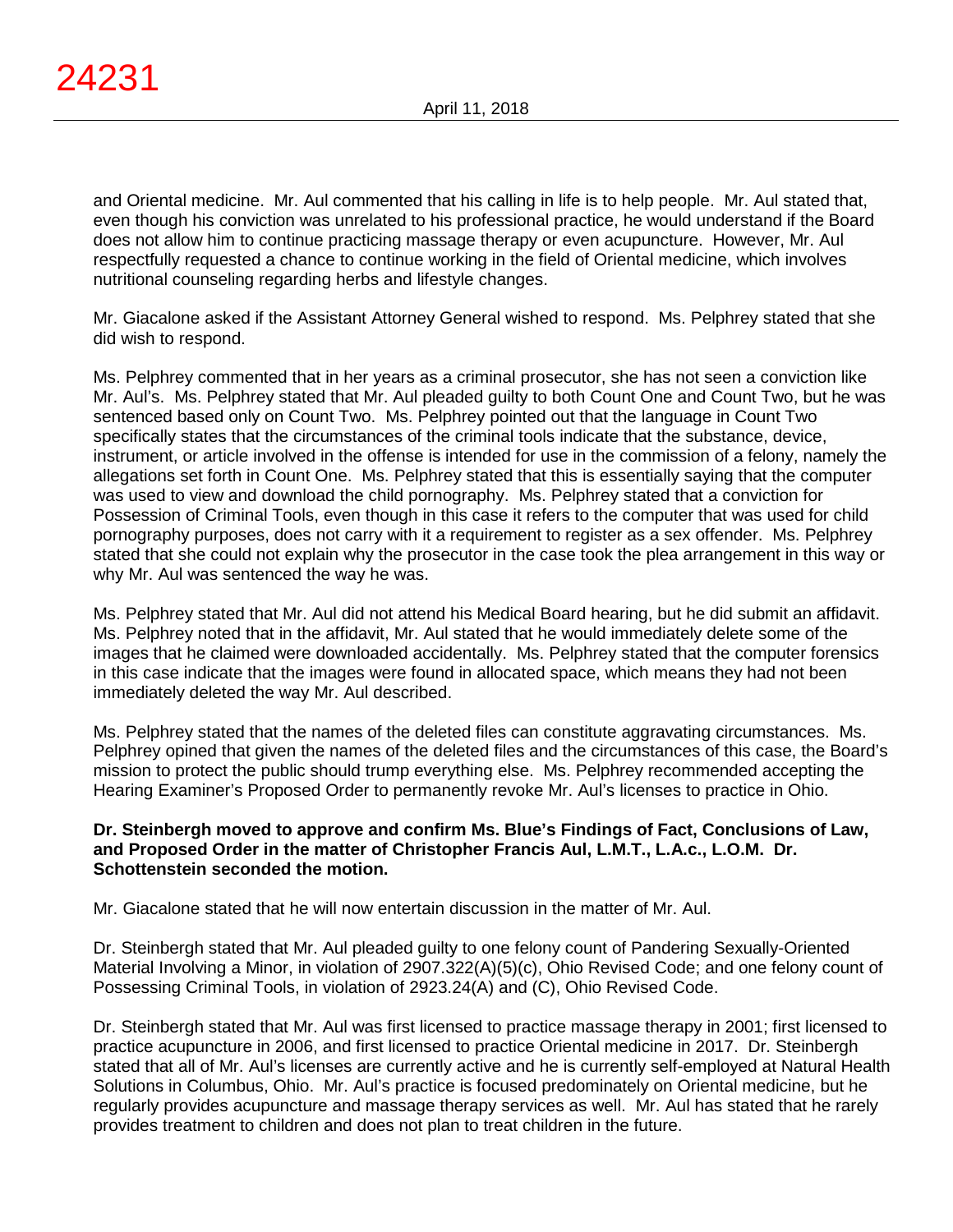Dr. Steinbergh continued that in July 2017, an indictment was filed in the Court of Common Pleas, Fairfield County, Ohio, against Mr. Aul charging Count One and Count Two. Count One stated the following:

On or about March 25, 2013, to March 12, 2015, at the County of Fairfield, State of Ohio, Christopher Francis Aul, unlawfully did, with knowledge of the character of the material or performance involved, knowingly solicit, receive, purchase, exchange, possess, or control material that shows a minor participating or engaging in sexual activity, masturbation, or bestiality in violation of §2907.322(A)(5), 2907.322(C) of the Revised Code.

Count Two stated the following for the same time period:

Christopher Francis Aul … unlawfully did possess or have under the person's control any substance, device, instrument, or article, to wit: one or more electronic devices with purpose to use it criminally in violation of §2923.24(A), 2923.24(C) of the Ohio Revised Code. "Furthermore, the circumstances indicate that the substance, device, instrument, or article involved in the offense was intended for use in the commission of a felony, to wit: one or more violations of R.C. 2907.32, 2907.321, 2907.322, and/or 2907.323.

Dr. Steinbergh stated that on August 28, 2017, Mr. Aul pleaded guilty to, and was found guilty of, one count of Pandering Sexually-Oriented Material Involving a Minor, a fourth-degree felony; and one count of Possessing Criminal Tools, a fifth-degree felony. The court accepted the parties' plea agreement which permitted Mr. Aul to be sentenced only on Possessing Criminal Tools. Dr. Steinbergh noted that an integral part of the plea states that Mr. Aul had knowledge and intent when he intentionally downloaded and/or viewed child pornography. Mr. Aul was sentenced to four years of community control, including a condition that he must not enter, possess, or download any nudity-related material on internet sites or elsewhere. Mr. Aul was also fined \$1,200.00, and ordered to post-release control for three years.

Dr. Steinbergh stated that pages 3, 4, and 5 of the Hearing Examiner's Report and Recommendation include a good description of the conduct underlying Mr. Aul's conviction. Dr. Steinbergh commented that some of the language used is so offensive to her that she cannot speak the words. Dr. Steinbergh stated that the files show, among other things, a mother performing oral sex on her four-year-old son; a mother performing oral sex on her nine-year-old son; a babysitter and an eight-year-old having sex; and a mother, father, and two children having sex. A forensic examination of Mr. Aul's Maxtor External Hard Drive revealed eight video files of suspected child pornography which were located in allocated space and accessible to the user. Dr. Steinbergh observed that one video file was found to depict two children having sex, and the title of the file claimed that the girl was willing to perform this act.

Dr. Steinbergh noted that in his affidavit, Mr. Aul described some of the difficulties he has had in his life, including some of the psychological effects of having had sex at a young age. Dr. Steinbergh commented that she was not impressed by this description of Mr. Aul's difficulties. The affidavit also states that Mr. Aul has had therapy to deal with what he perceives to be the issues that led him to the downloading of child pornography. Mr. Aul has stated that he had begun to, has he put it, "hoard" movies and the child pornography was downloaded at the same time.

Dr. Steinbergh stated that she agrees with the Hearing Examiner's Findings of Fact and Conclusions of Law. Dr. Steinbergh also agreed with the comments made by the Hearing Examiner in the Discussion of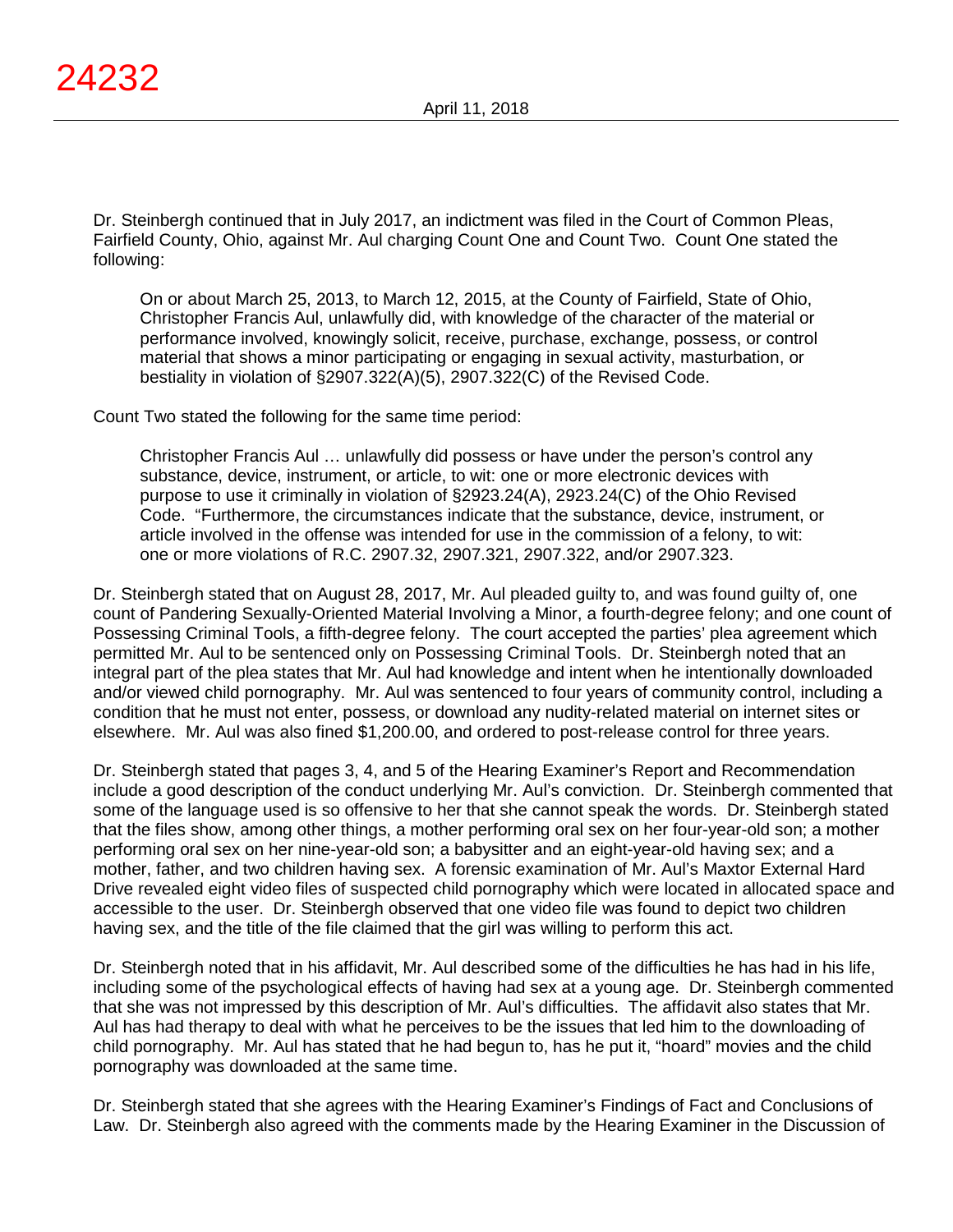Proposed Order. Dr. Steinbergh wished to make comments based on readings from evidence-based articles on the effects of child pornography on children. Ms. Anderson asked if the articles are part of Mr. Aul's hearing record. Dr. Steinbergh replied in the negative. Ms. Anderson stated that the Board must make its decision based solely on the hearing record.

Dr. Steinbergh noted the following passage from the Hearing Examiner's Discussion of Proposed Order:

Despite the fact that the court accepted a plea agreement in which Mr. Aul did not have to register as a sex offender, the Hearing Examiner finds that this case is very similar to the other cases. Child pornography is not a victimless crime.

Dr. Steinbergh agreed and stated that child pornography is also not a faceless crime. They could be your children, they could be mine. Dr. Steinbergh stated that, like the opioid epidemic, this issue crosses all areas of our society. Dr. Steinbergh continued to quote from the Discussion of Proposed Order:

In this case, the victims include at least five prepubescent boys and girls between the ages of 4 and 12. In addition to the physical, emotional, and psychological trauma that they have already endured at the hands of their abusers, these young victims will continue to suffer each and every time their picture and/or video is circulated and/or viewed on the Internet by individuals like Mr. Aul.

Dr. Steinbergh stated that she has reviewed Mr. Aul's objections to the Report and Recommendation, but stated that there is no acceptable excuse or explanation for such behavior. Dr. Steinbergh stated that the victims of child pornography must have support from every corner of our society. Dr. Steinbergh speculated that it is not easy for the family and friends of Mr. Aul to reconcile this behavior with someone they may love and admire, but there are consequences for this behavior.

Dr. Steinbergh stated that the Court of Common Pleas judge made a decision in this case that he felt was appropriate. Now the Medical Board, which privileges Mr. Aul to hold his licenses, must be responsible for its mission of public protection. Dr. Steinbergh agreed with the Proposed Order to permanently revoke Mr. Aul's licenses to practice massage therapy, acupuncture, and Oriental medicine.

Dr. Schottenstein stated that the crux of Mr. Aul's defense seems to be that, in the course of downloading multiple movies and images from a file-sharing website, he inadvertently downloaded child pornography. Dr. Schottenstein stated that Mr. Aul maintains that he never searched for child pornography, and in that respect he is essentially asking the Board to believe that this is all a big mistake.

Dr. Schottenstein stated that he does not believe Mr. Aul and that it is very common for suspects to claim that the downloading of child pornography was accidental. Dr. Schottenstein opined that if the first incident of Mr. Aul downloading child pornography in March 2013 was truly an accident, the behavior would not have been repeated on multiple occasions because he would have realized that one could accidentally download child pornography from a file-sharing website and stayed away from that website thereafter. However, there were additional downloadings from the same website in May 2013, July 2013, December 2013, and February 2015. Dr. Schottenstein stated that if the downloading was unintentional, it is simply not plausible that it would occur on multiple occasions.

Dr. Schottenstein stated that the forensic examination summary from the Franklin County Sheriff's Office noted, in addition to the previous comments regarding allocated space, that the storage searches file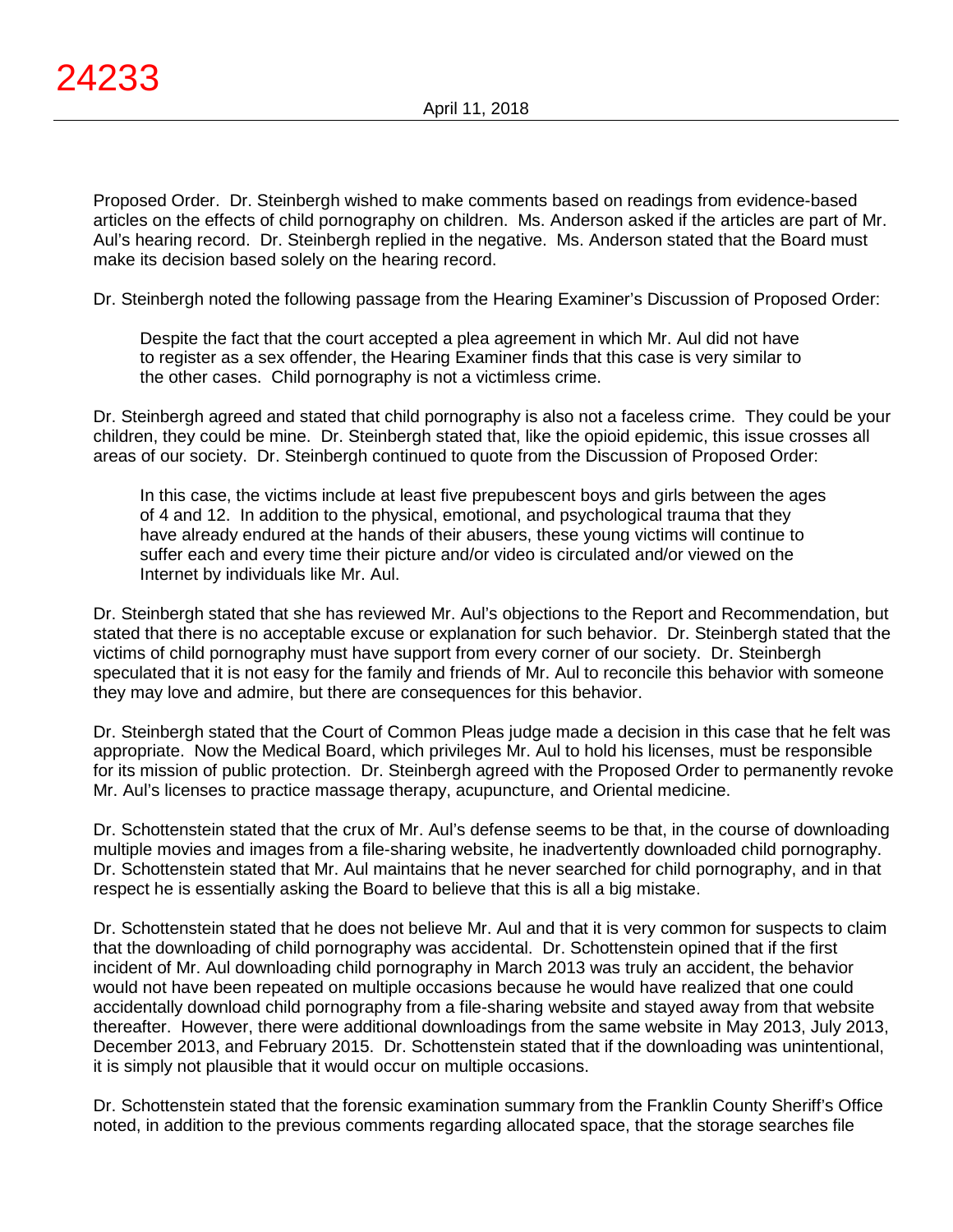contained search terms that had been entered, some of which were related to child pornography. Dr. Schottenstein also noted that the file names of the downloaded materials were highly descriptive of their content. Dr. Schottenstein stated that it is beyond belief that one would mistakenly download content with such file names and then be shocked that the files contain child pornography. Dr. Schottenstein stated that thousands of videos and pictures were downloaded, and the implication is that only a few of them had child pornographic content. Dr. Schottenstein stated that one possibility is that the thousands of files were downloaded as a form of camouflage in an effort to "bury" the inappropriate videos. Dr. Schottenstein emphasized that this is only a possibility.

Dr. Schottenstein appreciated that there may be psychological issues that led Mr. Aul down this path. Dr. Schottenstein also appreciated that Mr. Aul has gone into therapy in an effort to process his trauma and work through his issues. However, Dr. Schottenstein felt that Mr. Aul is having trouble taking responsibility for his actions, noting that Mr. Aul's explanations have not been consistent. Dr. Schottenstein observed that Mr. Aul indicated that he accidentally downloaded multiple files of illegal material and he immediately deleted them, but in the next breath he indicates that he needs the help of a 12-step Sex Addicts Anonymous (SAA) group to help him with his intimacy disorder and sexual anorexia. Dr. Schottenstein stated that if the downloading of the child pornography had been completely unintentional, then Mr. Aul's sexual intimacy issues would not be relevant to the matter at hand. Dr. Schottenstein questioned why Mr. Aul would offer his past psychological history as an explanation for behavior that he describes as completely unintentional. Dr. Schottenstein stated that the two contentions that 1) the activity was accidental, and 2) Mr. Aul's past psychological issues are relevant, cannot both be true simultaneously.

Dr. Schottenstein opined that if Mr. Aul's activity was intentional and not an accident, then his psychological issues are inadequately mitigating and do not justify the behavior. Dr. Schottenstein stated that having psychological issues and engaging in psychological treatment does not make up for the violation of the right of children to be protected in our society, and Mr. Aul's behavior contributed to the violation of that right.

Dr. Schottenstein stated that this is as serious an offense that is seen at the Medical Board. Dr. Schottenstein stated that neither society nor the Medical Board tolerates the downloading, viewing, or dissemination of child pornography. Dr. Schottenstein suspected that Mr. Aul and his character witness would agree with that sentiment were Mr. Aul not in this current position. Dr. Schottenstein stated that Mr. Aul made himself a participant in the market for child pornography, and thereby engaged in conduct that was harmful to children. Dr. Schottenstein stated that no matter how skilled Mr. Aul may be, practicing as a healthcare provider is a position of trust and Mr. Aul has violated that trust. Dr. Schottenstein agreed with the Proposed Order to permanently revoke Mr. Aul's licenses.

A vote was taken on Dr. Steinbergh's motion to approve:

 $ROILCAIL$ :

| Dr. Rothermel     | - abstain |
|-------------------|-----------|
| Dr. Saferin       | - abstain |
| Dr. Schottenstein | - aye     |
| Dr. Steinbergh    | - aye     |
| Dr. Schachat      | - aye     |
| Mr. Giacalone     | - aye     |
| Mr. Gonidakis     | - aye     |
| Dr. Soin          | - aye     |
|                   |           |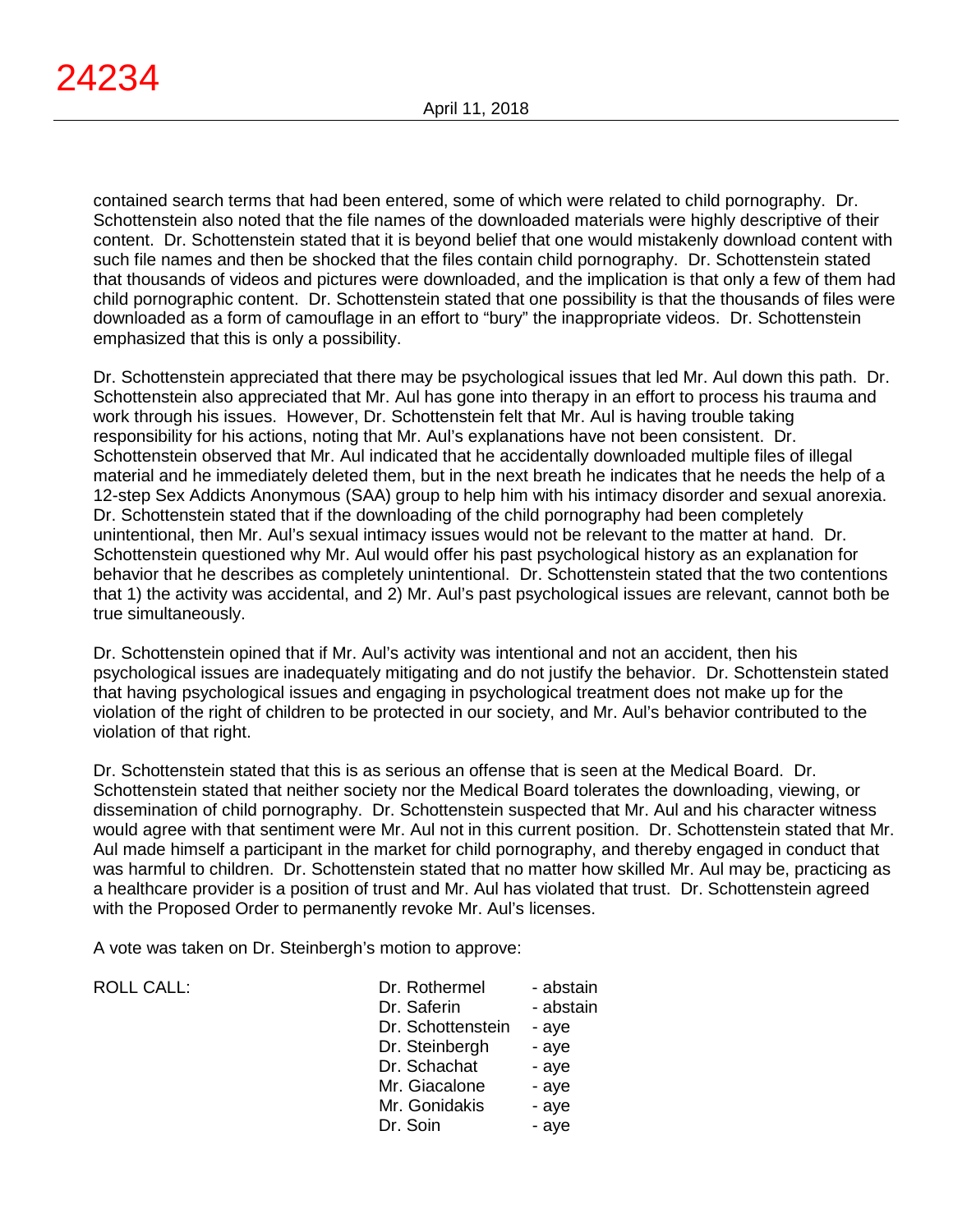| Dr. Edgin      | - aye     |
|----------------|-----------|
| Dr. Factora    | - aye     |
| Ms. Montgomery | - aye     |
| Dr. Bechtel    | - abstain |
|                |           |

The motion to approve carried.

#### STEPHEN S. BROWN, M.D.

Mr. Giacalone stated that the matter of Dr. Brown will be considered at a future Board meeting.

### JOHN ROBERT CAPURRO, M.D.

Mr. Giacalone directed the Board's attention to the matter of John Robert Capurro, M.D. No objections have been filed. Ms. Blue was the Hearing Examiner.

Mr. Giacalone stated that a request to address the Board has been filed on behalf of Dr. Capurro. Five minutes will be allowed for that address.

Dr. Capurro was represented by his attorney, Michael Lyon.

Mr. Lyon stated that he has been privileged to represent physicians for 42 years in professional liability matters. Mr. Lyon stated that the Assistant Attorney General and the Hearing Examiner has given Dr. Capurro the fairest possible investigation and hearing. Mr. Lyon stated that the Report and Recommendation was very appropriate and probably more than fair to his client.

Mr. Lyon stated that Dr. Capurro has been open and candid about his mistake. Mr. Lyon stated that there is no question that Dr. Capurro should not have been treating Patient 1 or Patient 2. Mr. Lyon stated that this situation is ironic because Dr. Capurro probably saved the patients' lives, but Dr. Capurro was lucky because the outcome could have been worse for these patients. Mr. Lyon stated that Dr. Capurro has learned his lesion and he asked the Board to adopt the Proposed Order. Mr. Lyon opined that Dr. Capurro will be a better physician because of this experience.

Dr. Capurro was present in the meeting, but did not address the Board.

Mr. Giacalone asked if the Assistant Attorney General wished to respond. Ms. Snyder stated that she did wish to respond.

Ms. Snyder stated that Dr. Capurro had been prescribing methadone to treat two patients for addiction. Ms. Snyder stated that methadone is a very dangerous drug with a dangerous half-life. Consequently, when methadone is used to treat addiction it is dispensed, not prescribed. Ms. Snyder explained that if a patient, especially an addict, takes the methadone and does not feel an effect, there is a risk that they will take more; this situation could lead to overdose and death because of methadone's half-life. Because it is so dangerous, the federal government heavily regulates the use of methadone.

Ms. Snyder continued that it is apparent from Dr. Capurro's testimony that he was trying to do the right thing and help these patients. However, it is also apparent that Dr. Capurro did not truly understand the dangerous nature of this medication. Ms. Snyder opined that Dr. Capurro knew he was not supposed to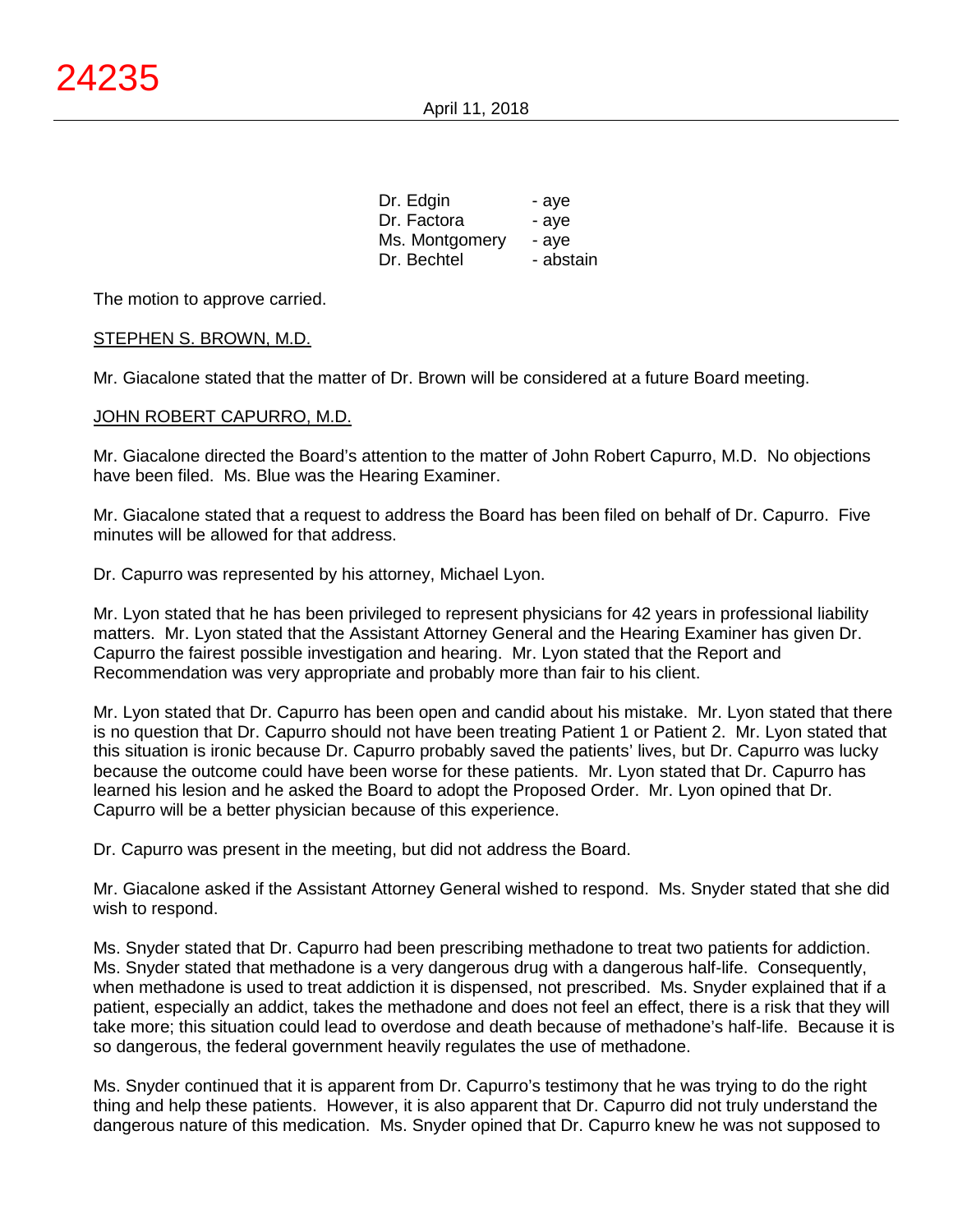be prescribing methadone, since a pharmacist told Dr. Capurro that he couldn't prescribe it and Dr. Capurro documented in the patient chart that he was prescribing it for pain instead of addiction.

Ms. Snyder stated that considering the ongoing heroin epidemic, it is particularly important that when patients turn to physicians for this medication management, the physician understands the rules and the dangerous nature of methadone. Ms. Snyder supported the Proposed Order in this matter.

# **Dr. Steinbergh moved to approve and confirm Ms. Blue's Findings of Fact, Conclusions of Law, and Proposed Order in the matter of John Robert Capurro, M.D. Dr. Schottenstein seconded the motion.**

Mr. Giacalone stated that he will now entertain discussion in the matter of Dr. Capurro.

Ms. Montgomery stated that the matter of Dr. Capurro has been described as a possible case of good intentions overriding sound medical judgment. Ms. Montgomery stated that the issues in this case involve Dr. Capurro having improperly and illegally prescribed methadone over a course of four years to two patients. Ms. Montgomery observed that these acts would constitute a felony and a misdemeanor, and that Dr. Capurro's behavior could constitute the prescribing of drugs for other than legitimate purposes. Ms. Montgomery stated that Dr. Capurro violated the law, good medical practice, and required protocols and procedures.

Ms. Montgomery stated that Dr. Capurro is board-certified in family medicine, has active medical licenses in Ohio and Florida, and holds a Drug Enforcement Administration (DEA) certificate to prescribe controlled substances. Ms. Montgomery noted that during the time of these violations, Dr. Capurro was not a registered narcotic treatment provider and was not a registered opiate treatment provider with the United States Department of Health and Human Services.

Ms. Montgomery continued that this matter involves two patients who were suffering from addiction. Patient 1 presented to Dr. Capurro as a 21-year-old woman who had been addicted to heroin since she was 13 years old and was seeking help. Ms. Montgomery stated that, as often happens in these cases, the ability to pay for medical services and the capacity of the system to absorb people in need of immediate help were lacking. Dr. Capurro responded to this situation by prescribing methadone to Patient 1 for pain. Dr. Capurro continued this prescription despite being questioned by pharmacists several times over the course of four years. Ms. Montgomery also noted that Dr. Capurro did not check the Ohio Automated Rx Reporting System (OARRS) for Patient 1. Dr. Capurro began to taper Patient 1 off of methadone after four years, possibly after learning of the rules requiring DEA registration to prescribe methadone to treat addiction.

Ms. Montgomery continued that Patient 2 presented to Dr. Capurro as a 28-year-old woman who, after several months, acknowledged to Dr. Capurro that she was an addict and had had treatment for addiction in the past. Dr. Capurro began prescribing methadone for Patient 2. Over the next several months Patient 2 provided a variety of excuses to ask for early refills, such as claiming to have lost a prescription or claiming to be going on extended travel. Ms. Montgomery stated that Dr. Capurro made no significant effort to curb the potential diversion of the methadone. In December 2014, Dr. Capurro notified Patient 2 that he would begin tapering her off of methadone. Ms. Montgomery stated that Dr. Capurro did not check OARRS for Patient 2.

Ms. Montgomery stated that in his treatment of both Patient 1 and Patient 2, Dr. Capurro did not perform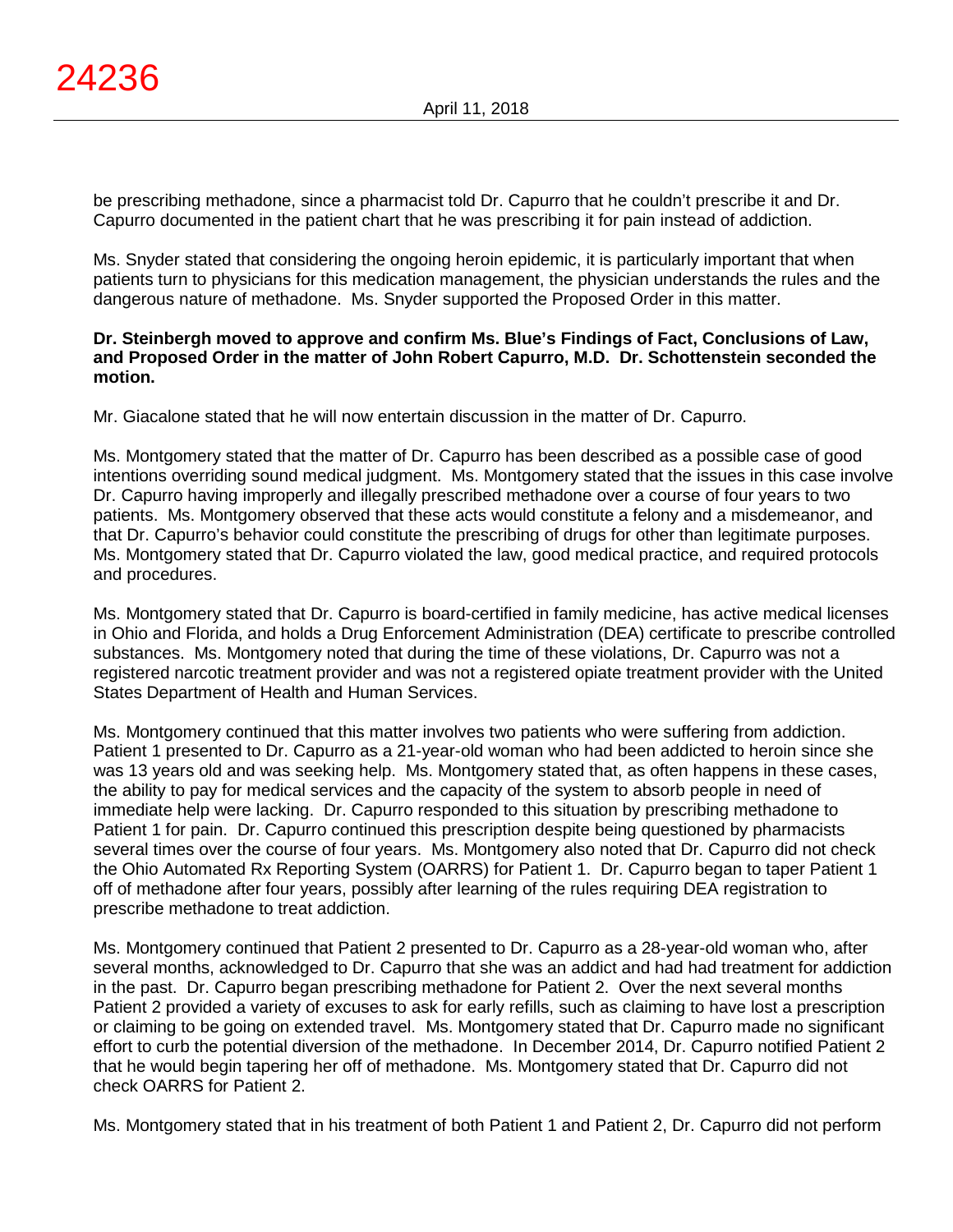proper drug screening. Ms. Montgomery added that Dr. Capurro expressed a compelling desire to help both these patients to remain functional and employed. Ms. Montgomery commented that Dr. Capurro is aware of the impact of this kind of addiction because he saw his wife's family member go through it.

Ms. Montgomery stated that in his hearing, Dr. Capurro admitted that he had misrepresented his prescription of methadone as being for pain. Dr. Capurro further admitted that he should have known about the required registration to prescribe methadone for treatment of addiction; that his medical recordkeeping was insufficient; and that he did not checks OARRS for Patient 1 or Patient 2. Ms. Montgomery stated that Dr. Capurro was clearly seeking to help these patients, noting the he did not charge either patient for his services.

Ms. Montgomery stated that the Hearing Examiner found that Dr. Capurro had violated the requirement to be properly registered to prescribe methadone to treat addiction; that Dr. Capurro had made false statements with regarding to prescribing the methadone; and that Dr. Capurro dispensed drugs for other than legal and legitimate purposes. Ms. Montgomery noted that if convicted of these offenses, they would constitute a felony or misdemeanor. Ms. Montgomery stated that, given Dr. Capurro's record and his altruistic motives, the Hearing Examiner has proposed suspending Dr. Capurro's medical license for a minimum of 60 days, staying that suspension, establishing probationary terms and conditions for a minimum of two years, and fining the doctor \$20,000.

Ms. Montgomery stated that this case is a classic battle between head and heart. Ms. Montgomery stated that treatment providers should have heart, but that heart is confined by necessary processes and procedures to ensure patient safety as well as society's safety. Ms. Montgomery agreed with the Hearing Examiner's Proposed Order.

Dr. Schottenstein believed that Dr. Capurro prescribed methadone to Patient 1 and Patient 2 because he wanted to help them and that his intentions were good. Dr. Schottenstein noted several mitigating factors in this case:

- Dr. Capurro has no prior disciplinary record.
- There is an absence of a dishonest or selfish motive in this case.
- These are isolated incidents that are unlikely to recur.
- Dr. Capurro has made a free and full disclosure to the Board.
- Dr. Capurro has shown remorse.
- There was no adverse impact of Dr. Capurro's conduct on others.
- Dr. Capurro's conduct was not willful or reckless.
- Dr. Capurro corrected the misconduct when he became aware of it.

Dr. Schottenstein appreciated Mr. Lyon's comments that Dr. Capurro had been lucky because there could easily have been bad outcomes in these cases. Dr. Schottenstein also appreciated the comments of Patient 1 that she believes she would be dead without Dr. Capurro's intervention. Dr. Schottenstein stated that Patient 1 may be correct, but it is also undeniable that Dr. Capurro could have killed Patient 1.

Dr. Schottenstein stated that there is a reason that methadone is administered or dispensed, not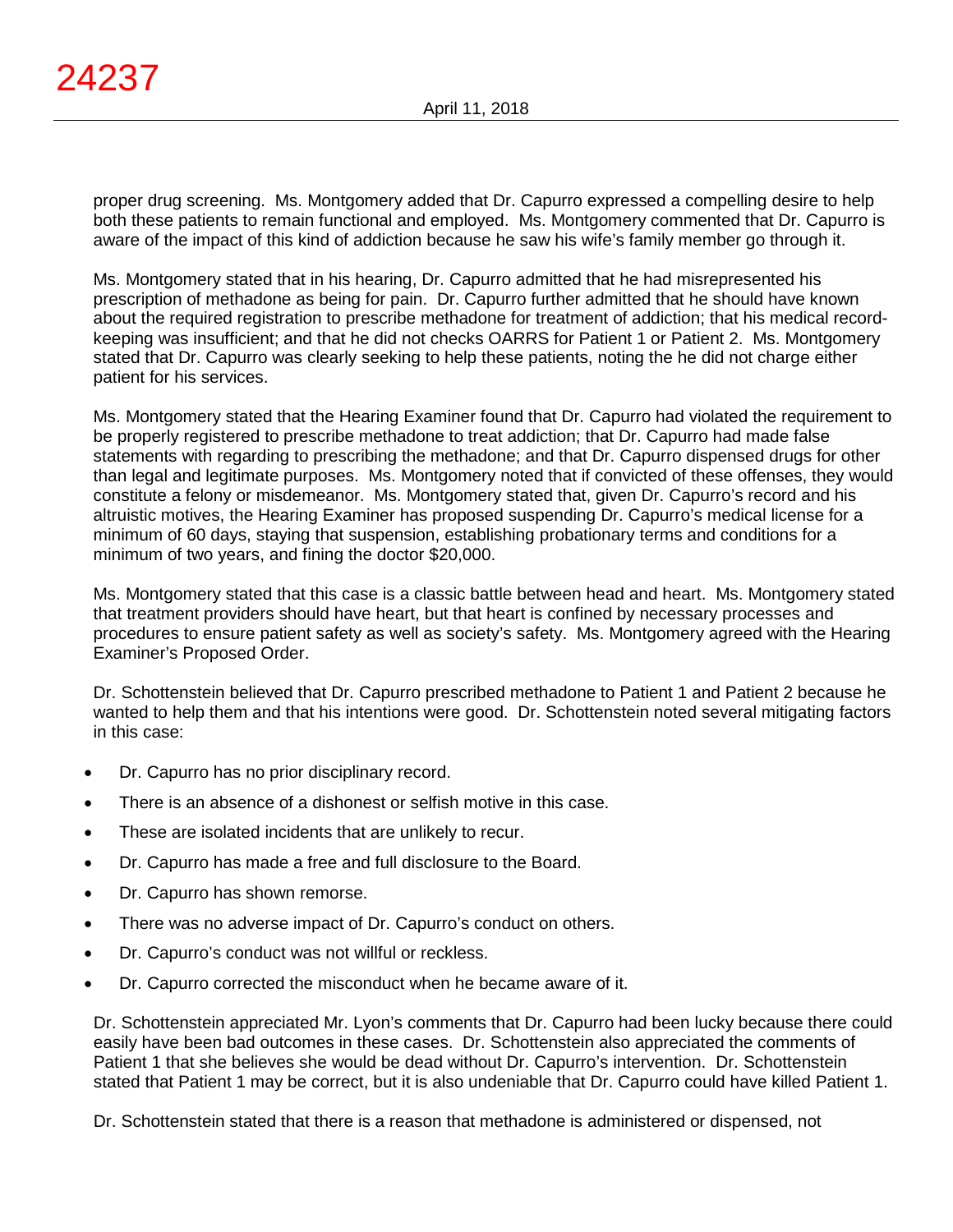prescribed, for addiction. Dr. Schottenstein echoed Ms. Snyder's comments and stated if a large quantity of methadone, which has a long half-life, is prescribed to an addict who later relapses on another substance, it becomes a potentially very dangerous situation. Dr. Schottenstein noted that Dr. Capurro also prescribed Xanax in combination with the methadone for Patient 1, as well as Valium in combination with the methadone for Patient 2. Dr. Schottenstein opined that this was very dangerous because in combination with methadone, those medications can suppress the respiratory drive and result in fatal overdose. Dr. Schottenstein added that benzodiazepines such as Xanax and Valium are also drugs of abuse and potentially habit-forming. Dr. Schottenstein observed that Patient 1 and Patient 2 were actually under-dosed with regard to the methadone; Dr. Schottenstein stated that prescribing a low dose of methadone for addicts is associated with a higher risk of relapse. Dr. Schottenstein felt that Dr. Capurro did not appreciate how dangerous it is to prescribe methadone for addiction and reiterated that the licenses and registrations to become a methadone treatment provider serve a purpose.

Dr. Schottenstein stated that even though Dr. Capurro had been well-intentioned, his behavior was medically unethical. Dr. Schottenstein stated that it is not acceptable to prescribe a medicine that one does not fully understand to a patient population that one does not understand to treat a condition that one does not understand. Dr. Schottenstein recognized that it was difficult for Dr. Capurro to witness suffering without trying to help, but stated that this is the point of the admonition "First, do no harm," which Dr. Capurro could easily have unintentionally violated. Dr. Schottenstein stated that while Dr. Capurro's heart was in the right place, there are issues of judgment, boundaries, and medical ethics in this case. Dr. Schottenstein stated that it is important for a physician to be able to say "no" when a patient asks for treatment that is outside the physician's comfort level and expertise. Dr. Schottenstein opined that a professional boundaries course would be valuable for Dr. Capurro.

# **Dr. Schottenstein moved to amend the Proposed Order to add successful completion of a professional boundaries course to the probationary requirements. Dr. Steinbergh seconded the motion.**

Mr. Giacalone stated that during Dr. Capurro's hearing, Ms. Snyder had compared this case to that of Gregory Grant, D.O., which had been considered by the Board in January 2016. Mr. Giacalone stated that the Dr. Grant case involved ten patients and the same scenario as Dr. Capurro's case. Mr. Giacalone stated that Dr. Grant's case resulted in a 30-day stayed suspension, no fine, a minimum twoyear probation, required courses in professional boundaries and prescribing, and a requirement to pass an examination on the laws in Ohio governing medical practice. Mr. Giacalone stated that he is not defending Dr. Capurro's actions, but he struggled with the Proposed Order which is more severe than the Order issued in Dr. Grant's case. Mr. Giacalone stated that Dr. Capurro may not have done a good job treating these patients, but there is some merit in the fact that Dr. Capurro tried to treat these patients who could not get into a treatment facility.

Mr. Giacalone agreed with Dr. Schottenstein's recommendation to add a professional boundaries course requirement. Mr. Giacalone further suggested reducing the 60-day stayed suspension to a 15-day stayed suspension, reducing the probationary period from a minimum of two years to a minimum of one year, and reducing the fine from \$20,000 to \$1,000. Mr. Giacalone opined that these changes would put the Order more in-line with the Board's decision in Dr. Grant's case. Mr. Giacalone stated that whether the stayed suspension is 60 days or 15 days is a bit of an academic exercise, but opined that 15 days would be more appropriate in light of the Dr. Grant decision.

Dr. Steinbergh stated that she fully supports Dr. Schottenstein's proposed amendment to only add a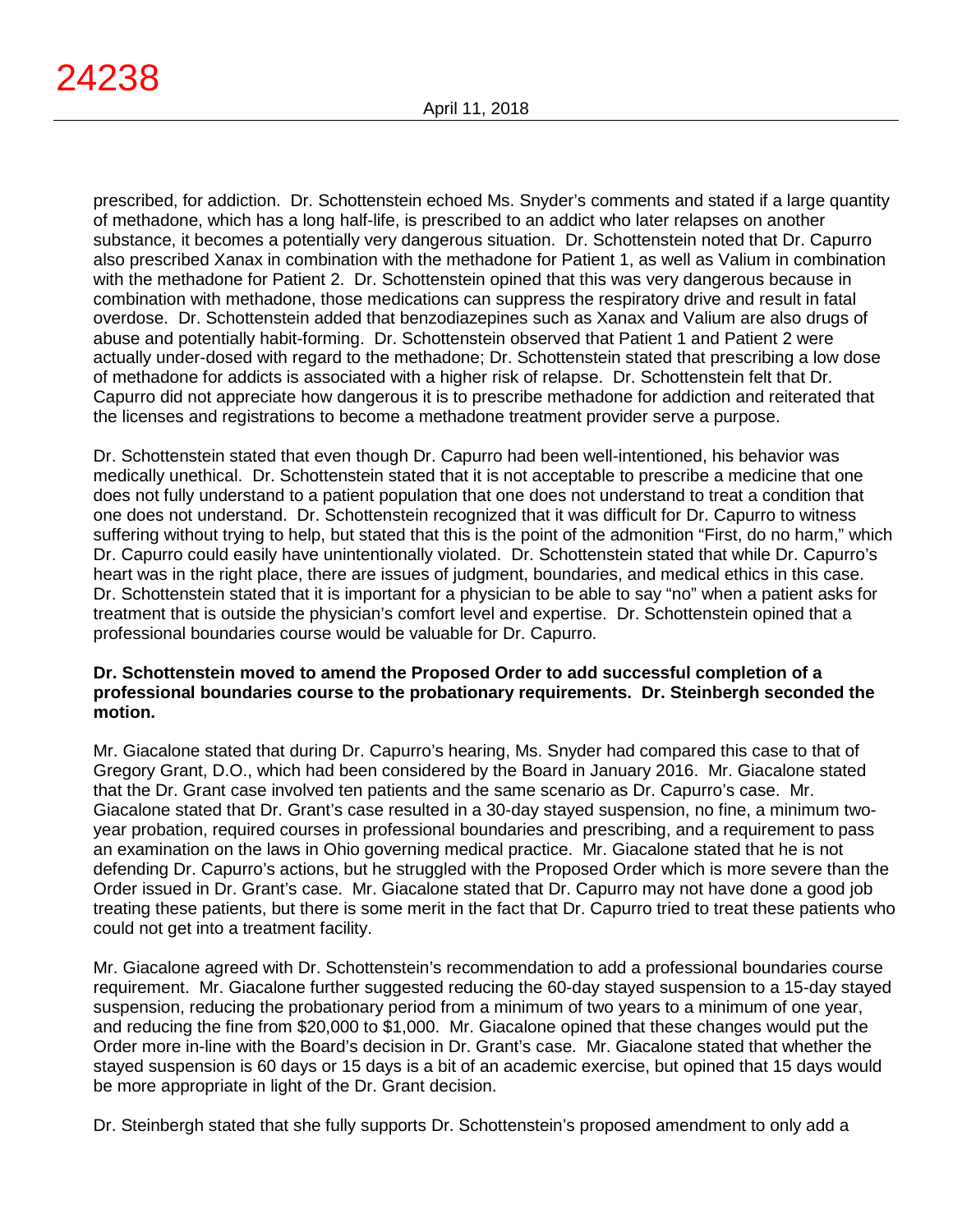professional boundaries course. Dr. Steinbergh agreed with Dr. Schottenstein's concerns about the importance of understanding and using medications the correct way for the correct reason. Dr. Steinbergh stated that the Hearing Examiner has provided a fair Proposed Order, as Dr. Capurro's attorney has stated. Dr. Steinbergh favored adding the professional boundaries course because of the Board's previous experience with physicians who have taken the course and learned how to handle such situations and how to say "no." Dr. Steinbergh stated that she does not condone Dr. Capurro's actions, and therefore she is not in favor of reducing the Proposed Order in any way.

Dr. Soin stated that he favors reducing the Proposed Order along the lines that Mr. Giacalone has suggested. Dr. Soin stated that a reduction of the Proposed Order would not be tantamount to condoning Dr. Capurro's actions; the Board would still be taking an action that will be on Dr. Capurro's record and he would still be fined. Dr. Soin stated that these appear to have been isolated incidences and that Dr. Capurro had been trying to help people. Dr. Soin opined that the suggested reduced Order would still accomplish the Board's goals of protecting the public. Dr. Soin noted that the case of Dr. Grant involved ten patients and resulted in a 30-day stayed suspension, while Dr. Capurro's case involved two patients and has resulted in a Proposed Order with a 60-day stayed suspension. Dr. Soin therefore felt that Mr. Giacalone's suggestion was more reflective of the earlier decision.

Mr. Giacalone stated that the suggested reduction in the suspension from 60 days to 15 days is a matter of optics since the suspension is stayed in either case. However, Mr. Giacalone stated that the optics are important because the gravity of the Dr. Grant case was greater than in Dr. Capurro's case. Mr. Giacalone stated that his suggested reduced Order would not condone Dr. Capurro's actions and would still be a disciplinary action on his license. Mr. Giacalone further suggested that Dr. Capurro should write an article or engage in some educational program, similar to what was included in Dr. Grant's Order, to educate prescribers that these types of activities are inappropriate and subject to discipline. Mr. Giacalone stated that the Board should be consistent in terms of precedent.

Ms. Montgomery asked if the Board's Hearing Examiners review prior Board Orders when drafting Proposed Orders for the Board's consideration. Mr. Giacalone replied that the Hearing Examiners do look at past precedent. Mr. Giacalone added that Ms. Snyder, the Assistant Attorney General, also referenced the Dr. Grant case during Dr. Capurro's hearing.

Ms. Montgomery stated that levying fines is not the Board's primary role, but fines can be used as a part of a sanction against a licensee. However, Ms. Montgomery questioned the size of the fine in the Proposed Order, commenting the \$20,000 is a significant amount. Mr. Giacalone agreed that a \$20,000 fine seems excessive in this case and opined that a \$1,000 fine, as he has suggested, still sends the appropriate message. Mr. Groeber commented that \$20,000 is the standard fine for these violations according to the Board's fining guidelines, and that is why the Hearing Examiner included that amount in the Proposed Order. Mr. Giacalone noted that Dr. Grant was not fined because the actions in that case predated the Board's fining authority.

Mr. Giacalone stated that if Dr. Schottenstein's proposed amendment does not pass, he will ask a Board member to propose his suggested changes as an amendment, which would include Dr. Schottenstein's suggestion of a professional boundaries course.

A vote was taken on Dr. Schottenstein's motion to amend:

ROLL CALL: Dr. Rothermel - abstain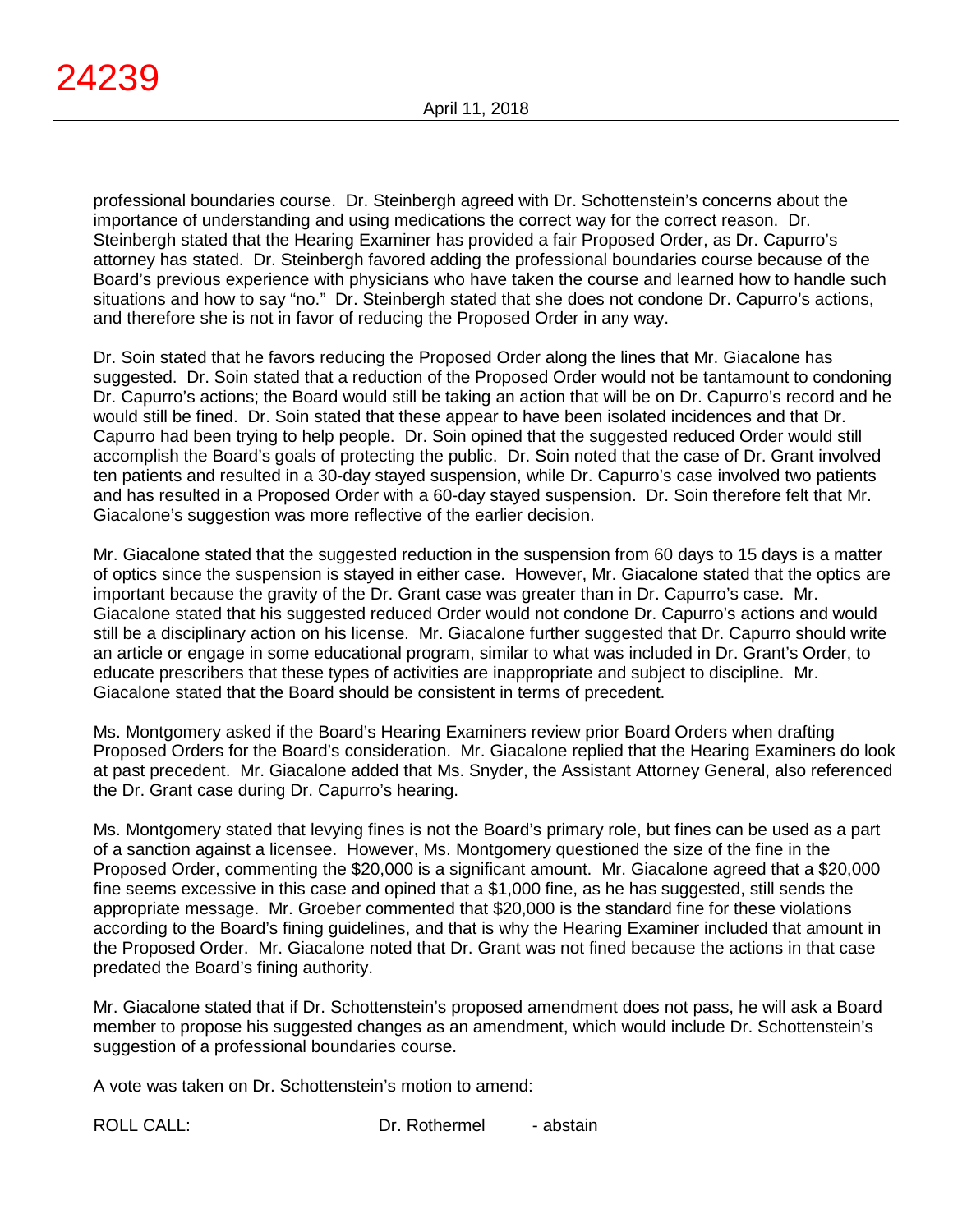| Dr. Saferin       | - abstain |
|-------------------|-----------|
| Dr. Schottenstein | - aye     |
| Dr. Steinbergh    | - aye     |
| Dr. Schachat      | - nay     |
| Mr. Giacalone     | - nay     |
| Mr. Gonidakis     | - nay     |
| Dr. Soin          | - nay     |
| Dr. Edgin         | - nay     |
| Dr. Factora       | - nay     |
| Ms. Montgomery    | - nay     |
| Dr. Bechtel       | - abstain |

The motion to amend did not carry.

**Dr. Soin moved to amend the Proposed Order so that the stayed suspension is reduced to 15 days, the timeframe for the probationary terms and conditions is reduced to a minimum of one year, and the monetary fine is reduced to \$1,000. Dr. Soin further moved that the probationary terms and conditions include successful completion of a professional boundaries course, as well as a requirement to assist in an educational program similar to what had been included in the Order for Gregory Stuart Grant, D.O. Dr. Schachat seconded the motion.**

Dr. Steinbergh suggested that this topic be tabled so that the Board's staff can draft Dr. Soin's proposed amendment for review by the Board members. Mr. Giacalone agreed.

**Dr. Steinbergh moved to table this topic. Dr. Soin seconded the motion.** A vote was taken:

 $ROILCAII$ :

| Dr. Rothermel     | - abstain |
|-------------------|-----------|
| Dr. Saferin       | - abstain |
| Dr. Schottenstein | - aye     |
| Dr. Steinbergh    | - aye     |
| Dr. Schachat      | - aye     |
| Mr. Giacalone     | - aye     |
| Mr. Gonidakis     | - aye     |
| Dr. Soin          | - aye     |
| Dr. Edgin         | - aye     |
| Dr. Factora       | - aye     |
| Ms. Montgomery    | - aye     |
| Dr. Bechtel       | - abstain |

The motion to table carried.

### CHARLES MICHAEL MISJA, M.D.

Mr. Giacalone directed the Board's attention to the matter of Charles Michael Misja, M.D. Objections to Ms. Blue's Report and Recommendation have been filed and were previously distributed to Board members.

Mr. Giacalone stated that a request to address the Board has been filed on behalf of Dr. Misja. Five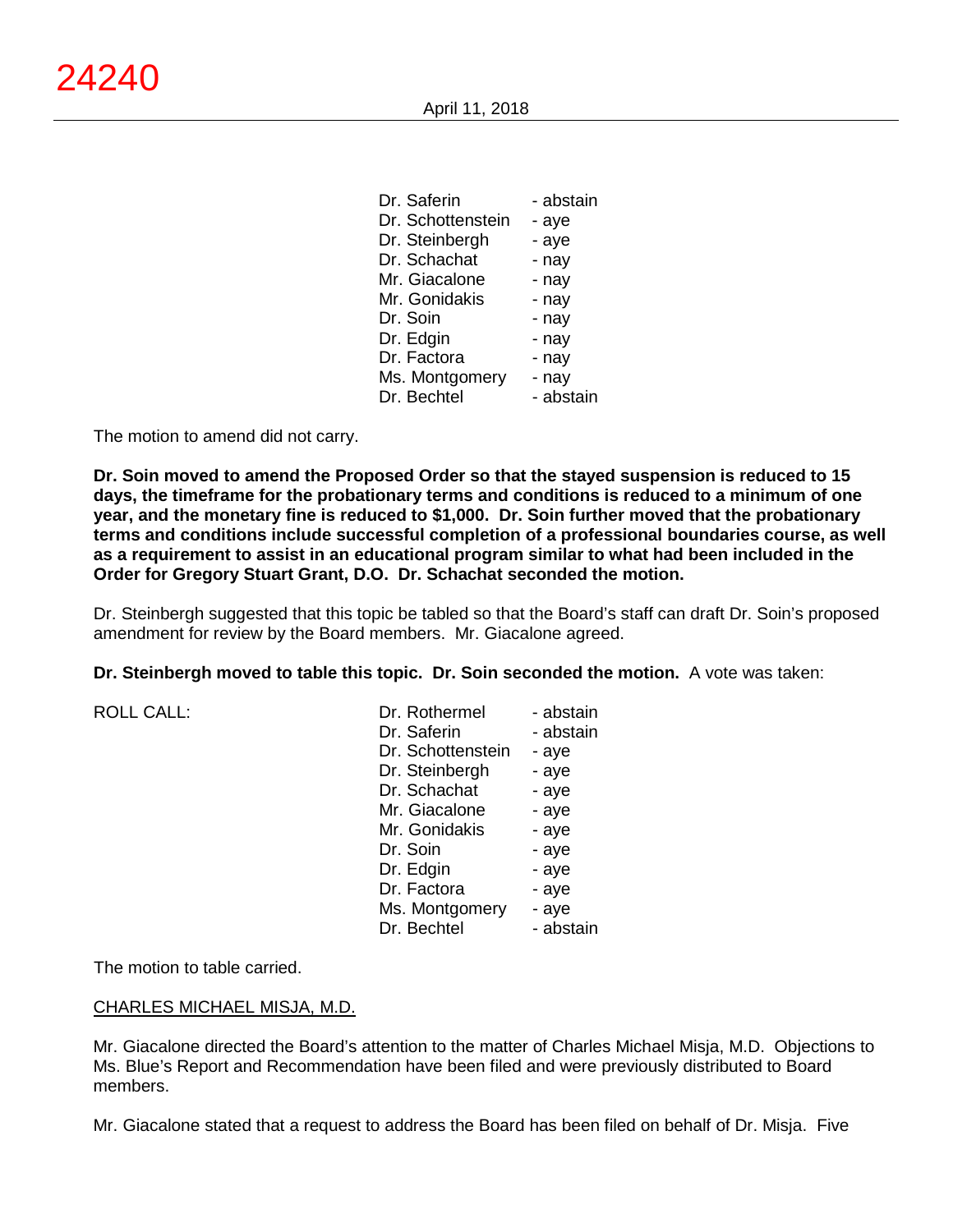minutes will be allowed for that address.

Dr. Misja was represented by his attorney, Dan Zinsmaster.

Mr. Zinsmaster stated that this matter is a single patient minimal standards case that involves the loss of life for a patient who had serious health problems. The Hearing Examiner's Proposed Order is to suspend Dr. Misja's medical license for minimum of twelve months, require him to undergo assessment by the Post-Licensure Assessment System (PLAS) and comply with all the requirements and recommendations of PLAS, and require him to obtain Board approval of a practice plan before returning to practice.

Mr. Zinsmaster stated that the Report and Recommendation describes a number of unique circumstances that led to the events that occurred in 2015, including the Medical Director's stroke that led Dr. Misja to shoulder the responsibilities of the psychiatric wing of the hospital in addition to the addiction unit. The Report and Recommendation also describes Dr. Misja's use of the medication Clozaril, which he had never before ordered and has not ordered since.

Mr. Zinsmaster stated that the purpose of the objections he filed in this case is to point out that under the Proposed Order, Dr. Misja's license would be suspended for at least twelve months even if he successfully completes the PLAS assessment and complies with all recommendations within a much shorter timeframe. Mr. Zinsmaster stated that, as the Board knows, time away from clinical practice can erode one's clinical skills. For this reason, Mr. Zinsmaster asked that the Proposed Ordre be modified.

Dr. Misja stated that this case is before the Board today because he made mistakes. Dr. Misja stated that he had made decisions that he believed at the time were in the best interest of Patient 1, but despite his good intentions the outcome was tragic. Dr. Misja stated that the loss of a patient's life is every physician's nightmare. Dr. Misja stated that the outcome of Patient 1's case was a seminal event for him and it significantly deepened his awareness of the potential negative impact that overriding altruistic intentions can have. Dr. Misja stated that in this case, the intentions and motivations were to provide additional adequate detoxification services that Montgomery County and surrounding counties desperately need. Dr. Misja stated that he had let certain fundamentals lapse, namely documentation and adequate time management which contributed to a lack of appropriate supervision, which contributed to his decision to approve the initiation of the medication Clozaril.

Dr. Misja continued that he has learned and continues to learn to establish and maintain boundaries with respect to his limitations. Dr. Misja stated that he has implemented mechanisms to ensure that this never happens again, such as completing more formalized education, embracing electronic medical records (EMR), instituting chart auditing measures and peer reviews, decreasing his patient load, and keeping up with psychopharmacology updates.

Dr. Misja stated that as physicians, the members of the Medical Board uniquely understand when Dr. Misja says that there is no more noble profession than being part of the human solution. Dr. Misja stated that he will do everything deemed necessary to retain, maintain, and sustain the privilege granted by the Medical Board.

Mr. Giacalone asked if the Assistant Attorney General wished to respond. Ms. Snyder stated that she did wish to respond.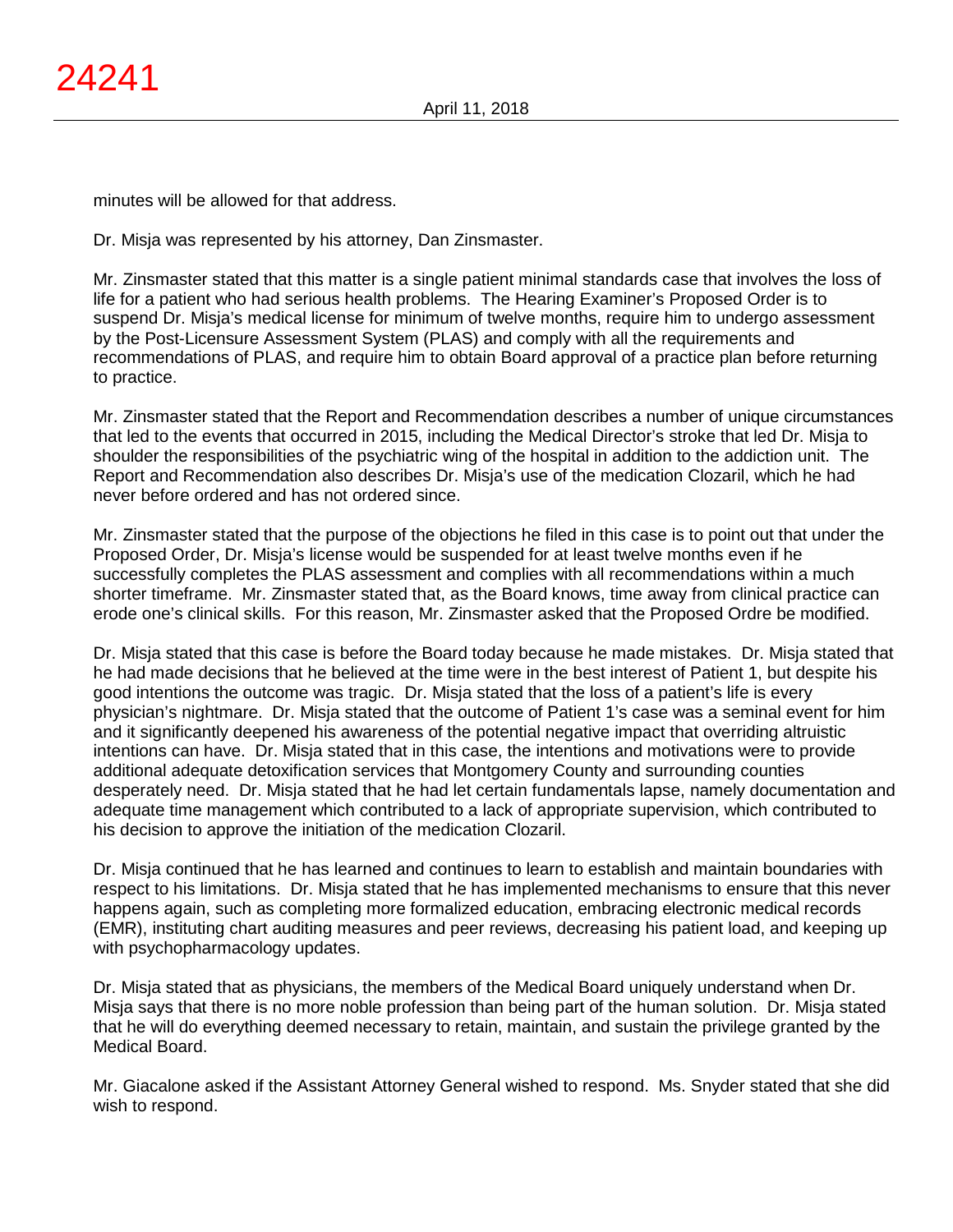Ms. Snyder agreed with Mr. Zinsmaster that this case involves the minimal standards of care and involves one patient. However, Ms. Snyder stated that this case does not involved just one single mistake. Ms. Snyder stated that this is not a case of a physician having a busy night and a lapse of judgment and then choosing to give a patient an inappropriate and dangerous anti-psychotic medication. Ms. Snyder noted that according to testimony, there were only 30 patents in two psychiatric units and 45 staff members in each unit that night.

Ms. Snyder continued that Patient 1 was hospitalized for 25 days in the psychiatric unit of Heartland Behavioral Health. Ms. Snyder noted that even though Dr. Misja had never completed his psychiatric residency, he was the head of that psychiatric unit and in charge of caring for the sickest of the mentally ill patients. Ms. Snyder stated that the psychiatric unit was no stranger to aggressive behavior or violent patients. Ms. Snyder stated that Patient 1 was a male in his '30's with the approximate IQ of a four-yearold child. Patient 1 was able to communicate his wants and needs, but his speech was difficult and he was difficult to understand. Patient 1 became upset and frustrated when he was not understood, and in the hospital he was scared and aggressive.

Ms. Snyder stated that there is no question that Patient 1 was a challenging patient, but Dr. Misja saw this challenging patient only five times during his 25-day hospitalization. Specifically, Dr. Misja saw Patient 1 during his initial evaluation for 20 minutes, and four more times in passing in the milieu or the common area for approximately 10 minutes each time. Even though Dr. Misja had Patient 1's previous psychiatric treatment records, primary care treatment records, and psychological evaluations, Dr. Misja did not read those records or did not read them well enough to understand Patient 1's medical history. Ms. Snyder added that Dr. Misja also never bothered to call collateral sources such as Patient 1's family or guardian who could have told him about Patient 1's condition or communication issues.

Ms. Snyder stated that despite the lack of time with Patient 1, the lack of collateral information, and the lack of medical history, Dr. Misja authorized Patient 1 to be given Clozaril, a dangerous second-line medication for treatment of schizophrenia which Patient 1 was never diagnosed with. According to the State's expert, Stephen Noffsinger, M.D., Clozaril is the only anti-psychotic medication that can kill a patient. For this reason, Clozaril is reserved for schizophrenic patient who have been resistant to other medications. Ms. Snyder stated that had Dr. Misja reviewed Patient 1's previous treatment records, he would have known that Patient 1 had speech problems but had never before displayed psychotic tendencies. More Importantly, Dr. Misja would have known that Patient 1 had a seizure disorder and should not have been given Clozaril, which has a black box warning stating that it is not appropriate for patients with seizure disorders. Ms. Snyder noted that Dr. Misja did not know that Patient 1 had a seizure disorder until the day of his Medical Board hearing.

Ms. Snyder stated that this case does not represent a simple lapse of judgment. Rather, Ms. Snyder stated that this case represents 25 days of treatment that fell below the minimal standards of care. Ms. Snyder stated that there was a systemic failure in Dr. Misja's treatment of Patient 1. Ms. Snyder stated that Dr. Misja exhibited lack of clinical judgment, deficiencies in his practice, and he failed to take responsibility for his conduct. Ms. Snyder noted that Dr. Misja seemed defiant at the beginning of his hearing, but she believed that by the end of the hearing Dr. Misja understood what had happened and felt remorse for Patient 1. Ms. Snyder stated that Dr. Misja needs further education and she opined that the minimum one-year suspension in the Proposed Order is warranted.

**Dr. Steinbergh moved to approve and confirm Ms. Blue's Findings of Fact, Conclusions of Law, and Proposed Order in the matter of Charles Michael Misja, M.D. Dr. Schottenstein seconded the**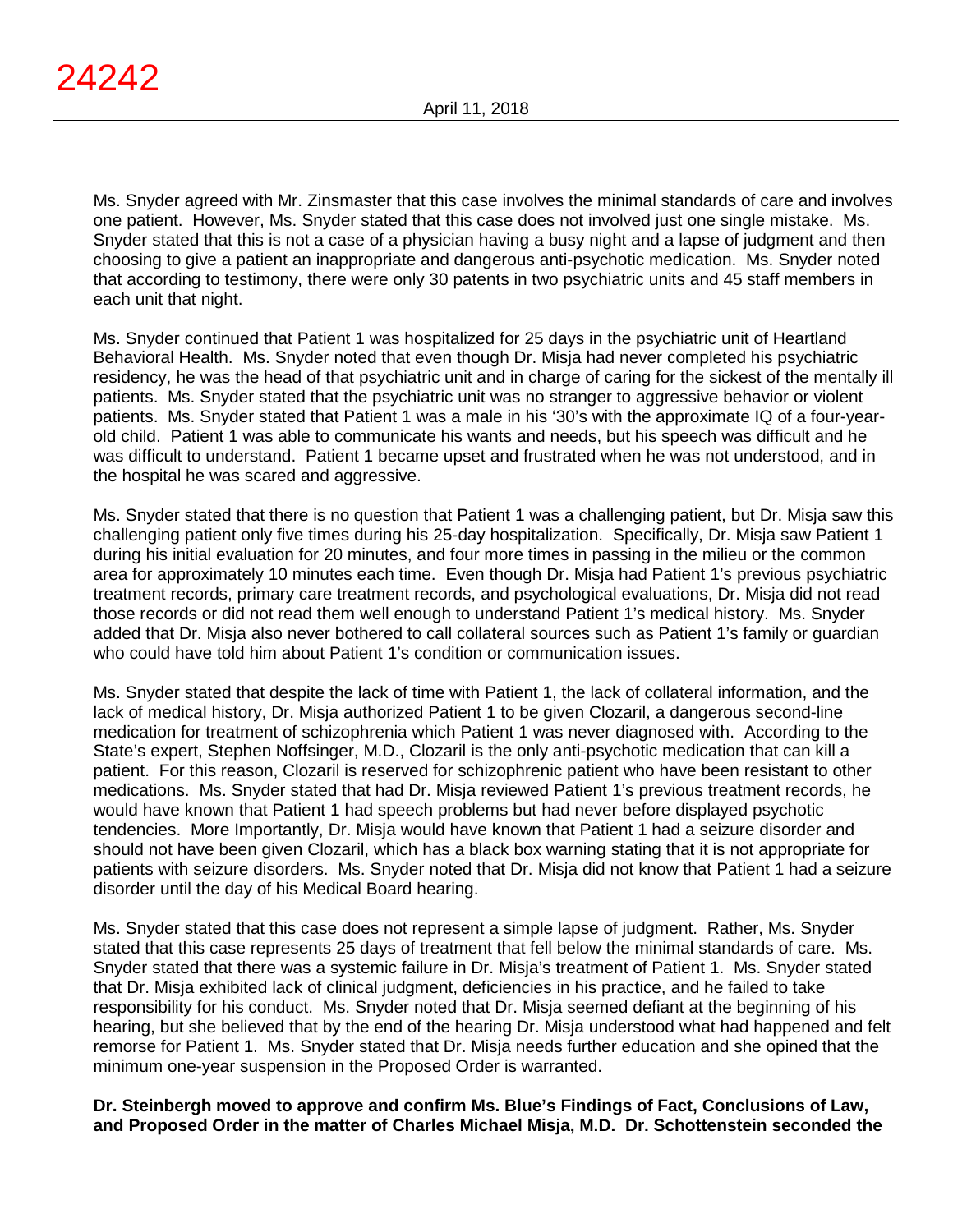### **motion.**

Mr. Giacalone stated that he will now entertain discussion in the matter of Dr. Misja.

Dr. Schottenstein stated that the Medical Board cited Dr. Misja based on allegations that from April 2015 to May 2015, he provided care to Patient 1 and that, among other things, he inappropriately treated and/or failed to appropriately treat Patient 1; inappropriately used, prescribed, selected and/or managed controlled substances or dangerous drugs to Patient 1; failed to appropriately fulfill responsibilities of collaboration and supervision with another health care professional; and/or failed to appropriately document his treatment of Patient 1.

Dr. Schottenstein stated that Dr. Misja obtained his medical degree in 2007 from the Ross University School of Medicine in Dominica. Upon graduation, Dr. Misja completed three years and four months of a psychiatry residency at Northeast University College of Medicine in Akron, Ohio. Dr. Misja was first licensed to practice medicine in Ohio in 2009. Dr. Misja is not board certified in psychiatry, but he characterizes himself as specializing in psychiatry. Dr. Misja was the interim medical director of the inpatient unit at the psychiatric hospital where he undertook the care of Patient 1.

Dr. Schottenstein continued that Patient 1 was first evaluated by Dr. Misja on April 8, 2015 at Access Dayton where Patient 1 was admitted for an inpatient psychiatric hospitalization. Dr. Misja noted that Patient 1 was a 31-year-old male who had been sent from his group home for psychiatric treatment due to increasing verbal and physical aggression towards staff and others, bizarre behavior, and uncontrollable mood lability. Upon admission, Patient 1 presented on a medication regimen consisting of Risperdal, Zoloft, and Depakote. Dr. Misja diagnosed Patient 1 with Mood Disorder Not Otherwise Specified with psychotic features; ruled out Bipolar Disorder Not Otherwise Specified with psychotic features vs. Major Depressive Disorder with psychotic features; Intermittent Explosive Disorder; and Intellectual Disability, Moderate Dr. Misja's admitting plan was to taper the Zoloft and continue the Risperdal and Depakote.

Dr. Schottenstein stated that prior to Patient 1's admission, Dr. Misja had entered into a standard of care arrangement with LaDonna Ross, CNP. Over the course of Patient 1's hospital stay various medication interventions were attempted without substantial success with regard to mood or behavior. On or around April 22, Patient 1 hit a staff member in an unprovoked fashion. Later that day, verbal consent was obtained by Ms. Ross from Patient 1's guardian for a trial of Clozaril. Dr. Misja indicated that the Clozaril was Ms. Ross' idea, but that he did authorize her to proceed. The Clozaril continued to be titrated on a regular basis until May 2, when Patient 1 indicated that he was not feeling well. At that time, Patient 1 was found to have a pulse between 160 and 200. Emergency medical services were called and he was taken to Miami Valley Hospital, where he was admitted with a diagnosis of sinus tachycardia. It was noted at the time that a side-effect of Clozaril is increased heart rate. On May 3, Patient 1 had a psychiatric consultation which recommended that the patient not be restarted on the Clozaril. On May 4, Patient 1 developed a fever of 107 degrees. On May 5, Patient 1 had a cardiac arrest. On May 7, an EEG showed no activity and further assessment showed an absence of blood flow to the brain. On May 9, 2015, Patient 1 was declared brain dead.

Dr. Schottenstein continued that the Montgomery County Coroner's report showed that Patient 1's cause of death was "anoxic encephalopathy due to cardiopulmonary arrest due to myocarditis." Dr. Schottenstein noted that myocarditis is a black box side effect of Clozaril, and therefore one could infer that the Clozaril provoked a side effect which killed Patient 1.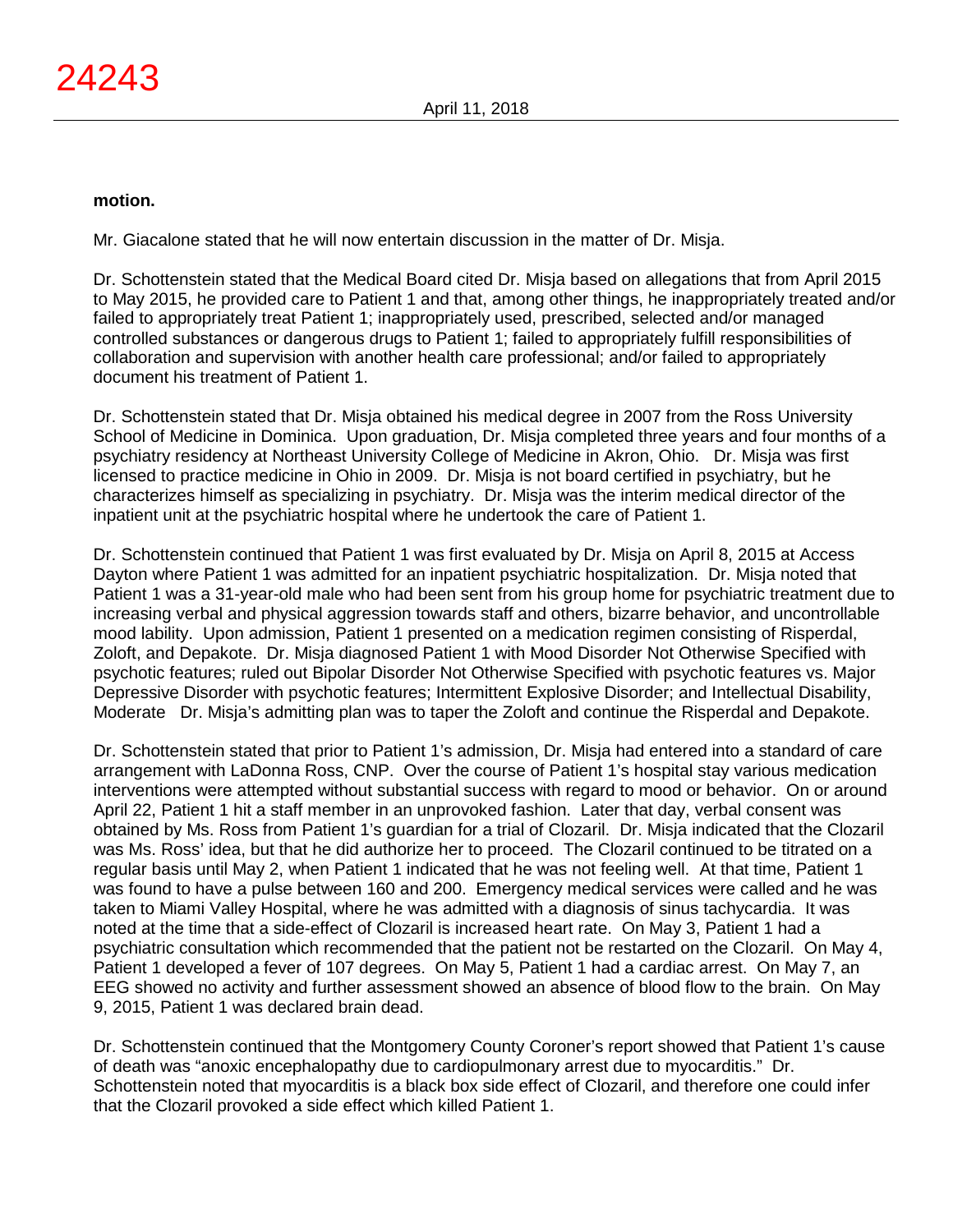Dr. Schottenstein stated that there are four questions that the Board needs to ascertain:

- Was there a failure to maintain minimal standards with regard to the care of Patient 1?
- Was there a failure to maintain minimal standards with regard to the selection of medications that were employed to treat Patient 1?
- Was there a failure to fulfill responsibilities of collaboration after entering into the standard of care arrangement?
- Did Dr. Misja fail to properly document this treatment?

Regarding the first question, Dr. Schottenstein stated that the record supports the contention that Dr. Misja failed to meet minimal standards with regard to care of Patient 1. Dr. Schottenstein opined that Dr. Misja essentially abdicated the care of Patient 1 to the Ms. Ross. Dr. Schottenstein noted that during Patient 1's 25 day hospitalization, Dr. Misja personally met with and assessed him on four or perhaps five occasions. Dr. Schottenstein stated that Dr. Misja this is an inadequate level of oversight, especially given his level of severity. Dr. Schottenstein stated that there were only three formal assessments and two to three informal assessments of Patient 1 prior to the initiation of Clozaril. Dr. Schottenstein stated that there were only two assessments after the initiation of Clozaril, which is an inadequate level of monitoring given the dangerous nature of the medication and that it is being prescribed for off-label purposes. Dr. Schottenstein opined that the minimal standards of care required the patient to be assessed on a daily or every-other-day basis, especially since the Clozaril was being titrated and the sideeffects are dose-related.

Regarding the second question, Dr. Schottenstein opined that there was a failure to maintain minimal standards of care with regard to the selection of medication used to treat Patient 1. Dr. Misja testified that Ms. Ross had suggested a trial of Clozaril due to her past experience of Clozaril helping patients like Patient 1, so Dr. Misja accepted her suggestion. Dr. Misja indicated that prior to this event he had never initiated Clozaril to any patient, and he further indicated that he was not a fan of the drug. Dr. Misja further admitted that he never spoke to Patient 1 or his guardian about Clozaril, he did not talk to Ms. Ross about her discussion with Patient 1's guardian, and he did not do any research on Clozaril prior to the initiation.

Dr. Schottenstein continued that Dr. Misja offered different explanations for why he prescribed Clozaril to Patient 1. First, Dr. Misja argued that Patient 1 reminded him of a patient with schizophrenia or schizoaffective disorder. However, not only was there no such documentation in the records, but neither Dr. Misja nor Ms. Ross noted those diagnoses in the chart as either conclusive or possible diagnoses. Dr. Schottenstein noted that Dr. Misja referred to being socially withdrawn or internally preoccupied as a justification for a hindsight diagnosis of schizophrenia. Dr. Schottenstein stated that these things are not diagnostic of schizophrenia, but they are consistent with developmental delay. Dr. Schottenstein added that one cannot diagnose schizophrenia retroactively and such a diagnosis must be made on the basis of establish criteria.

Dr. Schottenstein stated that Dr. Misja, Dr. Noffsinger, and Dr. Misja's expert witness, Mark MacNealy, D.O., agreed that the only use for Clozaril approved by the Food and Drug Administration (FDA) was for schizophrenia that is treatment-resistant or schizophrenia in the context of a patient that is suicidal. Dr. Schottenstein stated that Patient 1 had neither of these conditions. Dr. Schottenstein opined that for Dr. Misja to spend perhaps 20 minutes with Patient 1 during the initial assessment and then say, though he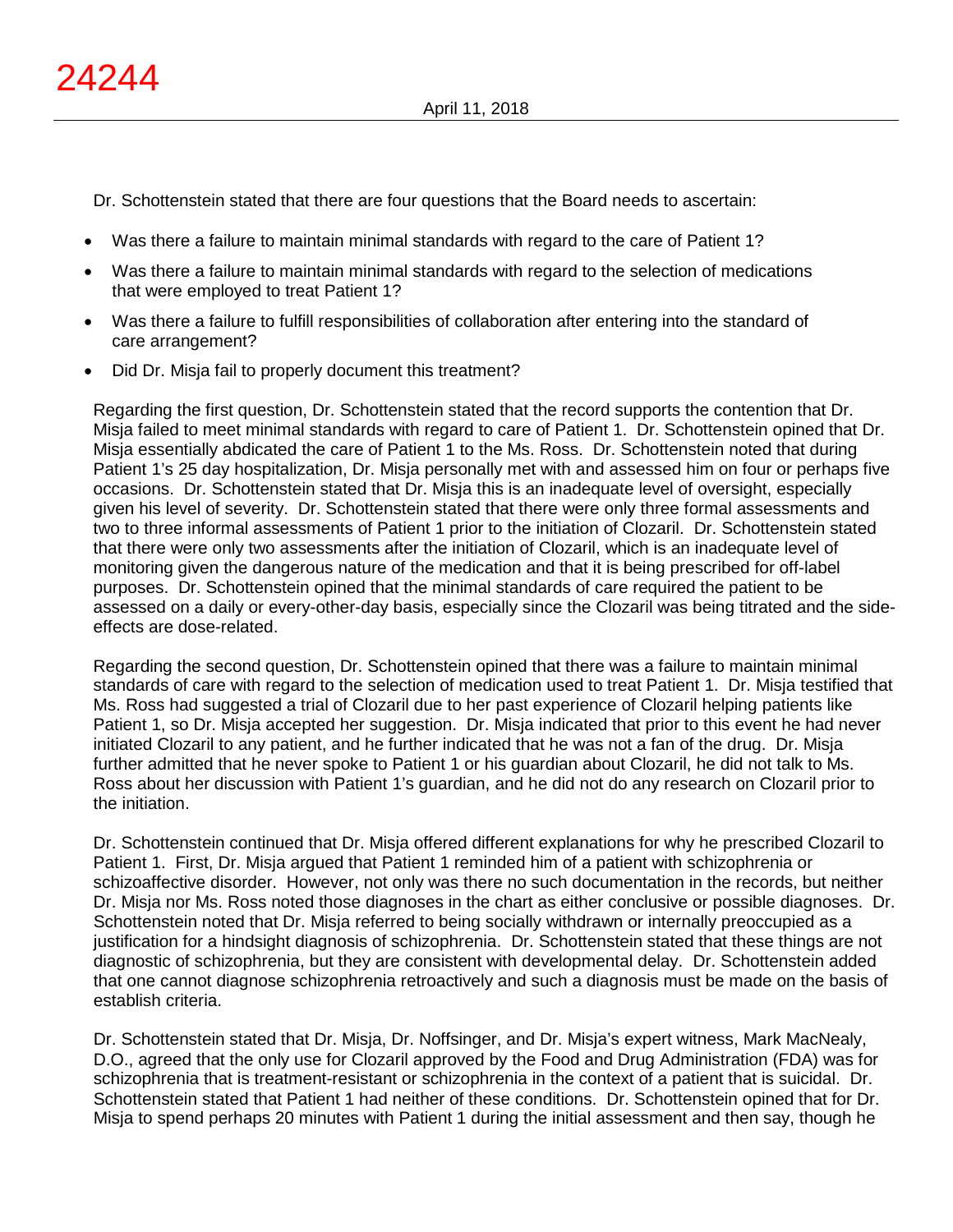did not document it, that he was thinking about the possibility of schizophrenia seemed very self-serving, as though Dr. Misja was justifying his prescribing behavior with hindsight.

Dr. Schottenstein stated that Dr. Misja maintained that he was prescribing Clozaril for off-label use primarily for psychosis, but also for impulse control and decreased frustration tolerance that leads to violence or potential violence. Dr. Schottenstein stated that there are eight years of prior medical records which include diagnoses of fetal alcohol syndrome and a moderate degree of intellectual disability, conditions in which patients notoriously have difficulty self-regulating their mood and temper. Dr. Schottenstein added that none of Patient 1's prior medical records indicated any substantial finding of psychosis or schizophrenia, nor did Dr. Misja provide any evidence that Clozaril can be used off-label under those circumstances.

Dr. Schottenstein stated that the State's expert, Dr. Noffsinger, is board-certified in psychiatry. Dr. Noffsinger opined that the selection of Clozaril for Patient 1 was made in error. Dr. Noffsinger testified that the FDA-approved indication for Clozaril is for treatment-resistant schizophrenia and suicidality in the context of schizophrenia, which was not present in Patient 1. Dr. Noffsinger further stated that according to the record, Patient 1 did not have psychotic symptoms or any circumstances that would have indicated an appropriate off-label use of Clozaril. Dr. Noffsinger felt that the risks of Clozaril far outweighed the benefits in a patient with aggression in the context of developmental delay. Dr. Noffsinger further noted that Clozaril is indicated only for patients who fail to respond to safer drugs. Dr. Noffsinger opined that it was an error for Dr. Misja to use Clozaril and it led to the death of Patient 1.

Dr. Schottenstein noted Dr. Noffsinger's testimony, based on his review of Patient 1's medical chart, that Dr. Misja's care violated 4731.22(B)(2), Ohio Revised Code, because he failed to perform and document a risk-benefit analysis with regard to prescribing Clozaril for Patient 1 prior to Prescribing it. Dr. Noffsinger also disagreed with Dr. Misja's reluctance to engage in trials of benzodiazepines and beta-blockers or lithium. Dr. Schottenstein stated that Dr. Misja did not document why he did not engage in those medication trials or why he did not titrate Patient 1's Risperdal, which he had been prescribed for eight years for explosive behavior and was presumably productive for him at some point since he was still on it.

Dr. Schottenstein noted Dr. Noffsinger's testimony that the standard of care requires obtaining an EKG before prescribing Clozaril because it could provoke arrhythmia. However, an EKG was not obtained prior to prescribing Clozaril to Patient 1. Dr. Schottenstein also stated that Ms. Snyder's point regarding seizure activity was well-taken.

Dr. Schottenstein stated that Dr. Misja's expert, Dr. MacNealy, completed two years of a psychiatry residency and then completed a residency in neurology. Dr. MacNealy is board-certified in neurology, but holds himself out as a psychiatrist and practices addiction medicine. Dr. Schottenstein noted that Dr. MacNealy and Dr. Misja know each other professionally because they were employed at the same facility. Dr. MacNealy acknowledged that Clozaril had risks to the blood cells and to the heart and he agreed that there is a black box warning for Clozaril regarding potential cardiac side-effects. Dr. MacNealy indicated that Patient 1 was not responsive to other anti-psychotic medications such as Risperdal and Haldol, and he indicated that Clozaril would rapidly decrease the propensity for violence. However, Dr. MacNealy also acknowledged that there was no documentation of any scientific evidence in Patient 1's medical record to justify an off-label use of Clozaril.

Dr. Schottenstein continued that Dr. MacNealy opined that Clozaril was the appropriate drug to use at that time and under those circumstances. Dr. MacNealy also indicated that Clozaril is the only drug in the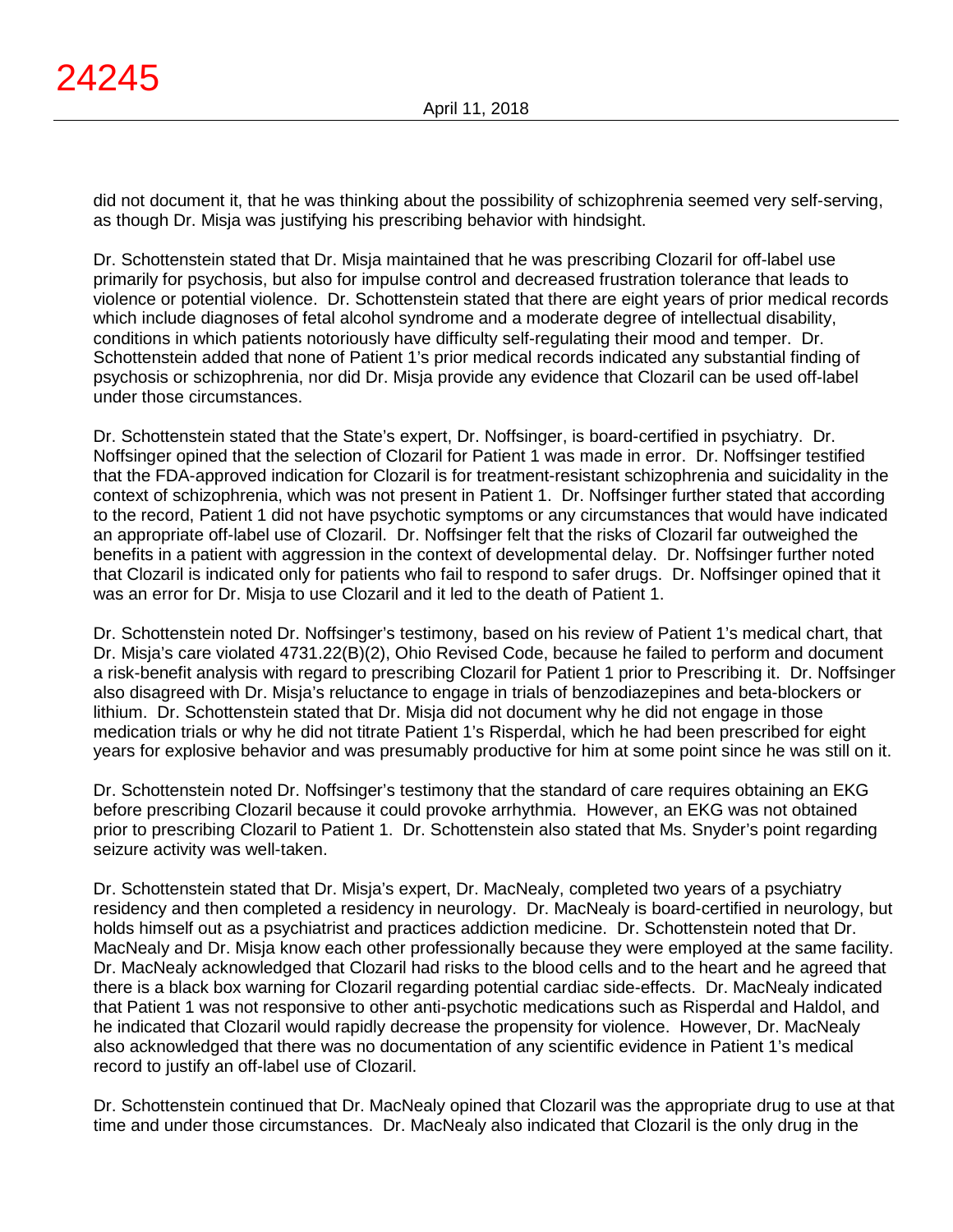literature that is suggested for violent behavior, though he did not provide any evidence to support this contention. Dr. MacNealy agreed that there was some indication of improvement, but also some indication of deterioration of Patient 1's condition from the Clozaril. Dr. MacNealy acknowledged that Dr. Misja did not document any risk-benefit analysis in Patient 1's chart and there was no documentation of a diagnosis of schizophrenia or treatment-resistant schizophrenia in Patient 1's prior medical records.

Dr. Schottenstein stated that in rebuttal, Dr. Noffsinger testified that the crux of the matter is Dr. Misja's selection of Clozaril and his decision to prescribe it. Dr. Noffsinger testified that in developmentallydelayed patients with behavior disorders who are not psychotic, the risks of Clozaril outweigh the benefits. Dr. Noffsinger strongly disagreed with Dr. MacNealy's statement that Clozaril was the only medication that would have worked on Patient 1 because Patient 1 did not have a psychotic disorder and did not have a condition that was approved by the FDA for treatment with Clozaril.

Dr. Schottenstein stated that, leaving aside the debate of whether Clozaril was indicated for Patient 1 and the risk-benefit analysis in choosing that medication, he still took take issue with the manner in which Dr. Misja made the choice to prescribe Clozaril. Dr. Schottenstein stated that if one wants to prescribe a medicine off-label, especially a medicine as dangerous as Clozaril, one should start by making sure that less dangerous medications have been tried first. Dr. Schottenstein stated that there were multiple reasonable medications for Patient 1's condition that were not tried before the Clozaril. Dr. Schottenstein stated that if one satisfies oneself that appropriate steps have been taken before using Clozaril, it is still incumbent upon the physician to become familiar with the scientific literature on the subject and look for dosing guidelines for the off-label use. Dr. Schottenstein stated that it is also important to explain to the patient or the patient's guardian that the use of Clozaril is off-label and to discuss alternatives, and to document that conversation. The physician should also document the evidence that he or she found that Clozaril is a reasonable choice for the circumstances. Dr. Schottenstein added that a physician may also want to consult with a psychiatrist colleague about the situation. Dr. Schottenstein stated that none of this occurred.

Dr. Schottenstein continued that Dr. Misja did not even know if Ms. Ross told Patient 1's guardian that the Clozaril was being used off-label when she obtained informed consent. Dr. Schottenstein stated that Dr. Misja did no research prior to prescribing the Clozaril and he testified that he had never previously prescribed Clozaril to a patient. Dr. Schottenstein stated that when Ms. Ross suggested Clozaril, Dr. Misja agreed to it without researching the medication in the literature. Dr. Misja testified that he essentially trusted Ms. Ross' judgment and experience and he was happy to let her lead the way on this. Dr. Schottenstein stated that this was inadequate vetting for a drug as dangerous as Clozaril. Dr. Schottenstein stated that Dr. Misja abdicated his own judgment and had Ms. Ross assume the role of psychiatrist. Dr. Schottenstein stated that this was a clear violation of the minimal standards of care.

Regarding the third question, Dr. Schottenstein opined that the record shows that Dr. Misja failed to perform his responsibilities of collaboration after entering into the standard of care arrangement. Dr. Schottenstein stated that Dr. Misja failed to appropriately document his collaboration with, and supervision of, Ms. Ross with regard to the management of patient 1. According to the standard of care arrangement, Ms. Ross was to receive consultation, collaboration, and general supervision from Dr. Misja. Despite this, there is no documentation in Patient 1's chart that Dr. Misja had any collaboration with Ms. Ross. In addition, a chart review was required to be done between Dr. Misja and Ms. Ross during each onsite visit by Dr. Misja, but there is no documentation that any chart review was performed and no explanation for the lack of documentation. Dr. Noffsinger testified that, according to the standard of care arrangement, Ms. Ross was permitted to prescribe Clozaril for an FDA-approved use only and not for off-label use. Dr.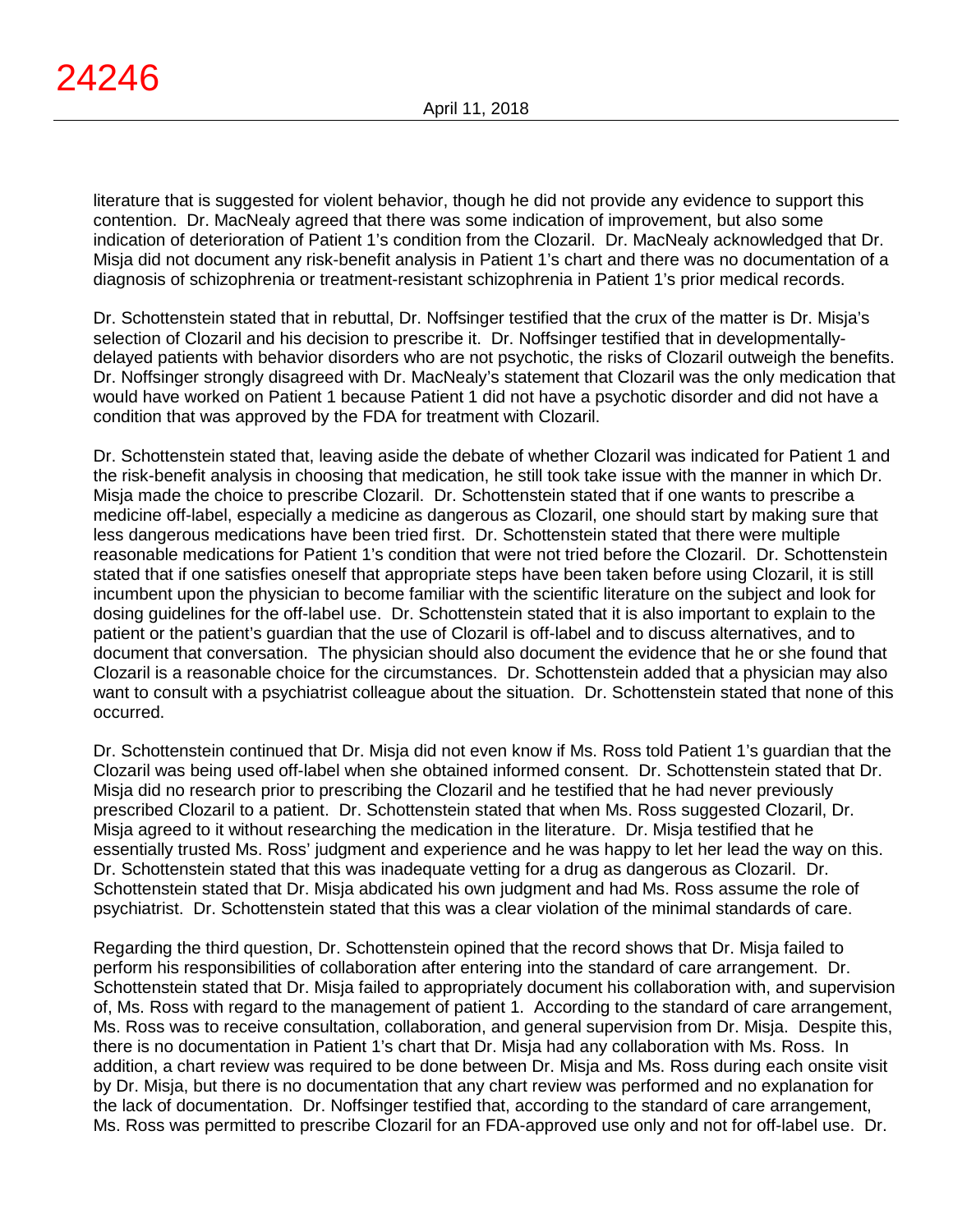Noffsinger further stated that depending on the nature of the standard of care agreement, Dr. Misja should have personally evaluated Patient 1 at least every other day, and more frequently once the Clozaril was prescribed because of the side-effects

Regarding the fourth question, Dr. Schottenstein stated that he has already alluded to multiple examples of Dr. Misja not adequately documenting his treatment. Dr. Misja agreed that it is difficult for someone to review the medical chart and determine why he selected Clozaril for Patient 1. Dr. Misja also agreed that there is no documentation in Patient 1's chart that reflects his discussion with Ms. Ross regarding the selection of Clozaril. Dr. Misja further agreed that the minimal standard of care required him to document their rationale for prescribing Clozaril off-label. Dr. Misja indicated that he did a risk-benefit analysis of Clozaril, but he did not document that in Patient 1's medical records. Dr. Misja had commented that he is not in the habit of documenting and that he could have documented things better.

Dr. Schottenstein stated that Dr. Misja indicated that he still believes that the use of Clozaril was justified for Patient 1 because he saw positive benefits. Dr. Misja has argued that he is not at fault for his performance in this matter, but only for not documenting more thoroughly. Dr. Schottenstein regretted that statement from Dr. Misja's testimony because it implied that Dr. Misja has not learned anything from reviewing his care in this matter. Dr. Schottenstein stated that Dr. Misja's statement also implies a defensiveness on his part and a failure to take responsibility for his poor judgment. Dr. Schottenstein emphasized that no one is arguing that Clozaril is not effective in treating aggressive behavior, but if that was the sole basis on which one decided whether to prescribe it then it would be prescribed all the time. Dr. Schottenstein stated that the question of whether Patient 1 experienced positive benefits is entirely beside the point in this case. Rather, the crux of the matter is the decision-making process that went into the selection of Clozaril and the failure to seriously contemplate alternatives that are effective and safer. Dr. Schottenstein acknowledged that Patient 1 was a challenging patient, but opined that Dr. Misja would have a difficult time finding another psychiatrist who would have prescribed Clozaril in this case.

Dr. Schottenstein stated that he understands it has been hard on Dr. Misja to lose a patient and then have to go through these proceedings. However, Dr. Schottenstein felt worse for Patient 1 and his family because there is nothing in Patient 1's current or past medical history to indicate a coherent reason to prescribe Clozaril and there is no compelling evidence of psychosis in the records. Dr. Schottenstein stated that every symptom Patient 1 presented with is explained by diagnoses that he had previously acquired and did not include any kind of psychotic process. Dr. Schottenstein opined that Dr. Misja had reached a point in Patient 1's treatment where he was out of ideas after having tried things he thought were reasonable and discarded options that could have been tried that had a decent chance of providing benefit. Dr. Schottenstein speculated that when Ms. Ross suggested Clozaril, Dr. Misja was relieved and was hoping Clozaril would be the answer to his dilemma. Dr. Schottenstein noted that when Ms. Ross brought up the idea of Clozaril, Dr. Misja was initially skeptical. Dr. Schottenstein felt that Dr. Misja's initial reaction was correct, but he opined that Dr. Misja's predicament clouded his judgment. Dr. Schottenstein opined that Dr. Misja's mistake is what one would expect from a psychiatrist who had recently completed residency and whose judgment had not yet fully formed.

Dr. Schottenstein stated that the Proposed Order would suspend Dr. Misja's license for a minimum of one year following a 30-day wind-down period. Dr. Schottenstein opined that this is very justifiable given that a patient death occurred. Prior to reinstatement, the Proposed Order would require Dr. Misja to undergo an assessment with the PLAS program to ensure that he can practice appropriately. Following the PLAS evaluation, Dr. Misja would be required comply with any remedial program recommended by the PLAS evaluators. In addition, Dr. Misja would be required to submit evidence of completion of courses on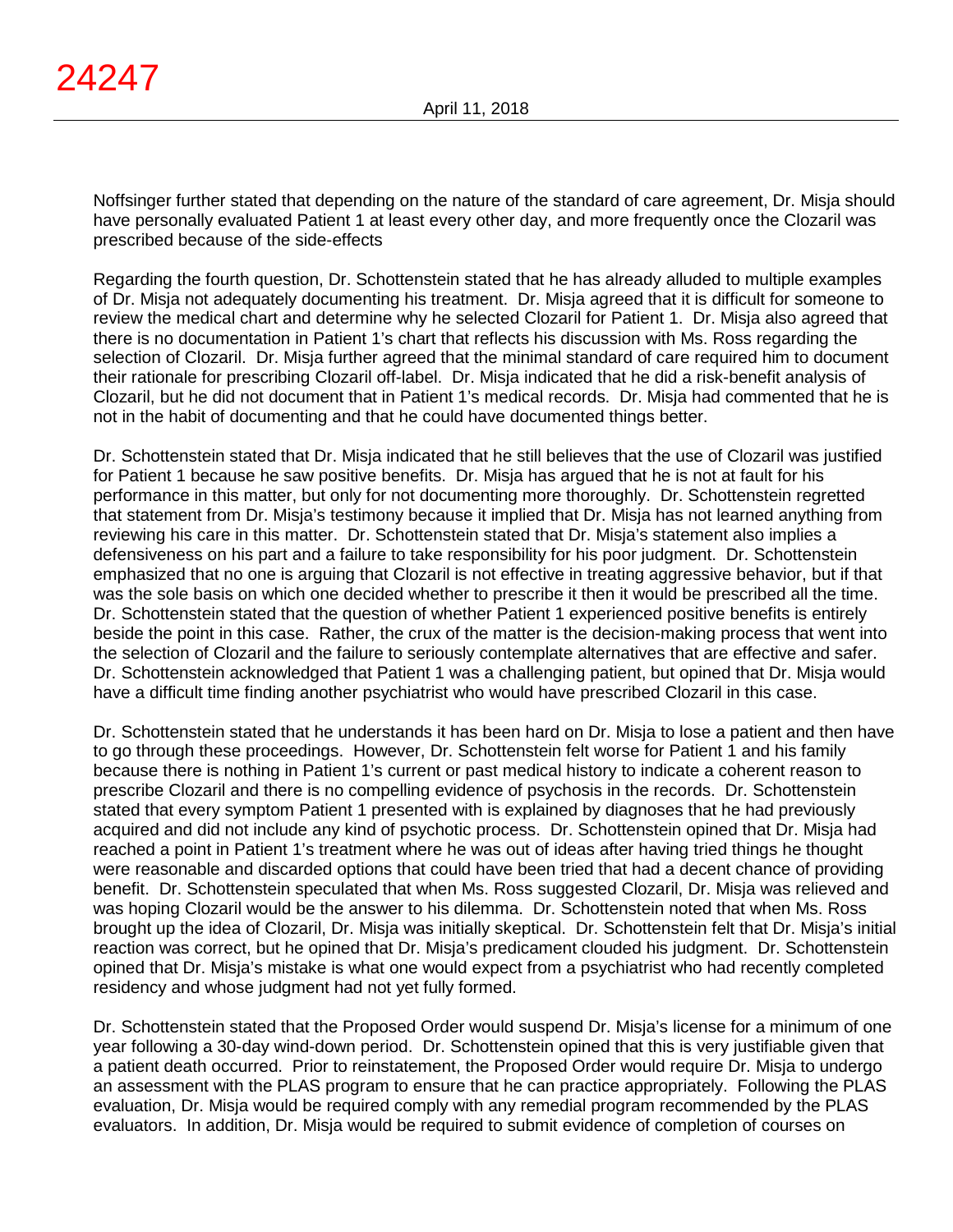pharmacology and medical record keeping. Following reinstatement, Dr. Misja would be subject to a practice plan and monitoring physician with the PLAS Learning Plan, if applicable, as well as other probationary conditions. Dr. Schottenstein agreed with the Proposed Order

Dr. Steinbergh stated that it would be difficult to not agree with everything Dr. Schottenstein said, particularly in regards to psychiatric care. Dr. Steinbergh stated that Dr. Misja relied on a nurse practitioner to make his medical decision, a decision that Dr. Misja was clearly not equipped to make. Dr. Steinbergh questioned why Dr. Misja did not obtain a consultation when he became uncertain how to proceed with Patient 1's treatment. Dr. Steinbergh stated that when a physician reaches a point where they may not recognize what diagnosis their patient has, that is the time to seek another opinion. Dr. Steinbergh stated that there was poor decision-making and poor documentation in this case.

Dr. Steinbergh stated that a white blood cell count was drawn, but there was no monitoring of the white blood cell count, which is clearly indicated in the information about the use of Clozaril. Dr. Steinbergh noted that Dr. Misja did not even put a stethoscope to Patient 1's chest to document whether the rhythm was appropriate, much less perform an EKG. Dr. Steinbergh stated that Dr. Misja never really clinically evaluated Patient 1, and therefore she agreed with the Proposed Order.

Dr. Steinbergh commented that she hopes the Board of Nursing is looking at this matter in regard to the nurse practitioner, Ms. Ross. Dr. Steinbergh felt that the collaboration between Ms. Ross and Dr. Misja was inappropriate and that Ms. Ross's choice of Clozaril was also inappropriate. Dr. Steinbergh opined that the Board should consider placing a permanent restriction on Dr. Misja's license to restrict him from entering into a collaborative relationship or a standard of care arrangement with an advanced practice nurse. Dr. Steinbergh stated that even though this case involves only one patient, the poor clinical decision-making may be pervasive.

Ms. Montgomery asked if, in situations like this, the Board's investigators look into the facility to see if the problem is more wide-spread. Dr. Steinbergh replied that the Medical Board has no authority over the hospital or the advanced practice nurse. Ms. Anderson stated that the Medical Board can and does refer potential problems with facilities or other practitioners to the appropriate governing authorities.

Dr. Schottenstein stated that he would second Dr. Steinbergh's proposed amended for purposes of discussion.

# **Dr. Steinbergh moved to amend the Proposed Order to add a permanent limitation to restrict Dr. Misja from entering into a collaborative relationship or a standard of care arrangement with an advanced practice nurse. Dr. Schottenstein seconded the motion.**

Dr. Schottenstein questioned whether a permanent restriction would hamper Dr. Misja's future employment opportunities given the nature of Dr. Misja's practice. Dr. Schottenstein stated that if the documentation issue with the collaborative agreements is remediable, he would have mixed feeling about attaching a permanent restriction that may hinder him indefinitely from being able to work.

Dr. Factora stated that there are many aspects of this case that are remediable, including medical knowledge, communication, and documentation. However, Dr. Factora stated that one component of this case is the professionalism aspect, the ability to interact with other professionals from other disciplines and to understand their limits. Dr. Factora stated that these things are not necessarily taught in medical school and he was uncertain whether it is included in the PLAS program. Dr. Factora stated if such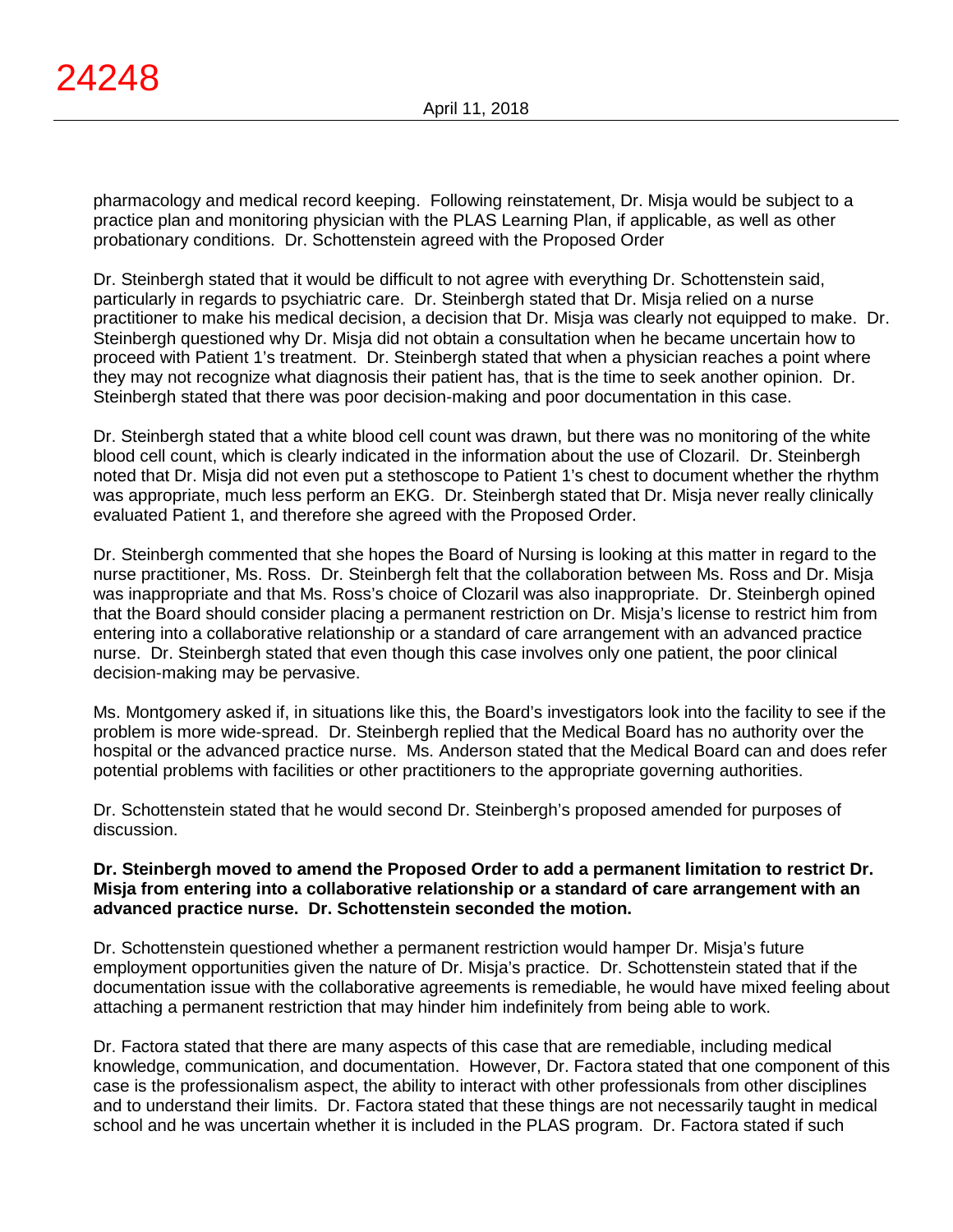remediation is available, that may address Dr. Steinbergh's concerns.

Dr. Steinbergh commented that there are courses available that deal with inter-professional behavior. Dr. Steinbergh stated that the meeting minutes can reflect the Board's concerns about addressing issues of inter-disciplinary decision-making, responsibilities, and communication. Dr. Steinbergh commented that a physician takes on the responsibility of patient care and, though a physician may use physician extenders for a variety of reasons, it is clear that the physician is the one responsible.

Dr. Schottenstein commented that this case reminds him of some previous cases in which physicians practice outside their specialty and run into minimal standards of care problems. Dr. Schottenstein noted that Dr. Misja substantially practices addiction medicine, but he was taking care of more psychiatric patients due to another physician's health problems. Dr. Schottenstein stated that Dr. Misja may have gone outside his area of expertise and that may have been contributory to this situation.

Dr. Steinbergh stated that if there is not enough support for her proposed amendment, she would withdraw it. Dr. Soin commented that he intended to vote against the proposed amendment. Dr. Steinbergh opined that there is enough in the record to substantiate her concerns that Dr. Misja should not enter into a collaborative agreement with an advanced practice nurse.

**Dr. Steinbergh wished to withdraw her motion to amend.** No Board member objected to the withdrawal. The motion to amend was withdrawn.

A vote was taken on Dr. Steinbergh's motion to approve the Proposed Order:

ROLL CALL:

| - abstain |
|-----------|
| - abstain |
| - aye     |
| - aye     |
| - aye     |
| - aye     |
| - aye     |
| - aye     |
| - aye     |
| - aye     |
| - aye     |
| - abstain |
|           |

The motion to approve carried.

### DANNY JOSEPH SAYEGH, M.D.

Mr. Giacalone directed the Board's attention to the matter of Danny Joseph Sayegh, M.D. No objections have been filed. Mr. Porter was the Hearing Examiner.

Mr. Giacalone stated that a request to address the Board has been filed on behalf of Dr. Sayegh. Five minutes will be allowed for that address.

Dr. Sayegh was represented by his attorney, Nicholas Kolitsos.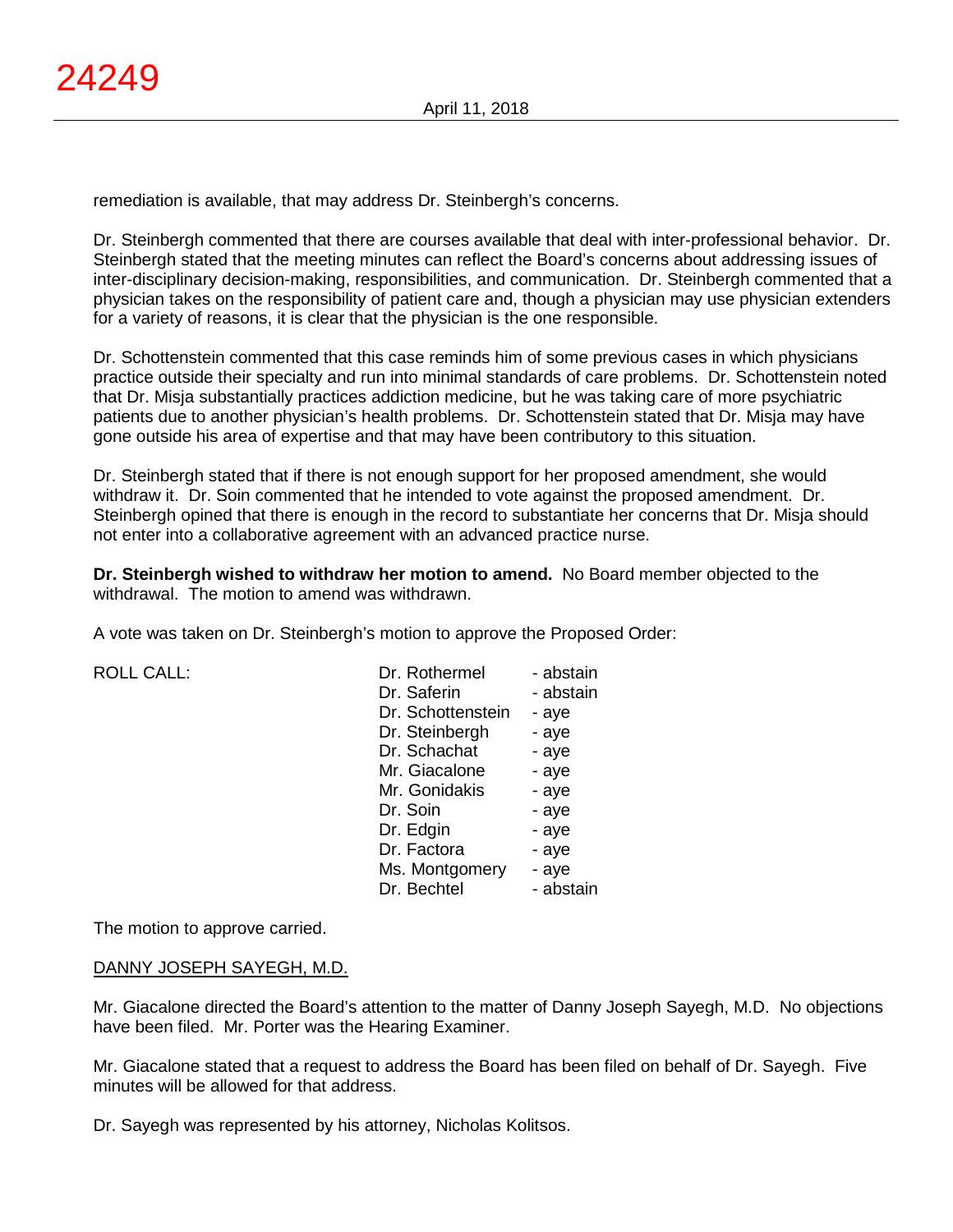Mr. Kolitsos stated that Dr. Sayegh was not able to be here in person today because he currently resides and practices in Nevada. Mr. Kolitsos stated that in the Report and Recommendation, the Hearing Examiner has proposed that Dr. Sayegh's failure to appear at the Board-ordered evaluation was due to circumstances beyond his control. Mr. Kolitsos stated that Dr. Sayegh has attempted to comply with the Ohio Medical Board to the utmost of his ability. Mr. Kolitsos stated that Dr. Sayegh was unable to attend the scheduled October 23 evaluation due to miscommunication and misinformation. Mr. Kolitsos stated that Dr. Sayegh had been under the impression that this matter was being transferred to the state of Nevada and, if the matter was not being transferred to Nevada, then the evaluation would be rescheduled.

Mr. Kolitsos continued that the Hearing Examiner has recommended that Dr. Sayegh be rescheduled for another 72-hour evaluation. Mr. Kolitsos stated that Dr. Sayegh is amicable to attending the evaluation, but he requested that Dr. Sayegh be allowed to undergo the evaluation in Nevada or, alternatively, that the entire matter be transferred wholly to the state of Nevada.

Mr. Giacalone asked if the Assistant Attorney General wished to respond. Ms. Snyder stated that she did wish to respond.

Ms. Snyder stated that Dr. Sayegh was ordered to an impairment evaluation which he did not attend. Therefore, the sole issue before the Board today is whether Dr. Sayegh's failure to attend was due to circumstances beyond his control. Ms. Snyder noted that one of the circumstances Dr. Sayegh claimed was beyond his control was that his attorney told him he did not have to go. Ms. Snyder stated that the Board has the discretion to determine that that was a circumstance beyond Dr. Sayegh's control, but she opined that this is not a very good reason because all attorney given their clients this advice.

Ms. Snyder noted that Dr. Sayegh is asking to be able to undergo evaluation in Nevada. Ms. Snyder stated that she is not aware of any Ohio Board-approved treatment providers in Nevada, but the Board could consider an evaluation performed in Nevada if it wished to do so.

# **Dr. Steinbergh moved to approve and confirm Mr. Porter's Findings of Fact, Conclusions of Law, and Proposed Order in the matter of Danny Joseph Sayegh, M.D. Dr. Schottenstein seconded the motion.**

Mr. Giacalone stated that he will now entertain discussion in the matter of Dr. Sayegh.

Dr. Soin briefly reviewed Dr. Sayegh's medical education and career. The Board received notification that while Dr. Sayegh was working on or about Dec. 30, 2016, staff at his place of employment observed that he appeared very sleepy, exhibited a slow manner of speech, fell asleep during patient encounters, had problems logging in on the computer, and went to the wrong examination room. Subsequently, Dr. Sayegh voluntarily submitted to a urine drug screen and tested positive for hydromorphone and hydrocodone. After the drug screen, Dr. Sayegh was driven home and was later fired by his employer. When Dr. Sayegh was interviewed by a Board investigator about these events, he indicated that the screen was only positive for hydrocodone and that the result was due to taking medication for his back conditions. Later, Dr. Sayegh divulged the hydromorphone result when he saw a copy of the urine drug screen.

Dr. Soin continued that Dr. Sayegh's attorney at that time, Eric Jones, had communicated with James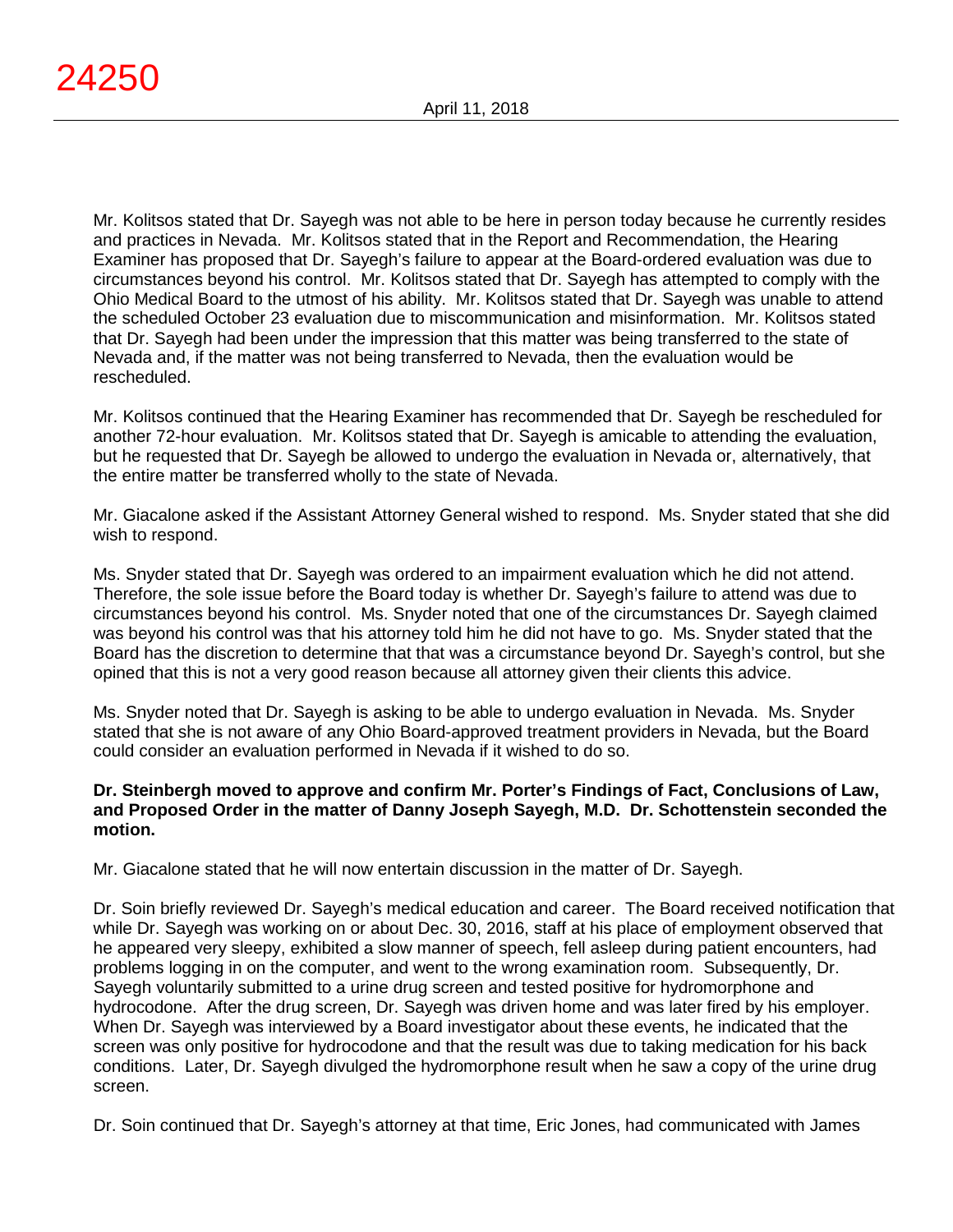Roach, an Enforcement Attorney with the Ohio Medical Board, as well as Robert Kilroy, General Counsel for the Nevada State Board of Medical Examiners, to discuss the possibility of having the examination in Nevada where he was then employed. Mr. Jones indicated that Dr. Sayegh is happy to fully cooperate with both boards and do whatever is deemed necessary to demonstrate that he is well-qualified and fit to practice medicine. As noted by the Hearing Examiner, by the time Dr. Sayegh learned that the examination was still scheduled in Ohio it was not possible for him to arrange coverage at his current employment in a professionally responsible manner. The Hearing Examiner also noted that Dr. Sayegh appeared to be a credible witness, his demeanor was appropriate, and he answered all the questions forthright and without delay.

Dr. Soin stated that under the unusual circumstances of this matter, the evidence supports the conclusion that Dr. Sayegh's failure to appear for the Board-scheduled examination was due to circumstances beyond his control, and accordingly Dr. Sayegh has established a basis for granting him an additional opportunity to attend the required outpatient exam. Dr. Soin stated that he supports the Proposed Order that a 72-hour examination be rescheduled to take place within a reasonable period of time following the effective date of the Order.

Dr. Schottenstein opined that the communication from the Ohio board to Dr. Sayegh and his counsel was clear that Dr. Sayegh did not qualify as an out-of-state impairment case under 4731-16-12. Dr. Schottenstein felt that there was no communication that was vague or open to interpretation. However, Dr. Schottenstein had the sense that Dr. Sayegh acted in good faith. Dr. Schottenstein quoted a portion of Dr. Sayegh's testimony: "When I got the phone call the Friday before the 23<sup>rd</sup> of October, that was the first time I had an inkling that something was wrong." Dr. Schottenstein believed that Dr. Sayegh and his attorney should have known the status of the case, but he also believed that they did not know.

Dr. Schottenstein speculated that it is common for a physician in such a situation to essentially leave things in the hands of their legal representation to rectify the situation. Dr. Schottenstein opined that Dr. Sayegh should have been more attentive to this situation and more careful to get confirmation in writing that his appointment has been postponed or transferred to Nevada. However, Dr. Schottenstein also stated that he could believe that Dr. Sayegh felt that things were being taken care of by his attorney. Dr. Schottenstein stated that it is a circumstance beyond a person's control when that person does not know what they don't know. Dr. Schottenstein stated that he has not seen any hint of protest or defiance from Dr. Sayegh that would cause him to believe otherwise. Dr. Schottenstein opined that the Proposed Order is fair in this case.

Ms. Montgomery, stating that there must be qualified people in Nevada who could perform an evaluation, asked if it is the Board's position that someone in Nevada cannot get an evaluation in Nevada. Ms. Anderson stated that under the law, the Board's Secretary and Supervising Member have the ability to refer someone to a Board-approved treatment provider for a 72-hour evaluation. Ms. Anderson stated that there are some Board-approved treatment providers outside Ohio, but she was uncertain if there were any in Nevada.

Mr. Giacalone noted that Dr. Sayegh's Ohio medical license expired on January 1, 2018, due to nonrenewal. The Board members discussed the possibility of transferring this case to the Nevada Board has had been originally requested, or allowing Dr. Sayegh to undergo evaluation in Nevada. Ms. Anderson stated that the Proposed Order is silent on the matter of where Dr. Sayegh's evaluation occurs, except that it be pursuant to 4731.22(B)(26), Ohio Revised Code, which requires that it be performed by a treatment provider approved by the Ohio Board.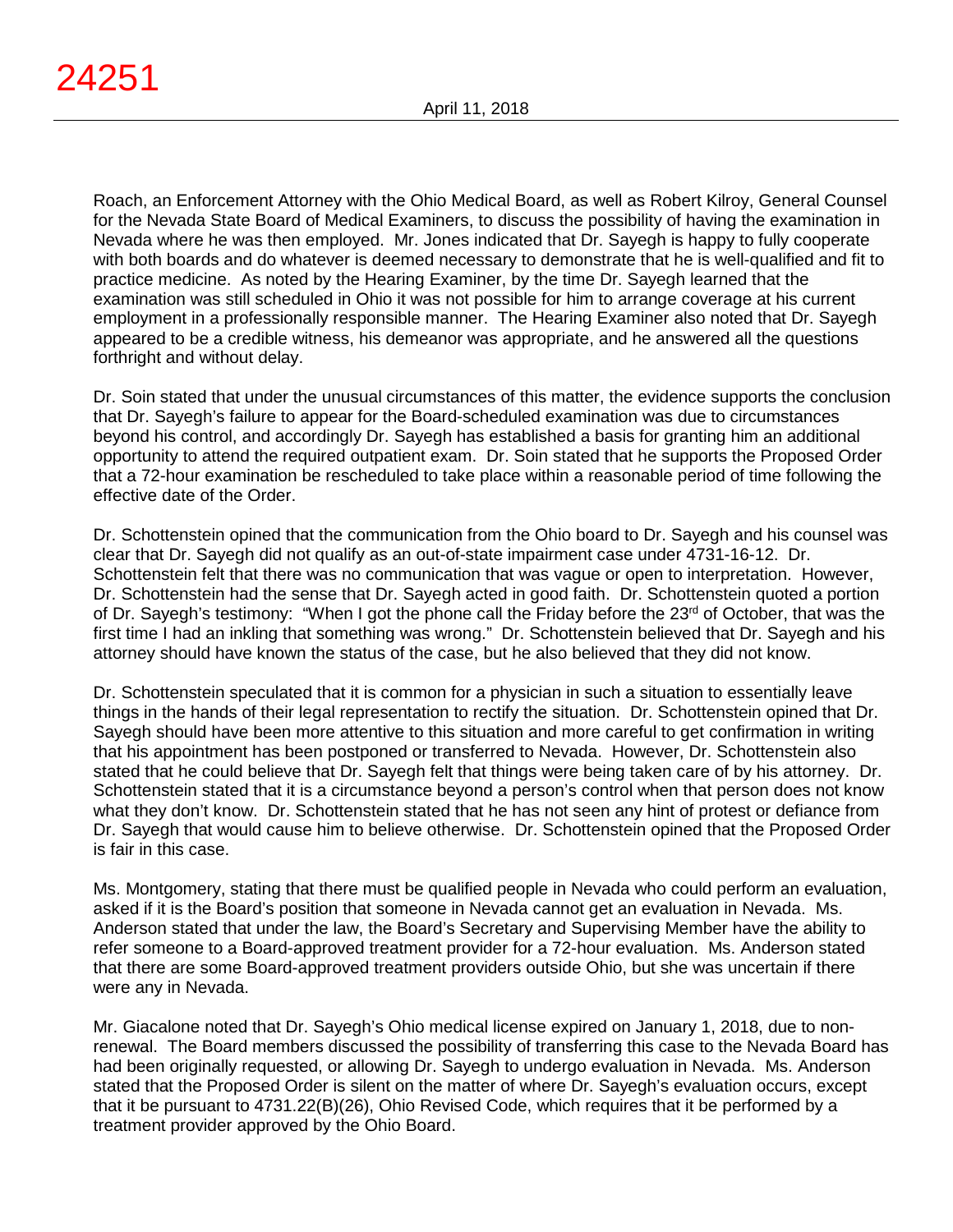Mr. Giacalone suggested tabling this matter until more information can be gathered regarding the possibility of Dr. Sayegh being evaluated in Nevada.

### **Dr. Steinbergh moved to table this topic. Dr. Soin seconded the motion.** A vote was taken:

ROLL CALL:

| Dr. Rothermel     | - abstain |
|-------------------|-----------|
|                   |           |
| Dr. Saferin       | - abstain |
| Dr. Schottenstein | - aye     |
| Dr. Steinbergh    | - aye     |
| Dr. Schachat      | - aye     |
| Mr. Giacalone     | - aye     |
| Mr. Gonidakis     | - aye     |
| Dr. Soin          | - aye     |
| Dr. Edgin         | - aye     |
| Dr. Factora       | - aye     |
| Ms. Montgomery    | - aye     |
| Dr. Bechtel       | - aye     |
|                   |           |

The motion to table carried.

#### PROPOSED FINDINGS AND PROPOSED ORDERS

Mr. Giacalone stated that in the following matter, the Board issued a Notice of Opportunity for Hearing. No timely request for hearing was received. The matter was reviewed by a Hearing Examiner, who prepared Proposed Findings and Proposed Orders, and is now before the Board for final disposition. This matter is disciplinary in nature, and therefore the Secretary and Supervising Member cannot vote. In these matters, Dr. Rothermel served as Secretary and Dr. Saferin served as Supervising Member.

#### LAWRENCE RICHARD FELDMAN, M.D.

**Dr. Steinbergh moved to find that the allegations as set forth in the August 9, 2017 Notice of Opportunity for Hearing in the matter of Dr. Feldman have been proven to be true by a preponderance of the evidence and to adopt Mr. Porter's Proposed Findings and Proposed Order. Dr. Schottenstein seconded the motion.**

Mr. Giacalone stated that he will now entertain discussion in the above matter.

Mr. Giacalone stated that Dr. Feldman was first licensed to practice medicine in Ohio in November 2014 and his Ohio license expired on January 1, 2017. Dr. Feldman currently holds an active medical license in Florida, and he previously held a medical license in Maryland from 1976 to 2016. Mr. Giacalone noted that Dr. Feldman is not board-certified in any specialty.

Mr. Giacalone continued that Dr. Feldman owned a private medical practice with two locations in Maryland from 1987 to 2011 and he employed a physician assistant who worked at both locations. In September 2011, Dr. Feldman sold his practice to Physician A and her non-physician husband, who owned a dermatology and dermatopathology practice headquartered in Georgia. Physician A and her husband also owned a pathology laboratory in Georgia, which is referred to as "Lab A". Following the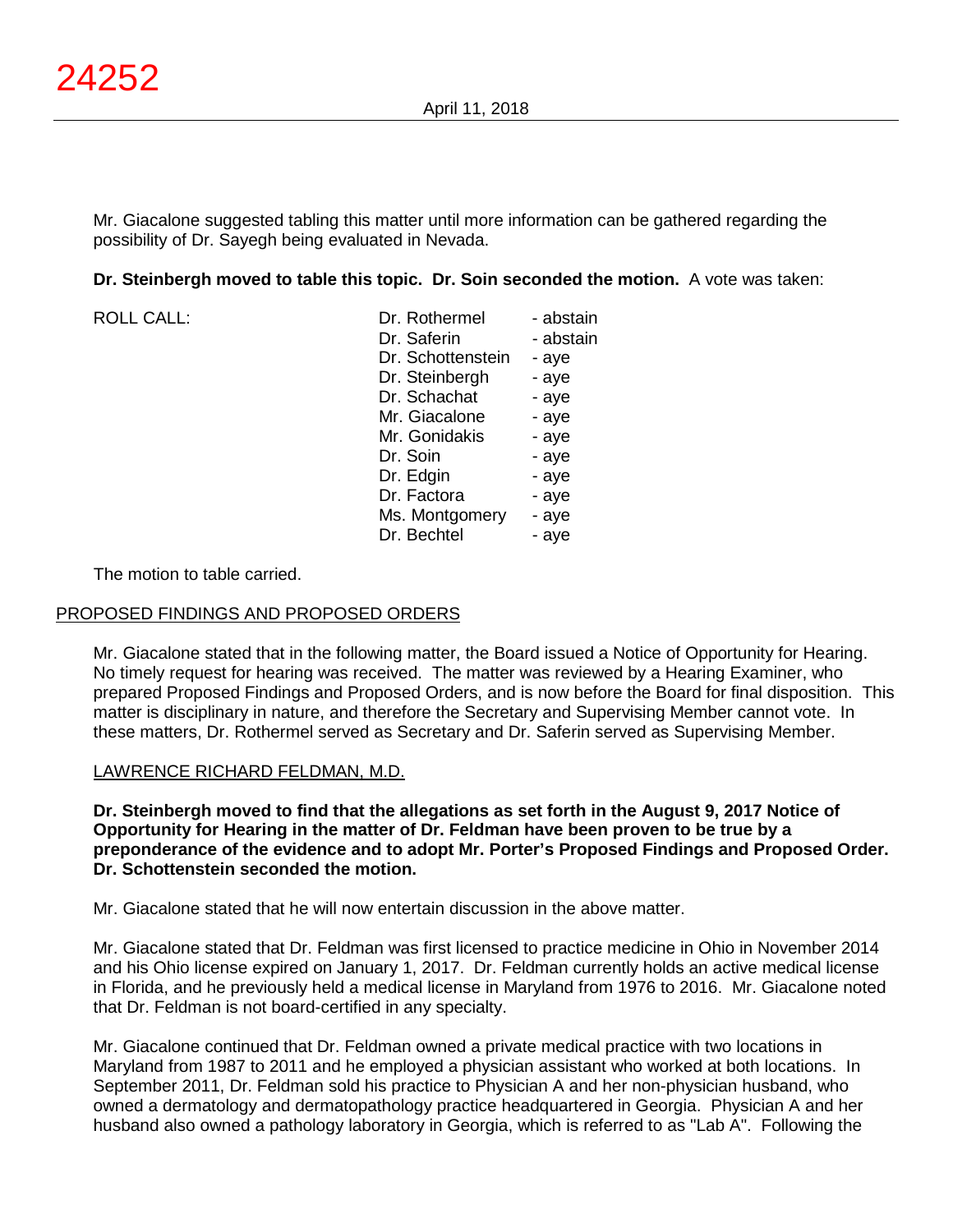purchase of Dr. Feldman's practice locations, Dr. Feldman became an independent contractor for Physician A's practice and worked at three Maryland locations, two of which were his former offices. Dr. Feldman also continued to supervise the physician assistant. Mr. Giacalone noted that Dr. Feldman was now being compensated "based on a formula which was a percentage of the collections minus certain overhead."

Mr. Giacalone stated that on or about June 6, 2017, Dr. Feldman, who was represented by counsel, entered into a Consent Order with the Maryland State Board of Physicians. In that Consent Order, Disciplinary Panel A of the Maryland Board charged Dr. Feldman "unprofessional conduct in the practice of medicine" and that he "grossly overutilizes health care services." Mr. Giacalone stated that in spite of these conclusions of law, the Maryland Board only issued Dr. Feldman reprimand and ordered that prior to reinstatement of his Maryland license, Dr. Feldman shall appear before the Disciplinary Panel for the imposition of any "terms and conditions."

Mr. Giacalone stated that the actions in Maryland originated from a complaint by another physician alleging that Dr. Feldman had improperly supervised his physician assistant and was engaged in gross overutilization of dermatologic procedures. The Maryland Consent Order contained the following findings:

- With respect to nine patients, Dr. Feldman and/or his physician assistant obtained 18 specimens for pathology review that were sent to Lab A between October 2011 and January 2014. No informed consent was obtained or notification documented for those nine patients, which disclosed that Physician A was also the owner of Lab A. Further, there was no documentation that any patient specimens from those nine patients were sent to any laboratory other than Lab A.
- Numerous incidents were identified involving multiple patients wherein Dr. Feldman made certain diagnoses or claimed to have performed certain procedures that were either found to be false, were unnecessary or duplicative, did not occur, and/or were erroneously charged to the patients and/or their insurers, which included Medicare and Blue Cross and Blue Shield.

Mr. Giacalone stated that the specific details of these actions can be found in the Maryland Board's Consent Order of June 6, 2017, set forth in State's Exhibit 3 and the Hearing Examiner's Proposed Findings.

Mr. Giacalone stated that given the facts presented in this case, he agrees with the Hearing Examiner that Dr. Feldman violated Maryland law and that the economic harm that resulted from his misconduct would potentially affect his patients' health and well-being. Mr. Giacalone stated that Dr. Feldman's actions, which came at the price of his patients, were done to profit monetarily at his patients' economic and physical expense. Mr. Giacalone stated that he does not see the rationale in the Maryland Board's decision to simply issue Dr. Feldman a reprimand in this matter. Mr. Giacalone stated that Dr. Feldman preyed upon his patients and used them as a means to satisfy his financial ends, regardless of their wellbeing. Mr. Giacalone stated that it is obvious that Dr. Feldman cared little for his patients but willingly took their or their insurer's money for fraudulent services.

Mr. Giacalone stated that, based upon the evidence and testimony provided, he supported the Hearing Examiner's Proposed Findings and Proposed Order to permanently revoke Dr. Feldman's Ohio medical license.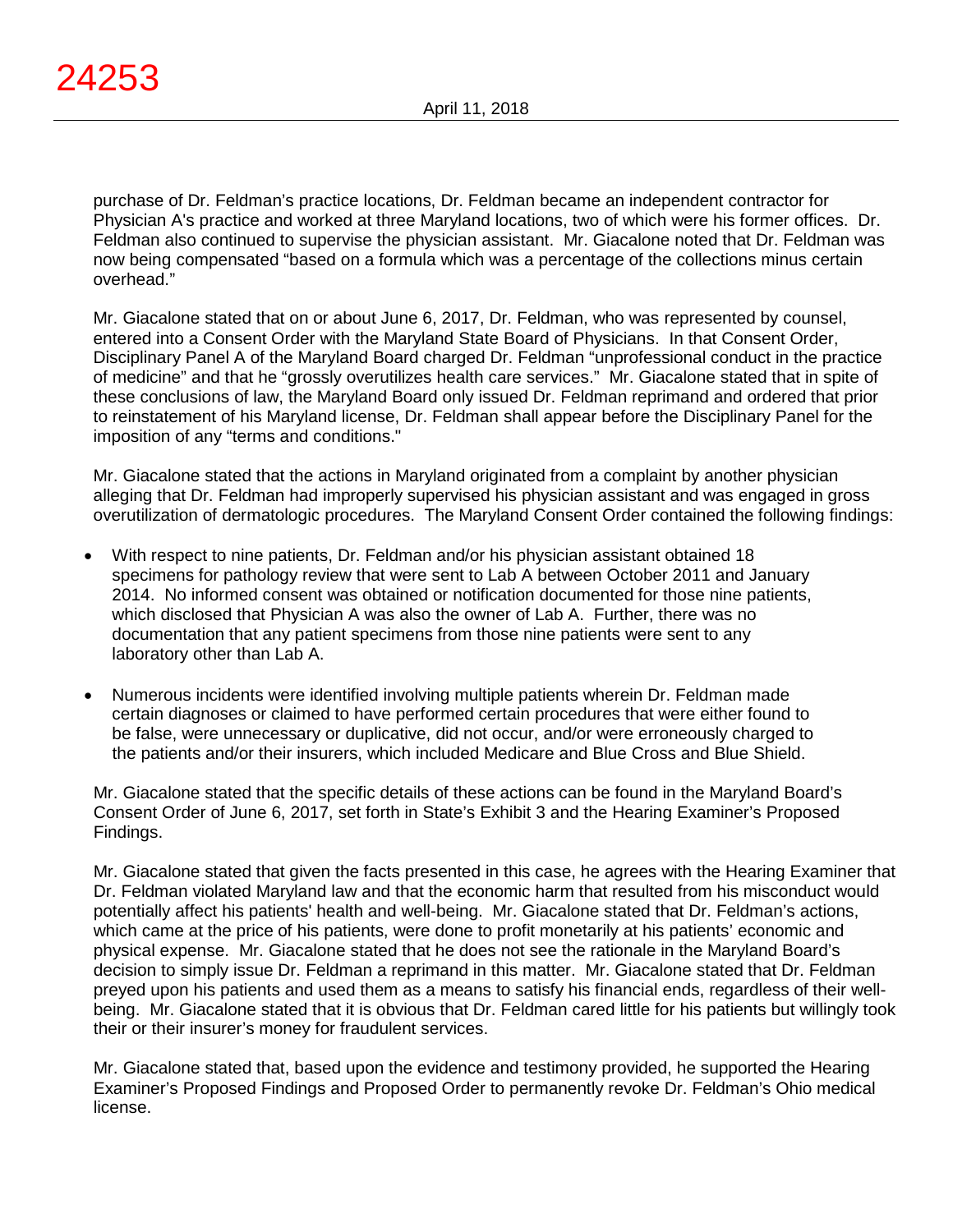Dr. Bechtel emphasized that Dr. Feldman is not a board-certified dermatologist. Dr. Bechtel stated that Dr. Feldman is guilty of fraud, recklessness, and practicing far below the minimal standards of care. For example, Dr. Bechtel stated that when one performs cryosurgery on a pre-cancerous lesion, the physician must spray some liquid nitrogen on the lesion, which takes about one minute. Dr. Feldman was billing this action as a destruction of a malignancy at a much higher level of reimbursement. Dr. Bechtel stated that Dr. Feldman consistently performed actions that took little time and then improperly coded it to produce higher levels of reimbursement. Dr. Bechtel stated that these actions constitute fraud.

Dr. Bechtel continued that Dr. Feldman treated many lesions as a skin malignancy without any biopsy. Dr. Bechtel stated that Dr. Feldman did not know what he was treating because he never obtained a pathology report to confirm malignancy. Dr. Bechtel further commented that liquid nitrogen is rarely used in the treatment of skin malignancies and only under certain circumstances. Dr. Bechtel stated that if the lesions were malignancies, Dr. Feldman's treatment was inappropriate due to the manner in which he used liquid nitrogen and he put patients at risk. Dr. Bechtel stated that Dr. Feldman consistently upcoded by performing one procedure and then billing for a much more detailed and elaborate procedure that was never done.

Dr. Bechtel stated that his one concern is that he was not certain if the billing was done by Dr. Feldman himself or by the owner of his practice. Mr. Giacalone noted that Dr. Feldman had a financial arrangement whereby he would steer patients to Lab A without informed consent or letting them know that the practice was benefiting financially by using Lab A.

Dr. Bechtel stated that the Proposed Order is very appropriate.

Dr. Steinbergh stated that she agrees with the Proposed Order. Dr. Steinbergh pointed out that terminology is used differently by different state medical boards, noting, for example, that the Maryland Consent Order would be called a Consent Agreement in Ohio. Dr. Steinbergh stated that the term "Reprimand" likely means something more strict than how that term is used in Ohio, as evidenced by references in the Consent Order about Dr. Feldman reapplying for licensure in the future.

A vote was taken on Dr. Steinbergh's motion to approve:

ROLL CALL:

| Dr. Rothermel     | - abstain |
|-------------------|-----------|
| Dr. Saferin       | - abstain |
| Dr. Schottenstein | - aye     |
| Dr. Steinbergh    | - aye     |
| Dr. Schachat      | - aye     |
| Mr. Giacalone     | - aye     |
| Mr. Gonidakis     | - aye     |
| Dr. Soin          | - aye     |
| Dr. Edgin         | - aye     |
| Dr. Factora       | - aye     |
| Ms. Montgomery    | - aye     |
| Dr. Bechtel       | - aye     |
|                   |           |

The motion carried.

The Board recessed at 12:40 p.m. and resumed the meeting at 1:35 p.m.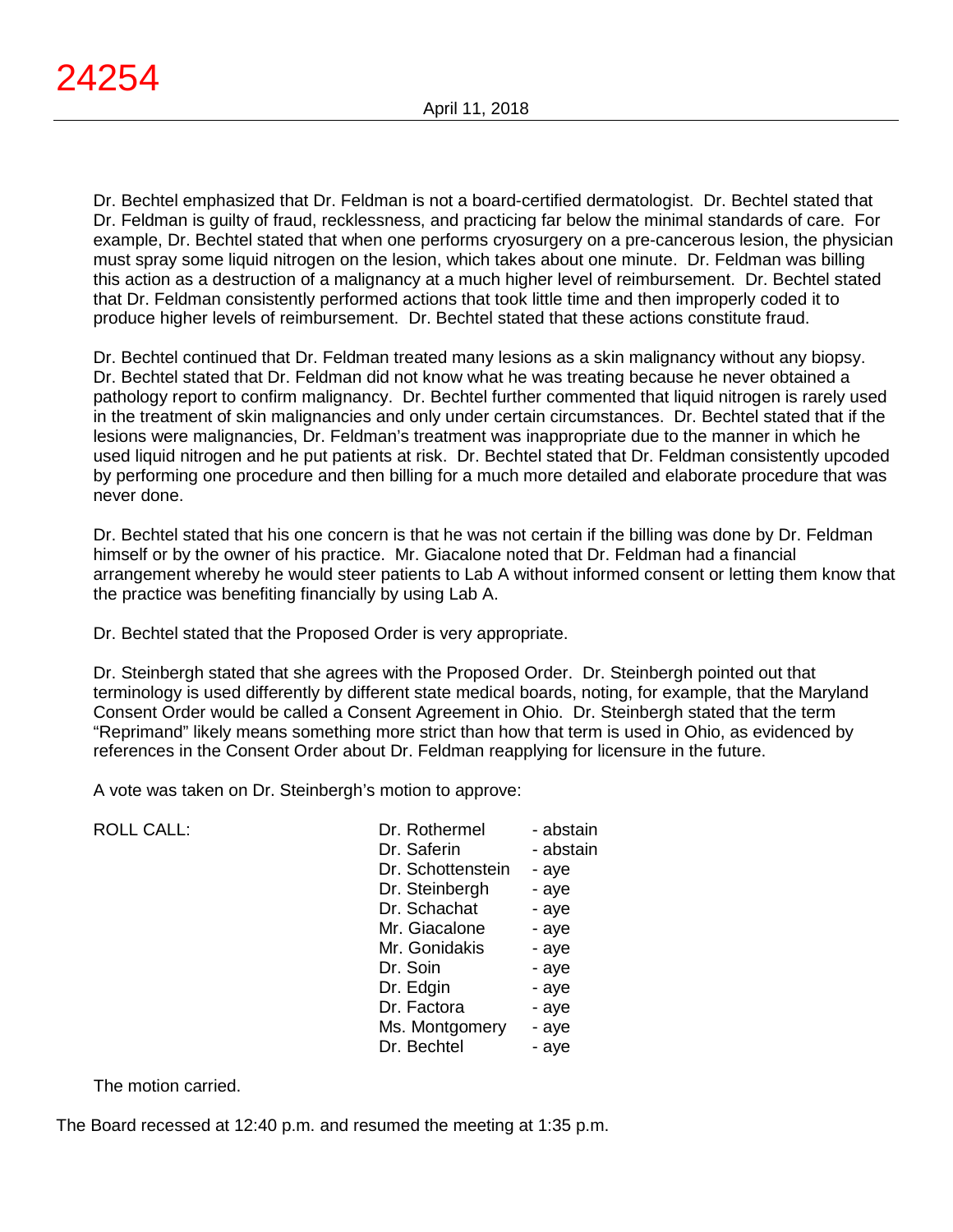#### EXECUTIVE SESSION

**Ms. Montgomery moved to go into Executive Session to confer with the Medical Board's attorneys on matters of pending or imminent court action, and for the purpose of deliberating on proposed consent agreements in the exercise of the Medical Board's quasi-judicial capacity. Dr. Rothermel seconded the motion.** A vote was taken:

ROLL CALL:

| - aye |
|-------|
| - aye |
| - aye |
| - aye |
| - aye |
| - aye |
| - aye |
| - aye |
| - aye |
| - aye |
| - aye |
| - aye |
|       |

The motion carried.

Pursuant to Section 121.22(G)(3), Ohio Revised Code, the Board went into executive session with Mr. Groeber, Ms. Anderson, Mr. Fais, Ms. Loe, Ms. Debolt, Mr. Schmidt, Ms. Marshall, the Enforcement Attorneys, the Assistant Attorneys General, Mr. Smith, Ms. Moore, Mr. DePew, and Mr. Taylor in attendance.

The Board returned to public session.

#### EXECUTIVE SESSION

**Dr. Steinbergh moved to go into Executive Session for the purpose of preparing for, conducting, or reviewing negotiations or bargaining sessions with public employees concerning their compensation or other terms and conditions of their employment; and to consider the appointment, employment, dismissal, discipline, promotion, demotion, or compensation of a public employee or official. Dr. Saferin seconded the motion.** A vote was taken:

ROLL CALL:

| Dr. Rothermel     | - aye |
|-------------------|-------|
| Dr. Saferin       | - aye |
| Dr. Schottenstein | - aye |
| Dr. Steinbergh    | - aye |
| Dr. Schachat      | - aye |
| Mr. Giacalone     | - aye |
| Mr. Gonidakis     | - aye |
| Dr. Soin          | - aye |
| Dr. Edgin         | - aye |
| Dr. Factora       | - aye |
|                   |       |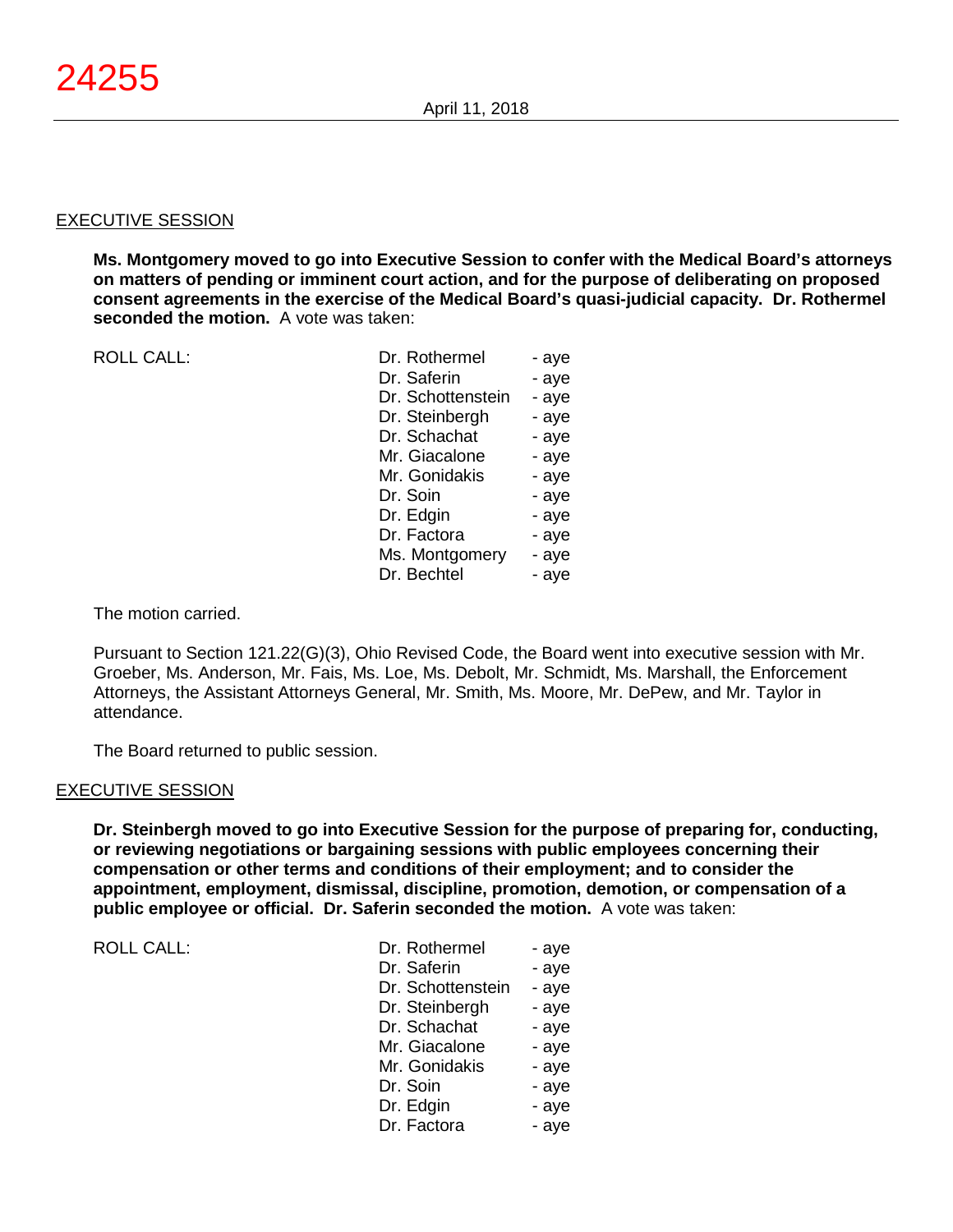Ms. Montgomery - aye Dr. Bechtel - aye

The motion carried.

Pursuant to Section 121.22(G)(3), Ohio Revised Code, the Board went into executive session with Mr. Groeber, Ms. Anderson, Mr. Fais, and Ms. Loe in attendance.

The Board returned to public session.

#### REPORTS AND RECOMMENDATIONS

JOHN ROBERT CAPURRO, M.D.

**Dr. Schachat moved to remove the matter of John Robert Capurro, M.D., from the table. Dr. Steinbergh seconded the motion.** A roll call was taken:

ROLL CALL:

| Dr. Rothermel     | - abstain |
|-------------------|-----------|
| Dr. Saferin       | - abstain |
| Dr. Schottenstein | - aye     |
| Dr. Steinbergh    | - aye     |
| Dr. Schachat      | - aye     |
| Mr. Giacalone     | - aye     |
| Mr. Gonidakis     | - aye     |
| Dr. Soin          | - aye     |
| Dr. Edgin         | - aye     |
| Dr. Factora       | - aye     |
| Ms. Montgomery    | - aye     |
| Dr. Bechtel       | - abstain |

The motion carried.

Copies of Dr. Soin's written proposed amendment was provided to Board members. Dr. Soin agreed that the drafted amendment is reflective of the amendment he had previously moved verbally.

The Order, if amended, will read as follows:

It is hereby ORDERED that:

- A. **SUSPENSION OF CERTIFICATE, STAYED; PROBATION**: The certificate of John Robert Capurro, M.D., to practice medicine and surgery in the State of Ohio shall be SUSPENDED for a period of fifteen days. Such suspension is STAYED, subject to the following PROBATIONARY terms, conditions, and limitations for a period of at least one year.
- B. **FINE:** Within thirty days of the effective date of this Order, Dr. Capurro shall remit payment in full of a fine of one thousand dollars (\$1,000.00). Such payment shall be made via credit card in the manner specified by the Board through its online portal, or by other manner as specified by the Board.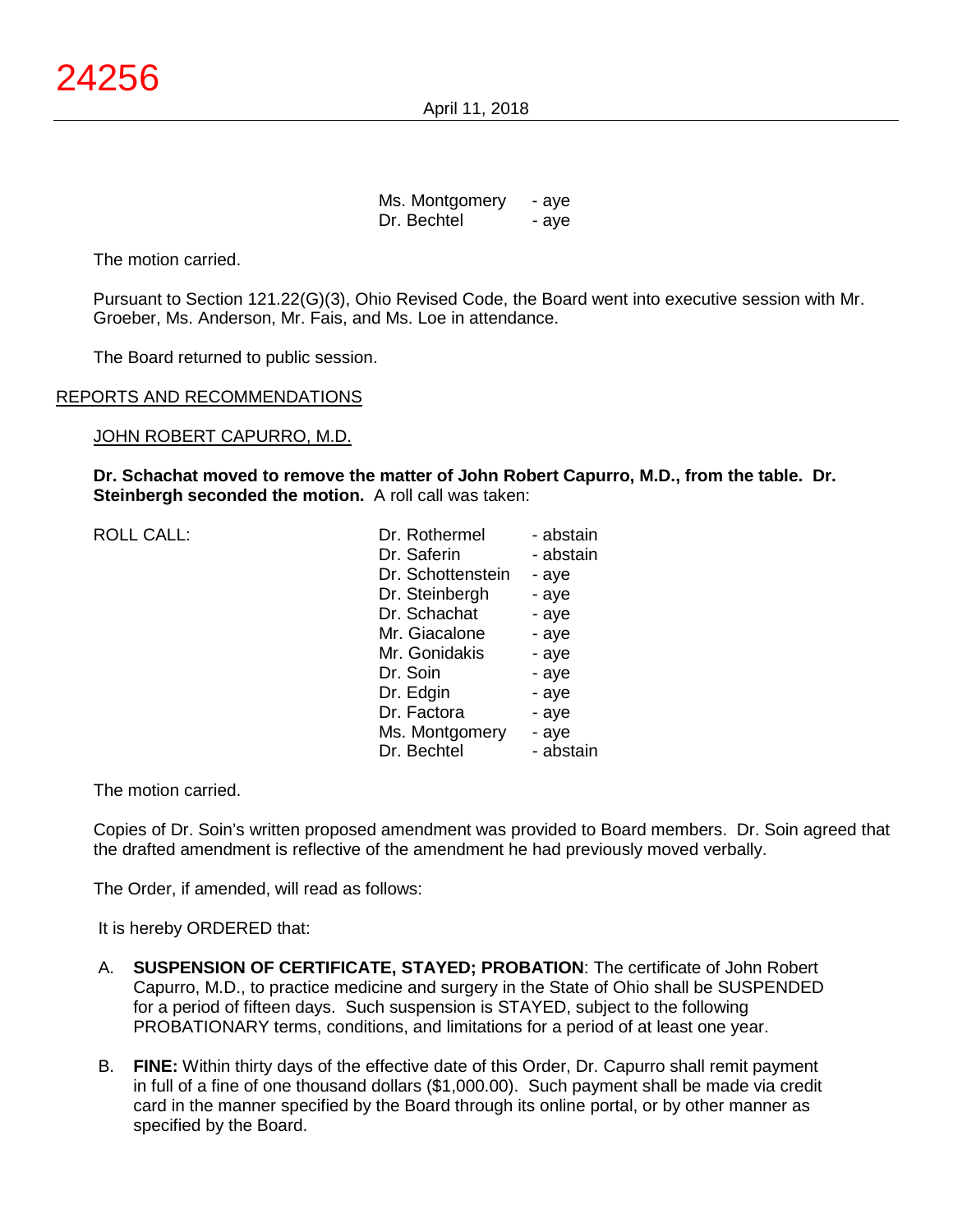- C. **PROBATION:** The certificate to Dr. Capurro to practice medicine and surgery in the State of Ohio shall be subject to the following PROBATIONARY terms, conditions, and limitations for a period of at least one year:
	- 2. **Obey the Law**: Dr. Capurro shall obey all federal, state, and local laws, and all rules governing the practice of medicine and surgery in Ohio.
	- 3. **Payment of Fine:** Prior to his release from probation, Dr. Capurro shall have fully paid the fine as set forth in Paragraph B of this Order.
	- 4. **Declarations of Compliance**: Dr. Capurro shall submit quarterly declarations under penalty of Board disciplinary action and/or criminal prosecution, stating whether there had been compliance with all the conditions of this Order. The first quarterly declaration must be received in the Board's offices on or before the first day of the third month following the month in which this Order becomes effective. Subsequent quarterly declarations must be received in the Board's offices on or before the first day of every third month.
	- 5. **Personal Appearances**: Dr. Capurro shall appear in person for an interview before the full Board or its designated representative during the third month following the month in which this Order becomes effective, or as otherwise directed by the Board. Subsequent personal appearances shall occur as otherwise directed by the Board. If an appearance is missed or is rescheduled for any reason, ensuing appearances shall be scheduled based on the appearance date as originally scheduled.
	- 6. **Controlled Substances Prescribing Course(s):** Before the end of the first year of probation, or as otherwise approved by the Board, Dr. Capurro shall submit acceptable documentation of successful completion of a course or courses dealing with the prescribing of controlled substances. The exact number of hours and the specific content of the course or courses shall be subject to the prior approval of the Board or its designee. Any course(s) taken in compliance with this provision shall be in addition to the Continuing Medical Education requirements for relicensure for the Continuing Medical Education period(s) in which they are completed.

In addition, at the time Dr. Capurro submits the documentation of successful completion of the course(s) dealing with the prescribing of the controlled substances, he shall also submit to the Board a written report describing the course(s), setting forth what he learned from the course(s), and identifying with specificity how he will apply what he has learned to his practice of medicine in the future.

7. **Course(s) Concerning Physician/Patient Boundaries:** Before the end of the first year of probation, or as otherwise approved by the Board, Dr. Capurro shall provide acceptable documentation of successful completion of a course or courses on maintaining physician/patient boundaries. The exact number of hours and the specific content of the course or courses shall be subject to the prior approval of the Board or its designee. Any course(s) taken in compliance with this provision shall be in addition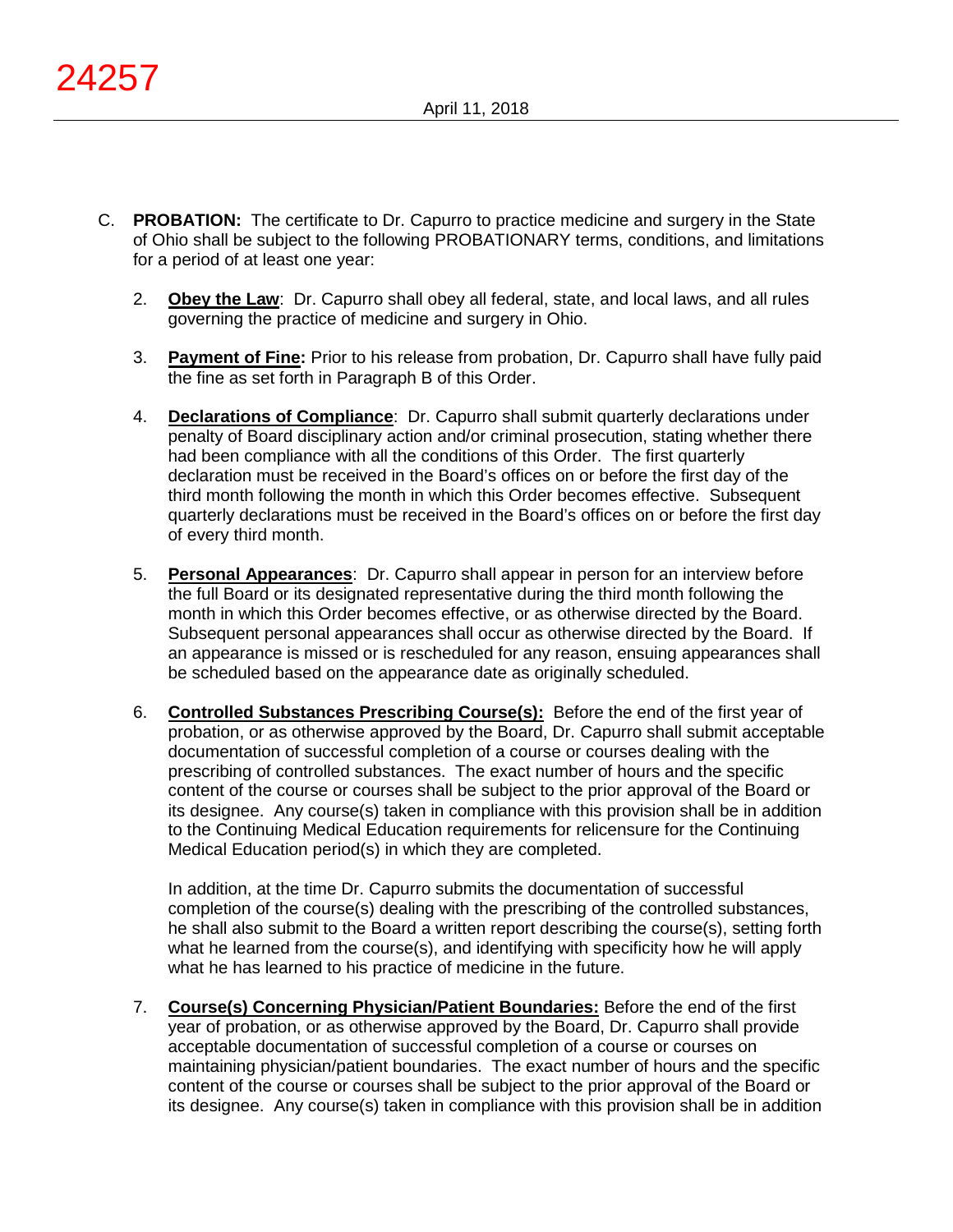to the Continuing Medical Education requirements for relicensure for the Continuing Medical Education period(s) in which they are completed.

In addition, at the time Dr. Capurro submits the documentation of successful completion of the course(s) on maintaining physician/patient boundaries, he shall also submit to the Board a written report describing the course(s), setting forth what he learned from the course(s), and identifying with specificity how he will apply what he has learned to his practice of medicine in the future.

- 8. **Examination of Law Relating to the Practice of Medicine and Surgery**: Prior to his release from probation, or as otherwise approved by the Board, Dr. Capurro shall take and pass an examination to be administered by the Board or its designee related to the content of the Revised Code and Administrative Code relating to the practice of medicine and surgery in Ohio, along with federal and state laws and regulations pertaining to the provision of controlled substances. In the event Dr. Capurro fails this examination, he must wait at least three months between re-examinations.
- 9. **Use Best Efforts to Obtain Speaking Engagements at Ohio Medical Schools:** Before the end of the first year of probation, or as otherwise approved by the Board, Dr. Capurro shall use his best efforts to obtain a speaking engagement at each accredited medical school in the State of Ohio. He shall offer to speak to each school's students concerning the underlying issue that gave rise to this matter, including the pitfalls of inappropriately prescribing of methadone for treatment of addiction. Dr. Capurro may contact Board staff for assistance identifying the appropriate individual or entity to contact at each institution, and shall send a letter to each individual or entity formally extending his offer. Subject to each school's acceptance of his offer, Dr. Capurro shall provide his service that service to each medical school that accepts his offer at a time mutually agreeable to Dr. Capurro and the accepting medical school(s), and prior to his release from probation. Dr. Capurro will be solely responsible for the content of his materials.

As verification of his best efforts to obtain these speaking engagements, prior to his release from probation, Dr. Capurro shall provide to the Board copies of: (a) each of the letters he sends to the schools, (b) any written communication he receives from the medical schools, or his own written statement that a school or schools did not respond, and (c) verification that he has completed the services offered and accepted. The Board in its sole discretion shall determine whether Dr. Capurro has fulfilled the requirement that he apply his best efforts to fulfill this requirement.

- 10. **Required Reporting of Change of Address**: Dr. Capurro shall notify the Board in writing of any change of address and/or principal practice address within 30 days of the change.
- 11. **Tolling of Probationary Period While Out of Compliance**: In the event Dr. Capurro is found by the Secretary of the Board to have failed to comply with any provision of this Order, and is so notified of that deficiency in writing, such period(s) of noncompliance will not apply to the reduction of the probationary period under this Order.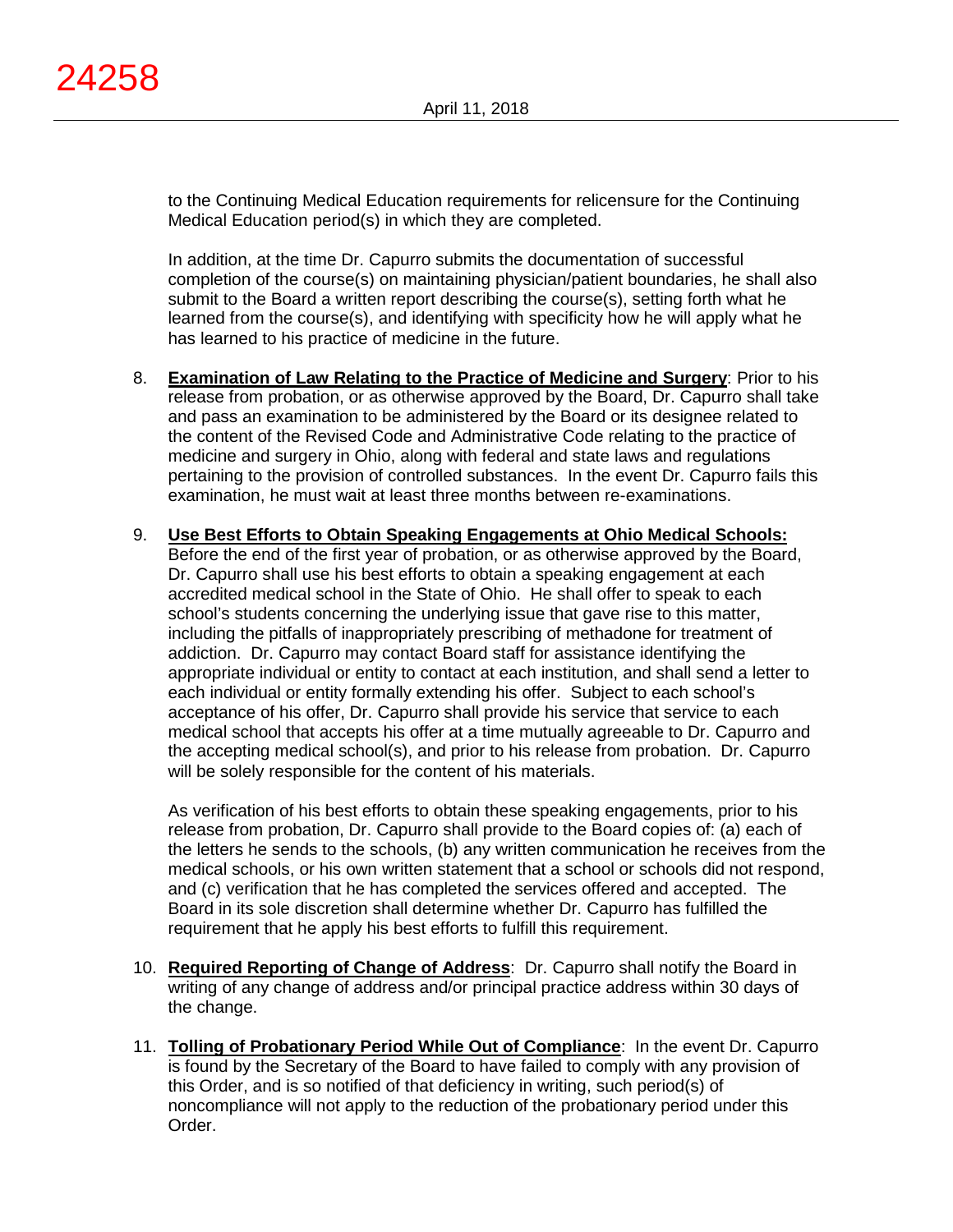- D. **TERMINATION OF PROBATION**: Upon successful completion of probation, as evidenced by a written release from the Board, Dr. Capurro's certificate will be fully restored.
- E. **VIOLATION OF THE TERMS OF THIS ORDER**: If Dr. Capurro violates the terms of this Order in any respect, the Board, after giving him notice and the opportunity to be heard, may institute whatever disciplinary action it deems appropriate, up to and including the permanent revocation of his certificate.

# F. **REQUIRED REPORTING WITHIN 30 DAYS OF THE EFFECTIVE DATE OF THIS ORDER:**

1. **Required Reporting to Employers and Others**: Within 30 days of the effective date of this Order, Dr. Capurro shall provide a copy of this Order to all employers or entities with which he is under contract to provide healthcare services (including but not limited to third-party payors), or is receiving training, and the Chief of Staff at each hospital or healthcare center where he has privileges or appointments. Further, Dr. Capurro shall promptly provide a copy of this Order to all employers or entities with which he contracts in the future to provide healthcare services (including but not limited to third-party payors), or applies for or receives training, and the Chief of Staff at each hospital or healthcare center where he applies for or obtains privileges or appointments.

In the event that Dr. Capurro provides any healthcare services or healthcare direction or medical oversight to any emergency medical services organization or emergency medical services provider in Ohio, within 30 days of the effective date of this Order, he shall provide a copy of this Order to the Ohio Department of Public Safety, Division of Emergency Medical Services.

These requirements shall continue until Dr. Capurro receives from the Board written notification of the successful completion of his probation.

2. **Required Reporting to Other Licensing Authorities**: Within 30 days of the effective date of this Order, Dr. Capurro shall provide a copy of this Order to the proper licensing authority of any state or jurisdiction in which he currently holds any professional license, as well as any federal agency or entity, including but not limited to the Drug Enforcement Administration, through which he currently holds any professional license or certificate. Also, Dr. Capurro shall provide a copy of this Order at the time of application to the proper licensing authority of any state or jurisdiction in which he applies for any professional license or reinstatement/restoration of any professional license.

Additionally, within 30 days of the effective date of this Order, Dr. Capurro shall provide a copy of this Order to any specialty or subspecialty board of the American Board of Medical Specialties or the American Osteopathic Association Bureau of Osteopathic Specialists under which he currently holds or has previously held certification.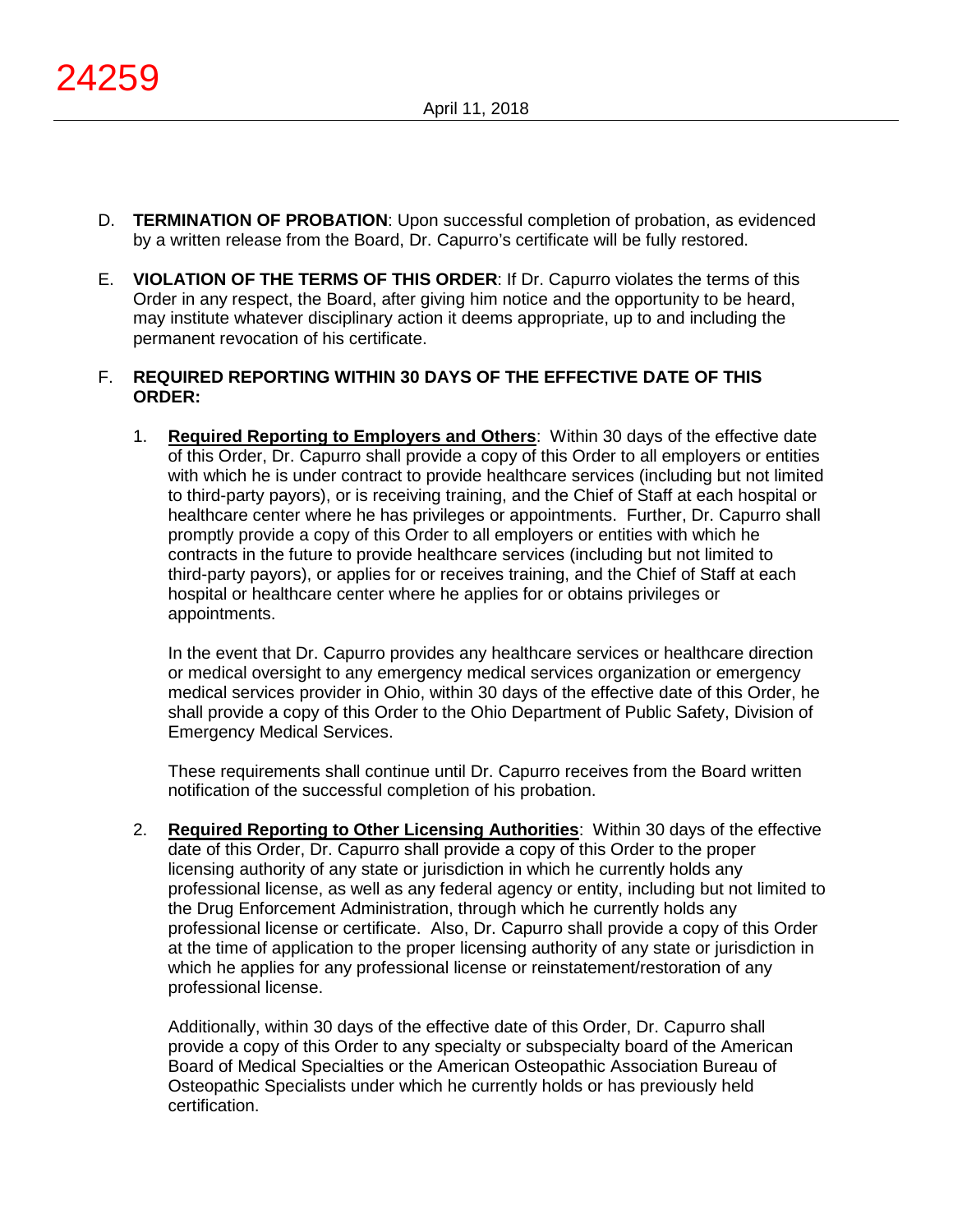Further, within 30 days of each such notification, Dr. Capurro shall provide documentation acceptable to the Secretary and Supervising Member of the Board demonstrating that the required notification has occurred.

This requirement shall continue until Dr. Capurro receives from the Board written notification of the successful completion of his probation.

**EFFECTIVE DATE OF ORDER:** This Order shall become effective immediately upon the mailing of the notification of approval by the Board.

A vote was taken on Dr. Soin's motion to amend:

| <b>ROLL CALL:</b> |  |
|-------------------|--|
|                   |  |

| <b>ROLL CALL:</b> | Dr. Rothermel     | - abstain |
|-------------------|-------------------|-----------|
|                   | Dr. Saferin       | - abstain |
|                   | Dr. Schottenstein | - aye     |
|                   | Dr. Steinbergh    | - aye     |
|                   | Dr. Schachat      | - aye     |
|                   | Mr. Giacalone     | - aye     |
|                   | Mr. Gonidakis     | - aye     |
|                   | Dr. Soin          | - aye     |
|                   | Dr. Edgin         | - aye     |
|                   | Dr. Factora       | - aye     |
|                   | Ms. Montgomery    | - aye     |
|                   | Dr. Bechtel       | - abstain |

The motion to amend carried.

**Dr. Steinbergh moved to approve and confirm Ms. Blue's Findings of Fact, Conclusions of Law, and Proposed Order, as amended, in the matter of John Robert Capurro, M.D. Dr. Schachat seconded the motion.** A vote was taken:

ROLL CALL:

| Dr. Rothermel     | - abstain |
|-------------------|-----------|
| Dr. Saferin       | - abstain |
| Dr. Schottenstein | - aye     |
| Dr. Steinbergh    | - aye     |
| Dr. Schachat      | - aye     |
| Mr. Giacalone     | - aye     |
| Mr. Gonidakis     | - aye     |
| Dr. Soin          | - aye     |
| Dr. Edgin         | - aye     |
| Dr. Factora       | - aye     |
| Ms. Montgomery    | - aye     |
| Dr. Bechtel       | - abstain |

The motion to approve carried.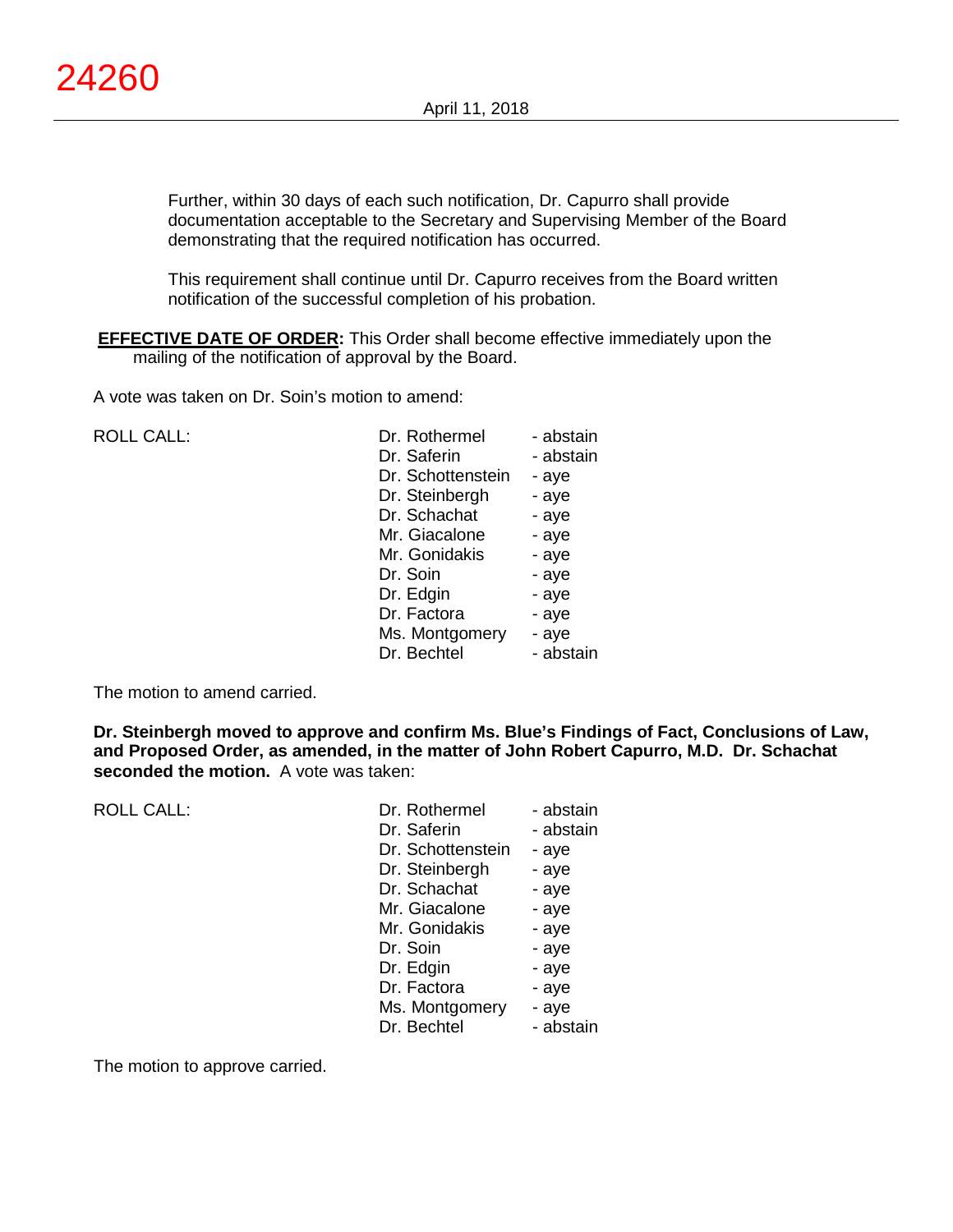#### DANNY JOSEPH SAYEGH, M.D.

**Dr. Steinbergh moved to remove the topic of Danny Joseph Sayegh, M.D., from the table. Dr. Schottenstein seconded the motion**. A vote was taken:

ROLL CALL:

| Dr. Rothermel     | - abstain |
|-------------------|-----------|
| Dr. Saferin       | - abstain |
| Dr. Schottenstein | - aye     |
| Dr. Steinbergh    | - aye     |
| Dr. Schachat      | - aye     |
| Mr. Giacalone     | - aye     |
| Mr. Gonidakis     | - aye     |
| Dr. Soin          | - aye     |
| Dr. Edgin         | - aye     |
| Dr. Factora       | - aye     |
| Ms. Montgomery    | - aye     |
| Dr. Bechtel       | - aye     |
|                   |           |

The motion carried.

Ms. Anderson explained that if the Board accepts the Hearing Examiner's Proposed Order to reschedule the evaluation for Dr. Sayegh, then the matter will go back to the Enforcement Section to reschedule the evaluation with guidance from the Board's Secretary and Supervising Member.

Dr. Steinbergh asked if Dr. Sayegh's evaluation could be rescheduled to occur in Nevada or a place near Nevada. Ms. Marshall explained that if the Board accepts the Proposed Order, the matter will return to Enforcement and additional information will be gathered. This new information could change the direction of case, such as whether the physician has entered treatment. Ms. Marshall continued that all the information will be taken to the Secretary and Supervising Member to determine the appropriate course of action.

Ms. Montgomery noted that the Proposed Order, which is still before the Board, does not mention a specific location. Mr. Giacalone stated that a Board-approved treatment provider will be selected by the Secretary and Supervising Member and the Board's conversation of this subject will be taken into consideration when selecting a location.

Ms. Anderson pointed out that Page 1 and Page 15 of the Proposed Findings and Proposed Order makes reference to an outpatient examination. Ms. Anderson stated that this is a clerical error and that the reference should be to an inpatient examination in both instances.

A vote was taken on Dr. Steinbergh's motion to approve:

ROLL CALL:

| Dr. Rothermel     | - abstain |
|-------------------|-----------|
| Dr. Saferin       | - abstain |
| Dr. Schottenstein | - aye     |
| Dr. Steinbergh    | - aye     |
| Dr. Schachat      | - aye     |
| Mr. Giacalone     | - aye     |
|                   |           |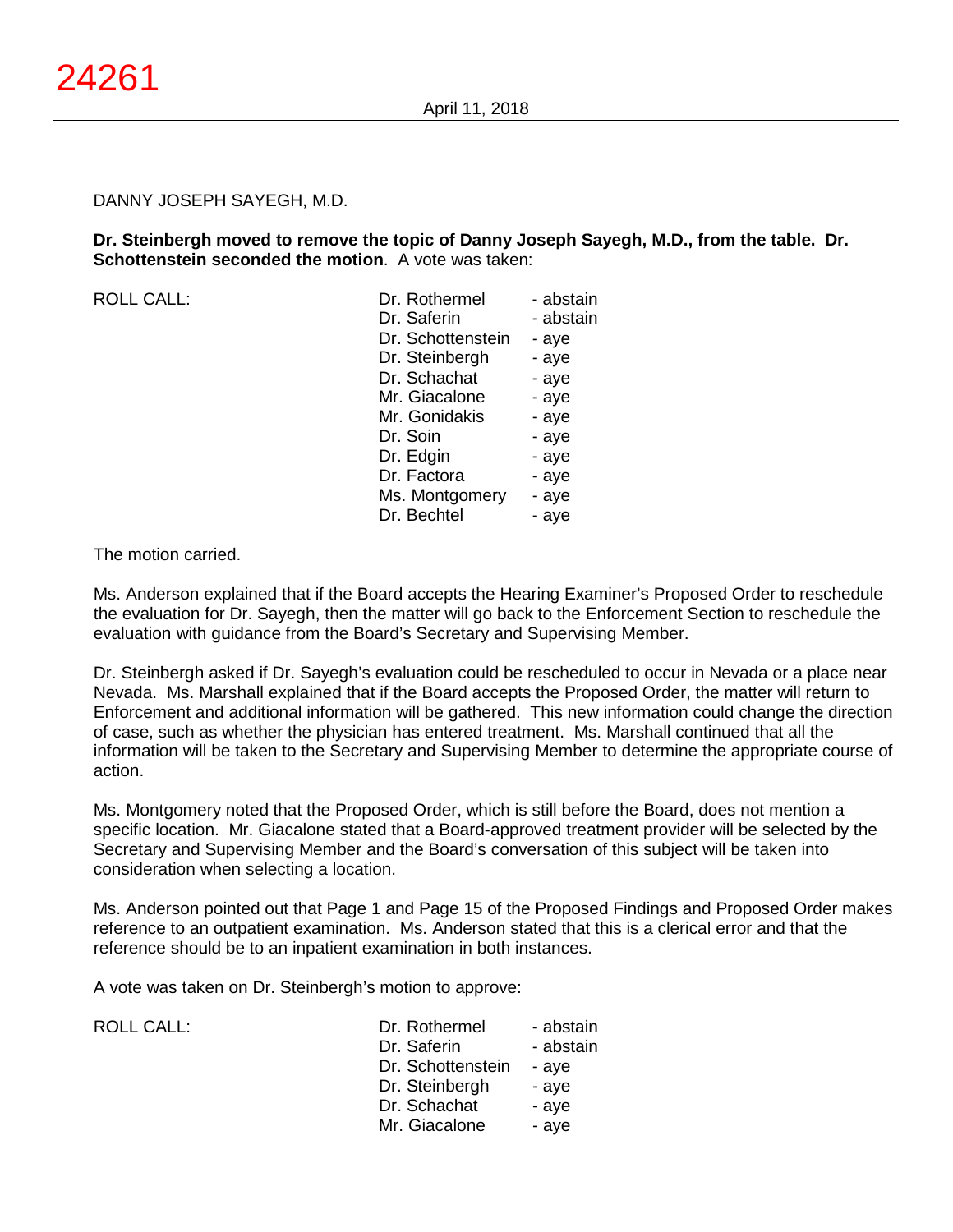| Mr. Gonidakis  | - aye |
|----------------|-------|
| Dr. Soin       | - aye |
| Dr. Edgin      | - aye |
| Dr. Factora    | - aye |
| Ms. Montgomery | - aye |
| Dr. Bechtel    | - aye |

The motion to approve carried.

# RATIFICATION OF SETTLEMENT AGREEMENTS

# GREGORY G. DUMA, M.D. – STEP II CONSENT AGREEMENT

**Dr. Steinbergh moved to ratify the proposed Step II Consent Agreement with Dr. Duma. Dr. Schottenstein seconded the motion.** A vote was taken:

ROLL CALL:

| Dr. Rothermel     | - abstain |
|-------------------|-----------|
| Dr. Saferin       | - abstain |
| Dr. Schottenstein | - aye     |
| Dr. Steinbergh    | - aye     |
| Dr. Schachat      | - aye     |
| Mr. Giacalone     | - aye     |
| Mr. Gonidakis     | - aye     |
| Dr. Soin          | - aye     |
| Dr. Edgin         | - aye     |
| Dr. Factora       | - aye     |
| Ms. Montgomery    | - aye     |
| Dr. Bechtel       | - abstain |

The motion to ratify carried.

#### THEODORE MARSTON HUNTER, M.D. – PERMANENT SURRENDER/RETIREMENT OF CERTIFICATE TO PRACTICE MEDICINE AND SURGERY

**Dr. Steinbergh moved to ratify the proposed Permanent Surrender/Retirement with Dr. Hunter. Dr. Schottenstein seconded the motion.** A vote was taken:

ROLL CALL:

| Dr. Rothermel     | - abstain |
|-------------------|-----------|
| Dr. Saferin       | - abstain |
| Dr. Schottenstein | - aye     |
| Dr. Steinbergh    | - aye     |
| Dr. Schachat      | - aye     |
| Mr. Giacalone     | - aye     |
| Mr. Gonidakis     | - aye     |
| Dr. Soin          | - aye     |
| Dr. Edgin         | - aye     |
| Dr. Factora       | - aye     |
| Ms. Montgomery    | - aye     |
|                   |           |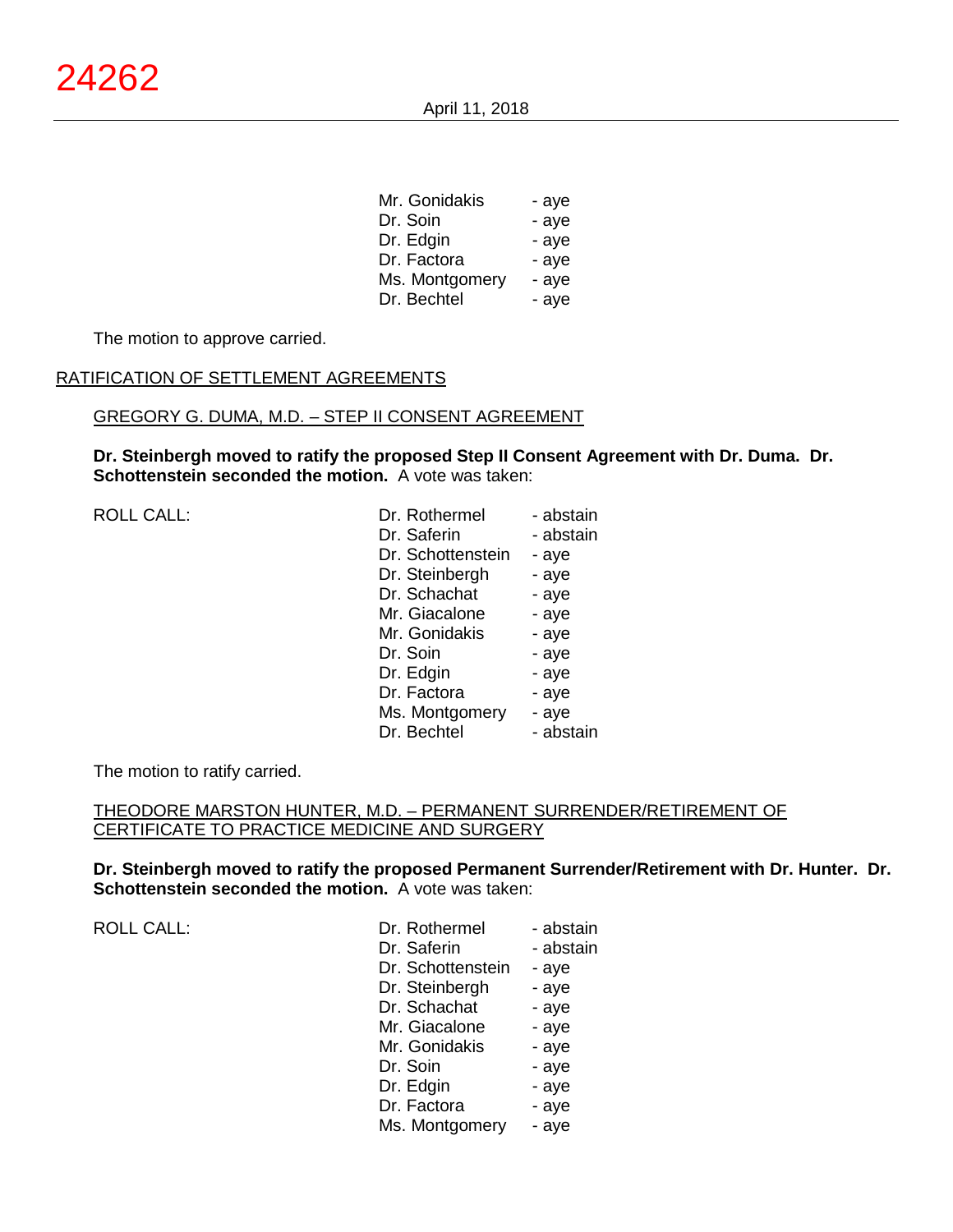April 11, 2018

Dr. Bechtel - abstain

The motion to ratify carried.

### JUSTIN CARLOS PARDUE, L.M.T. – PERMANENT SURRENDER OF CERTIFICATE TO PRACTICE MASSAGE THERAPY

**Dr. Steinbergh moved to ratify the proposed Permanent Surrender with Mr. Pardue. Dr. Schottenstein seconded the motion.** A vote was taken:

| <b>ROLL CALL:</b> | Dr. Rothermel     | - abstain |
|-------------------|-------------------|-----------|
|                   | Dr. Saferin       | - abstain |
|                   | Dr. Schottenstein | - aye     |
|                   | Dr. Steinbergh    | - aye     |
|                   | Dr. Schachat      | - aye     |
|                   | Mr. Giacalone     | - aye     |
|                   | Mr. Gonidakis     | - aye     |
|                   | Dr. Soin          | - aye     |
|                   | Dr. Edgin         | - aye     |
|                   | Dr. Factora       | - aye     |
|                   | Ms. Montgomery    | - aye     |
|                   | Dr. Bechtel       | - aye     |
|                   |                   |           |

The motion to ratify carried.

### RODNEY E. STONE, M.D. – PERMANENT SURRENDER OF CERTIFICATE TO PRACTICE MEDICINE AND SURGERY

**Dr. Steinbergh moved to ratify the proposed Permanent Surrender with Dr. Stone. Dr. Schottenstein seconded the motion.** A vote was taken:

| <b>ROLL CALL:</b> | Dr. Rothermel     | - abstain |
|-------------------|-------------------|-----------|
|                   | Dr. Saferin       | - abstain |
|                   | Dr. Schottenstein | - aye     |
|                   | Dr. Steinbergh    | - aye     |
|                   | Dr. Schachat      | - aye     |
|                   | Mr. Giacalone     | - aye     |
|                   | Mr. Gonidakis     | - aye     |
|                   | Dr. Soin          | - aye     |
|                   | Dr. Edgin         | - aye     |
|                   | Dr. Factora       | - aye     |
|                   | Ms. Montgomery    | - aye     |
|                   | Dr. Bechtel       | - abstain |

The motion to ratify carried.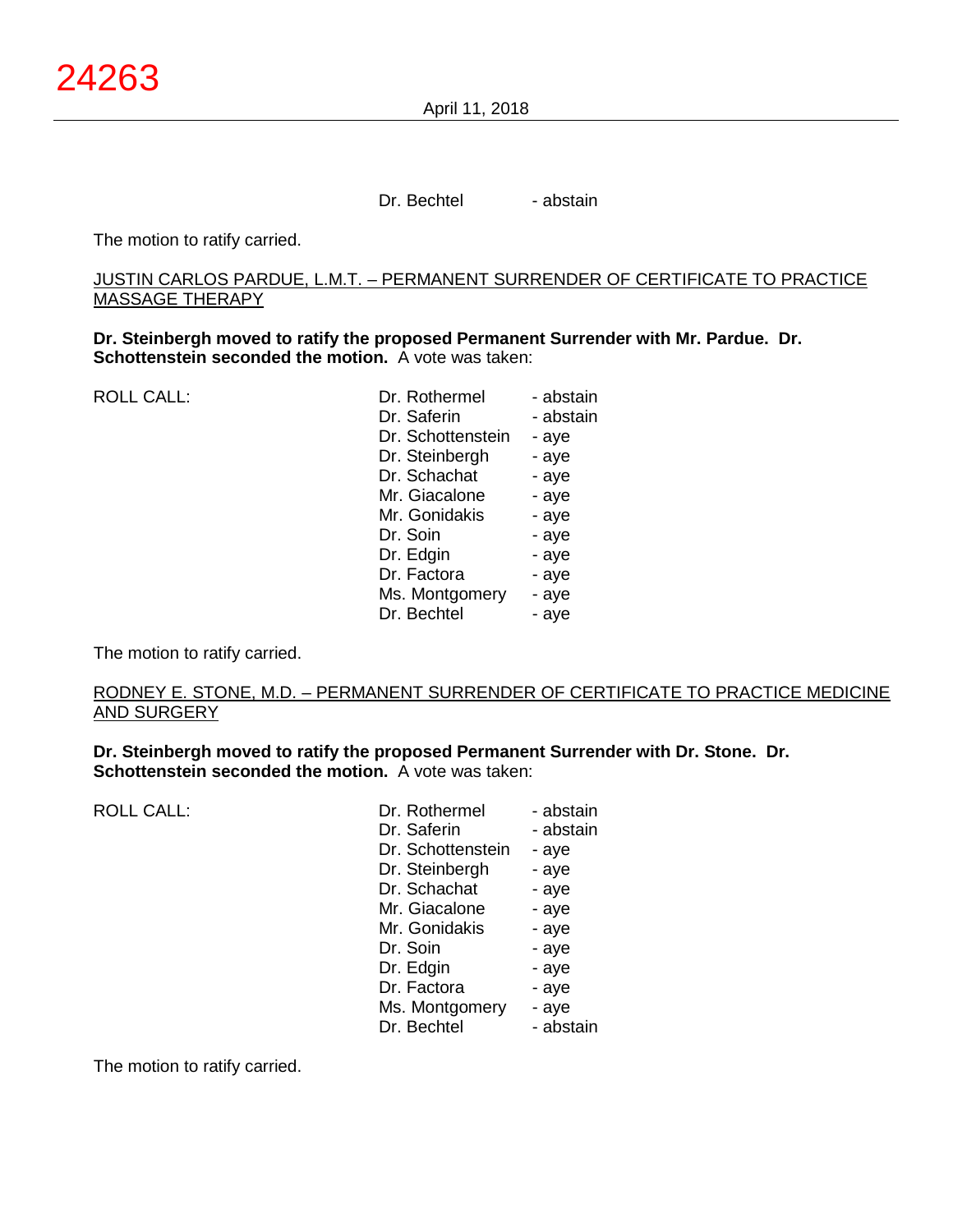### SHANNON L. SWANSON, D.O. – SUPERSEDING CONSENT AGREEMENT

### **Dr. Steinbergh moved to ratify the proposed Superseding Consent Agreement with Dr. Swanson. Dr. Schottenstein seconded the motion.** A vote was taken:

ROLL CALL:

| Dr. Rothermel     | - abstain |
|-------------------|-----------|
| Dr. Saferin       | - abstain |
| Dr. Schottenstein | - aye     |
| Dr. Steinbergh    | - aye     |
| Dr. Schachat      | - aye     |
| Mr. Giacalone     | - aye     |
| Mr. Gonidakis     | - aye     |
| Dr. Soin          | - aye     |
| Dr. Edgin         | - aye     |
| Dr. Factora       | - aye     |
| Ms. Montgomery    | - aye     |
| Dr. Bechtel       | - abstain |

The motion to ratify carried.

### CITATIONS AND ORDERS OF SUMMARY SUSPENSION, IMMEDIATE SUSPENSION, AND AUTOMATIC **SUSPENSION**

**Dr. Steinbergh moved to send the Notice of Opportunity for Hearing to Abdallah Al-Shahed, M.D. Dr. Schottenstein seconded the motion**. A vote was taken:

ROLL CALL:

| Dr. Rothermel     | - abstain |
|-------------------|-----------|
| Dr. Saferin       | - abstain |
| Dr. Schottenstein | - aye     |
| Dr. Steinbergh    | - aye     |
| Dr. Schachat      | - aye     |
| Mr. Giacalone     | - aye     |
| Mr. Gonidakis     | - aye     |
| Dr. Soin          | - aye     |
| Dr. Edgin         | - aye     |
| Dr. Factora       | - aye     |
| Ms. Montgomery    | - aye     |
| Dr. Bechtel       | - abstain |

The motion to send carried.

**Dr. Steinbergh moved to send the Notices of Opportunity for Hearing to Atta Asef, D.P.M. Mr. Gonidakis seconded the motion.** A vote was taken:

ROLL CALL:

| Dr. Rothermel     | - abstain |
|-------------------|-----------|
| Dr. Saferin       | - abstain |
| Dr. Schottenstein | - abstain |
| Dr. Steinbergh    | - aye     |
|                   |           |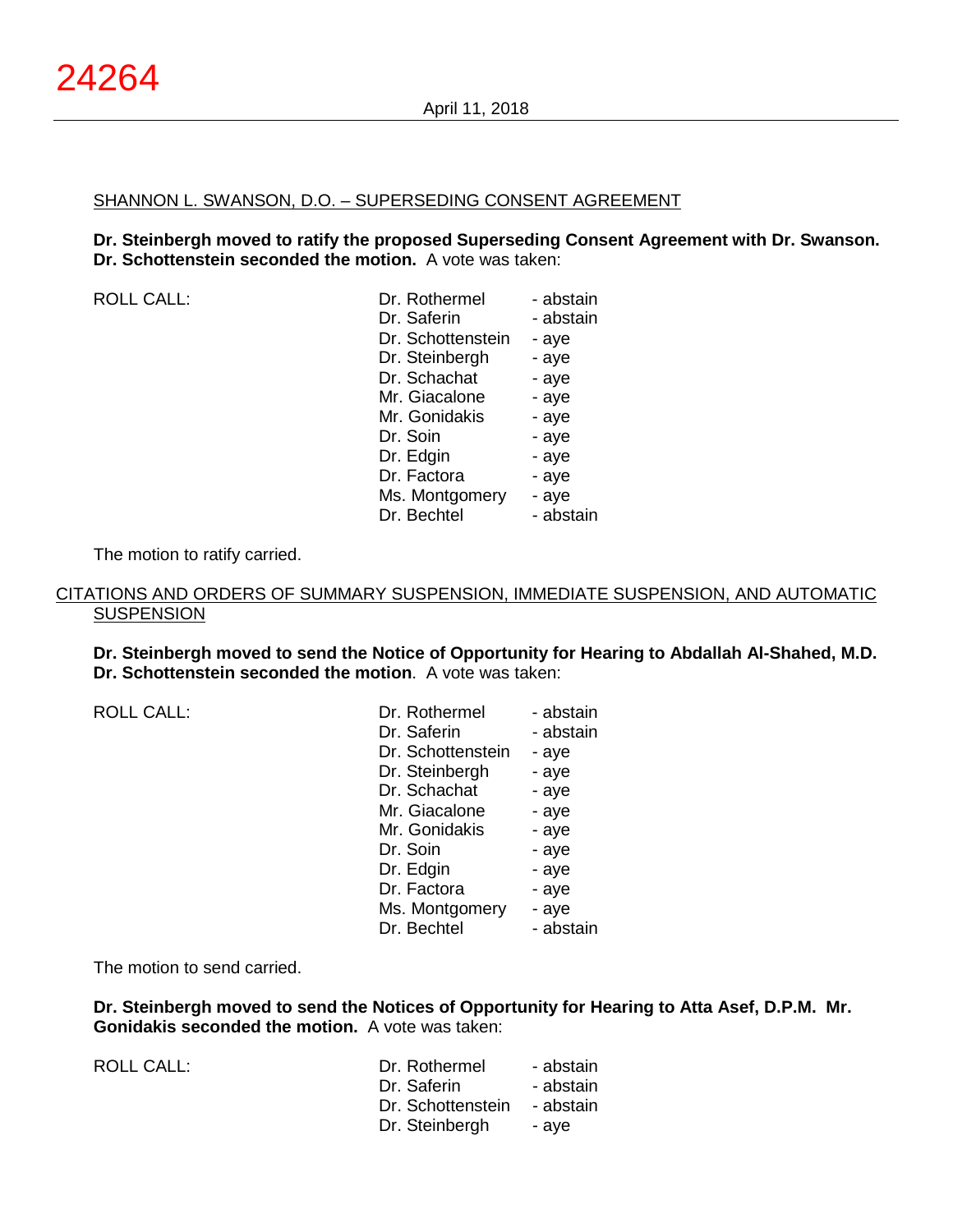| - aye     |
|-----------|
| - aye     |
| - aye     |
| - aye     |
| - aye     |
| - aye     |
| - aye     |
| - abstain |
|           |

The motion to send carried.

### **Dr. Steinbergh moved to send the Notices of Opportunity for Hearing to Denise Ann Hamilton, M.D. Dr. Schottenstein seconded the motion.** A vote was taken:

| Dr. Rothermel     | - abstain |
|-------------------|-----------|
| Dr. Saferin       | - abstain |
| Dr. Schottenstein | - aye     |
| Dr. Steinbergh    | - aye     |
| Dr. Schachat      | - aye     |
| Mr. Giacalone     | - aye     |
| Mr. Gonidakis     | - aye     |
| Dr. Soin          | - aye     |
| Dr. Edgin         | - aye     |
| Dr. Factora       | - aye     |
| Ms. Montgomery    | - aye     |
| Dr. Bechtel       | - aye     |
|                   |           |

The motion to send carried.

#### IMPACT OF PERMANENT SURRENDER ON UNPAID MONETARY FINES

Ms. Marshall stated that the Secretary and Supervising Member have asked her to bring this issue to the Board for discussion and feedback. Ms. Marshall explained that with the Board's recently-acquired fining authority, Enforcement is beginning to encounter situations in which a practitioner has an unpaid or partially-paid fine but now wants to surrender their license, with the expectation that the surrender will erase the prior fine. Ms. Marshall stated that another potential situation is that a practitioner may have an unpaid fine from a prior action and is now subject to another action with a potential fine, and they may wish to surrender their license to erase both the prior fine and any potential new fine. Ms. Marshall asked the Board for feedback on how to address this issue.

Mr. Groeber emphasized that this discussion involves permanent surrenders and there is no contemplation that a practitioner may wipe out his or her fine yet still retain an ability to return to practice. Ms. Marshall added that this only applies when the original order or consent agreement is not a revocation or permanent revocation, since those practitioners would not have a license to surrender following a revocation. Ms. Marshall stated that this discussion involved licensees who received their fine as part of a reprimand, probation, and/or suspension.

The Board engaged in a thorough discussion of this topic. Dr. Steinbergh opined that if a practitioner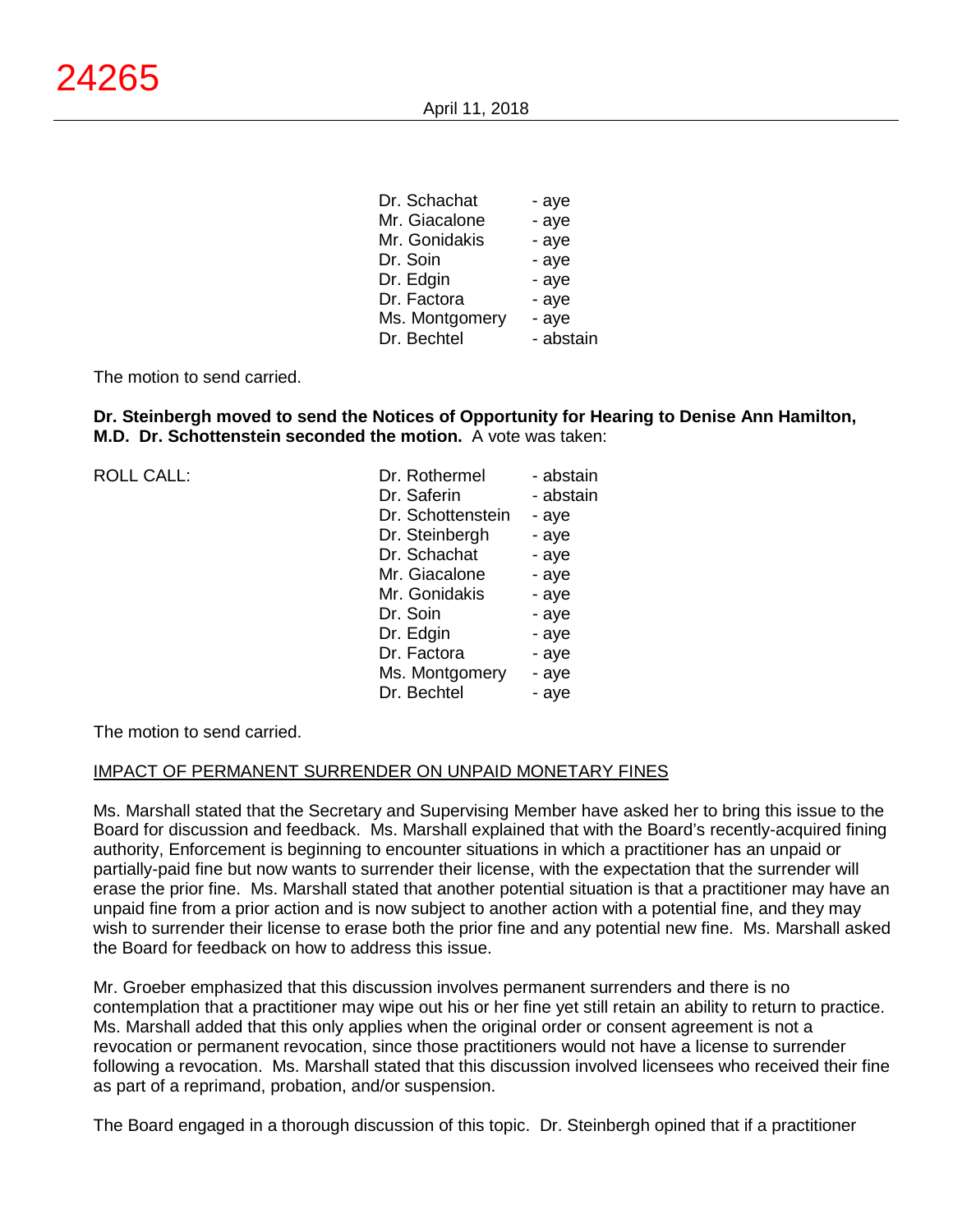wishes to surrender his or her license, then the Board should forgive the remaining balance of any fine. Dr. Steinbergh opined that if the fine has already been partially paid, the Board should not refund that payment. Dr. Steinbergh also commented that if such cases have already been forwarded to the Attorney General's office for collection, the Board would have to instruct the Attorney General's office to cease collection efforts.

Dr. Bechtel exited the meeting at this time.

Ms. Marshall agreed with Dr. Steinbergh regarding the Attorney General's office, but noted that there may be a "point of no return" if, for example, the Attorney General's office has placed a lien on a home or gotten a judgment against the licensee. If such cases, it may or may not be possible to forgive the debt.

Mr. Gonidakis wished to confirm that the Board would never use the prospect of wiping out a debt to motivate or entice a licensee to permanently surrender their license. Mr. Groeber and Ms. Marshall agreed. Ms. Marshall stated that in these situations, the licensee is approaching the Board looking for a resolution to this issue. Ms. Marshall stated that a permanent surrender is routinely offered to respondents, but the possibility of having a debt forgiven is never used to encourage a surrender.

Ms. Montgomery agreed with Mr. Gonidakis' comments. Ms. Montgomery added that there should be a Board policy that ensures that the fining authority is not used as a cudgel to enforce another penalty. Ms. Marshall agreed and stated that in these situations, there is no opportunity to use the fine as leverage because the discipline has already occurred.

Ms. Montgomery stated that if licensees who have partially paid would only have the remaining balance of their debt forgiven after a permanent surrender, whereas licensees who have not paid at all would be treated differently because they would have their entire debt forgiven. Dr. Saferin commented that, as with many things, if someone makes a deal earlier then they may get a better deal than if they wait. Dr. Saferin further commented that fining is very secondary in the Board's disciplinary process. Dr. Rothermel agreed with Ms. Montgomery's point and stated that someone who made an effort to pay what they could before deciding to surrender would not be treated equally to someone who did not pay at all. Dr. Schottenstein stated that those who pay a portion of their fine will have only done what they had been obligated to do. Dr. Schottenstein agreed with Dr. Steinbergh that any remaining balance should be forgiven if the licensee permanently surrenders, but he would not favor refunding money to those who had partially paid. Mr. Groeber comment that the Board does not have a mechanism to issue refunds anyway.

Dr. Schottenstein agreed with the comments made by Mr. Gonidakis and Ms. Montgomery about using fines as leverage. Dr. Schottenstein stated that he would not want to price someone out of their ability to practice. Dr. Schottenstein commented that he would feel badly if a licensee received a reprimand and a fine but could not practice because they could not afford the fine. Ms. Marshall noted that when fining was first initiated, the feedback from the Board was that fines should be fairly assessed based on the fining grid and that a licensee's ability to pay should not be a consideration. Dr. Schottenstein agreed, but stated that if the scenario he outlines happens frequently, then the Board should consider adjusting the fining grid.

Mr. Giacalone stated that he agrees that the Board should forgive a fine if a licensee permanently surrenders, and he also agreed that no partially-paid funds should be refunded to a licensee. Mr. Giacalone stated that any partial payments that someone makes is because they violated the Board's rules or laws.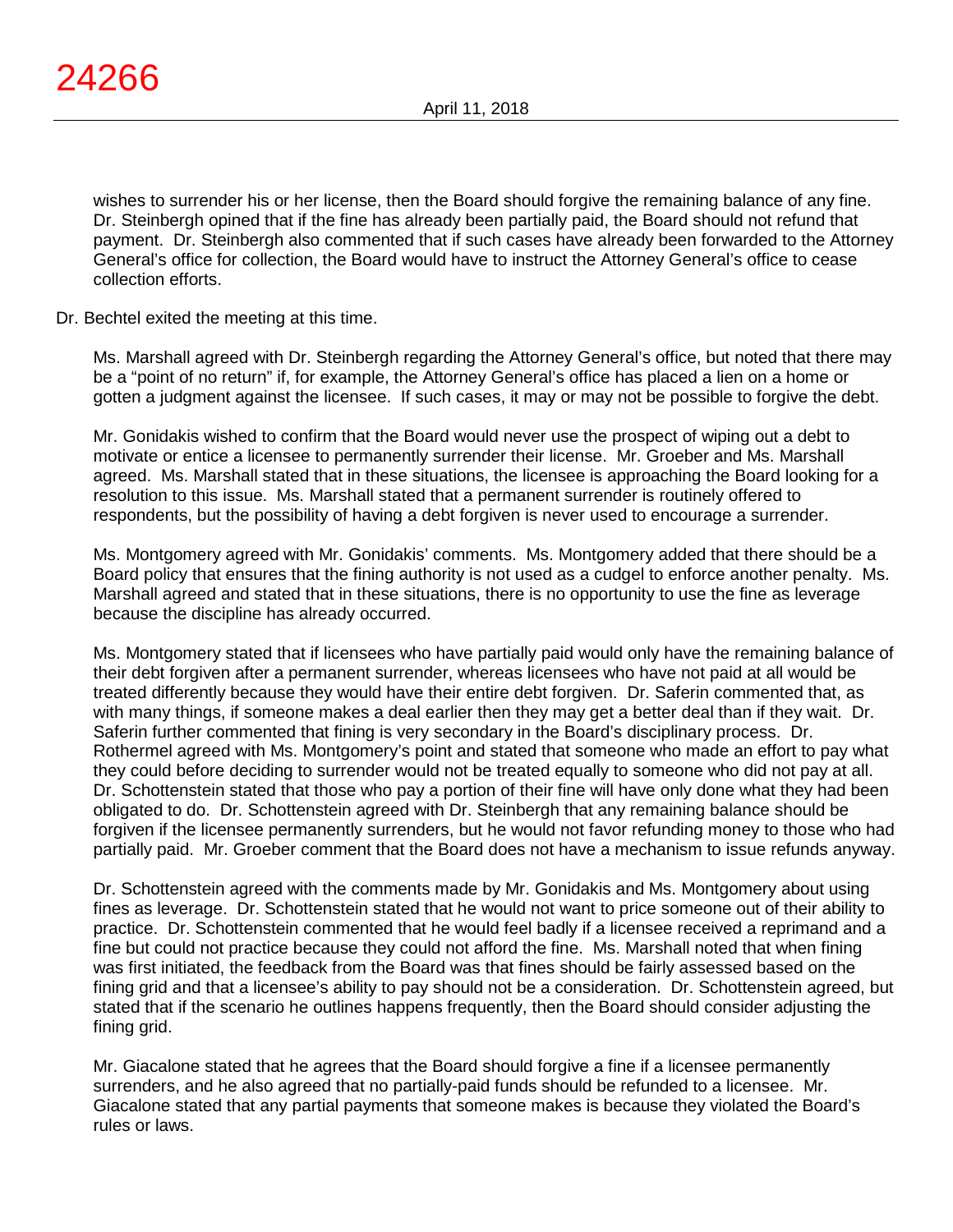Ms. Marshall thanked for the Board for its feedback on this issue.

### ADVISORY COUNCILS APPLICATIONS REVIEW

Mr. Smith stated that at the February 2018 meeting, the Board had considered applications for the Dietetics Advisory Council and the Respiratory Care Advisory Council. At that time, the Board directed the staff to communicate with the appropriate associations for those professions for any additional nominations to the Councils. Mr. Smith stated that all nominations have now been made.

Dr. Schachat exited the meeting at this time.

Mr. Smith stated that the Board has been provided with all applications, as well as the recommendations from staff, in consultation with Mr. Giacalone, for those who were determined to be good candidates for the councils. Mr. Giacalone noted that the recommendations for the Dietetics Council is for six candidates instead of seven. Mr. Smith stated that the statute allows the Board to appoint up to seven members to the council, so the Board is within its statutory authority to appoint six members instead of seven. Mr. Giacalone stated that the candidates recommended by the staff for the Dietetics Advisory Council are Rachel Pohle-Krauza, Susan Finn, Carmen Clutter, Judy Nagy, Ashley Pax, and Joseph Nigh.

Mr. Groeber stated that the statute requires that one member of the Medical Board serve on the Respiratory Care Advisory Council. Dr. Factora has agreed to serve in this capacity. Mr. Groeber state that in addition to Dr. Factora, the staff is recommending the following candidates for the Respiratory Care Advisory Council: Edward L. Warren, M.D., from the MetroHealth Medical Center; Amy Rodenhausen, from Cleveland Clinic; Sanja Keller, from Sinclair College; Roy Neely, from Aeratech Medical, Inc.; Robert Pelfry, from University Hospitals; and Margaret Traband from the University of Toledo.

**Dr. Saferin moved to approve the staff recommendations for appointments to the Respiratory Care Advisory Council. Dr. Schottenstein seconded the motion.** A vote was taken:

| <b>ROLL CALL:</b> | Dr. Rothermel     | - aye     |
|-------------------|-------------------|-----------|
|                   | Dr. Saferin       | - aye     |
|                   | Dr. Schottenstein | - aye     |
|                   | Dr. Steinbergh    | - abstain |
|                   | Mr. Giacalone     | - aye     |
|                   | Mr. Gonidakis     | - aye     |
|                   | Dr. Soin          | - aye     |
|                   | Dr. Edgin         | - aye     |
|                   | Dr. Factora       | - abstain |
|                   | Ms. Montgomery    | - aye     |
|                   |                   |           |

### The motion carried.

ROLL CALL:

**Dr. Saferin moved to approve the staff recommendations for appointments to the Dietetics Advisory Council. Dr. Schottenstein seconded the motion.** A vote was taken:

| Dr. Rothermel | - aye |
|---------------|-------|
| Dr. Saferin   | - aye |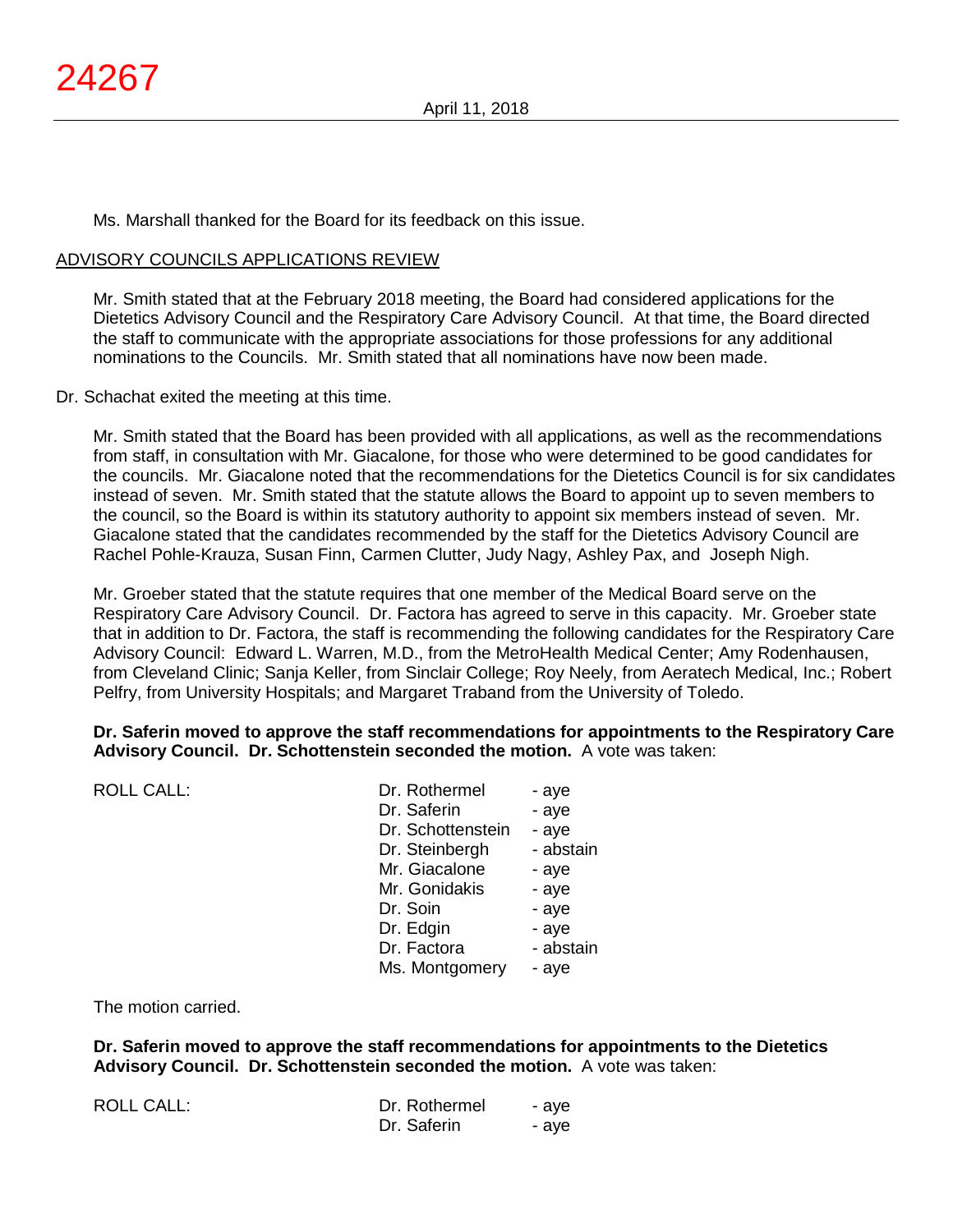| Dr. Schottenstein | - aye     |
|-------------------|-----------|
| Dr. Steinbergh    | - abstain |
| Mr. Giacalone     | - aye     |
| Mr. Gonidakis     | - aye     |
| Dr. Soin          | - aye     |
| Dr. Edgin         | - aye     |
| Dr. Factora       | - aye     |
| Ms. Montgomery    | - aye     |

The motion carried.

### OPERATIONS REPORT

Mr. Groeber noted former Board member and Board President Krishnamurthi Ramprasad, M.D., is present in the audience. The Board welcomed Dr. Ramprasad back.

**Human Resources:** Mr. Groeber stated that an attorney position for the Enforcement Section is in the process of being filled.

Mr. Groeber stated that the second round of interviews for the Investigator-South Region position will begin soon.

Mr. Groeber stated that there are pending hires for Human Resources/Payroll and the Front Desk.

Mr. Groeber stated that there is currently a temporary worker in the Hearing Unit to fill in for Alana Volakis, who left the Board recently for another position.

Dr. Schachat returned to the meeting at this time.

**Investigator Firearms:** Mr. Groeber stated that the Board staff is continuing to work with the union to implement the changes directed by the Board. Management has continued to work with the union to prepare for the return of firearms should the Board vote to rescind investigator authority to carry firearms at the May 2018 meeting. Mr. Groeber stated that until such time as the Board takes a formal vote, the Board will maintain the investigators' authority to carry firearms.

**Agency Operations:** Mr. Groeber stated that there was a 1% increase in the number of open complaints since last month.

Mr. Groeber stated that there has been an 8% increase in licensure year-to-date compared to last year and clean licensure applications are being processed 30% more quickly than last year.

Mr. Groeber noted that this morning, the Board approved the first group of physician applicants for the Certified to Recommend Medical Marijuana.

**2018 Board Retreat:** Mr. Groeber stated that the Board Retreat will be on Thursday, May 10, at the Grange Audubon Center south of downtown Columbus. The agenda items for the Retreat have been provided to Board members.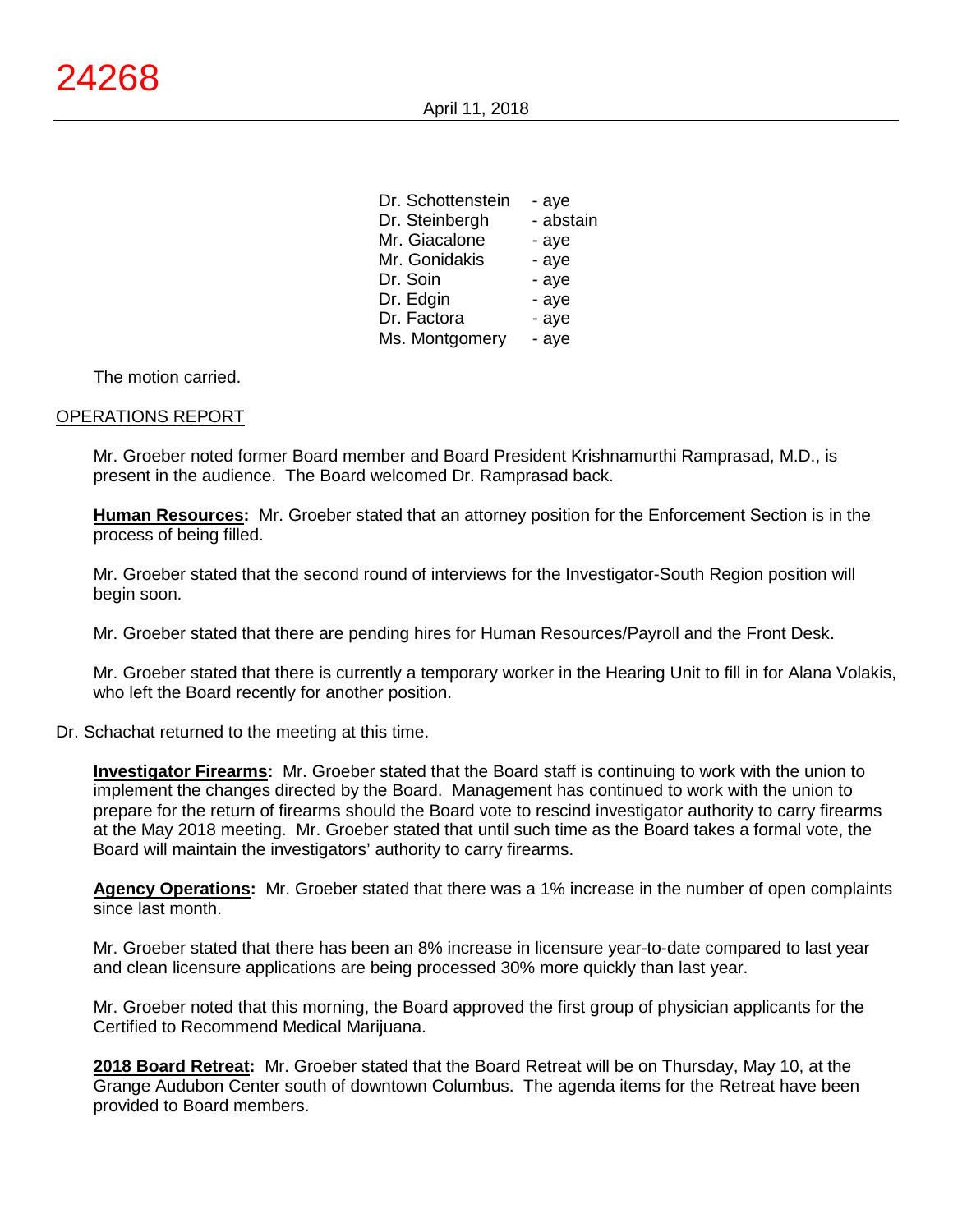**Financial Disclosure Statements:** Mr. Groeber reminded the Board members that Financial Disclosure Forms are due at the Ohio Ethics Commission by May 15.

**Henry G. Cramblett, M.D.:** Mr. Groeber informed the Board that Henry G. Cramblett, M.D., has passed away. Dr. Cramblett had served on the Medical Board for 22 years from 1970 to 1992, including service as the Secretary and President of the Board. Dr. Cramblett was also the recipient of the Distinguished Service Award from the Federation of State Medical Boards. Mr. Groeber stated that Dr. Cramblett's impact on the Board was significant.

### REPORTS BY ASSIGNED COMMITTEE

### FINANCE COMMITTEE

### FISCAL REPORT

Dr. Schottenstein stated that revenue for February 2018 was \$841,143, a 28% increase over February 2016. Dr. Schottenstein noted that February is typically a low-revenue month. Year-to-date revenue is roughly \$5,800,000, compared to \$6,200,000 in Fiscal Year 2016. Dr. Schottenstein commented that the gap in revenue continues to close. The Board's cash balance in February 2018 was \$3,668,017, an 18% increase from February 2017. Dr. Schottenstein stated that strong fiscal revenue numbers are anticipated for the rest of the fiscal year due to multiple pending renewals. Dr. Schottenstein commented renewals for dietitians and respiratory care professionals alone will be about \$1,000,000. Dr. Schottenstein stated that the Board's April cash balance is estimated at about \$4,700,000.

Dr. Schottenstein stated that the Board was recently billed by the Department of Administrative Services for the final eLicense development payment for \$1,114,680. Dr. Schottenstein noted that the anticipated revenue for dietitian and respiratory care professional renewals effectively cancels out this payment.

Dr. Schottenstein continued that total expenditures for February 2018 were \$654,220, representing a 4.1% increase in year-to-date spending. Dr. Schottenstein stated that this increase is largely a function of regular increases in payroll.

Dr. Schottenstein stated that the Medical Board is currently undergoing an audit, and no concerns have been brought up so far.

Dr. Schottenstein stated that last month the Board conditionally approved an expenditure of \$75,000 for development of the Prescriber Insight Report for the Ohio Automated Rx Reporting System (OARRS) and \$15,000 in annual maintenance costs. Subsequent to last month's meeting, Mr. Groeber was informed that the Board of Pharmacy had located grant money to pay for the development of the Prescriber Insight Report. The Report is expected to be completed in May 2018. The Board of Pharmacy also indicated that the development of additional reports related to compliance with acute opioid prescribing rules, the ICD 10 requirement, and other matters, may be developed by the Appriss company itself.

### ACCOUNTS RECEIVABLE

Dr. Schottenstein stated that \$17,500 in fine payments have been collected since the last Board meeting, all relate to non-compliance with continuing medical education (CME) requirements.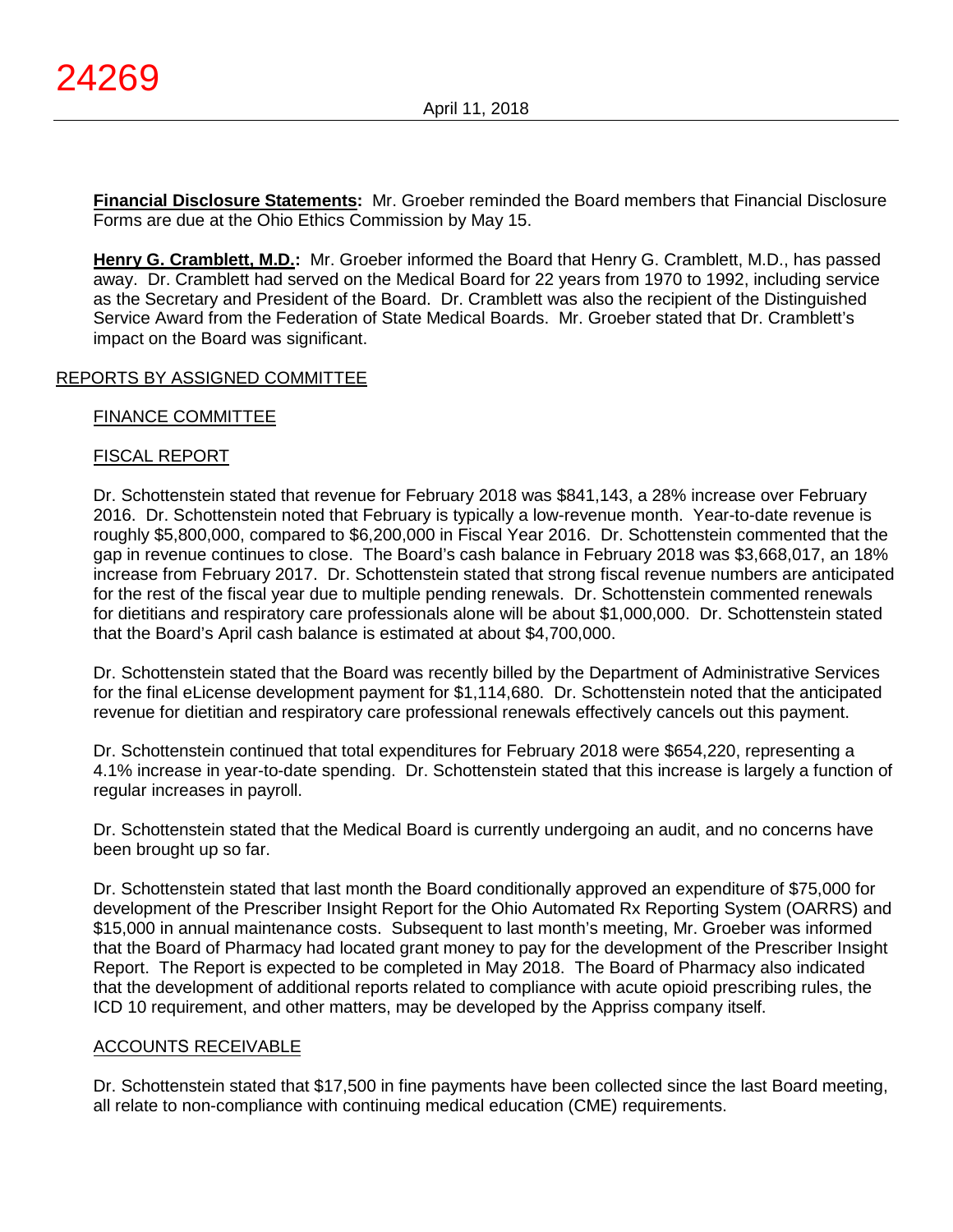### COMMUNICATIONS UPDATE

Dr. Schottenstein stated that the Communications team prepared and sent out correspondence to almost 8,000 licensees regarding utilization of the Ohio Automated Rx Reporting System (OARRS). The Board received more than 700 emails, phone calls, and written letters in response.

Dr. Schottenstein stated that the Take Charge Ohio events continue, with the goal of promoting safe prescribing of opioids. Take Charge Ohio had an event in Toledo in March, and there are upcoming events in Cincinnati and Athens in April and May, respectively.

### COLORADO DEPARTMENT OF REVENUE MED SUMMIT

Dr. Schottenstein stated that the Colorado Department of Revenue and its Marijuana Enforcement Division (MED) will host the Marijuana and Cannabis Regulators Spring 2018 Roundtable on Tuesday, May 15 and Wednesday, May 16, in Denver Colorado. Dr. Schottenstein stated that while the focus of the meeting is on issues confronting state-level regulators of the licensed adult use of recreational marijuana industry, the hosts are expanding the invitation list to include two representatives from states with medical marijuana/cannabis-only frameworks, as well as Canadian provincial marijuana regulators. The meeting will consist of a series of roundtable discussions focused on various topics including packaging and labeling, testing, tracing technology, banking challenges and diversion. Estimated cost for airfare is \$350, the estimated cost for hotel is \$650, the estimated cost for transportation is \$100, and the *per diem* is \$200 for an approximate total of \$1,300. The Finance Committee voted to approve Mr. Groeber to attend the meeting.

**Dr. Steinbergh moved to approve Mr. Groeber to attend the 2018 Colorado Department of Revenue MED Summit on May 15 and 16, 2018, in Denver, Colorado, and that Mr. Groeber's travel expenses will be paid by the Medical Board in accordance with state travel policy. Dr. Steinbergh further moved that Mr. Groeber's attendance at the conference is in connection with his duties as, and is related to his position as, Executive Director of the State Medical Board of Ohio. Dr. Schachat seconded the motion.** All members voted aye, except Mr. Gonidakis, who abstained. The motion carried.

### POLICY COMMITTEE

### LEGISLATIVE UPDATE

Dr. Soin stated that Mr. LaCross provided the Committee with a summary of the bills that the Board is tracking through the legislature.

### RULE REVIEW PROCESS

Dr. Soin stated that Ms. Anderson updated the Committee on the rule review process.

### FSMB RESOLUTIONS AND REPORTS

Dr. Soin stated that Ms. Anderson reviewed the Federation of State Medical Boards (FSMB) resolutions and reports for the Board.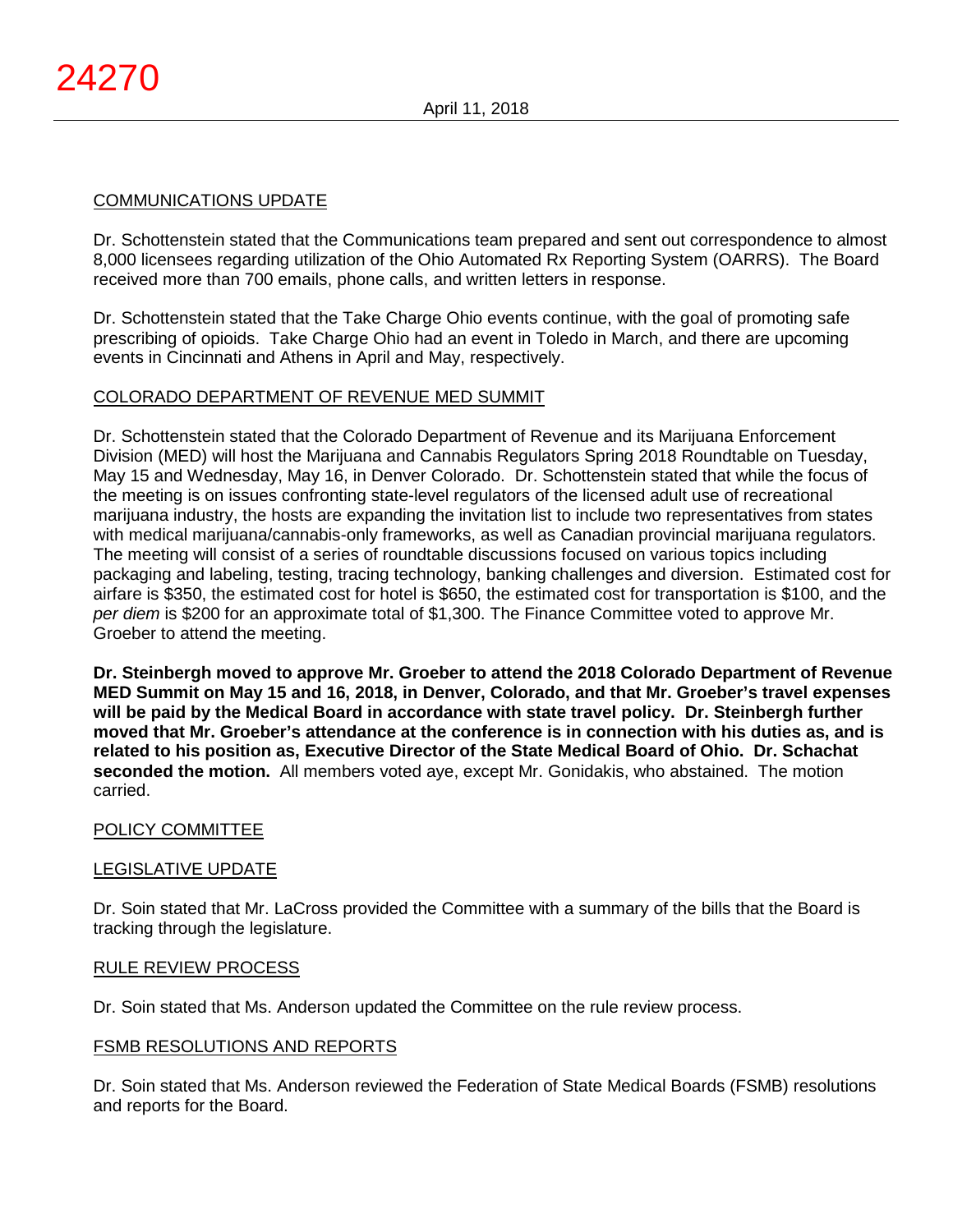## UPDATES TO DIETETICS AND RESPIRATORY CARE RULES

Dr. Soin stated that the Committee discussed the updates to the dietetics and respiratory care rules. Mr. Smith noted that the Committee voted to refer the rules to the new advisory councils for those professions and to circulated them to interested parties for comment.

### AMENDMENTS TO THE YOUTH SPORTS CONCUSSION RULES

Dr. Steinbergh moved to send the amended youth sports concussion and head injury rules to the Common Sense Initiative for their review. Dr. Saferin seconded the motion. A vote was taken:

 $ROILCAIL$ :

| - aye |
|-------|
| - aye |
| - aye |
| - aye |
| - aye |
| - aye |
| - aye |
| - aye |
| - aye |
| - aye |
| - aye |
|       |

The motion carried.

## NAPHCARE PROPOSAL REGARDING BUPRENORPHINE

Dr. Soin stated that this proposal is from the prison system to help treat inmate patients with buprenorphine. The Committee agreed that NaphCare can proceed with the proposal, in accordance with their obligations with regard to checking the Ohio Automated Rx Reporting System (OARRS) for some of those inmates.

## RULE 4731-34-01, PRESCRIPTIONS FOR INJECTION BY PHARMACIST

Mr. Smith stated that the Committee voted to circulate these draft rules to interested parties for comment.

## LICENSURE COMMITTEE

## LICENSURE APPLICATION REVIEWS

## SARA ANN SAVAGE, M.T.

Dr. Saferin stated that Ms. Savage is applying for restoration of her massage therapy license in Ohio. Ms. Savage has indicated on her application for restoration that she has not actively practiced Massage Therapy in Ohio since her Ohio license expired on October 1, 2012. Ms. Savage is requesting the restoration of her Ohio license originally issued in July 2002. Since being placed on the agenda, Ms. Savage has provided proof of successful completion of the Massage and Bodywork Licensing Examination (MBLEX) on March 28, 2018, with passing score. The Licensure Committee has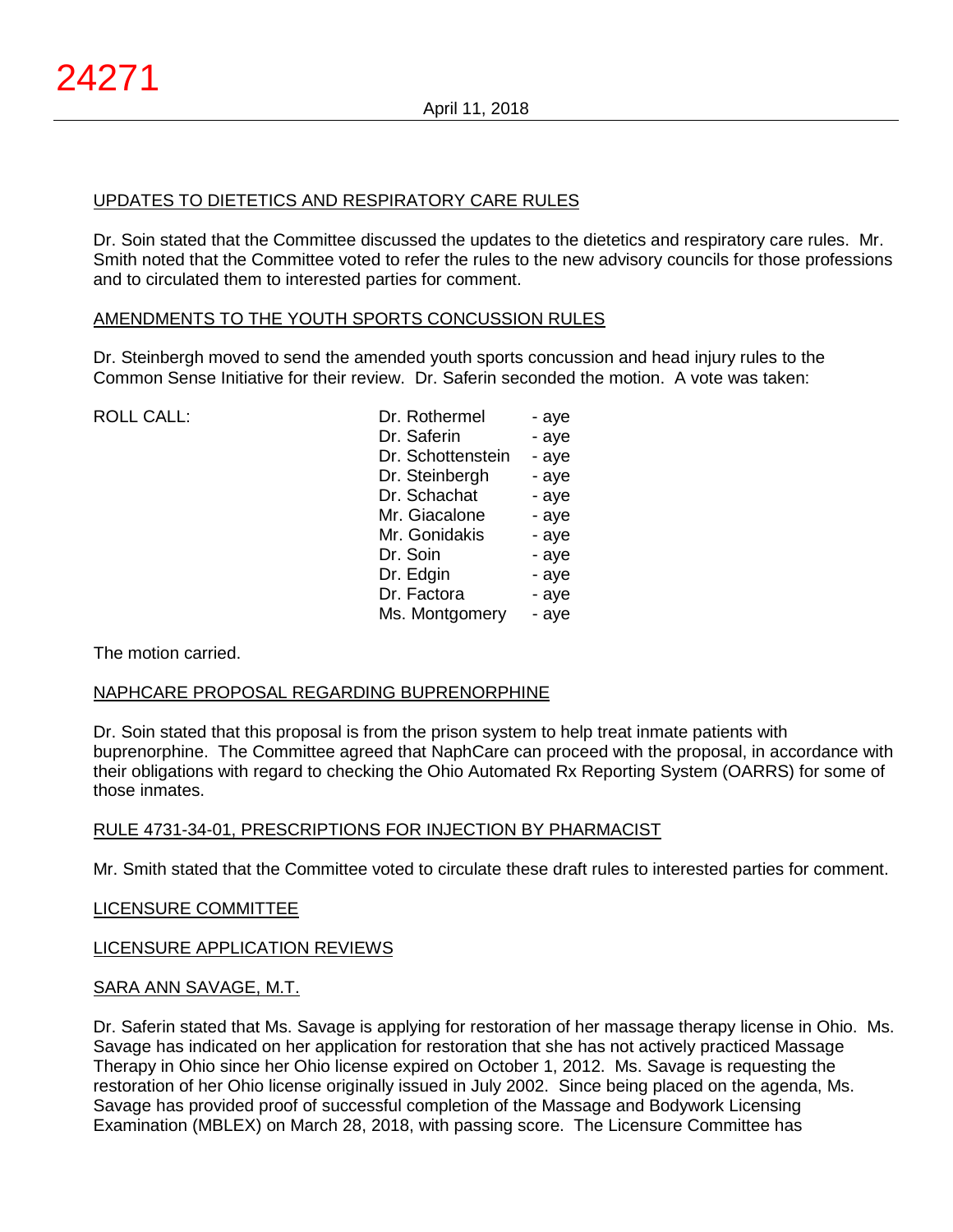recommended approval of Ms. Savage's request.

**Dr. Saferin moved to approve Ms. Savage's request for Ohio licensure as presented. Dr. Rothermel seconded the motion.** A vote was taken:

ROLL CALL:

| Dr. Rothermel     | - aye |
|-------------------|-------|
| Dr. Saferin       | - aye |
| Dr. Schottenstein | - aye |
| Dr. Steinbergh    | - aye |
| Dr. Schachat      | - aye |
| Mr. Giacalone     | - aye |
| Mr. Gonidakis     | - aye |
| Dr. Soin          | - aye |
| Dr. Edgin         | - aye |
| Dr. Factora       | - aye |
| Ms. Montgomery    | - aye |

The motion carried.

#### LISA MARIE KELSO, M.T.

Dr. Saferin stated that Ms. Kelso is applying for restoration of her massage therapy license in Ohio. Ms. Kelso has indicated on her application for restoration that she has not actively practiced Massage Therapy in Ohio since her Ohio license expired on October 1, 2014. Ms. Kelso is requesting the restoration of her Ohio license. The Licensure Committee has recommended approval of Ms. Kelso's request.

**Dr. Saferin moved to approve Ms. Kelso's request for Ohio licensure pending successful completion of the Massage and Bodywork Licensing Examination (MBLEX) within six months from the date of mailing of the Notice of Opportunity for a Hearing. Dr. Steinbergh seconded the motion**. A vote was taken:

| <b>ROLL CALL:</b> | Dr. Rothermel     | - aye |
|-------------------|-------------------|-------|
|                   | Dr. Saferin       | - aye |
|                   | Dr. Schottenstein | - aye |
|                   | Dr. Steinbergh    | - aye |
|                   | Dr. Schachat      | - aye |
|                   | Mr. Giacalone     | - aye |
|                   | Mr. Gonidakis     | - aye |
|                   | Dr. Soin          | - aye |
|                   | Dr. Edgin         | - aye |
|                   | Dr. Factora       | - aye |
|                   | Ms. Montgomery    | - aye |
|                   |                   |       |

The motion carried.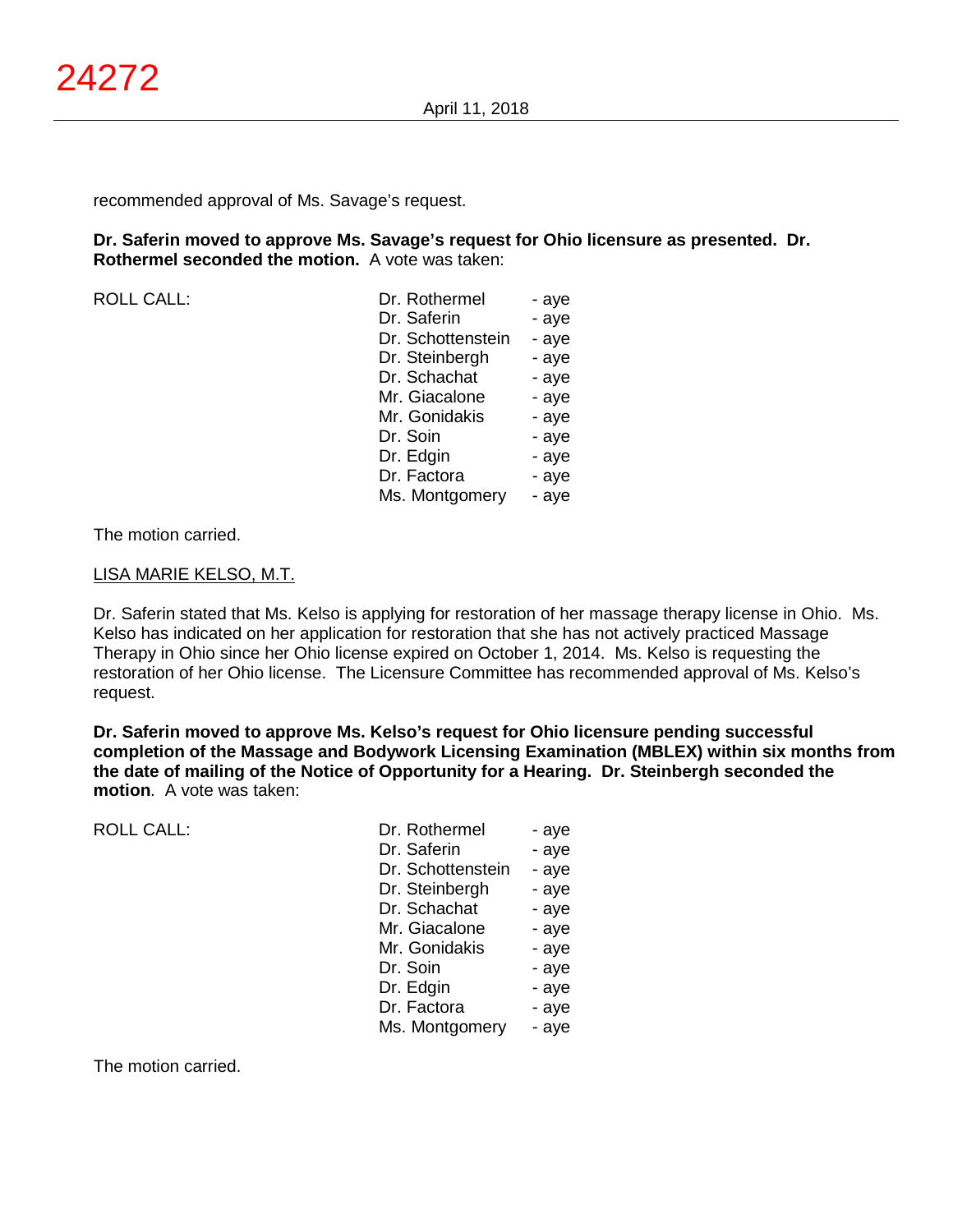### SALAH ALTARABSHEH, M.D.

Dr. Saferin stated that Dr. Altarabsheh is applying for a license and has requested a waiver of the United States Medical Licensing Examination (USMLE) ten-year rule. Dr. Altarabsheh passed Step 1 of the USMLE in 1997, Step 2 (CK) in 1998, Step 2 (CS) in 2011 and Step 3 in 2016, all on the first attempt. Dr. Altarabsheh graduated from the University of Jordan in 1997. Dr. Altarabsheh successfully completed one year of postgraduate training in a Cardiovascular Surgery clinical fellowship at Texas Heart Institute/Baylor College of Medicine Program through level three training. Dr. Altarabsheh also successfully completed a two-year clinical fellowship in Thoracic Surgery at the Mayo Graduate School of Medicine at training levels seven and eight.

Dr. Altarabsheh provided a professional chronology of his education, training and experience to-date, along with his request for a waiver of the ten-year exam sequence requirement. Dr. Altarabsheh's letter described his time in Jordan and the United States progressing from a general surgery resident to cardiac surgery resident, senior specialist, then consultant cardiac surgeon. Dr. Altarabsheh shared that after his training in the United States, he went back to Jordan to start his work in the cardiac surgery field where he worked on upgrading from a specialist to consultant cardiac surgeon. Dr. Altarabsheh obtained Jordanian General Surgery Board Certification, membership in the Royal College of Surgeons in Ireland, and American College of Surgeons membership. The Licensure Committee has recommended approval of Dr. Altarabsheh's request.

**Dr. Saferin moved to approve the good cause exception of the 10-year rule as outlined in 4731-6- 14(C)(3)(b)(ii), and accepting the examination sequence so that Dr. Altarabsheh can be granted a license. Dr. Steinbergh seconded the motion.** A vote was taken:

ROLL CALL:

| Dr. Rothermel     | - aye |
|-------------------|-------|
| Dr. Saferin       | - aye |
| Dr. Schottenstein | - aye |
| Dr. Steinbergh    | - aye |
| Dr. Schachat      | - aye |
| Mr. Giacalone     | - aye |
| Mr. Gonidakis     | - aye |
| Dr. Soin          | - aye |
| Dr. Edgin         | - aye |
| Dr. Factora       | - aye |
| Ms. Montgomery    | - aye |

The motion carried.

### RESPIRATORY CARE CONTINUING EDUCATION COURSE APPROVAL

Dr. Saferin stated that the Respiratory Care Program Student Club at Cuyahoga Community College is requesting that its presentation on "Ethics in Professional Practice" be approved for one contact hour of respiratory care continuing education on Ohio respiratory care law or professional ethics.

**Dr. Steinbergh moved to approve the presentation for one contact hour of Respiratory Care Continuing Education on Ohio respiratory care law or professional ethics, pursuant to the provisions of chapter 4761-9 of the Ohio Administrative Code. Dr. Schottenstein seconded the**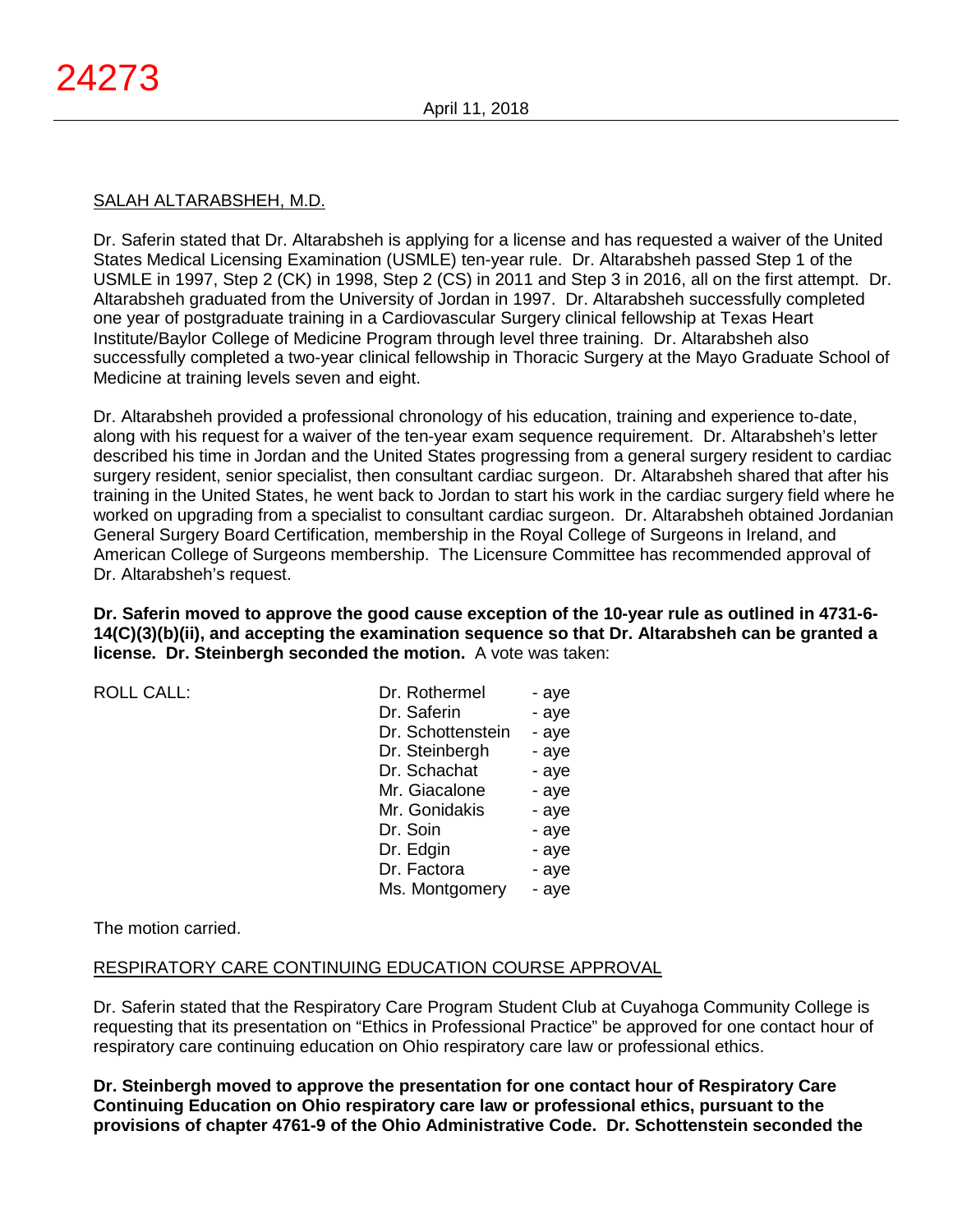#### **motion.** A vote was taken:

ROLL CALL:

| Dr. Rothermel     | - aye |
|-------------------|-------|
| Dr. Saferin       | - aye |
| Dr. Schottenstein | - aye |
| Dr. Steinbergh    | - aye |
| Dr. Schachat      | - aye |
| Mr. Giacalone     | - aye |
| Mr. Gonidakis     | - aye |
| Dr. Soin          | - aye |
| Dr. Edgin         | - aye |
| Dr. Factora       | - aye |
| Ms. Montgomery    | - aye |

#### The motion carried.

### TRAINING CERTIFICATE EDUCATION VERIFICATION

Dr. Saferin stated that the Licensure Committee tabled this topic pending additional information from the Legal Section.

Dr. Steinbergh asked if she could comment on this topic since she is leaving the Board soon and may not have another chance to comment. Mr. Giacalone agreed.

Dr. Steinbergh stated that when a student is about to graduate from medical school, they match into a residency program and the program begins to send them information on how to apply for a training certificate. However, Dr. Steinbergh pointed out that the student cannot enter the training program until they receive a diploma. Dr. Steinbergh stated that on occasion, students are accepted into a program but their graduation from medical school is delayed for some reason and they cannot enter the program until the diploma is actually conferred.

Dr. Steinbergh stated that she is bringing this up because some of the language used in this proposal is unclear regarding an ability to enter a residency program prior to graduation. Dr. Schottenstein commented that he had had similar concerns. Dr. Saferin clarified that no one will practice without a diploma in any circumstance. Dr. Edgin stated that the Committee discussed the fact that the certificate would be null and void if the student did not receive a diploma.

### PHYSICIAN ASSISTANT/SCOPE OF PRACTICE COMMITTEE

### REVIEW OF NEW DRUGS

Dr. Steinbergh stated that the following medications have been recommended for approval by the Physician Assistant Policy Committee (PAPC) and the Physician Assistant/Scope of Practice Committee.

- **Symfi Lo, Biktarvy,** and **Cimduo**: These are antiretroviral drugs and are recommended for the Physician-Initiated category.
- **Osmolex ER**: this is a Parkinson's disease medication and is also indicated for treatment of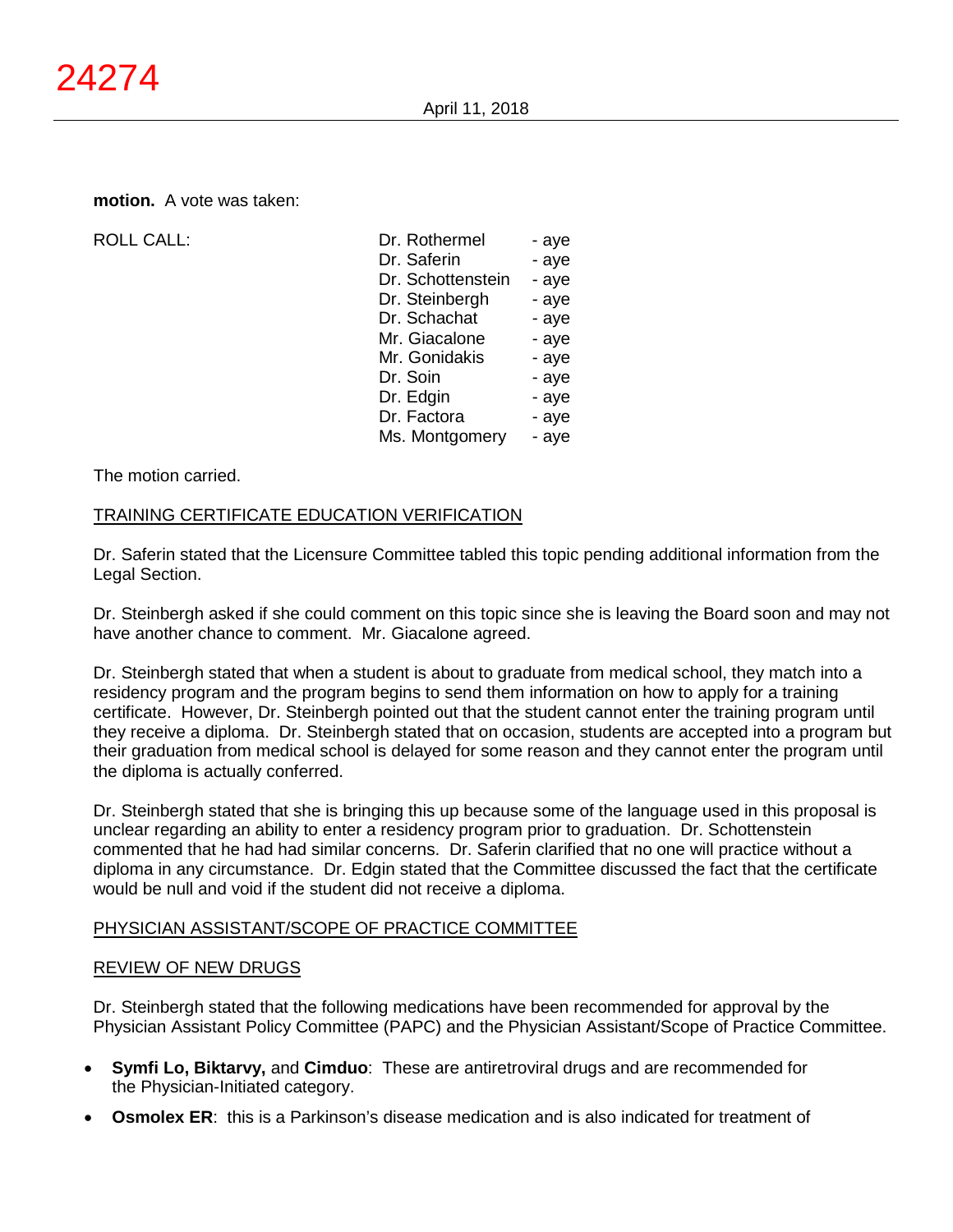drug-induced extrapyramidal reactions in adult patients. This is recommended for the CPT May Prescribe category despite the fact that it is amantadine.

- **Dexycu**: this is an ophthalmologic injectable steroid and anti-inflammatory agent, recommended for the CPT May Not Prescribe category.
- **Symdeko:** This is a very specialized cystic fibrosis transmembrane conductance regulator, recommended for the Physician-Initiated category despite the fact that it is a combination drug and the single agents are in the May Prescribe category.
- **Erleada**: This is an anti-neoplastic agent, recommended for the CPT May Not Prescribe category.
- **Imbruvica**: This is a kinase inhibitor for treatment of mantel cell lymphoma, recommended for the CPT May Not Prescribe category.
- **Apadaz**: This is a another formula of a combination of the opioid benzhydrocodone and acetaminophen. It is a Schedule II drug and is recommended for the CPT May Prescribe category.
- **ZTlido**: This is a topical analgesic for the relief of pain associated with post-herpetic neuralgia, recommended for the CPT May Prescribe category.

**Dr. Saferin moved to approve the Committees' recommendations. Dr. Soin seconded the motion.** All members voted aye. The motion carried.

Dr. Steinbergh stated that the committees also considered the RadioGenix System, a diagnostic radiopharmaceutical agent. Ms. Debolt stated that as a radiopharmaceutical, the use of this medication falls under the regulations of the Ohio Department of Health. In according with those regulations, the Committee recommends approval for physician assistants to prescribe the RadioGenix System, but they may not prepare or administer the drugs. Ms. Debolt stated that the RadioGenix System can only be prepared and administered by someone licensed by the Department of Health.

### **Dr. Saferin moved to approve the Committee's recommendation regarding the RadioGenix System. Dr. Soin seconded the motion.** All members voted aye. The motion carried.

### FORMULARY REQUEST, WEIGHT LOSS DRUGS

Ms. Debolt stated the some physician assistants and their supervising physicians have requested that physician assistants be allowed to prescribe weight-loss drugs that contain phentermine. Ms. Debolt pointed out that under the Medical Board's rules, only physicians may prescribe weight-loss drugs. Therefore, pursuant to rule, the request for physician assistants to prescribe weight-loss drugs must be denied.

Mr. Gonidakis exited the meeting at this time.

## PHYSICIAN ASSISTANT PRACTICE AT VETERANS ADMINISTRATION

Ms. Debolt stated that when a physician assistant receives prescriptive authority, they must have 500 hours of onsite supervision of their prescribing. However, this requirement does not apply if the physician assistant can prove that they have prescribed for at least 1,000 hours in another jurisdiction. Ms. Debolt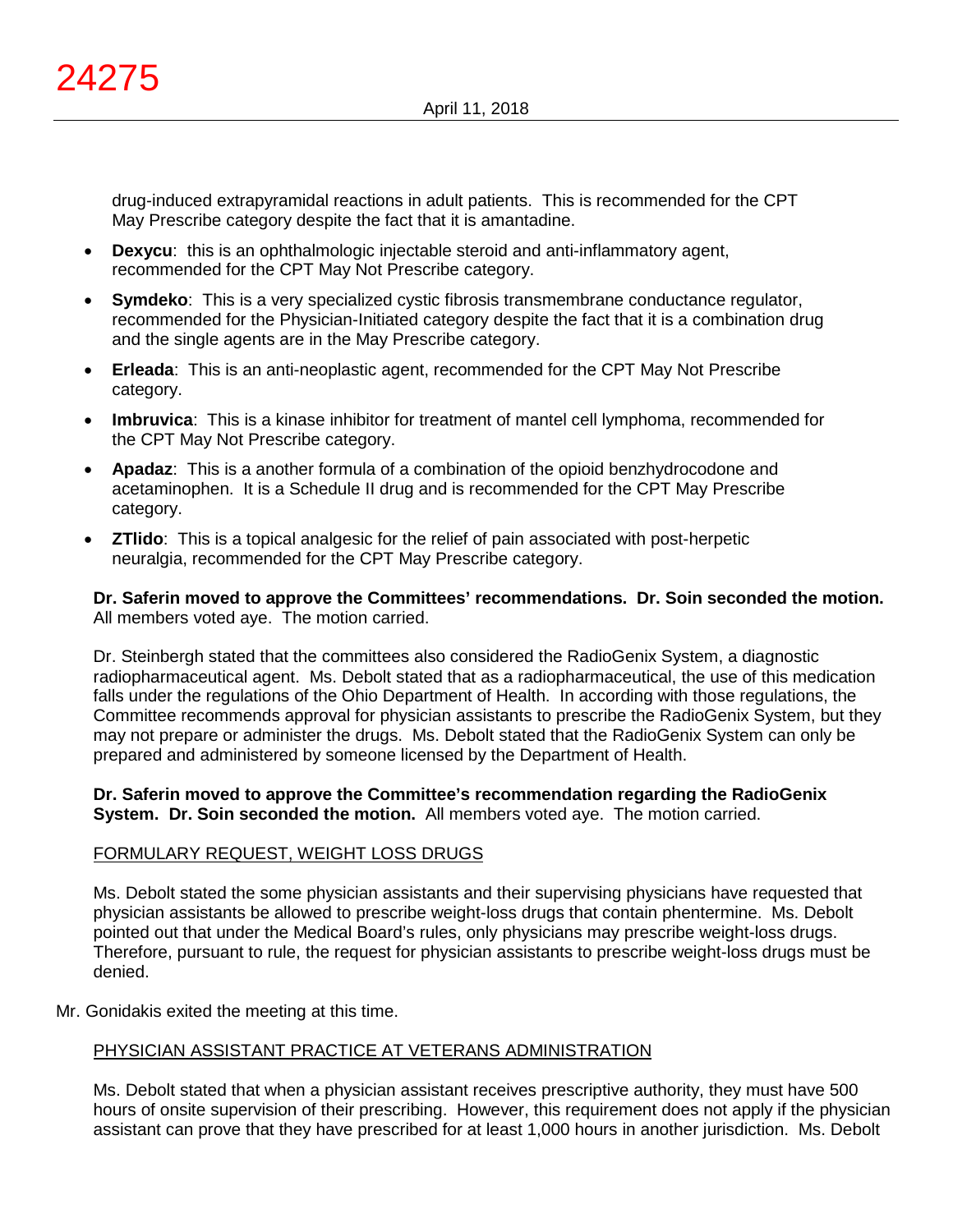explained that in this context, "jurisdiction" means another state or territory and does not include the Veteran's Administration (VA). Ms. Debolt stated that the question has arisen about physician assistants who prescribed in the VA system and have never had onsite supervision. Ms. Debolt stated that the Committee has agreed with her interpretation of current law that physician assistants must have 500 hours of onsite supervision of their prescribing regardless of their prescribing in the VA system. Ms. Debolt commented that there is pending legislation that may change this in the near future.

Dr. Steinbergh commented that she had contacted Dr. Ramprasad, who practices in the VA system, and learned that there is no real regulation of the number of supervised hours for physician assistants in the VA, they simply practice consistent with the scope of practice of their supervising physician.

Dr. Soin exited the meeting at this time.

### COMPLIANCE COMMITTEE

Dr. Steinbergh stated that on March 14, 2018, the Compliance Committee met with Linda J. Dennis, M.D.; Thomas J. Gantner, P.A.; Heather D. Strawbridge, M.D.; and Robert L. Thomas, III, M.D.; and moved to continue them under the terms of their respective Board actions. The Compliance Committee also accepted Compliance staff's report of conferences on February 12 & 13, 2018.

### PROBATIONARY REQUESTS

Mr. Giacalone advised that at this time he would like the Board to consider the probationary requests on today's consent agenda. Mr. Giacalone asked if any Board member wished to discuss a probationary request separately. Dr. Schottenstein wished to discuss probationary requests separately.

Dr. Schottenstein stated that John R. Kerns, D.O., is the probationer who has requested early release from his Consent Agreement, which the Secretary and Supervising Member are not in favor of. Dr. Schottenstein noted that Dr. Kerns had an opportunity to withdraw his request, but he did not. Instead, Dr. Kerns wrote a letter to the Board indicating that he had simply forgotten to call in to the testing facility on several occasions and that he had not been acting in defiance, and therefore he argued that the Board should dismiss the additional tolling. But at the same time, Dr. Kerns stated that he accepts full responsibility for the days he forgot to call in and he offered his apologies.

Dr. Schottenstein stated that he gives Dr. Kerns a lot of credit for sobriety and his dedication to working his recovery program. However, Dr. Schottenstein respectfully disagreed with Dr. Kerns' contention that he says he accepts full responsibility for his failure to call in. Dr. Schottenstein stated that accepting full responsibility is not consistent with Dr. Kerns' attempt to circumvent the consequences of his forgetfulness, which is the extension of the probationary period. Dr. Schottenstein accepted that Dr. Kerns had not been defiant, but he also felt that the extension of probationary period is appropriate as a consequence of his failure to call in because he did not create a system of safeguards to prevent him from forgetting to call in. Dr. Schottenstein stated that if Dr. Kerns truly takes full responsibility for forgetting to call in, then part of taking responsibility is accepting the consequences for not fulfilling his commitment outlined in his Consent Agreement.

Dr. Steinbergh agreed with Dr. Schottenstein's comments. Dr. Steinbergh opined that Dr. Kerns has written a sincere explanation of his missed urine screens and documentation, and of his commitment to his sobriety. However, Dr. Steinbergh noted that Dr. Kerns has had three tolling periods. Dr. Steinbergh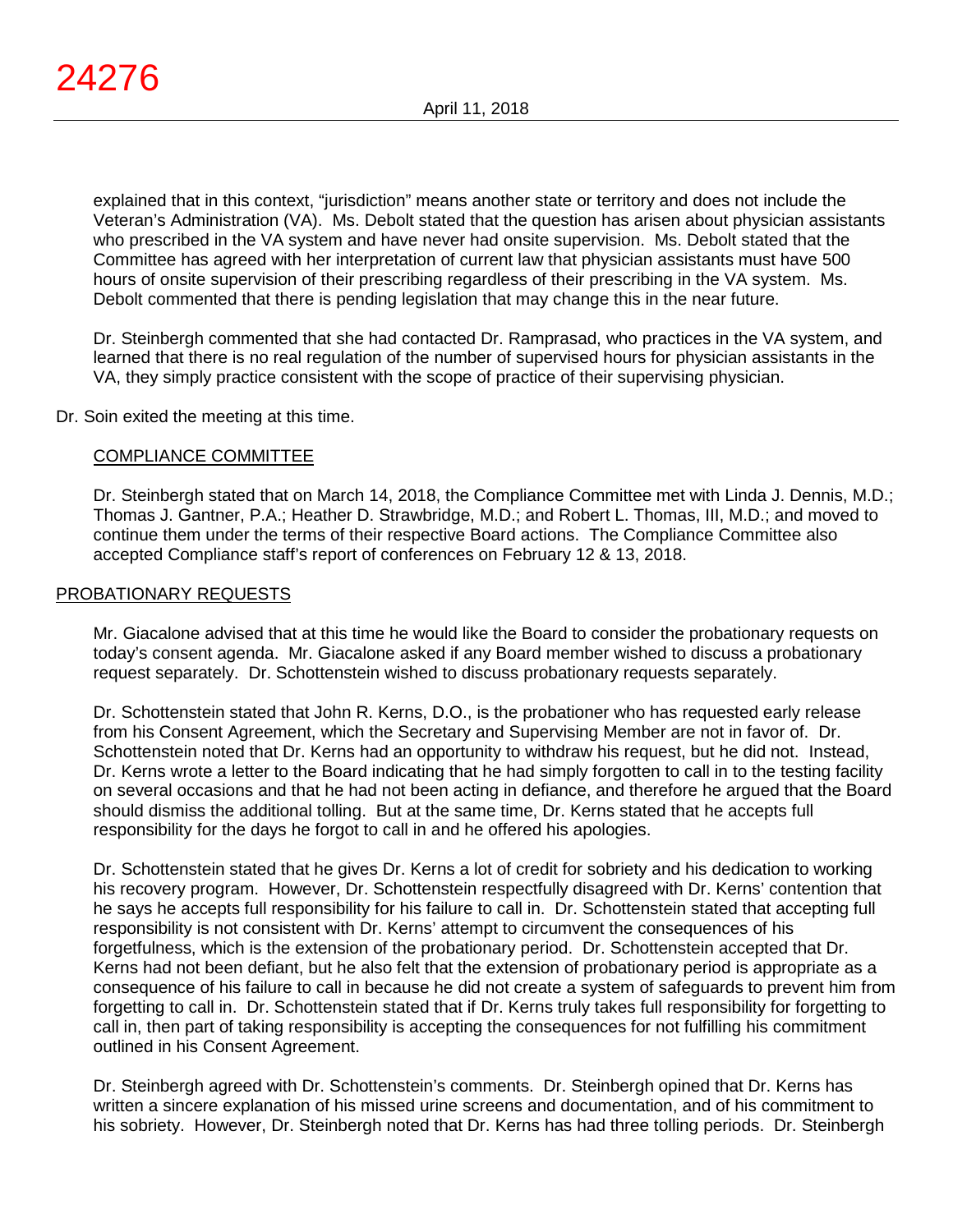opined that Dr. Kerns should have learned from his first tolling period and never repeated his noncompliance. Dr. Steinbergh commended Dr. Kerns' sobriety, but she agreed with the Secretary and Supervising Member's recommendation to deny his request.

Regarding William Basedow, D.O., Dr. Schottenstein observed that Dr. Basedow's practice includes Suboxone treatment. However, Dr. Schottenstein also observed that Dr. Basedow is permanently restricted from prescribing narcotics. Ms. Murray stated that the permanent limitation in Dr. Basedow's Board order does not apply to buprenorphine-containing products or any other products that are approved to treat drug addiction provided that they are prescribed, administered, dispensed or otherwise provided in accordance with FDA-approved labeling and other federal and state requirements. Dr. Schottenstein thanked Ms. Murray for the clarification.

Regarding Allan Belcher, D.O., Dr. Schottenstein noted that Dr. Belcher is moving to Utah. Dr. Schottenstein asked if Dr. Belcher will be monitored in Utah. Ms. Murray replied that the Utah Osteopathic Physicians and Surgeons Licensing Board is not going to take any action against Dr. Belcher, so he will continue to be monitored by the Ohio Board while he is in Utah.

Regarding Aly Zewail, M.D., Dr. Schottenstein was glad that Dr. Zewail is starting his addictionology fellowship. Dr. Schottenstein noted that Dr. Zewail wants to take the American Board of Family Medicine certification examination, but Dr. Schottenstein had thought that physician's on probation cannot sit for specialty board certification examinations. Dr. Rothermel stated that the ability to sit for a certification examination is a decision made by the specialty board and it varies from board to board.

**Dr. Steinbergh moved to accept the Compliance staff's Reports of Conferences and the Secretary and Supervising Member's recommendations as follows:**

• **To grant William K. Basedow, D.O.'s request for reduction in the chart review requirement to ten charts every other week;**

• **To grant Allan Belcher, D.O.'s request for approval to continue under the terms and conditions of the Board's Order of January 14, 2015, while residing in Utah;**

• **To grant Renato Dela Cruz, M.D.'s request approval of the previously-completed course**  *Comprehensive Controlled Substance Prescribing in the Age of Increased Regulations, Legal Challenges and Diversion***, offered by TriHealth, to fulfill the controlled substance prescribing course requirement;**

• **To grant Gregory G. Duma, M.D.'s request for approval for the drug testing to be conducted by the Kentucky Physicians Health Foundation;**

• **To grant Perry M. Kalis, M.D.'s request for approval of** *Intensive Course in Controlled Substance: Prescribing, Pain, Anxiety, Insomnia***, administered by Case Western Reserve University, to fulfill the controlled substance prescribing course requirement;**

• **To deny John R. Kerns, D.O.'s request for early release from the terms of his November 14, 2012 Step II Consent Agreement;**

• **To grant Diane Ottolenghi, M.T.'s request for approval of** *Ethics in Massage – Roles and*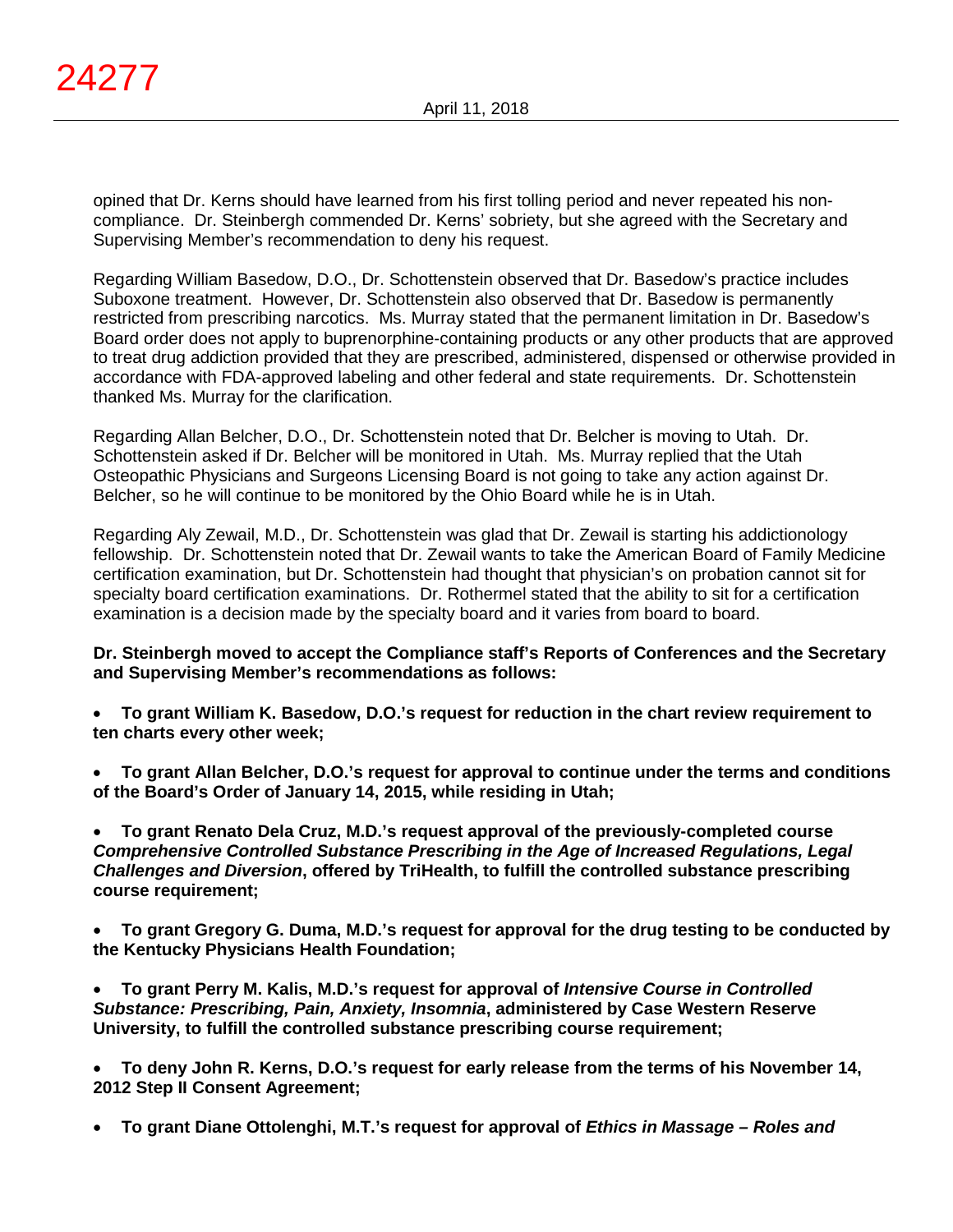*Boundaries***; and** *Ethics: Contraindications to Massage***: and** *Ethics: Online Marketing* **online courses, offered by the Center for Massage Therapy Continuing Education, to fulfill the professional ethics course requirement;**

• **To grant William S. Richardson, M.D.'s request for reduction of personal appearances to every six months; and**

• **To grant Aly M. A. Zewail, M.D.'s request for permission to administer, personally furnish or possess controlled substances.**

**Dr. Schottenstein seconded the motion. A vote was taken:**

ROLL CALL:

| Dr. Rothermel     | - abstain |
|-------------------|-----------|
| Dr. Saferin       | - abstain |
| Dr. Schottenstein | - aye     |
| Dr. Steinbergh    | - aye     |
| Dr. Schachat      | - aye     |
| Mr. Giacalone     | - aye     |
| Dr. Edgin         | - aye     |
| Dr. Factora       | - aye     |
| Ms. Montgomery    | - aye     |
|                   |           |

The motion carried.

#### FINAL PROBATIONARY APPEARANCES

#### CRAIG L. BIERER, D.O.

Dr. Bierer was appearing before the Board pursuant to his request for release from the terms of his November 14, 2012 Consent Agreement. Mr. Giacalone reviewed Dr. Bierer's history with the Board.

In response to questions from Mr. Giacalone, Dr. Bierer stated that he is a solo practitioner and his practices as an orthopedic surgeon in Oxford, Ohio. In terms of his recovery program, Dr. Bierer stated that he has regular contact with his sponsor and he attends multiple Alcoholics Anonymous (AA) meetings. Dr. Bierer stated that the has taken steps to improve his health and he only takes call at one hospital, which has significantly improved his quality of life. Dr. Bierer stated that he is a churchgoer and he has tremendous support from his wife, his family, his office staff, and his hospital. Dr. Bierer stated that his office staff watches very closely and they are his best friends.

Mr. Giacalone asked if Dr. Bierer is currently seeing a psychiatrist. Dr. Bierer answered that he does see a psychiatrist and will continue to do so after his release from probation. Mr. Giacalone asked if Dr. Bierer will continue with his recovery program following his release from probation. Dr. Bierer replied that he will continue the program, commenting that he enjoys the meetings and many of his friends are there.

**Dr. Steinbergh moved to release Dr. Bierer from the terms of his November 14, 2012 Consent Agreement, effective April 14, 2018. Dr. Schottenstein seconded the motion.** All members voted aye. The motion carried.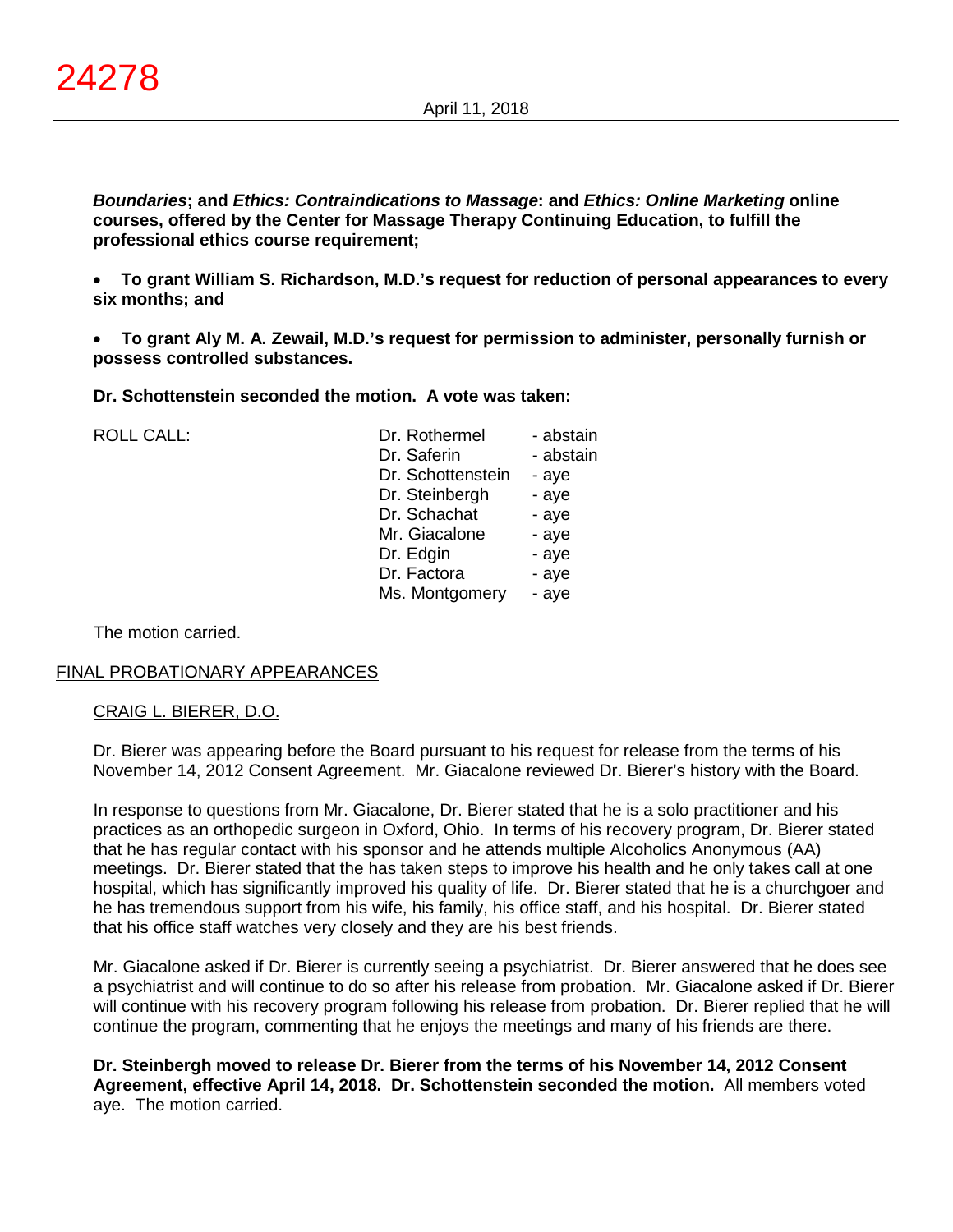### SEAN A. F. BUTURLA, M.D.

Dr. Buturla was appearing before the Board pursuant to his request for release from the terms of his February 13, 2013 Consent Agreement. Mr. Giacalone reviewed Dr. Buturla's history with the Board.

In response to questions from Mr. Giacalone, Dr. Buturla stated that he currently lives in New Hampshire and he practices in the emergency medicine department of a small community hospital. Dr. Buturla stated that he enjoys his work and has been there for four years now.

Regarding his recovery program, Dr. Buturla stated that he attends Alcoholics Anonymous (AA) meetings Dr. Buturla also attends caduceus meetings, but they are far away. Dr. Buturla explained that there are no caduceus meetings in New Hampshire so he has to travel to Boston, Massachusetts, or Portland, Maine to attend one.

Mr. Giacalone asked if Dr. Buturla has a good support system. Dr. Buturla replied that he has a good support system, a good sponsor, and his family is very good. Mr. Giacalone asked if Dr. Buturla will continue his recovery program after he is released from probation. Dr. Buturla replied that he will continue with his program.

Dr. Schottenstein asked about Dr. Buturla's specialty. Dr. Buturla replied that he specializes in emergency medicine.

**Dr. Edgin moved to release Dr. Buturla from the terms of his February 13, 2013 Consent Agreement, effective April 15, 2018. Dr. Steinbergh seconded the motion.** All members voted aye. The motion carried.

### ANITA M. STEINBERGH, D.O.'S RETIREMENT FROM THE BOARD

Mr. Giacalone stated that today is most likely Dr. Steinbergh's last day on the Board, which is difficult to believe considering that she has served on the Board for almost a quarter of a century. Mr. Giacalone stated that Dr. Steinbergh is the longest-serving female Board member, she holds the sixth-longest tenure on the Board, and she has served on the more Medical Board committees than any other Board member. Mr. Giacalone stated that Dr. Steinbergh was President of the Board when he was appointed and she has been a mentor to him and others. Mr. Giacalone stated that Dr. Steinbergh is an institution and she will be missed.

Mr. Giacalone presented Dr. Steinbergh with a gift from the Board members: An engraved stethoscope that reads "1993 – 2018." Mr. Giacalone stated that Governor Kasich was unable to attend today's meeting, but he has issued a proclamation for Dr. Steinbergh's outstanding service on the Medical Board. Mr. Giacalone presented Dr. Steinbergh with the Governor's proclamation. Mr. Groeber presented Dr. Steinbergh with commendations from the Senate and from the House of Representatives. The Board members and all those attending the meeting gave Dr. Steinbergh a round of applause.

Dr. Steinbergh stated that it has been an incredible privilege to serve on the Medical Board. Dr. Steinbergh related the story of how she was contacted by Governor Voinovich in 1993 about being appointed to the Board and, after some delay, attending her first Board meeting in August 1993. Dr. Steinbergh stated that she was privileged to be reappointed to the Board four times. Dr. Steinbergh was grateful for all the people she has met on the Board that she would not have met otherwise. Dr.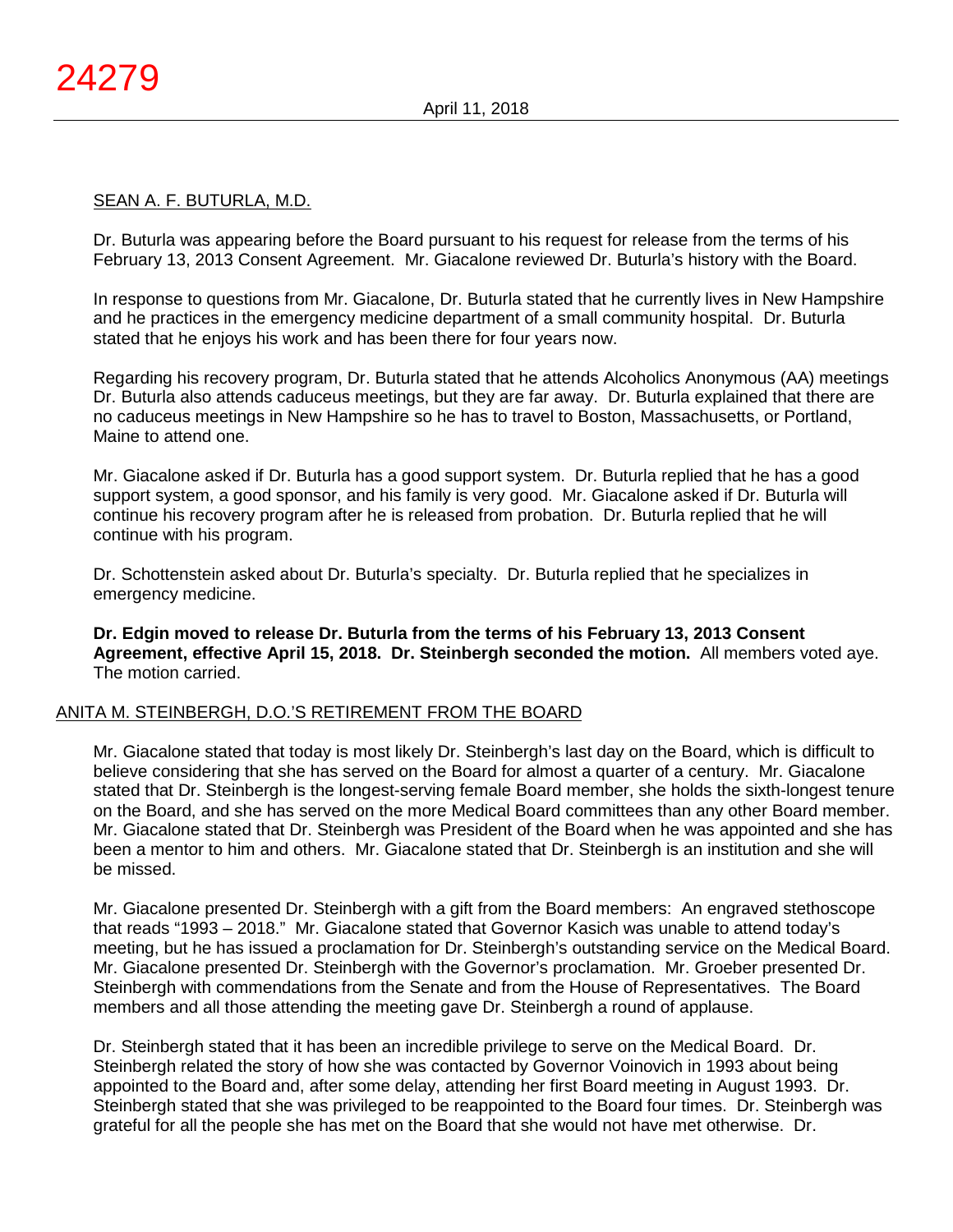Steinbergh also appreciated the opportunities to attend the annual meetings of the Federation of State Medical Boards (FSMB) and meet people nationally. Dr. Steinbergh commented that the FSMB greatly influenced how she developed as a Board member.

Dr. Steinbergh stated that those she has served with on the Medical Board are incredible people, some of whom have sadly died including Thomas Gretter, M.D., Anant Bhati, M.D., and Robert Heidt, M.D.

Dr. Steinbergh stated that she could not have served on the Board without the support of her husband, who has been very understanding over the years. Dr. Steinbergh also thanked the Board staff for its hard work and particularly those that she could not get along without, including Ms. Wehrle, Ms. Debolt, and everyone who takes her many phone calls and emails on a regular basis.

Dr. Steinbergh commented that the Board is very strong right now and has a terrific Executive Director. Dr. Steinbergh stated that the Medical Board has never been better.

The Board members and staff gave Dr. Steinbergh another round of applause.

#### ADJOURN

**Dr. Steinbergh moved to adjourn the meeting. Dr. Saferin seconded the motion.** All members voted aye. The motion carried.

Thereupon, at 4:05 p.m., the April 11, 2018 session of the State Medical Board of Ohio was adjourned.

We hereby attest that these are the true and accurate approved minutes of the State Medical Board of Ohio meeting on April 11, 2018, as approved on May 9, 2018.

 $\sim$ 

Robert P. Giacalone, President

Him G. Gokhermel MD

Kim G. Rothermel, M.D., Secretary



(SEAL)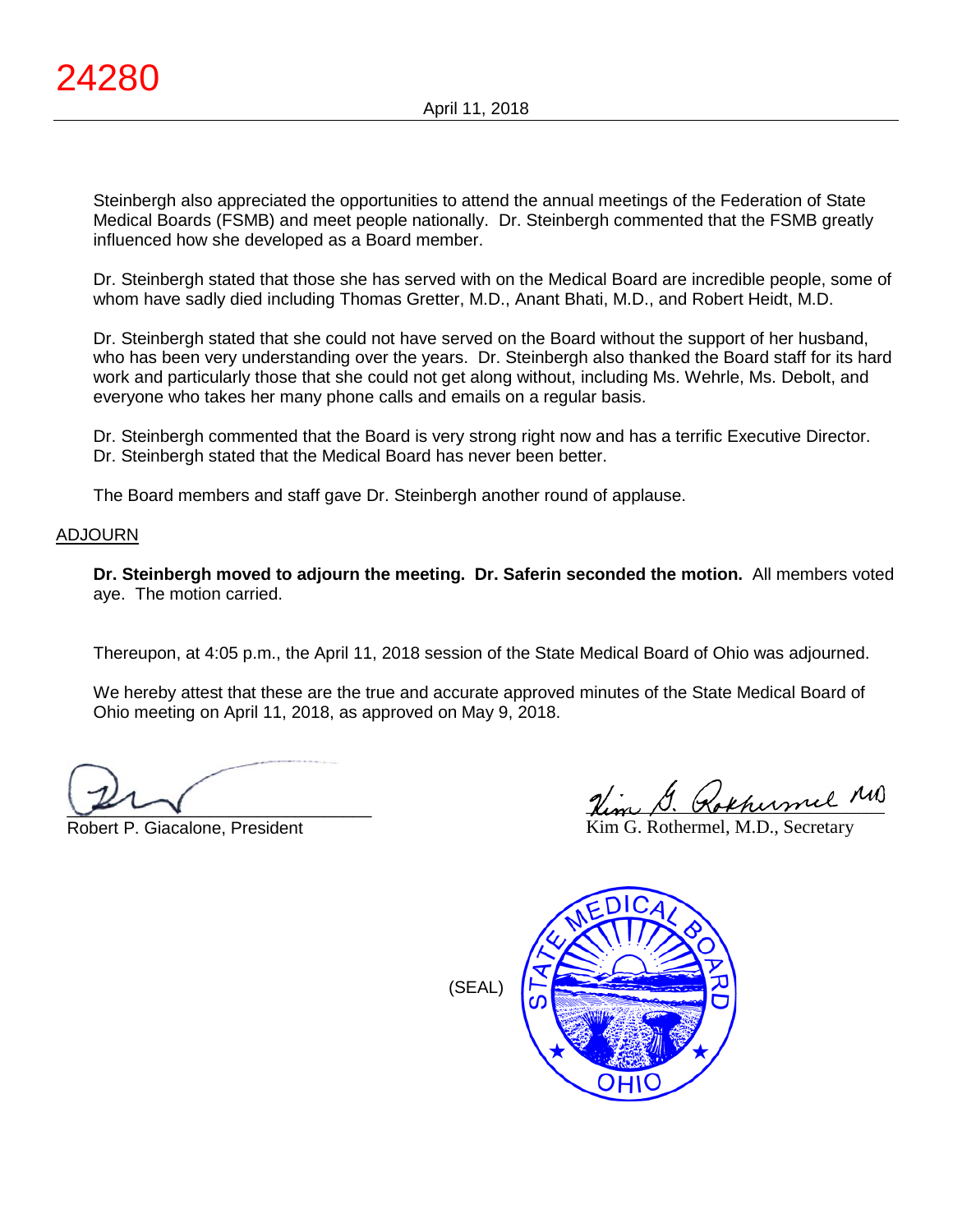### State Medical Board of Ohio

### **LICENSURE COMMITTEE MEETING April 11th, 2018 30 E. Broad St., Columbus, OH Room 318**

| Members:                     | Staff:                                          |
|------------------------------|-------------------------------------------------|
| Bruce R. Saferin, D.P.M.     | Joseph Turek, Deputy Director of                |
| Richard Edgin, M.D.          | Licensure/Renewal                               |
| Kim G. Rothermel, M.D.       | Mitchell Alderson, Chief of Physician Licensure |
| Ronan M. Factora, M.D.       | Chantel Scott, Chief of Allied Licensure and    |
|                              | Renewal                                         |
| Other Board members present: | <b>Colin DePew, Assistant Attorney</b>          |
| Michael Schottenstein, M.D.  |                                                 |

### **Dr. Saferin calls meeting to order at 8:01 a.m.**

### **MINUTES REVIEW**

Dr. Factora moved to approve the draft minutes from March 14<sup>th</sup>, 2018. Dr. Edgin second the motion. The motion carried.

## **LICENSE APPLICATION REVIEW**

## **Sara Ann Savage, M.T.**

Dr. Saferin stated that Sara Ann Savage, M.T. has submitted a Massage Therapy license restoration application. Dr. Saferin stated that her Ohio License expired in October 2012 and that she is not actively practicing in Ohio. Ms. Savage was originally issued a Massage Therapy license in July 2002. Dr. Saferin state that Sara has provided proof of successful completion of the MBLEx.

## **Dr. Factora moved to recommend approval of Sara Ann Savage's request for licensure as presented. Dr. Rothermel second the motion.** The motion carried.

## **Lisa Marie Kelso, M.T.**

Dr. Saferin stated Lisa Marie Kelso, M.T., has submitted a Massage Therapy license restoration application. Dr. Saferin stated that her Ohio License expired in October 2014 and that she is not actively practicing in Ohio. Ms. Kelso was originally issued in February 2014.

**Dr. Rothermel moved to recommend approval of Lisa Marie Kelso's request for licensure, pending successful completion of the MBLEx within six months. Dr. Factora second the motion.** The motion carried.

## **Salah Altarabsheh, M.D.**

Dr. Saferin stated Salah Altarabsheh, M.D., has requested a waiver of the USLME ten-year rule. He passed step one in 1997, step two (CK) in 1998, step two (CS) 2011, and step three in 2016, all on the first attempt. Dr. Altarabsheh graduated from the University of Jordan in 1997. He successfully completed one year of post graduate training in Cardiovascular Surgery Clinical Fellowship at Texas Heart Institute at Baylor College of Medicine in 2008-2009 through level three training. He also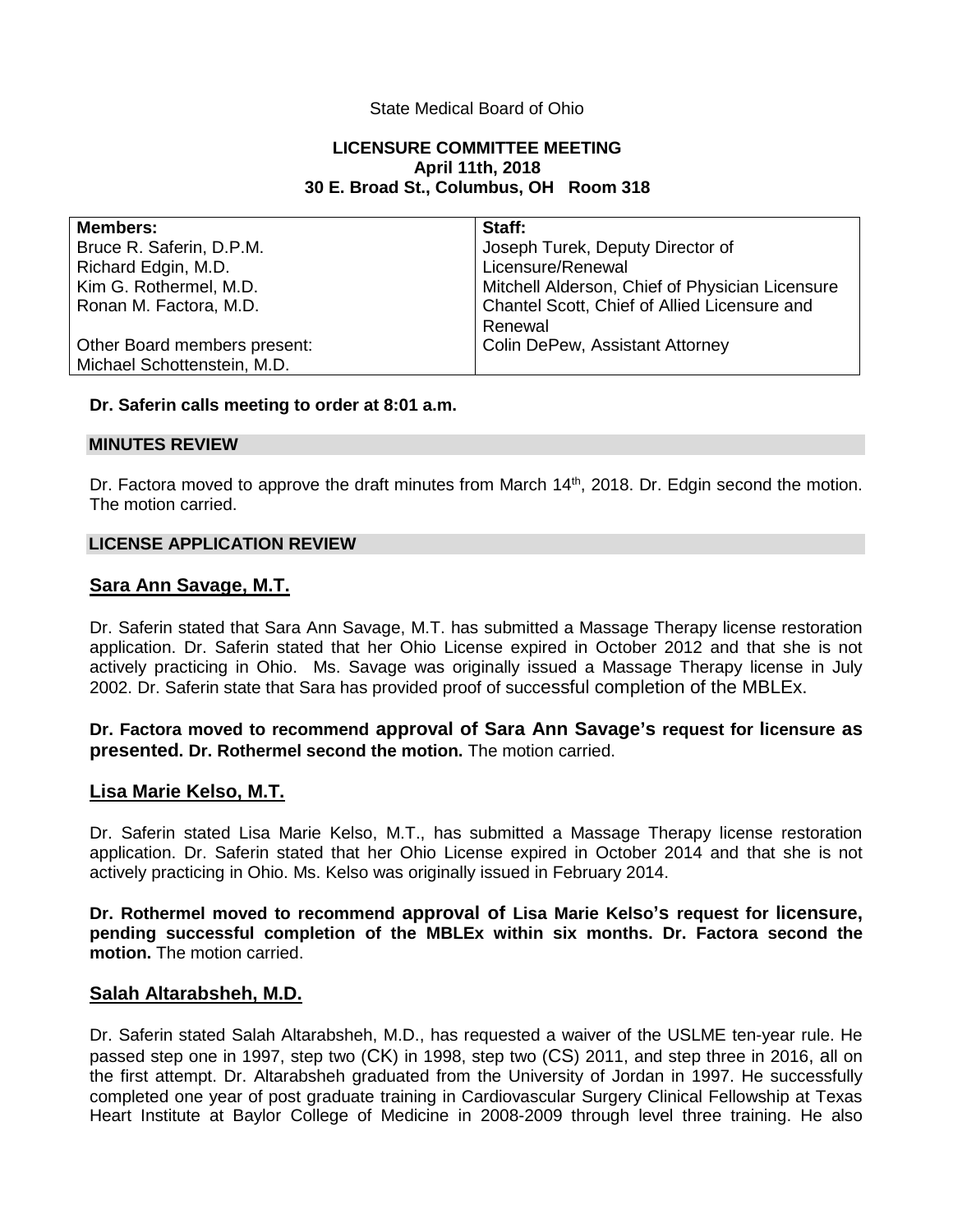completed a two-year clinical fellowship in thoracic surgery at the Mayo Graduate School of Medicine in 2009 through 2011 at training levels Seven and Eight.

Dr. Saferin stated Dr. Altarabsheh spent time in Jordan and the United States progressing from general surgery resident to cardiac surgery resident senior specialist then consultant cardiac surgeon. He also shared that after his training in the United States, he returned to Jordan to start his work in the cardiac surgery field where he worked on upgrading from a specialist to a consultant cardiac surgeon. He obtained Jordanian general surgery board certification membership at the Royal College of Surgeons in Ireland and an American College of Surgeons membership.

**Dr. Rothermel moved to recommend approval of the good-cause exception of the 10-year rule as outlined in 4731-6-14(C)(3)(b)(ii), and acceptance the examination sequence to grant Dr. Altarabsheh a medical license. Dr. Factora second the motion.** The motion carried.

### **RESPIRATORY CARE CONTINUING EDUCATION COURSE APPROVAL**

Dr. Saferin stated that Cuyahoga Community College Respiratory Care Program Student Club requested its presentation on ethics and professional practice be approved for one contact hour of Respiratory Care Continuing Education on Ohio Respiratory Care Law or Professional Ethics.

**Dr. Factora moved that this course be approved for one contact hour of Respiratory Care Continuing Education on Ohio Respiratory Care Law and Professional Ethics pursuant to the provisions of chapter 4761-9 of the Ohio Administrative Code. Dr. Rothermel second the motion.** The motion carried.

### **TRAINING CERTIFICATE EDUCATION VERIFICATION**

Dr. Saferin stated the staff proposed that the Education Verification be eliminated in favor of certification by the training program. Dr. Saferin also stated that staff proposed an amendment to rule 4731- 6-30(B) to eliminate need to get a copy of a diploma or verification from the medical school to issue a training certificate. Dr. Saferin stated it would speed up the process of issuing training certificates.

Dr. Schottenstein stated he was concerned because under this scenario it seems that the Medical Board could possibly issue a training certificate in error if a student wasn't able to complete their schooling. Dr. Schottenstein also inquired if programs will notify the Medical Board in a timely manner about students. Dr. Schottenstein stated that he didn't like idea of issuing a training certificate and then having to retroactively withdrawal it due to various circumstances, especially if the student has already started seeing patients. Dr. Schottenstein stated that it would make the Medical Board seem like they didn't know what they were doing. Dr. Schottenstein he appreciated the desire to improve the application process for training certificates. Dr. Schottenstein inquired if there was a way instead of sending an acknowledgement letter then send the training certificate out, and if there is a way to codify the acknowledgement letter in a rule.

Mr. Turek stated that the acknowledgement letter was already codified in the rule. Dr. Schottenstein inquired why does the Medical Board need to send the letter if the student can start the training. Mr. Turek stated it was because the Medical Board cannot process these applications in a timely manner. Dr. Schottenstein stated with the current process at least there is a verification of the applicant, as opposed to finding out after the fact. Mr. Turek stated that was true but with the current process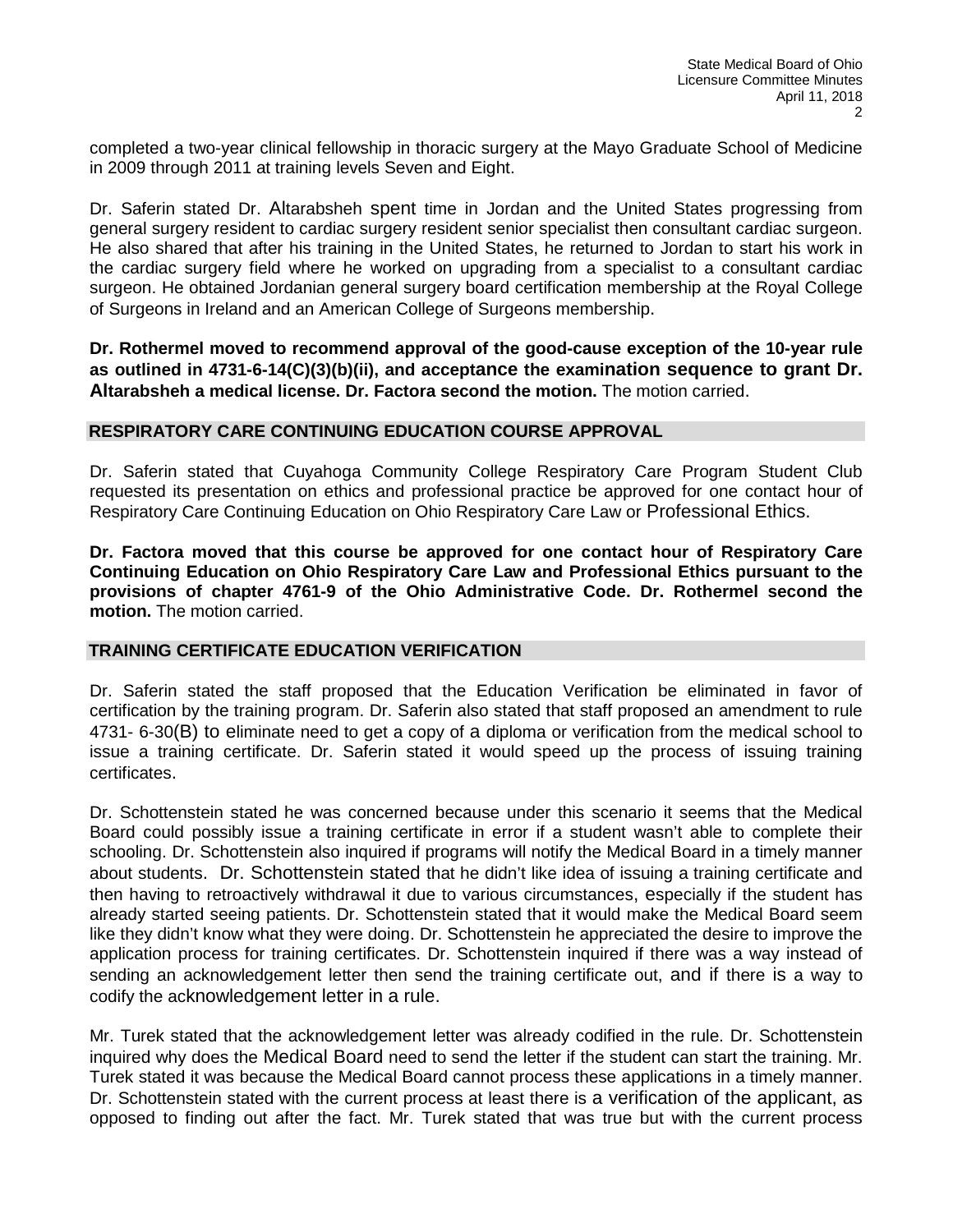complaints could hang around for a long time and the Medical Board would still send out a training certificate even with the applicant having an open complaint.

Dr. Rothermel stated that the Medical Board inquired with several medical schools who stated that they do verify graduation before students can start the program. Dr. Rothermel stated that with the proposed scenario, there is a statement that will be acknowledged stating that they may not start until they have received a diploma from the school. Both school and student are obligated to inform the Medical Board. Mr. Turek stated it was an ACGME requirement that programs cannot have students in a training program who have not graduated.

Dr. Schottenstein stated that his concern was that if something happens, it would fall back on the Medical Board. Mr. Turek stated that currently the Medical Board is issuing acknowledgement letters to students who we don't know have graduated and they are starting their programs before we know. Dr. Schottenstein stated that an acknowledgement letter is different than an actual training certificate. Dr. Schottenstein stated that an acknowledgement letter is essentially like a probationary letter.

Mr. Alderson stated that a positive result from this could be a more complete application. Mr. Alderson stated that by eliminating that form he believes that the Medical Board would be able to issue the training certificates outright to students. Dr. Factora inquired if there was a patient complaint related to someone with an acknowledgement letter versus the actual training certificate being issued, is there a difference in liability for the Medical Board. Mr. Turek stated that overall, he doesn't think the training programs want this liability and that they will always make sure the residents have graduated. Dr. Factora inquired if it was a violation for a training program if a person who has not graduated to start seeing patients. Mr. Turek said he wasn't sure but he assumed they would probably lose their accreditation. Dr. Factora said there are various barriers that would prevent a trainee from seeing patients if there was no verification that they had graduated from medical school.

Dr. Schottenstein said he's concern with the optics as well as the liability. Dr. Schottenstein referred to paragraph C section two. Dr. Schottenstein said it feels awkward to him that the Medical Board had to rely on the program to notify the Medical Board on the licensee. Mr. Turek referred to paragraph D that states the Medical Board would rely on the license holder to notify the board. Dr. Rothermel inquired if there was a statement on the training certificate that says it's void if a diploma isn't provided. Mr. Turek stated not yet; that he was working with legal to get a statement that said if graduation requirements are not met, the certificate is void.

Dr. Saferin stated that the issue is that none of these situations are perfect and that things have happened in the past. Dr. Saferin stated that the Medical Board approves licenses with things pending. Dr. Saferin stated that he does believe this will help everyone get things done in a more efficient way. Dr. Saferin stated that based off the research, no program should start anyone that doesn't have a diploma because the liability is too high. Dr. Schottenstein stated that with the current system, the Medical Board covers the bases as well as it can with the acknowledgment letter and training certificate.

Dr. Rothermel stated that she understands but the issue of patient safety, which is number one, is the same because the same person who received an acknowledgement letter is already seeing patients. Dr. Rothermel asked does the question of the optics rise above the benefit that is significant and free up time to do things like the background checks and checking out problems before things are finalized. Dr. Schottenstein inquired about codifying the rule, and if it's in the rule why does it need to be in the acknowledgement letter; essentially if it's an automatic process, why does staff have to go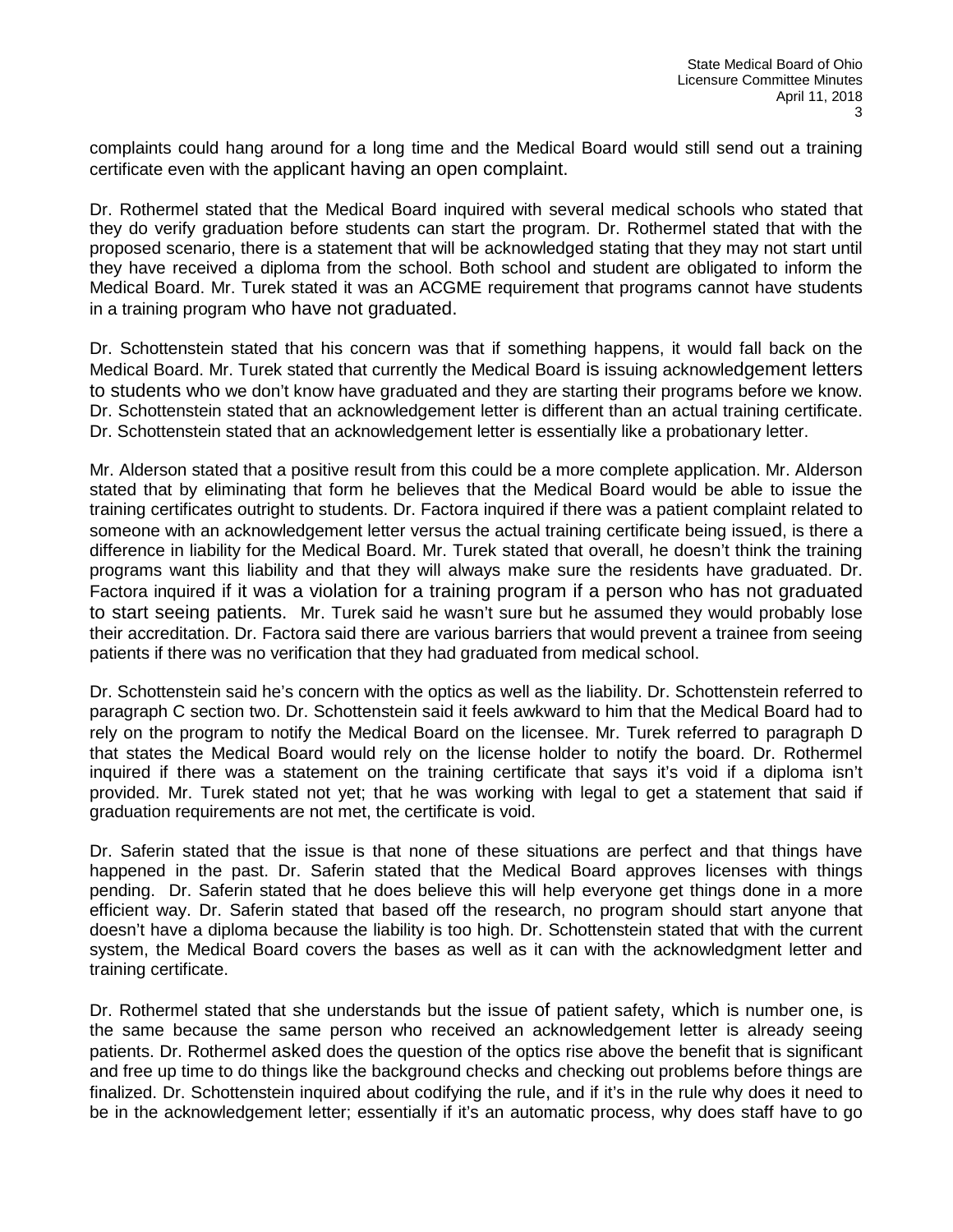through that trouble if it's codified? Dr. Schottenstein stated that staff could remove that part of the work and issue the training certificate when the verification is received. Mr. Turek said the only issue is that the staff will not be able to issue all the training certificates before the programs start.

Dr. Factora stated from a training program director's prospective, he wouldn't be comfortable with trainees seeing patients without any acknowledgement from the state that this was authorized. Dr. Factora also stated that now it's impossible to start fellowship at the same time the trainee is still in residency. He stated he believes this will cause a two-four week delay due to administrative work needed prior to the new fellow starting patient care in fellowship. Dr. Factora inquired on the current delay of the process. Mr. Turek stated the once the application is received, the staff has to wait until the education verification is received to continue to process which creates a major backlog. Mr. Turek stated the staff couldn't issue 3,000 certificates in six weeks. Mr. Alderson stated it's roughly 3,000 applicants in a cycle, within a two to three month period. Mr. Alderson stated he believes this is the reason the acknowledgment letter was created.

### **Dr. Saferin made a motion to approve amendment to rule 4731- 6-30b, eliminating the education verification in favor of certification that be made by the training program. Dr. Rothermel second the motion.**

Dr. Factora inquired if there needed to be a statute change for incorporate the language. Mr. Turek stated he was working with legal to get the proper language. Dr. Rothermel suggested tabling this topic.

**Dr. Rothermel made a motion to table this topic so all the language can be prepared and bring it back to the committee in May. Dr. Factora seconded the motion**. The motion carried.

## **REVIEW OF GENETIC COUNSELOR RULES**

Mrs. Debolt stated that the Genetic Counselor rules were reviewed and changes have been made to take out unnecessary language.

**Dr. Rothermel made a Motion to amended rules for genetic counselors and send them out to interested parties. Dr. Factora second the motion.** The motion carried.

### **ADJOURN**

Dr. Edgin moved to adjourn the meeting. Dr. Factora second the motion. The motion carried.

The meeting adjourned at 8:33 a.m.

Bruce R. Saferin, D.P.M.

**Chair** 

rsb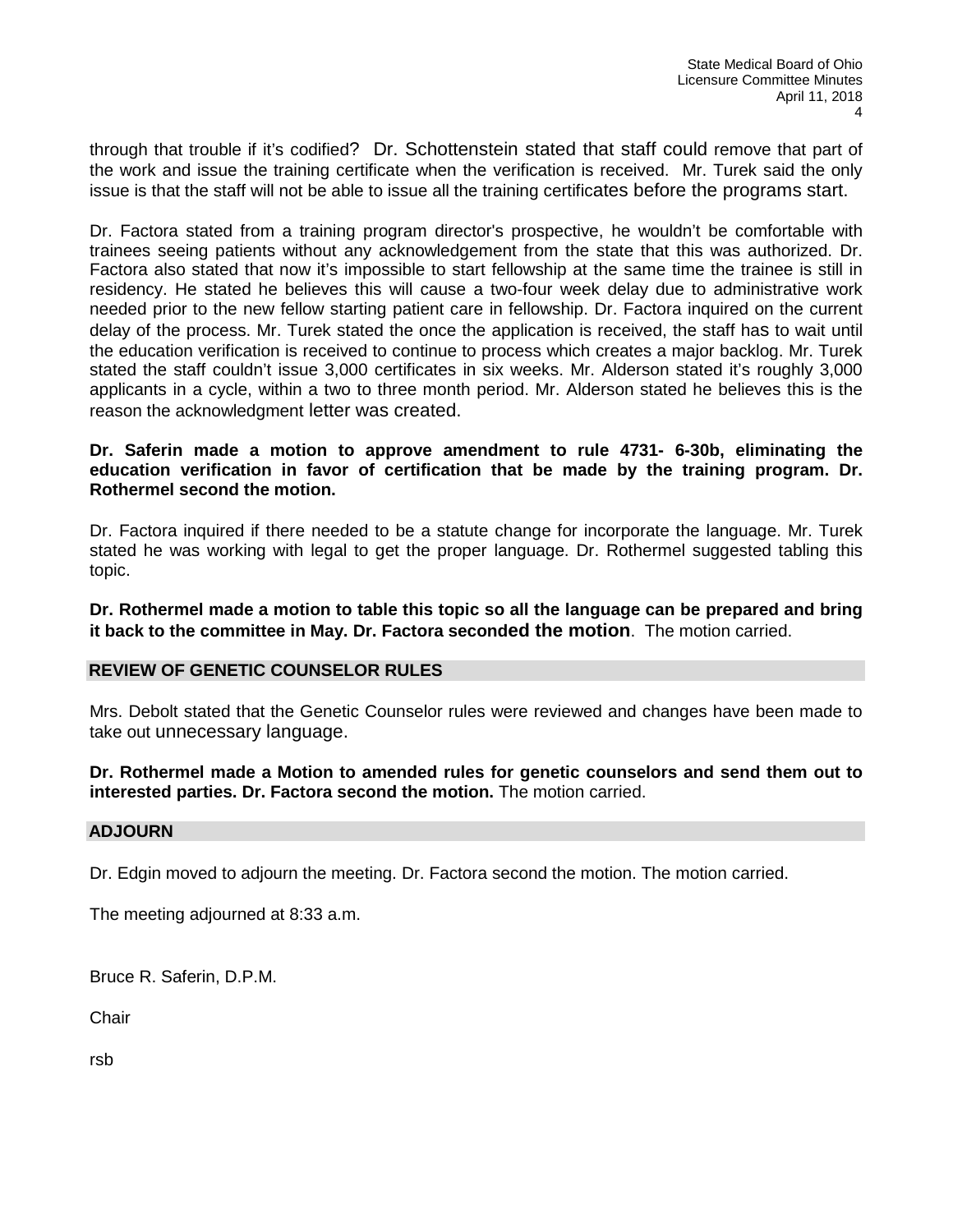### State Medical Board of Ohio

#### **POLICY COMMITTEE MEETING April 11, 2018 30 East Broad Street, Columbus, OH 43215, Room 336**

| Members:                     | Staff:                                                   |
|------------------------------|----------------------------------------------------------|
| Amol Soin, MD                | A.J. Groeber, Executive Director                         |
| Andrew P. Schachat, M.D.     | Kimberly Anderson, Chief Legal Counsel                   |
| <b>Robert Giacalone</b>      | Sallie J. Debolt, Senior Counsel                         |
| Mark. A. Bechtel, M.D.       | Nathan Smith, Senior Legal and Policy Attorney           |
| <b>Betty Montgomery</b>      | David Fais, Deputy Director                              |
|                              | Jonithon LaCross, Director of Public Policy & Government |
|                              | Affairs                                                  |
| Other Board Members present: | Tessie Pollock, Director of Communication                |
| Kim G. Rothermel, M.D.       | Joan Wehrle, Education & Outreach Program Manager        |
| Bruce Saferin, D.P.M.        |                                                          |
| Michael Schottenstein, M.D.  |                                                          |
| Anita Steinbergh, D.O.       |                                                          |
| Ronan Factora, M.D.          |                                                          |
| Richard Edgin, M.D.          |                                                          |
|                              |                                                          |
|                              |                                                          |
|                              |                                                          |

Dr. Soin called the meeting to order at 9:11 a.m.

### **MEETING MINUTES REVIEW**

Dr. Soin asked for approval of the draft minutes of the March 14, 2018 meeting which were included in the agenda materials.

### **Dr. Bechtel moved to approve the draft Policy Committee minutes of the March 14, 2018 meeting. Mr. Giacalone seconded the motion. Motion carried.**

#### **Rules Review Update**

Ms. Anderson reported that the rules spreadsheet was included in the agenda materials for information. Several rules are at CSI and we are waiting for those to be released. Several rules will be discussed today. She also reported that the termination of the physician-patient relationship rules are planned for the May Policy Committee.

### **FSMB Resolutions and Reports**

Ms. Anderson reported Mr. Giacalone and Ms. Debolt had met to review the proposed FSMB resolutions and reports that will be presented to the FSMB House of Delegates at the FSMB annual meeting later this month.The agenda materials include a memo outlining the materials and the Board's proposed vote on the items.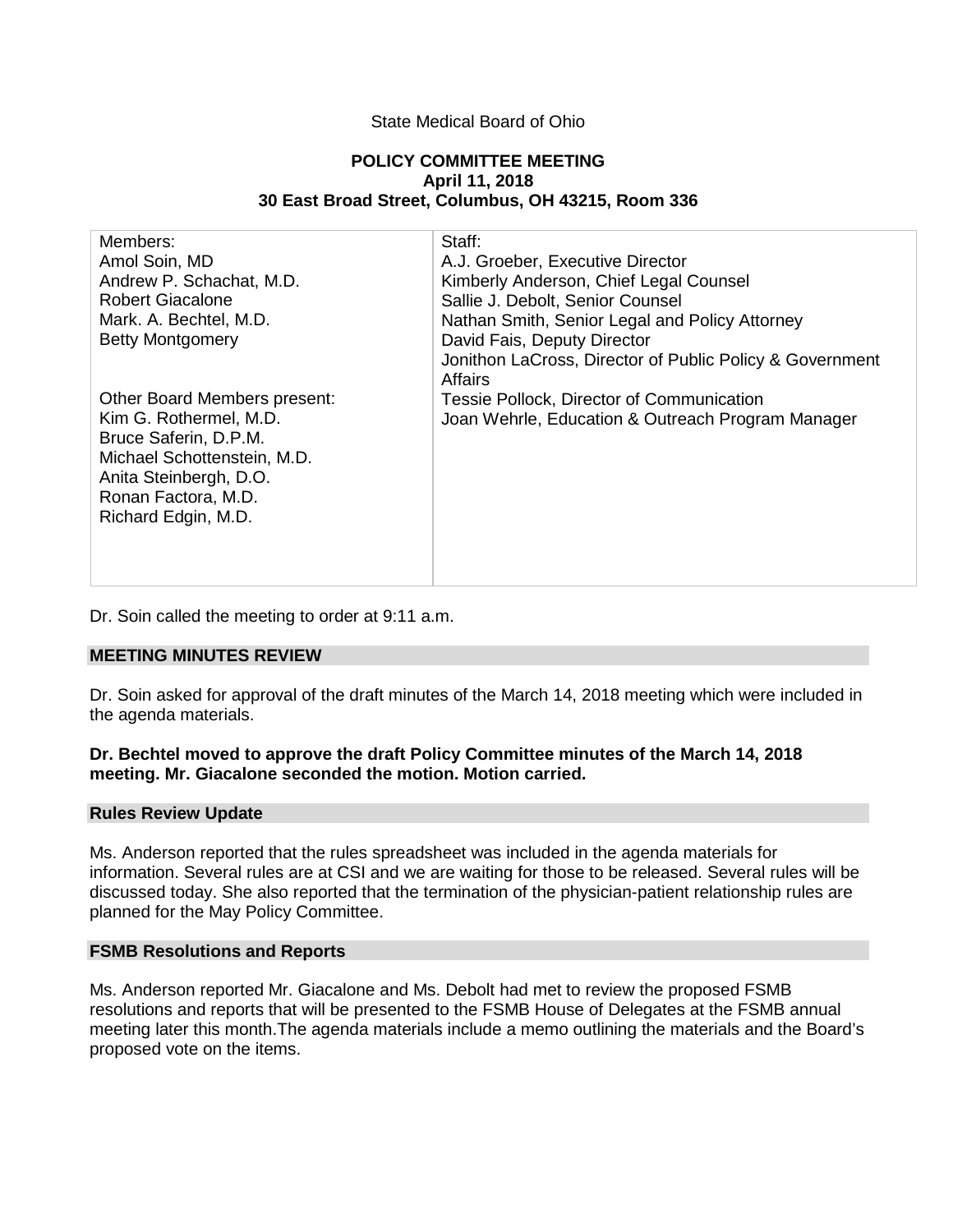Dr. Steinbergh commented that she appreciated the information. She referred to resolution 18-02 Testing Under Time Constraints of the Necessary and Explicit Component of the USMLE. She agreed with the proposed action of requesting further clarification.

Dr. Steinbergh said she wrote to the FSMB and asked for more explanation of the resolution and the explanation was still unclear.

The information she received from the FSMB legal staff indicated that the USMLE is administered under a general time constraint i.e. fixed amount of time or a rate of pacing under which examinees test each step. Resolution 18-02 attempts to address if how quickly the examinee answers the question is factored into the scoring. In other words, not just answering correctly but answering quickly.

Dr. Steinbergh questioned why do we need to know how quickly they answer if the answer is correct. David Johnson, FSMB Senior Vice President for Assessment Services, indicated that some may argue that there are certain aspects of medicine that are time sensitive and how quickly someone can formulate an answer or respond is a relevant part of what should be measured in a test. For example, content designed to reflect decision making in trauma settings. However, USMLE currently does not seek to explicitly assess how quickly someone formulates a correct response to a multiple-choice question in the trauma setting. Thus, whenever someone arrives at the correct answer, whether it is 30 second or 90 seconds, it is not scored any differently.

### **Legislative Review**

Mr. LaCross provided the following update:

## **SB 259, Physician Assistant Regulation**

Hearings started yesterday in the Senate on this bill. The Board is working with the PA association and others to find out the time line to submit an amendment that would allow the Board to review PA supervision agreements rather than having the agreements sent to the Board. He indicated that this bill will move but we are not sure what the definitive version will contain. There is a lot of discussion regarding the conscious sedation/intubation provision, but this may not make it in the definitive version. He indicated we are working with the House and Senate to table this provision and make it a separate discussion.

Dr. Bechtel asked if the proposed changes would have the PAs with prescriptive authority be similar to nurse practitioners where they are able to prescribe within the scope of the supervising physicians. Mr. LaCross said that is true.

## **House Bill 286, Palliative Care Programs**

Mr. LaCross stated that there is an updated version of the bill and our changes are included in the bill. He thanked Dr. Factora for his help on this issue.

Dr. Steinbergh asked where is the discussion regarding doctors who practice outpatient palliative care and are not a pain center but their patients are on opioids for end of life management. Yet the doctor gets pulled for OARRS report compliance because of too many prescriptions because of patient care needs. Does the bill address outpatient palliative care?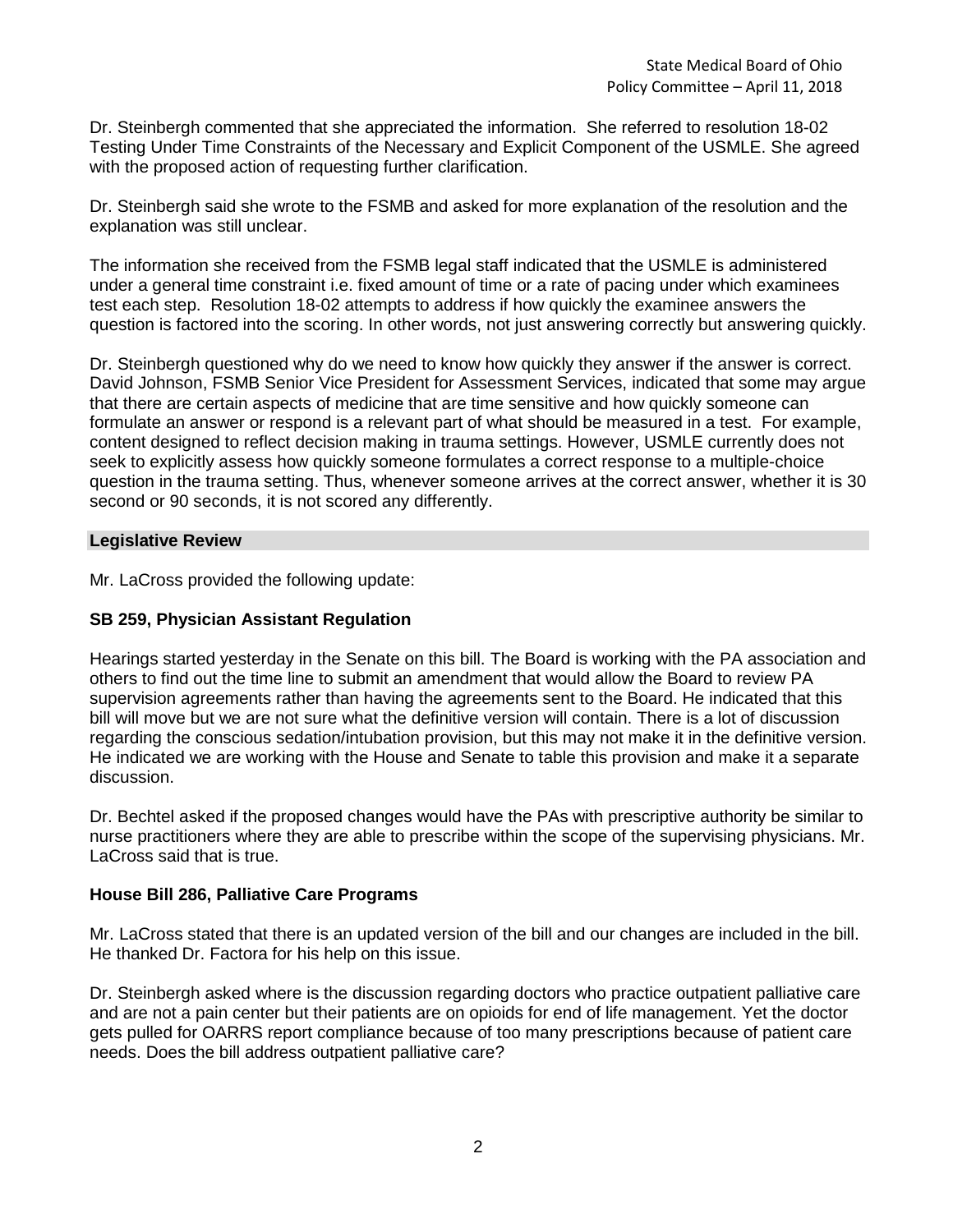Mr. LaCross said that inpatient providers are exempted but OARRS is working to have triggers in place to identify outpatient palliative care.

### **House Bill 541 Health Services Volunteers**

The bill generally proposes that health professionals licensed in other states can provide health services during charitable events in Ohio, such as RAM clinics. The proposed Board amendment has been accepted clarifying that PA, MD, DO, and DPM's practicing in this state during the 7-day charitable event are subject to the authority of the State Medical Board and the provisions of chapter 4731 of the Revised Code. The proposed amendment has been accepted.

Mr. LaCross said the that the Nursing Board and the Dental Board would like to see uniformity in language across all boards so we are trying to make this work similar to the Flying Horse Farm language in statute.

### **House Bill 546 Telemedicine-Health Benefit Plans**

The bill generally proposes the prohibition of health benefit plans from treating telemedicine services differently from in-person health care services solely because they are provided as telemedicine services. A health benefit must provide coverage for telemedicine services on the same basis and to the same extent that the plan provides coverage for the provision of in-person health care services; a health benefit plan cannot exclude coverage for a service solely because it is provided as a telemedicine service.

### **Psychologist prescribing**

Mr. LaCross said that he has talked with Dr. Schottenstein regarding psychologists prescribing psychotropics as there is a bill addressing this issue. A sub bill has been introduced and we will be discussing this legislation next month.

### **Updates to Dietetics and Respiratory Care Rules**

Mr. Smith reported that the agenda materials include a cover memo and several pages of rules related to dietetics and respiratory care professions, as we are trying to simplify both rule sets.

He reported that on January 21, 2018, the Medical Board added the licensees of the former boards of dietetics and respiratory care pursuant to the provisions of House Bill 49. Also, House Bill 145, which was signed into law on February 8, 2017, further aligned the dietetics and respiratory care statutes with the Medical Board statutes and processes. The statutory changes in these amended laws require corresponding changes to the rules for dietetics and respiratory care in chapters 4759 and 4761 respectively.

Many of the proposed changes involve requests to rescind rules where the Medical Board already has rules in areas such as disciplinary hearings, personal information systems, criminal record checks, rulemaking, notice of board meetings, and board operations. In addition, many rules have minor amendments that involve substituting State Medical Board of Ohio for the respective board.

Additionally, a substantial number of rules are proposed to be filed as no change rules due to the fiveyear rule review date already having passed for most dietetics rules and many respiratory care rules.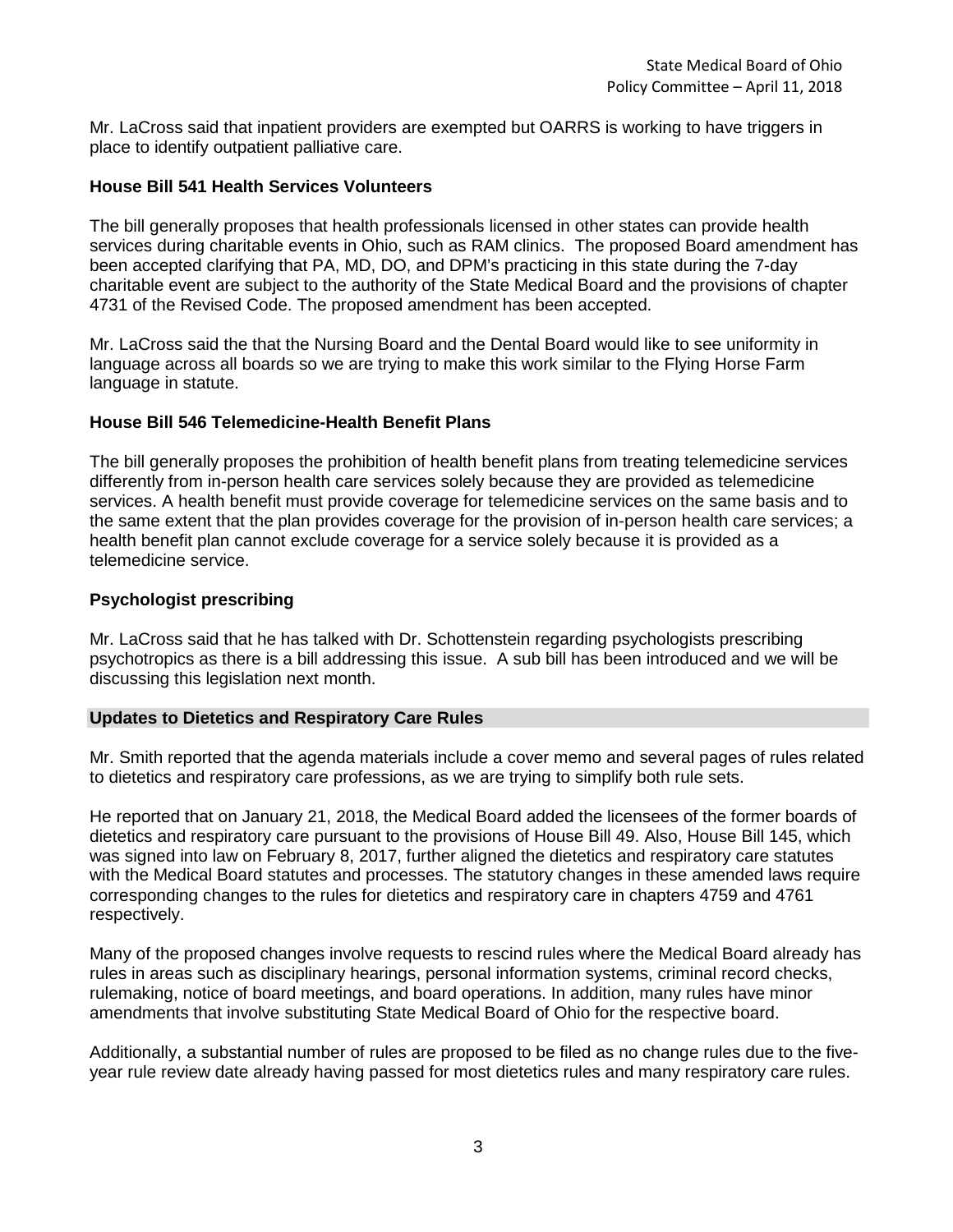**Specific to dietetics**, proposed rules reflect statutory changes to licensure including:

- elimination of licensure by reciprocity
- elimination of inactive status of licenses
- elimination of prorating the initial license fee

The proposed rules include changes to the application and renewal procedures to reflect the electronic licensure and Board processes for other licensees. Also, proposed changes align the reinstatement and restoration processes for expired licenses with Board processes for other licensees.

Lastly, a new rule 4759-11-01 Miscellaneous Provisions is proposed to incorporate dietetics licensees into the Medical Board rules for Criminal Record Checks (4731-4), Personal Information systems (4731-8), Hearings (4731-13), Reporting Requirements (4731-15), Impaired Practitioners (4731-16), Sexual Misconduct and Impropriety (4731-26), and Mental or Physical Impairment (4731-28). There will be corresponding minor changes forthcoming in these rule sets to reference dietitians and specific statutory citations in Title 4759 of the Ohio Revised Code. These align with Sec 4731 rules.

**As to respiratory care**, proposed changes reflect the statutory elimination of:

- inactive license status
- lapsed license status
- temporary non-resident practice of respiratory care
- collection of hyperbaric technologist certifications (as this was eliminated in the statute)

Also, the respiratory care board had previously convened an education committee to monitor the respiratory care educational programs in Ohio. The proposed amended rule 4761-4-02 assigns an advisory role to the respiratory care advisory committee in this area consistent with its articulated statutory duties in R.C. 4761.032. The rule will align with the statute.

In addition, the proposed rules align limited permit application procedures to electronic licensure processes and Board processes for other licensees.

Lastly, a new rule 4761-15-01 Miscellaneous Provisions is proposed to incorporate respiratory care licensees into the Medical Board rules for Criminal Record Checks (4731-4), Personal Information systems (4731-8), Hearings (4731-13), Reporting Requirements (4731-15), Impaired Practitioners (4731-16), Exposure-Prone Invasive Procedure Precautions (4731-17), Sexual Misconduct and Impropriety (4731-26), and Mental or Physical Impairment (4731-28). There will be corresponding minor changes forthcoming in these rule sets to reference respiratory care professionals and specific statutory citations in Title 4761 of the Ohio Revised Code.

In addition, there will be additional proposed rules forthcoming for respiratory care in the areas of licensure and continuing education. The complexity of the processes in these areas for respiratory care merits further research and consultation with the respiratory care advisory council before these rules would be in suitable form for initial introduction to the Policy Committee.

Mr. Giacalone asked if the Board could get out of continuing education program approval requirements, as this is not consistent for all licensees regulated by the Board. Mr. Smith indicated that this issue can be reviewed further to see if it can be simplified.

**Dr. Bechtel moved to approve the rules for initial circulation to interested parties and to refer the rules to the newly appointed respective advisory councils for Dietetics and Respiratory Care for further review. Mr. Giacalone seconded the motion. Motion carried.**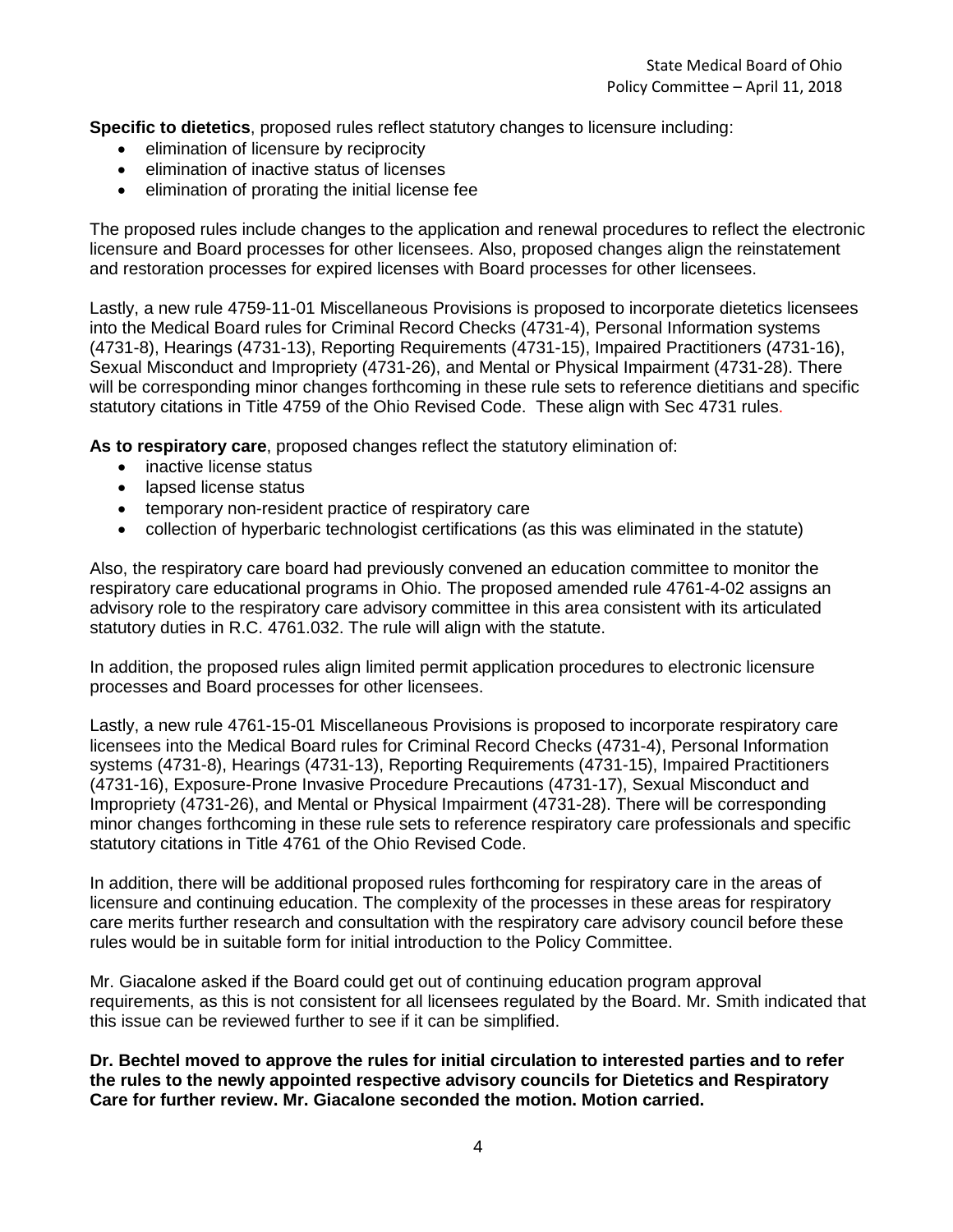### **Amendments to Youth Sports Concussion Rule**

Ms. Debolt reported that Rule 4731-31-01 establishes standards for physicians who assess youth that sustain a concussion or head injury.

At the February 2018 meeting, the Policy Committee approved the proposed amendments for initial circulation to interested parties. The deadline for interested party comments was March 16, 2018. No comments were received.

The amendments to the rule are:

- 1. Changing the reference to the most recent "Consensus statement on concussion in sport" statement from the Zurich statement to the Berlin statement adopted in 2017, and
- 2. Moving the reference for the location of the model form developed by the Ohio Youth Sports Concussion and Head Injury Return-to-Play Guidelines Committee from the website of the Ohio Department of Health to the website of the Medical Board. No changes to the form are proposed.

#### **Dr. Bechtel moved to recommend that the Medical Board approve Rule 4731-31-01, as presented, be filed with the Common Sense Initiative Office. Dr. Schachat seconded the motion. Motion carried.**

#### **NaphCare Proposal Regarding Buprenorphine**

Ms. Anderson noted that NaphCare provides buprenorphine to patients in need of opioid withdrawal in jails. NaphCare was seeking the Board's approval of their protocol for withdrawal management.

She reported that NaphCare sent a letter dated January 26, 2018, which was provided to the Policy Committee at the February Board meeting. In that letter, NaphCare provides information as to how NaphCare will adhere to Rule 4731-11-12 in providing buprenorphine to patients in need of opioid withdrawal management in the Hamilton County Jail. The protocol would also be implemented in the jails in Franklin and Montgomery counties soon.

After receiving the January 26, 2018 letter, she and Dr. Schottenstein participated in a conference call with representatives from NaphCare to answer some questions we had. NaphCare provided information outlining the questions and answers and some additional forms.

On March 27 and April 2, 2018, Brad McLane, Chief of Administration for NaphCare contacted Ms. Anderson via e-mail to obtain a response from the Policy Committee to the January 26, 2018 letter. In addition, in the April 2, 2018, Mr. McLane asked for information regarding the administration of buprenorphine as a taper in appropriate circumstances for patient who come to the jail on an MAT program.

Ms. Anderson indicated that the agenda materials include the January 26, 2018 letter, the questions and responses from the February 2, 2018 conference call, the March 27, 2018 and April 2, 2018 emails and Rule 4731-11-12. The MAT rule, proposed 4731-33-03 has recently been circulated for comment. This proposed rule would apply to office-based opioid treatment and will exempt jails.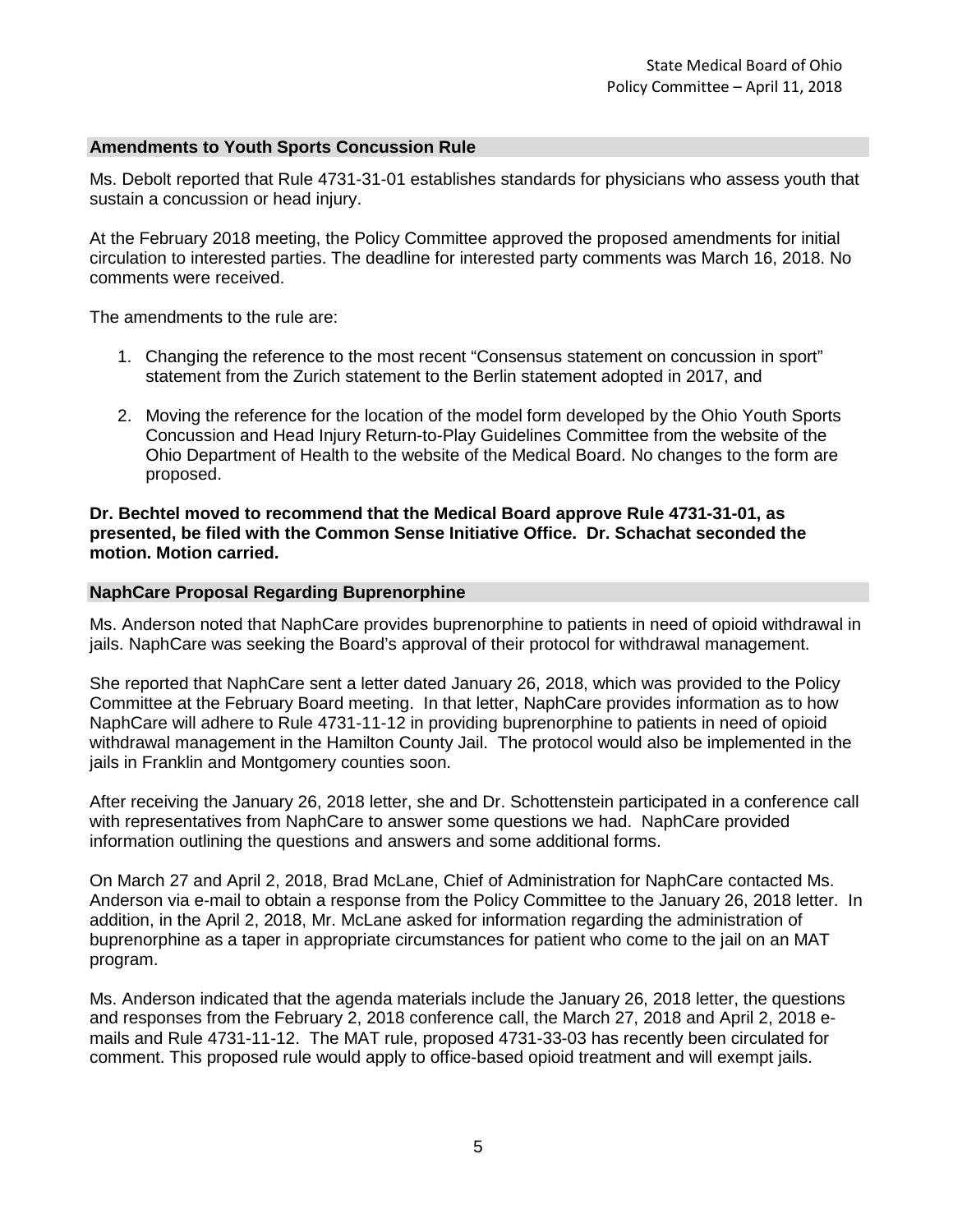Ms. Anderson asked for the Board's feedback on this issue. Representatives from NaphCare were in attendance. Ms. Montgomery clarified that the protocol would be for jails only and not prisons.

Dr. Steinbergh asked if an OARRS check would be run as part of the initial evaluation of the patient. Ms. Anderson said that they check OARRS for all patients receiving buprenorphine.

Dr. Steinbergh asked about NaphCare's ability to use OARRS to find out the medications the patients are on and from how many providers. Ms. Anderson replied that this is not addressed as the proposal is confined to only those receiving buprenorphine.

Mr. Giacalone did not believe a practitioner could run an OARRS report unless he/she is providing treatment with buprenorphine or a controlled substance to the patient and that OARRS inquiries could not be used indiscriminately on all inmates.

Brad McLane from NaphCare said they can check OARRS but the patient needs a zip code for OARRS and often the patient does not have a zip code. Many come in without a lot of medical history or past care. They do urine screens for everyone who will be on withdrawal protocol but he can't, at this moment, answer how fast tox screens are received. He would have to check.

Mr. Groeber noted that the Board's legal staff reviewed the NaphCare protocol and it doesn't match with current rule, however NaphCare's letters explain how they can meet the MAT and that they are also looking at next steps of continuing MAT care if the person comes to the jail on a MAT protocol. NaphCare would use this protocol in Hamilton County, and it hopes to expand it to facilities in Franklin and Montgomery counties.

Dr. Schottenstein commented that Inmates on withdrawal are higher maintenance than those who are on medication assisted treatment. It is a health issue and a quality of life issue. He suggested NaphCare confirm the report of any inmate claiming to have been on MAT prior to coming to jail.

Discussion returned to the topic of obtaining an OARRS report on all inmates if it is allowable by law. It was noted that inmates may not be the best historians. Ms. Montgomery saw that the OARRS report could identify health issues that could be addressed proactively.

### **Motion was made by Dr. Bechtel to accept the NaphCare protocol as presented. Dr. Schachat seconded the motion. Motion carried.**

### **Proposed Rule 4731-34-01 Standards and Procedures to be followed by physicians when prescribing a dangerous drug that may be administered by a pharmacist by injection**

Mr. Smith reported that Ohio Revised Code sections 4729.45 and 4731.057 were enacted in April 2017 as part of the enactment of Senate Bill 332.

He indicated that the Pharmacy Board statute in R.C. 4729.45 allows a pharmacist to administer injections, under certain conditions, of the following drugs: an opioid antagonist administered in a longacting or extended release form; an antipsychotic drug administered in a long-acting or extended release form; Hydroxyprogesterone Caproate; Medroxyprogesterone Acetate; and Cobalamin (B12 SHOTS).

The conditions include that the drugs must be prescribed by a physician with whom the patient has an ongoing physician-patient relationship. Also, the pharmacist must complete training on the administration of these drugs and basic life support. Lastly, the pharmacist must practice in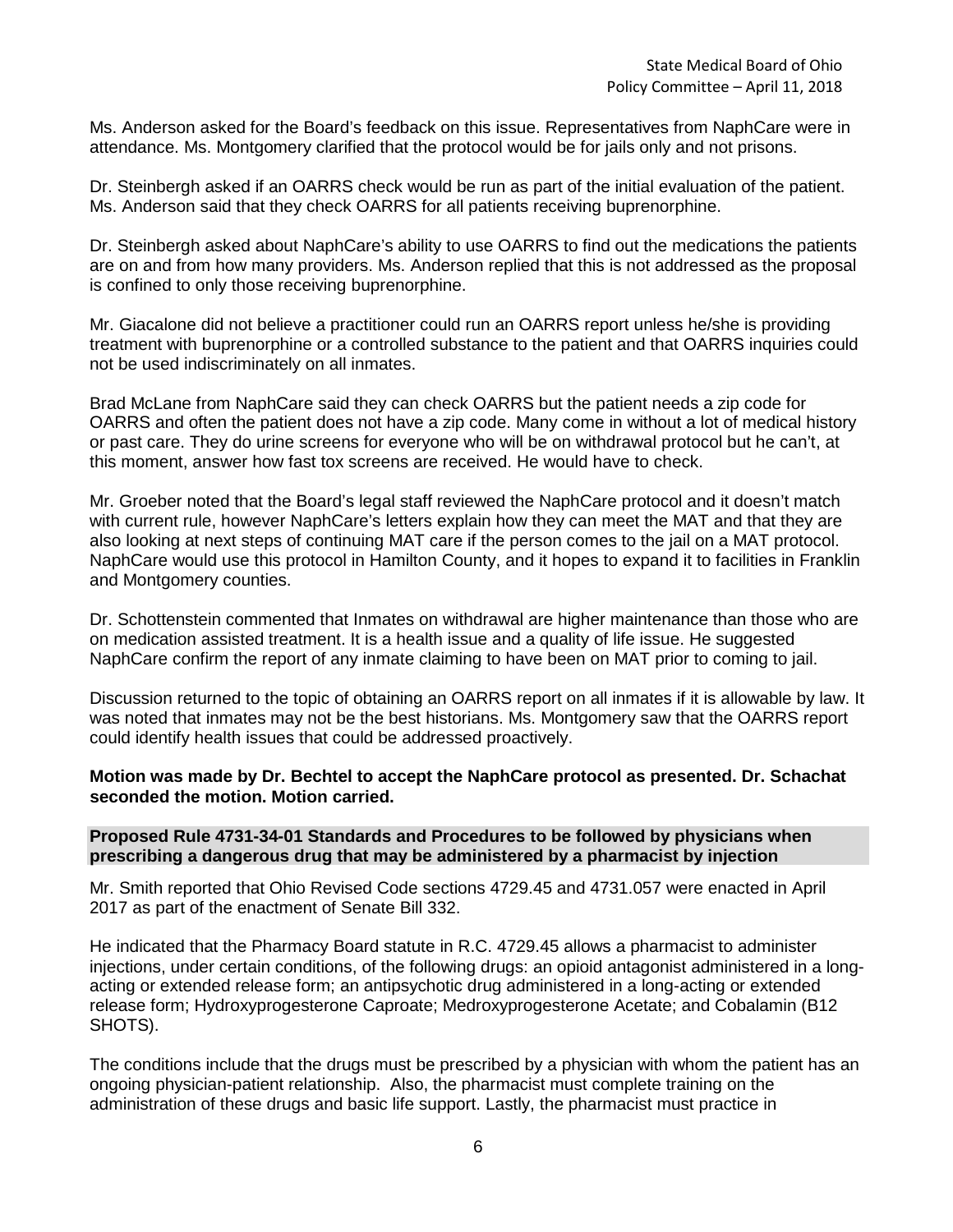accordance with a physician-established protocol for the administration of these drugs by injection by a pharmacist. The requirements of this protocol are codified in R.C. 4729.45, rules promulgated by the Pharmacy Board pursuant to the statute (OAC 4729-5-40), and the proposed rule that is included in the agenda materials.

Mr. Smith noted that the Medical Board statute in R.C. 4731.057 states that "[t]he state medical board shall adopt rules establishing standards and procedures to be followed by a physician when prescribing a drug that may be administered by a pharmacist pursuant to section 4729.45 of the Revised Code." The statute also requires the board to do so in consultation with the Pharmacy Board. The proposed rule is drafted pursuant to this statutory mandate.

Mr. Smith summarized proposed rule 4731-34-01 as follows:

Paragraph B – defines the drug

Paragraph C of the proposed rule lays out the requirements that a physician must follow when prescribing these drugs.

Of note is the requirement that the physician must specify the pharmacy where the prescription is to be administered. The physician must prescribe to a pharmacy where either the physician has written the protocol or personally reviewed the protocol on file at the pharmacy. Further, the physician must obtain the consent of the patient.

Paragraph C6 - References opioid antagonists

Paragraph D allows the physician to terminate the prescription under certain circumstances.

Paragraph E lists the requirements for the physician-established protocol and in so doing ties in with the Pharmacy Board rule and statute.

Paragraph F allows for biennial review and possible renewal by the physician that wrote the physician-established protocol.

Paragraph G provides the disciplinary mechanism for a violation of this rule.

Dr. Schottenstein noted that the pharmacist must be trained to do injections. He asked if it creates a problem if the doctor has a relationship with the pharmacy, but not the rotating pharmacist working at the pharmacy who may not be trained to administer injections.

Mr. Smith replied that another pharmacy board rule ties the pharmacist into the protocol for administering drugs by injection.

. Dr. Schottenstein suggested that perhaps a definition of "pharmacy" could be added.

In response to a question from Dr. Schachat, Mr. Smith said that the rules were mandated as part of Senate Bill 332 as it has been included in the infant mortality bill. The idea of pharmacists providing drugs by injection was portrayed as an access to care issue, as patients could get their medications closer to home.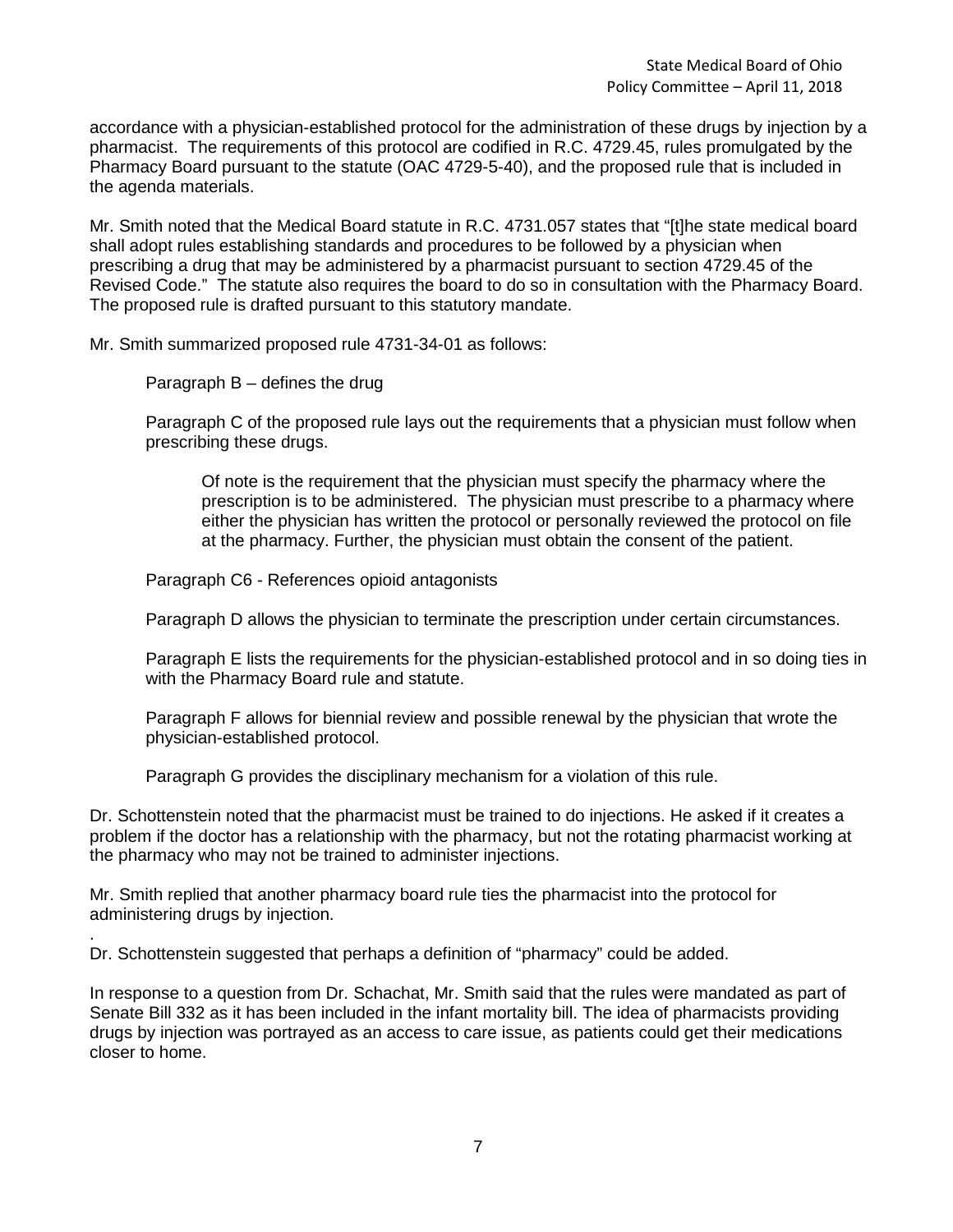Dr. Schottenstein explained the difference between short acting and long acting antipsychotic medications.

Dr. Factora noted that pharmacists can administer vaccines. He asked if these rules were in line with the vaccine rules.

Dr. Factor noted that that paragraph C outlines the physician's requirements which seem onerous. He also asked about the pharmacy. For example, is the protocol with the CVS parent company or with the actual neighborhood CVS in a specific location? He also asked if consent was implied if the doctor tells the patient to get the injection at CVS instead of the doctor's office. Is a specific statement required in the medical record?

Mr. Giacalone noted that only doctors who want their patients to receive medication injections by a pharmacist in a pharmacy are obligated to abide by the rule adopted by the Medical Board.

Mr. Smith reported that the intent of the proposed rule is to give physician prescribers a degree of oversight and control as to how this was occurring. He said that some of the requirements could be scaled back if not specifically required by statute.

**Motion was made by Ms. Montgomery to approve proposed rule 4731-34-01 to be sent to interested parties for comment in initial circulation as well as to the Pharmacy Board for consultation. Mr. Giacalone seconded the motion. Motion carried.** 

### **Adjourn**

**Ms. Montgomery moved to adjourn the meeting. Mr. Giacalone seconded the motion. Motion carried.**

The meeting adjourned at 10:10 a.m.

jkw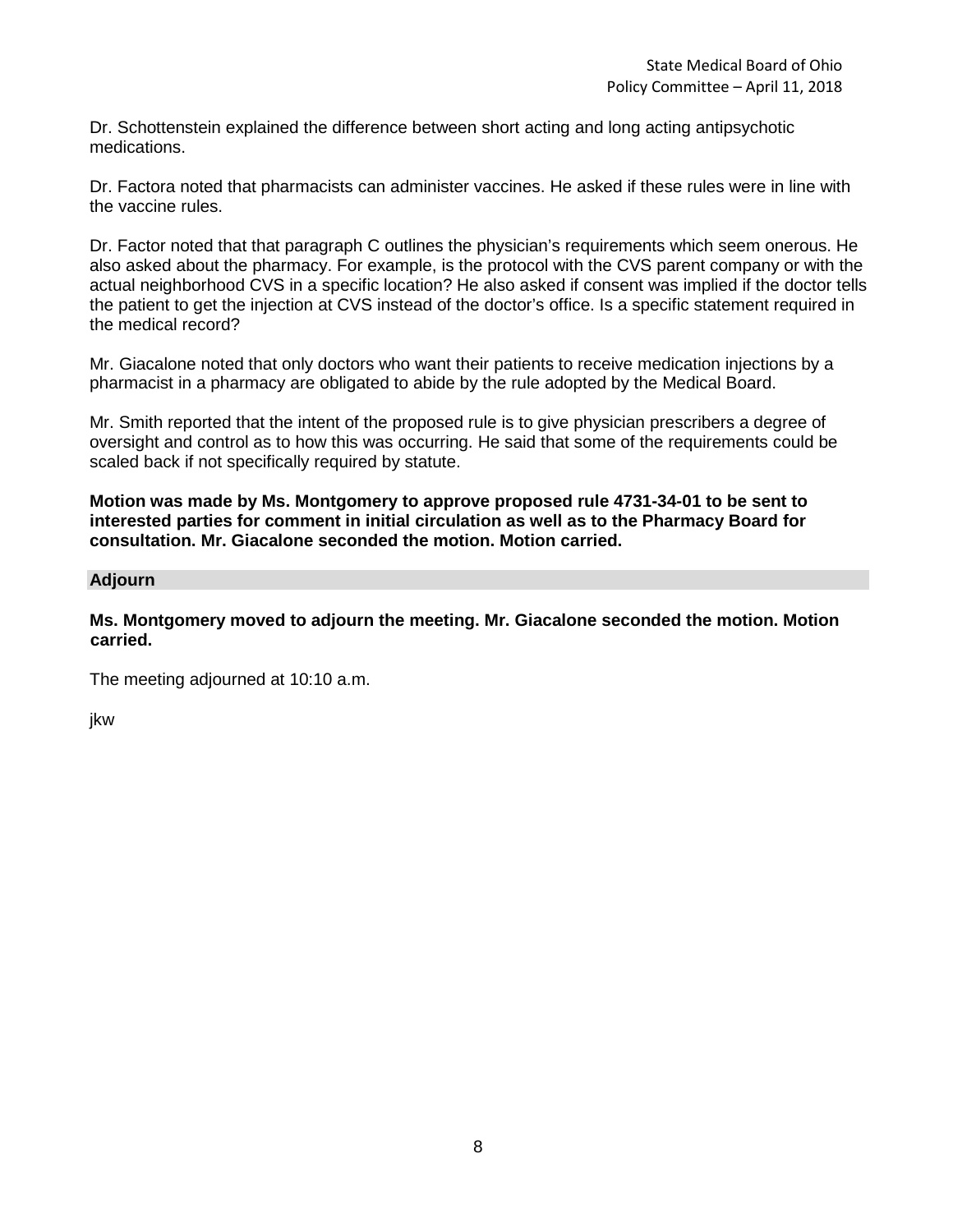### State Medical Board of Ohio

## **FINANCE COMMITTEE MEETING April 11th, 2018 30 E. Broad St., Columbus, OH Room 318**

| <b>Members:</b>                    | Staff:                                     |
|------------------------------------|--------------------------------------------|
| Michael Schottenstein, M.D., Chair | A.J. Groeber, Executive Director           |
| Bruce R. Saferin, D.P.M.           | Susan Loe, Director of Fiscal and Human    |
| Michael Schottenstein, M.D.        | Resources                                  |
| Michael L. Gonidakis               | Tessie Pollock, Director of Communications |
| Richard A. Edgin, M.D.             |                                            |

**Dr. Schottenstein called the meeting to order at 8:35 a.m.** 

### **MINUTES REVIEW**

Mr. Gonidakis moved to approve Finance Committee March 14<sup>th</sup>, 2018 meeting minutes. Dr. **Saferin second the motion.** The motion carried.

### **FISCAL UPDATE**

Dr. Schottenstein stated the fiscal update for February 2018, revenue was \$841,143. That is a substantial decline from the roughly \$1.1 million in revenue from January, but February is always a down month for revenue because nothing is due in terms of renewals. Dr. Schottenstein stated this was a pretty good February. Revenue from February 2017 was about \$624,000 and revenue from February 2016 was about \$659,000. Dr. Schottenstein stated that is about a 28% increase from the February 2016 number.

The Medical Board's revenue over the two-year cycle has a year-to-date decrease of 8%. This is better than the previous 3 months, which showed year-to-date decreases of 12% for January 2018, 16% for December 2017, and 25% for November 2017. Year-to-date, the revenue for the fiscal year is coming in at roughly \$5.8 million, compared to fiscal year 2016 of \$6.2 million.

Dr. Schottenstein stated there was a net revenue gain in February 2018 in the amount of approximately \$187,000. This is down from the net revenue gain in January 2018 in the amount approximately \$232,000, but roughly equivalent to the net revenue gain in December 2017 of \$182,000.

Dr. Schottenstein stated the cash balance had an approximate 18% increase in the current fiscal year when compared to February 2017, with a current cash balance of \$3,668,017. The Medical Board is anticipating strong fiscal revenue numbers for the rest of the fiscal year. March will be substantial, with an April 1 deadline for physicians and massage therapists. Dr. Schottenstein stated the July 1 deadline will be substantial as well. Dr. Schottenstein stated April 1 and July 1 in even years are our 2 largest cycles of revenue, due to the larger number of licensees that fall into that part of the alphabet. In addition, May through July is when the respiratory and dietetics renewals will start to come in. That revenue alone will come to about \$1 million.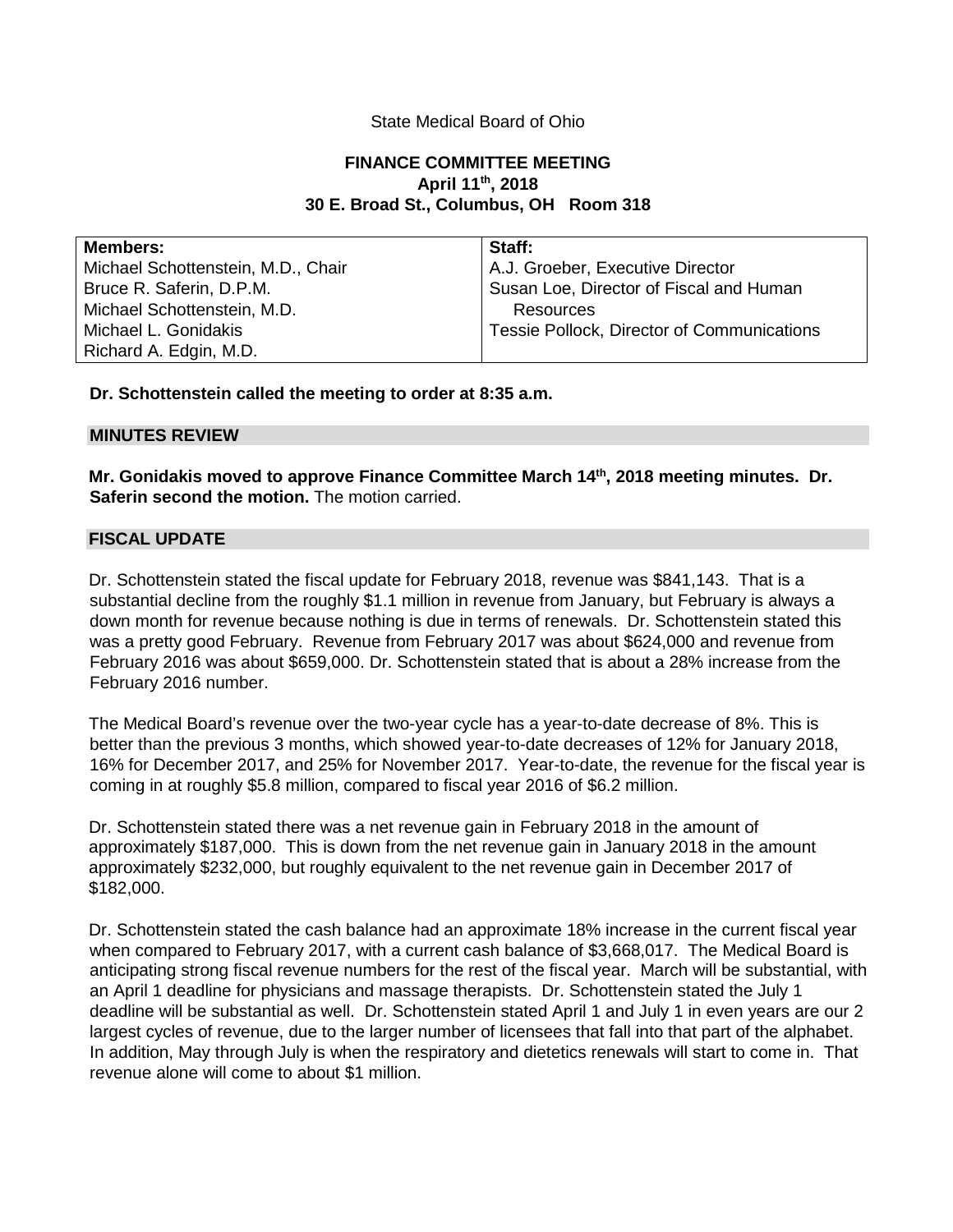State Medical Board of Ohio Finance Committee Minutes April 11, 2018

Dr. Schottenstein stated a preview of the Medical Board's cash balance as of early April is \$4.7 million. As anticipated, the Medical Board was billed by DAS for the final E license development payment which has been previously discussed. It is hopefully the final payment in this process, and it comes to \$1,114,680. That will come out of the cash balance in about another week. Dr. Schottenstein stated the revenue from the respiratory and dietetics boards will cancel out the E license development final payment. The Medical Board should still be left with a reasonable cash balance of approximately \$3.6 million and that will also likely grow from additional anticipated revenue.

Dr. Schottenstein stated last month that the Medical Board was currently undergoing a routine audit. The auditor is no longer on-site but will be back in July again to finish the auditing of the 4th quarter. No concerns have been brought to the Medical Board's attention thus far. Dr. Schottenstein stated the final Respiratory Care Board audit which had some deficiencies reported will be corrected moving forward. Dr. Saferin stated he received an email regarding the audit. Mr. Groeber stated all board members would receive an email regarding the audit so it is not filtered by staff in any way. Mr. Groeber stated that the Respiratory Care Board audit was based upon how the Board was being run before the merger. Mrs. Loe stated that soon the Medical Board would be receiving information on the final Dietetic Board audit. Mr. Groeber stated that once the two boards merged with the Medical Board it went to an eighty-five-person organization so a lot of items need to be cleaned up procedurally.

## **FINES EXPENDITURES AND ALLOCATIONS**

Dr. Schottenstein stated the total expenditures for the board in February 2018 were \$654,220. This compares to February 2017 expenditures of \$600,880. Overall, the Medical Board had a 4.1% increased year-to-date spending, which is typical, and substantially a function of regular increases in payroll. Dr. Schottenstein stated the use of fines toward education and safety is essentially unchanged from last month.

Dr. Schottenstein stated there is an update regarding the matter of the OARRS prescriber report. Dr. Schottenstein stated that at last month's meeting, the committee discussed the approval of \$75,000 for the development of the OARRS prescriber report which would have included identified patient data. It also would have required an ongoing \$15,000 yearly maintenance fee. Dr. Schottenstein stated the finance committee did not approve the request, and the full board had a thorough discussion of the matter. Ultimately, there was a vote to conditionally approve the funds. Dr. Schottenstein stated Mr. Groeber was informed that the Pharmacy Board had located grant money to pay for the development of this report, with an expected delivery of May 2018. Regarding additional development of reports for compliance with acute opioid prescribing rules, and the ICD 10 requirement, and other matters, the Pharmacy Board indicated that those reports might be developed by the Appriss company.

Mr. Groeber stated grant money can be difficult because it is not continuous. The Medical Board has never sought grants because we can fund the programs we need to with the resources the Medical Board has. It also complicates the fiscal year reporting. Mr. Groeber stated that Mrs. Loe assisted the Pharmacy Board with grant logistics in the past. Dr. Schottenstein inquired if Take Charge Ohio was funded by grants and Mr. Groeber stated yes.

Mr. Groeber stated that March 2018 was the largest revenue month in the history of the Medical Board. Mrs. Loe stated that more information will be provided next month on the fiscal details of March 2018.

## **ACCOUNTS RECEIVABLE**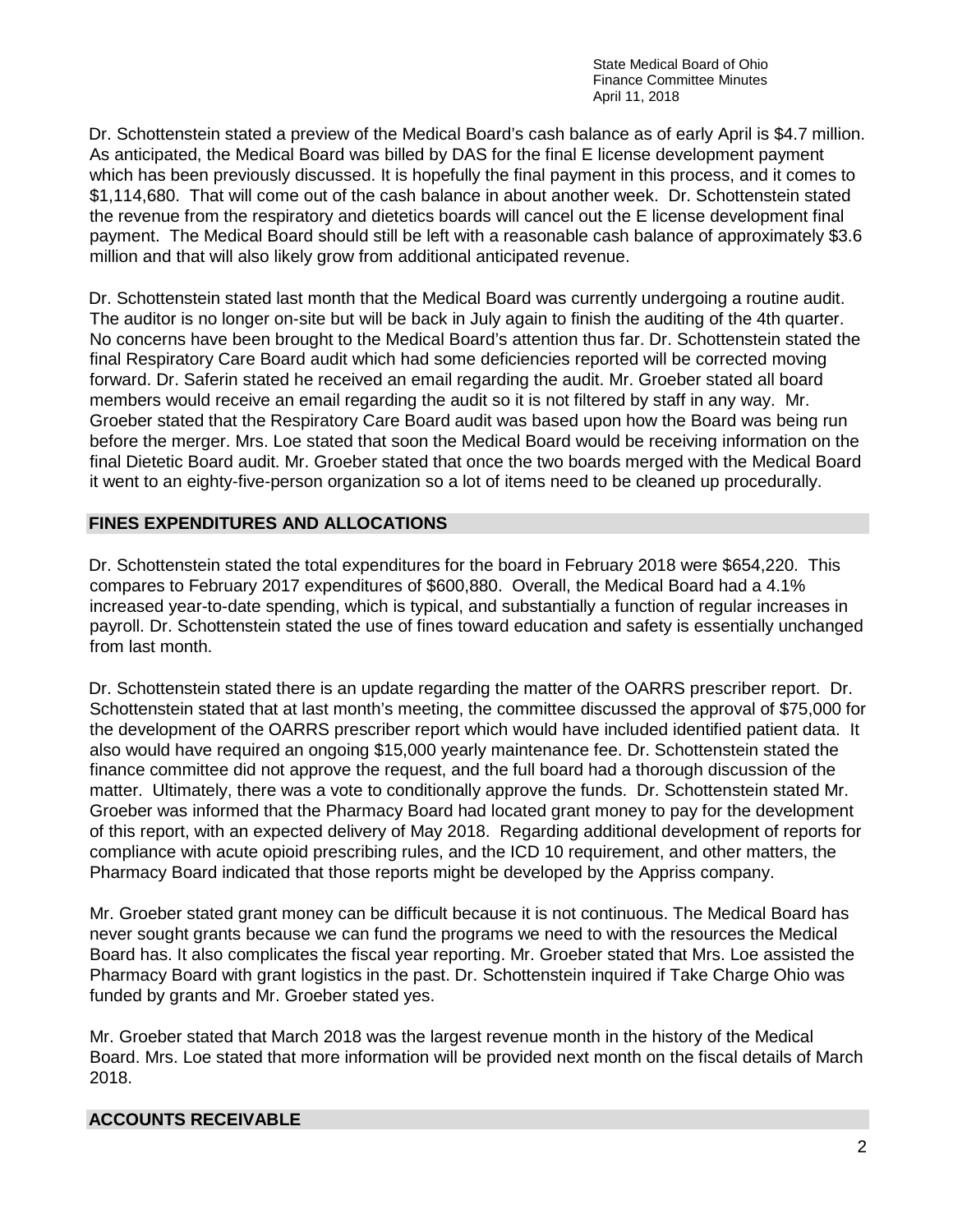State Medical Board of Ohio Finance Committee Minutes April 11, 2018

Dr. Schottenstein stated the Medical Board collected fine payments totaling \$17,500 since the last board meeting. These are all related to CME noncompliance. The Medical Board received a total of \$211,500 in fines, and another \$154,500 are outstanding. For fiscal year 2018, the board has collected a total of \$172,670.02. Dr. Schottenstein stated Dr. Talbot (represented in the chart by orange) is a non-disciplinary case who was ordered to pay a \$3000 fine that has not been received. Dr. Talbot's fine was due on March 11, then he said the board would have the fine by April 3. Dr. Schottenstein stated this case has been sent to Enforcement. Dr. Schottenstein stated there is now a new column in the chart for interest and penalties, and the Finance Committee will keep track of that as well.

# **EDUCATION AND OUTREACH**

Mrs. Pollock stated that the most time has been spent on OARRS compliance. Over 7,000 correspondence letters were sent out to licensees regarding the utilization of OARRS as its required in statute. The Medical Board received over 700 emails, phone calls and letters regarding the OARRS correspondence. Mrs. Pollock stated that the Communications team as well as Mrs. Simon from Enforcement have been working together on responding back to all licensees and assisting them with information. The Medical Board is also working through OARRS data to make sure all information is accurate, especially for those working in an exempt portion like the VA, oncology, or hospice care. Mrs. Pollock stated that a lot more physicians have responded more positively towards the OARRS program this time versus the first time the Medical Board did outreach.

Mrs. Pollock stated that the Medical Board is also working on the Take Charge Ohio Campaign. The Medical Board did a roll out of the program last fall. Mrs. Pollock shared hard copies of the communication plan that is being worked on with multiple state agencies. Mrs. Pollock stated the benefits of traveling across the state with this campaign and doing outreach included additional media coverage and education. Mrs. Pollock stated upcoming Take Charge events include visiting Cincinnati and Athens. There will always be additional opportunities for future presentations. Mrs. Pollock stated this platform will be used when discussing prescribing because it unifies what all state agencies are doing and can be used as a resource. Mr. Groeber stated that as the Medical Board chronic pain rules materialize over the next month, the Take Charge campaign will provide check points to both physicians and patients to exhaust other nonopioid options.

Mrs. Pollock stated the digital communication analytics provides us with the data that people are researching on the Medical Board's website. It provides the Medical Board with data on what needs to be improved on the website. The Medical Board has sent out five emails recently with Marketing Cloud. Mrs. Pollock also stated that the Medical Board was in the process of rebidding the email marketing contract for the next fiscal year. While Marketing Cloud was great, the integration with Salesforce wasn't. The Medical Board is researching who has the best price and product. Mr. Groeber stated the important part of this program is that it's just not email communications, but targeted communications where the Medical Board gets feedback on clicks and confirmations of read receipts. Mrs. Pollock stated that she's also working on writing a requirement of a survey function when the new system is implemented. Mr. Groeber stated that was good because it helps House Bill 593.

Mrs. Pollock stated that the Medical Board's social media presence is still active. The board had a lot of engagement on renewal deadlines. At BWC's Symposium, where the Medical Board had a table, Take Charge Ohio educational information was distributed. Mrs. Pollock also stated there was a lot of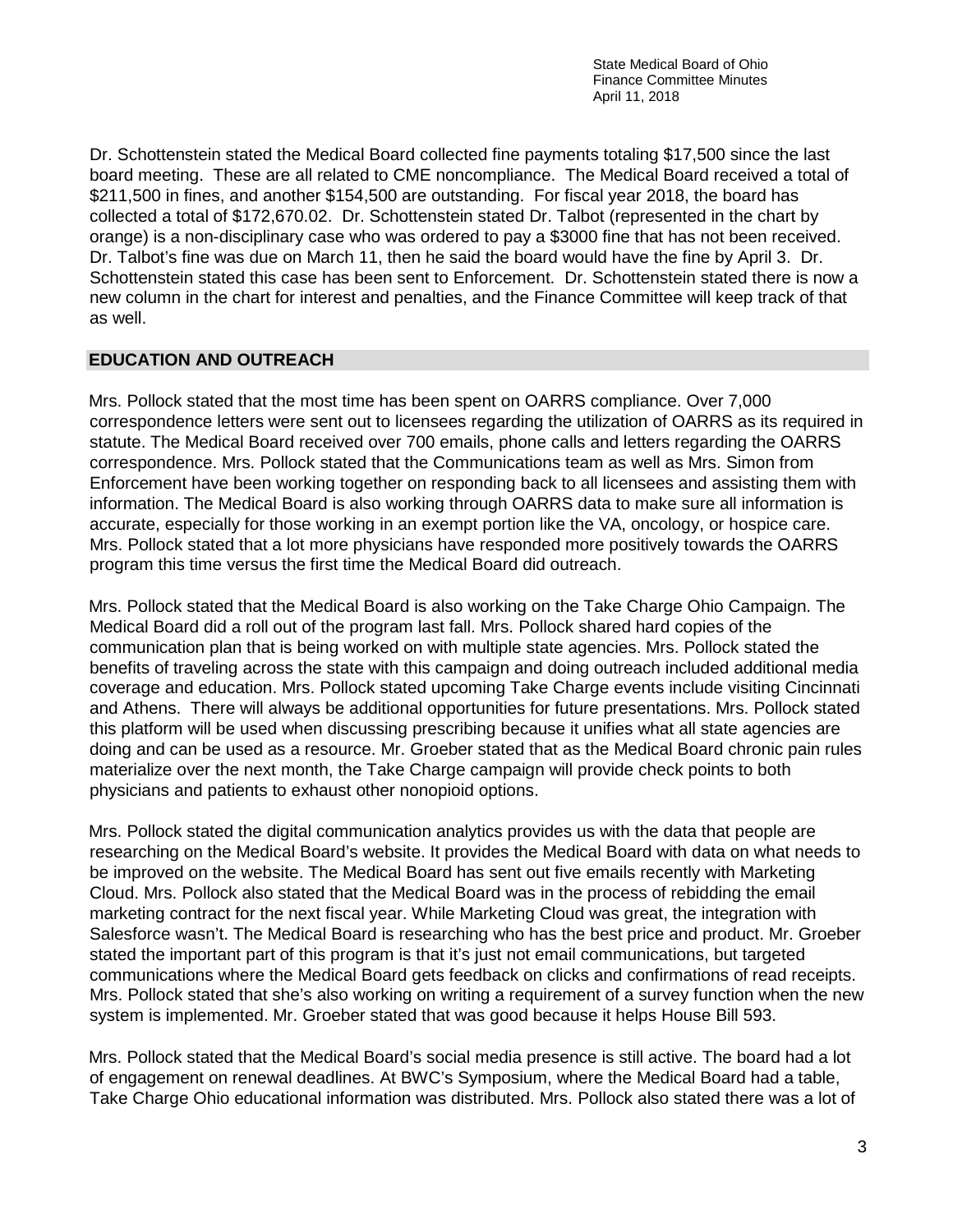engagement with providers who stopped by to inquire about OARRS and other Medical Board practices.

## **CHRONIC PAIN RULES UPDATE**

Mr. Groeber stated that Mrs. Pollock is working on the Chronic Pain rules. This includes the path a patient is expected to progress through from an acute to a subacute chronic condition. Mr. Groeber stated there is certain criteria for the first six weeks, the second six weeks, and then beyond the twelve-week time period is considered a chronic condition. Mr. Groeber stated he approved \$10,000 in order to help develop education materials around this issue. Mr. Groeber stated it is possible to see more financial requests in the future depending on outcomes. Dr. Saferin inquired if the amount should be increased as a backup. Mr. Groeber stated leaving the amount at \$10,000 is safe.

### **MEDICATION SAMPLES**

Dr. Edgin inquired about a law that requires providers who have prescription drug samples onsite in their office to hold a TDDD license. Mr. Groeber said it's for all drugs considered dangerous. Dr. Edgin said it puts a burden on the provider and Medicare patient. Mr. Groeber said the program is run by the Pharmacy Board. Dr. Edgin stated his offices threw out all samples and that the law requires providers to have an additional license. Dr. Edgin stated he's not against the policy on recording the drugs but the Medicare population will suffer. Mr. Groeber stated based off reading the requirements of the policy, it seems to be in response to those providers who didn't manage samples correctly. Mr. Groeber stated that 99.9% of licensees have managed their samples correctly.

Dr. Schottenstein inquired if there was an exemption for solo providers. Mr. Groeber replied there was an exemption. Dr. Saferin stated that regulations have been increased where medical offices are now treated like pharmacies with new reporting styles that include keeping a seven-year log. Mr. Groeber stated there are unintended consequences with samples being in medical offices.

## **TRAVEL AUTHORIZATION**

**Dr. Saferin moved to recommend Mr. Groeber to attend the 2018 Colorado Department of Revenue MED Summit, which will be held May 15th and 16th, 2018 in Denver, Colorado. Mr. Groeber's travel expenses will be paid by the Medical Board in accordance with state travel policy. Mr. Groeber's attendance at the conference is in connection with his duties as, and is related to his position as, executive director of the State Medical Board of Ohio. Mr. Gonidakis second the motion.** The motion carried.

### **ADJOURN**

**Mr. Gonidakis moved to adjourn meeting. Dr. Saferin seconded the motion.** 

The meeting adjourned at 9:06 pm.

Michael Schottenstein, M.D. **Chair**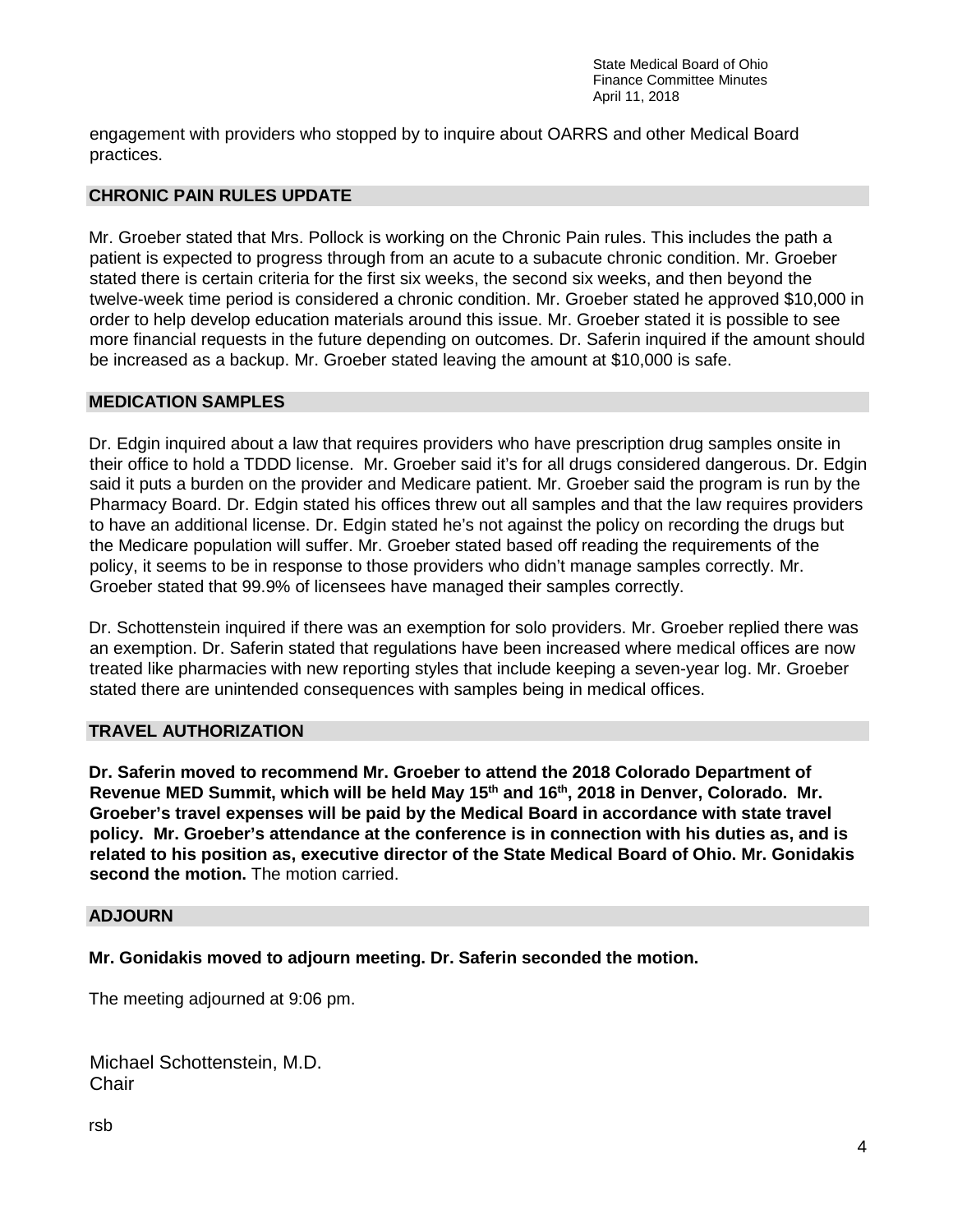## State Medical Board of Ohio

### **COMPLIANCE COMMITTEE MEETING April 11, 2018 30 E. Broad St., Columbus, OH Administrative Hearing Room**

| <b>Members:</b><br>Anita Steinbergh, D.O., Chair | Staff:<br>Alexandra Murray, Managing Attorney |
|--------------------------------------------------|-----------------------------------------------|
| <b>Robert Giacalone</b>                          | Annette Jones, Compliance Officer             |
| Michael Schottenstein, M.D.                      | Angela Moore, Compliance Officer              |
|                                                  | Benton Taylor, Board Parliamentarian          |
| Member Absent:<br>Amol Soin, M.D.                |                                               |
| Other Board members present:                     |                                               |
| Kim G. Rothermel, M.D.                           |                                               |
| Ronan M. Factora, M.D.                           |                                               |
|                                                  |                                               |

Dr. Steinbergh called the meeting to order at 4:22 p.m.

#### **INITIAL PROBATIONARY APPEARANCES**

### **Gregory G. Duma, M.D.**

Dr. Duma is making his initial appearance before the Committee pursuant to the terms of his January 10, 2018 Consent Agreement. Dr. Steinbergh reviewed Dr. Duma's history with the Board.

Responding to questions from Dr. Schottenstein, Dr. Duma stated that when his Ohio medical license was suspended the Kentucky Board of Medical Licensure also suspended his Kentucky medical license, so he is not currently practicing anywhere. Dr. Duma stated that the suspension of his Kentucky license will end when the Ohio suspension ends. Dr. Duma stated that his specialty is obstetrics and gynecology, but he has not practiced that since 2005. Dr. Duma stated that he had worked part-time as an employee of a weight-loss clinic and part-time at an urgent care center providing primary care for the underserved.

Dr. Duma continued that his sobriety date is November 3, 2017. Dr. Duma stated that prior to his relapse, he had twelve years of sobriety. Dr. Duma stated that his current program is going very well. Dr. Duma commented that he had had a strong recovery program prior to his relapse, but he became too complacent. Dr. Duma stated that he had worked his prior program hard for ten years, but then began to slowly decrease his recovery activities. Dr. Schottenstein commented that in his experience, the likelihood of relapse is much less when people are working their program hard and that moving away from the program is often a harbinger of relapse. Dr. Schottenstein opined that Dr. Duma's prognosis is good now that he is back in his recovery program.

Dr. Schottenstein asked if Dr. Duma is working the 12-step program. Dr. Duma replied that he is working the steps and he is very active in his program now.

Mr. Taylor noted that the Board ratified Dr. Duma's Step II Consent Agreement earlier today, so the suspension of his Ohio medical license has been lifted.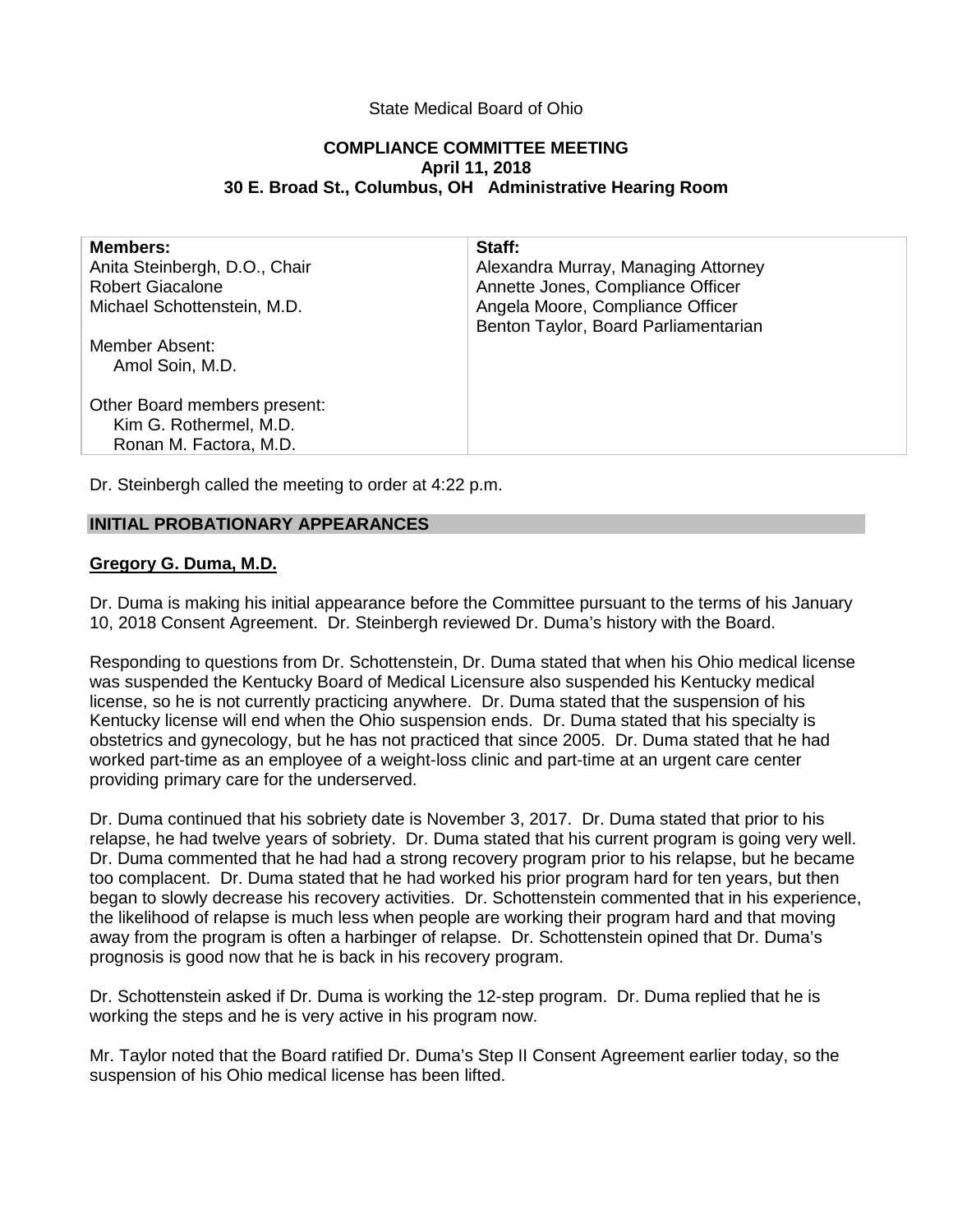**Dr. Schottenstein moved to continue Dr. Duma under the terms of his April 11, 2018 Step II Consent Agreement, with future appearances before the Board's Secretary or Designee. Mr. Giacalone seconded the motion**. The motion carried.

### **Diane Ottolenghi, M.T.**

Ms. Ottolenghi is making her initial appearance before the Committee pursuant to the terms of her January 10, 2018 Consent Agreement. Dr. Steinbergh reviewed Ms. Ottolenghi's history with the Board.

Mr. Giacalone ask Ms. Ottolenghi to describe her current practice situation. Ms. Ottolenghi responded that she has not practiced massage therapy since June 2017. Mr. Giacalone noted that Ms. Ottolenghi had come to the Board's attention because she had continued practicing following the expiration of her massage therapy license. Mr. Giacalone asked what Ms. Ottolenghi is doing differently to help her remember to renew her license in the future. Ms. Ottolenghi replied that her children have shown her how to program everything into her computer and her phone, so her license renewal is on her calendar for the next several years. Mr. Giacalone asked if Ms. Ottolenghi has had an opportunity to discuss this with her colleagues so that they can avoid a similar situation. Ms. Ottolenghi answered that she has shared her experience with her colleagues.

Mr. Giacalone asked Ms. Ottolenghi to describe the ethics course that she is required to take. Ms. Ottolenghi replied that she has not yet taken her ethics course for the Medical Board, though she has taken ethics courses for her social worker license. Dr. Steinbergh asked if the ethics course Ms. Ottolenghi will take will be an online course. Ms. Ottolenghi replied that she has asked for approval of four ethics courses, one of which will be a workshop and three of which will be online.

Mr. Giacalone asked if Ms. Ottolenghi has any questions about her consent agreement. Ms. Ottolenghi stated that she has no questions.

Dr. Schottenstein asked how Ms. Ottolenghi is spending her days since she is not practicing massage therapy. Ms. Ottolenghi replied that she teaches sociology and social work courses at Ashland University. Ms. Ottolenghi commented that she is also painting a lot. Dr. Schottenstein asked if Ms. Ottolenghi practices as a social worker. Ms. Ottolenghi replied that she has a social worker license, but she is only teaching it and not practicing it.

### **Mr. Giacalone moved to continue Ms. Ottolenghi under the terms of her January 10, 2018 Consent Agreement, with future appearances before the Board's Secretary or Designee. Dr. Schottenstein seconded the motion**. The motion carried.

### **Frank G. Stoddard, D.P.M.**

Dr. Stoddard is making his initial appearance before the Committee pursuant to the terms of his December 13, 2017 Consent Agreement. Dr. Steinbergh reviewed Dr. Stoddard's history with the Board.

In response to questions from Mr. Giacalone, Dr. Stoddard stated that he is actively practicing podiatric medicine, though in a lighter capacity than before. Dr. Stoddard stated that his recovery is going well and he is currently working on step 8 of the 12-step program. Dr. Stoddard stated that he is in an aftercare program and he attends three Alcoholics Anonymous (AA) meetings per week. Dr. Stoddard stated that he has a sponsor, but he is not sponsoring anyone at this time.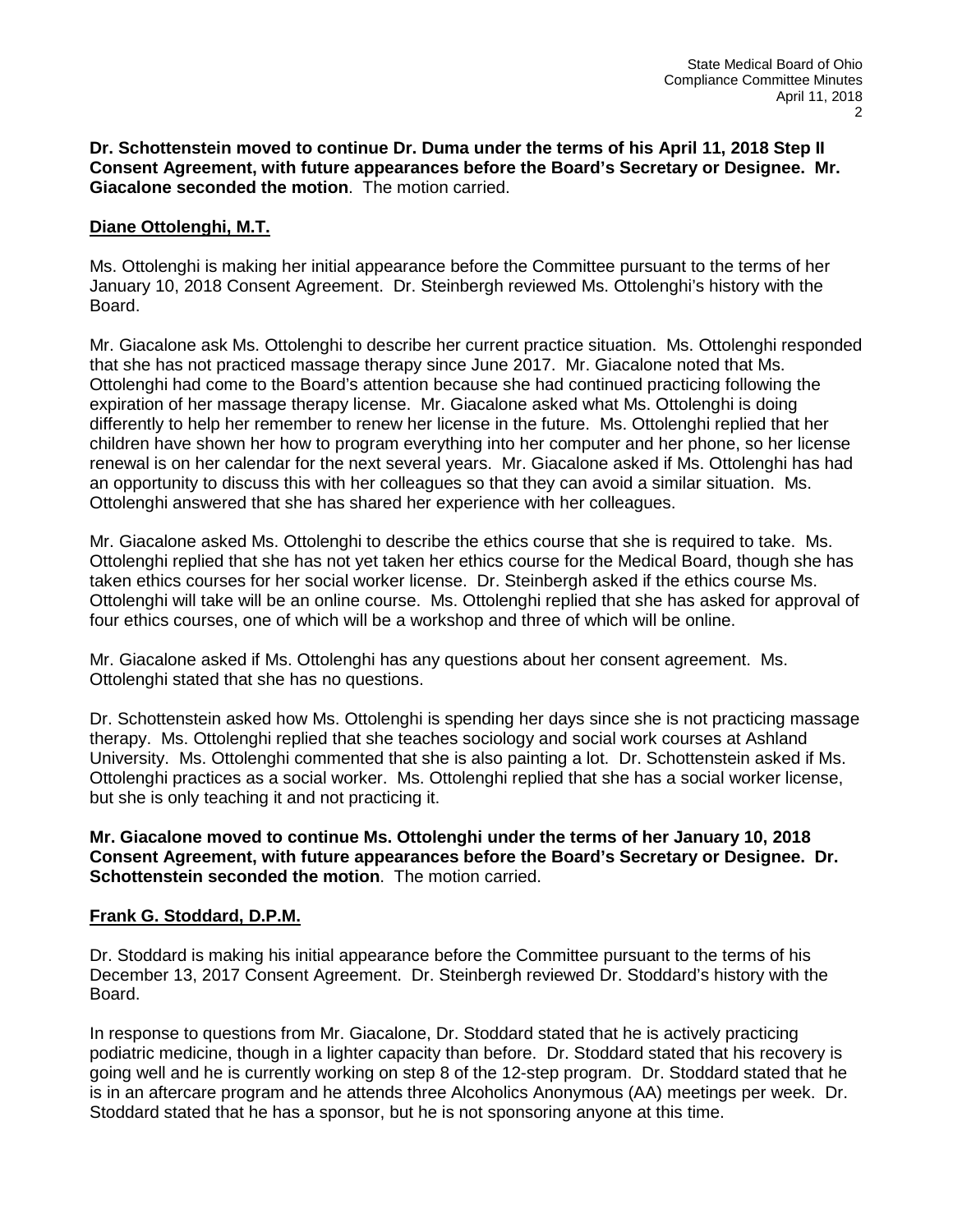Mr. Giacalone asked if the courses Dr. Stoddard took in prescribing and record-keeping were helpful to him. Dr. Stoddard replied that the courses were helpful and rather intensive. Dr. Stoddard stated that the courses were very timely with the way things are going with the opioid epidemic.

Mr. Giacalone asked if Dr. Stoddard had any questions about his Consent Agreement. Dr. Stoddard responded that he has no questions and he understands his Consent Agreement.

Dr. Schottenstein asked if Dr. Stoddard had straightened out his situation with Medicare. Dr. Stoddard replied that it is a work in progress and it has been difficult.

Dr. Schottenstein asked if the second 28-day inpatient treatment had been productive for Dr. Stoddard. Dr. Stoddard replied that it was very productive.

## **Mr. Giacalone moved to continue Dr. Stoddard under the terms of his December 13, 2017 Consent Agreement. Dr. Schottenstein seconded the motion**. The motion carried.

# **Rajive Tandon, M.D.**

Dr. Tandon is making his initial appearance before the Committee pursuant to the terms of his February 14, 2018 Consent Agreement. Dr. Steinbergh reviewed Dr. Tandon's history with the Board.

Responding to questions from Dr. Steinbergh, Dr. Tandon stated that on May 23 he will have had one year of sobriety. Dr. Tandon stated that he completed his inpatient treatment at Shepherd Hill Hospital in August 2017 and is currently working on the eighth step of the 12-step program. Dr. Tandon stated that he attends aftercare meetings, speaks with to his sponsor almost daily, and attends at least three Alcoholics Anonymous (AA) meetings per week.

Dr. Tandon continued that he has a Medicare/Medicaid exclusion which he believed may be lifted on September 11, 2018. Dr. Tandon stated that he is looking for work, but he is an intensive care physician and it is rather difficult to find work in that field with a Medicare/Medicaid exclusion. Dr. Tandon stated that prior to this, he had worked in Chicago for 12 years and then at Ohio State University (OSU) since November 2016. Dr. Tandon stated that currently he is spending time with his child, attending meetings, and reading. Dr. Tandon added that he is keeping up with his knowledge base and preparing to take his specialty board recertification examination.

Dr. Tandon stated that he has not been able to get through to a Medicaid agent to confirm that his Medicaid exclusion will end in September. Dr. Tandon stated that Medicaid has indicated that a letter was sent in this regard to OSU, but OSU says they never received any such letter. Dr. Steinbergh asked if there is some way that the Medical Board could help Dr. Tandon connect with a Medicaid representative. Ms. Jones stated that she will try to help Dr. Tandon, but she herself had a great deal of trouble contacting anyone at Medicaid despite the fact that she represents a state medical board. Ms. Jones commented that she has even contacted the office of U.S. Senator Sherrod Brown for help in this regard. Dr. Steinbergh suggested that the Ohio Attorney General's office may be able to help make a connection. Dr. Steinbergh stated that she will also look into this communication issue.

Responding to questions from Dr. Schottenstein, Dr. Tandon stated that he first practiced in Chicago from 2004 to 2016, when he moved to Ohio. In Chicago, Dr. Tandon worked in an intensive care unit in inner-city Chicago, so he saw many cases related to cocaine, opiates, and alcohol. Dr. Tandon stated that it was all about detoxification and he only had about 48 hours for each patient to try to improve their lives, but many patients would end up returning later. Dr. Tandon stated that he never had a judgment, but he heard residents and social workers make disparaging comments about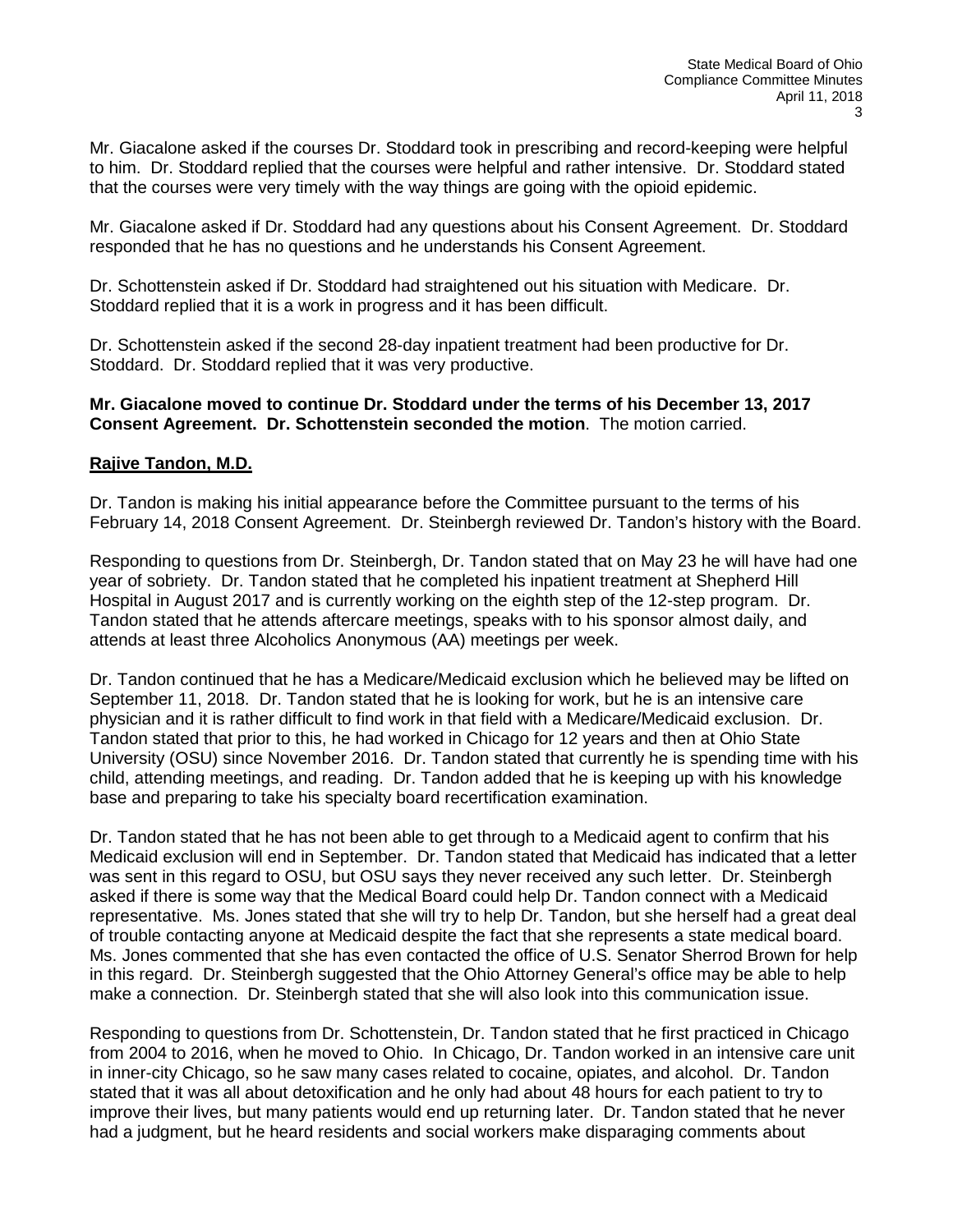patients continually returning to the facility. Dr. Tandon stated that when he got into his situation it was very eye-opening, especially the piece following detoxification that involves support from family, friends, AA, and caduceus. Dr. Tandon commented that his aftercare program has been amazing for him and has helped him deal with day-to-day issues with better coping skills.

Dr. Steinbergh asked how Dr. Tandon began abusing drugs. Dr. Tandon replied that he had been riding his bicycle to work in Chicago in 2016 and was hit by a cab, breaking his leg and foot. This developed into a tarsal tunnel syndrome. Dr. Tandon's orthopedic physician decided to try opiates in an effort to resolve the pain without surgery, but he ultimately needed surgery. Dr. Tandon stated that his surgery was rather painful, but looking back on it he felt that it was probably the hyperalgesia from the opiates that made it worse. Dr. Tandon stated that over a course of four or five months, his use of the medications got the best of him.

Dr. Steinbergh asked if Dr. Tandon's orthopedist or another physician was monitoring his use of medications. Dr. Tandon answered that he was seeing a pain specialist who was part of the orthopedic group. Dr. Tandon stated that he was not taking more medication than he was prescribed, but he was clearly taking more than he needed. Since Dr. Tandon never ran out of a prescription early, the physician never thought there was a problem. Dr. Tandon stated that he started taking the medication for non-pain reasons more and more, and he now realizes that he was addicted at that time.

Dr. Steinbergh noted that Dr. Tandon stole Percocet and Oxycodone from patients. Dr. Tandon stated that his pain had gotten worse and there was a bottle sitting in the nursing room, so he took a few pills. Dr. Tandon stated that it was like his brain had been highjacked and it was something he had never thought about before. Dr. Tandon commented that he feels sick that that happened. Dr. Schottenstein asked if there were any legal consequences from Dr. Tandon's theft of the pills. Dr. Tandon replied that he was charged with a misdemeanor and he will complete drug court on November 2, 2018, whereupon the charges will be dismissed.

Dr. Schottenstein commented that it sounds like Dr. Tandon has some relatability to the drug addicts who might show up in the intensive care unit. Dr. Tandon agreed. Dr. Schottenstein commented that if one is prone to addiction to one thing, then one could be prone to addiction to something else. Dr. Schottenstein asked if Dr. Tandon has noticed any tendencies toward secondary additions, such as gambling or alcohol. Dr. Tandon replied that he had not had any secondary addiction, commenting that he recently attended a weeding where people were drinking but he never had a desire for alcohol. Dr. Tandon stated that he suffers from migraine headaches, so alcohol does not appeal to him anyway. Dr. Steinbergh asked what Dr. Tandon takes for migraine headaches. Dr. Tandon replied that he takes Imitrex and that works well.

## **Mr. Giacalone moved to continue Dr. Tandon under the terms of his February 14, 2018 Step II Consent Agreement, with future appearances before the Board's Secretary or Designee. Dr. Schottenstein seconded the motion**. The motion carried.

Dr. Tandon stated that for the employment opportunities he is looking at, he must prescribe opiates because he would be inserting chest tubes. However, he has not yet regained his registration from the Drug Enforcement Administration (DEA) to prescribe controlled substances. Dr. Tandon stated that the DEA had indicated that they may approve him to prescribe Schedule III, IV, and V controlled substances, but not Schedule II. Dr. Tandon stated that this will handicap his ability to work in an intensive care unit. Dr. Steinbergh and Mr. Giacalone stated that it is up to the DEA to determine the status of Dr. Tandon's DEA registration. Dr. Tandon stated that he will meet with representative from